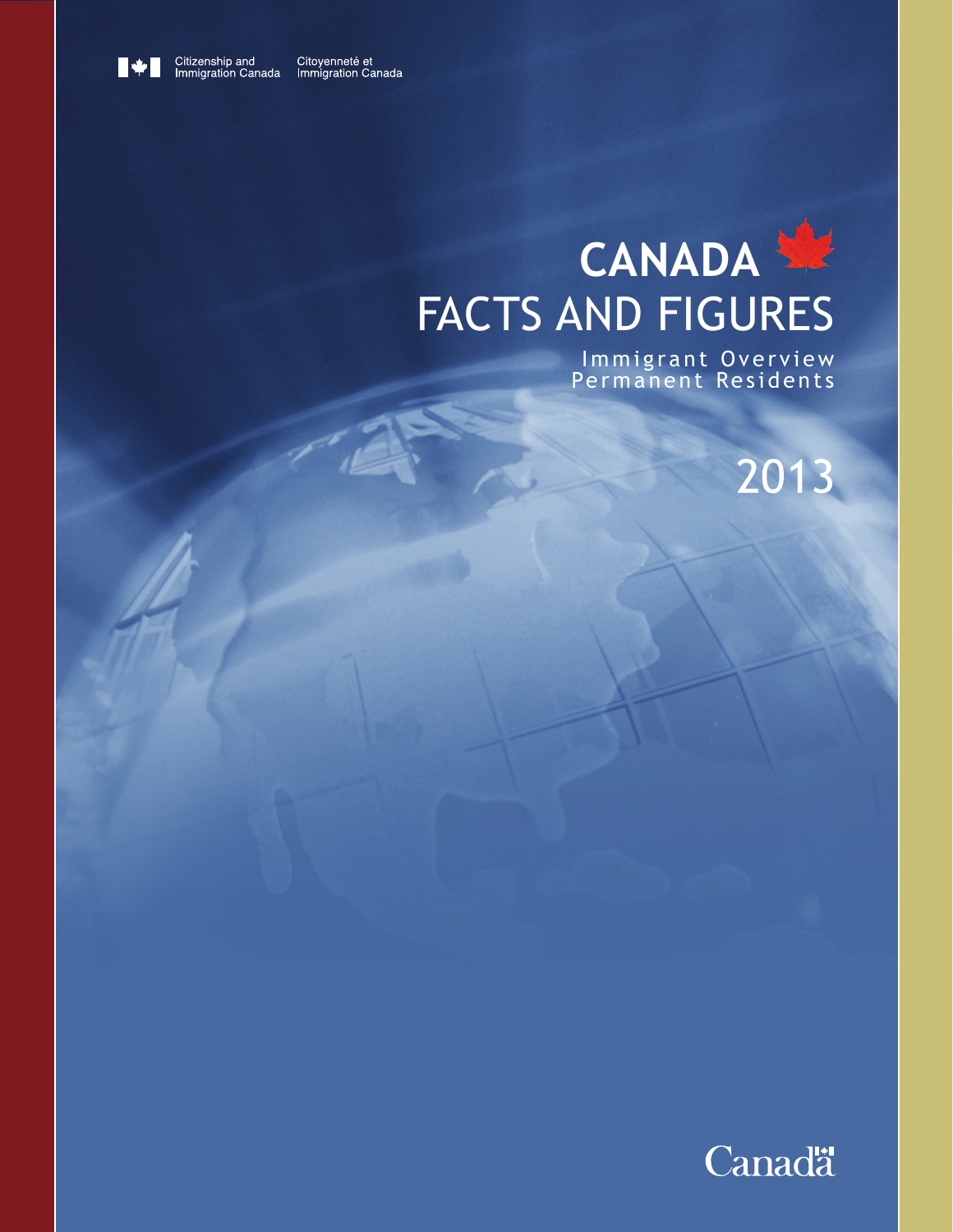Produced by

Research and Evaluation Branch Citizenship and Immigration Canada Internet: www.cic.gc.ca

For online copies please visit: www.cic.gc.ca/english/resources/statistics/menu-fact.asp

All rights reserved. No part of this information (publication or product) may be reproduced or transmitted in any form or by any means, electronic, mechanical, photocopying, recording or otherwise, or stored in a retrieval system, without prior written permission of the Minister of Public Works and Government Services Canada, Ottawa, Ontario K1A 0S5 or copyright.droitdauteur@pwgsc.gc.ca.

© Her Majesty the Queen in Right of Canada, represented by the Minister of Public Works and Government Services Canada, 2014.

ISSN : 2368-9714

Aussi disponible en français sous le titre *Faits et chiffres 2013 : Aperçu de l'immigration – Résidents permanents*.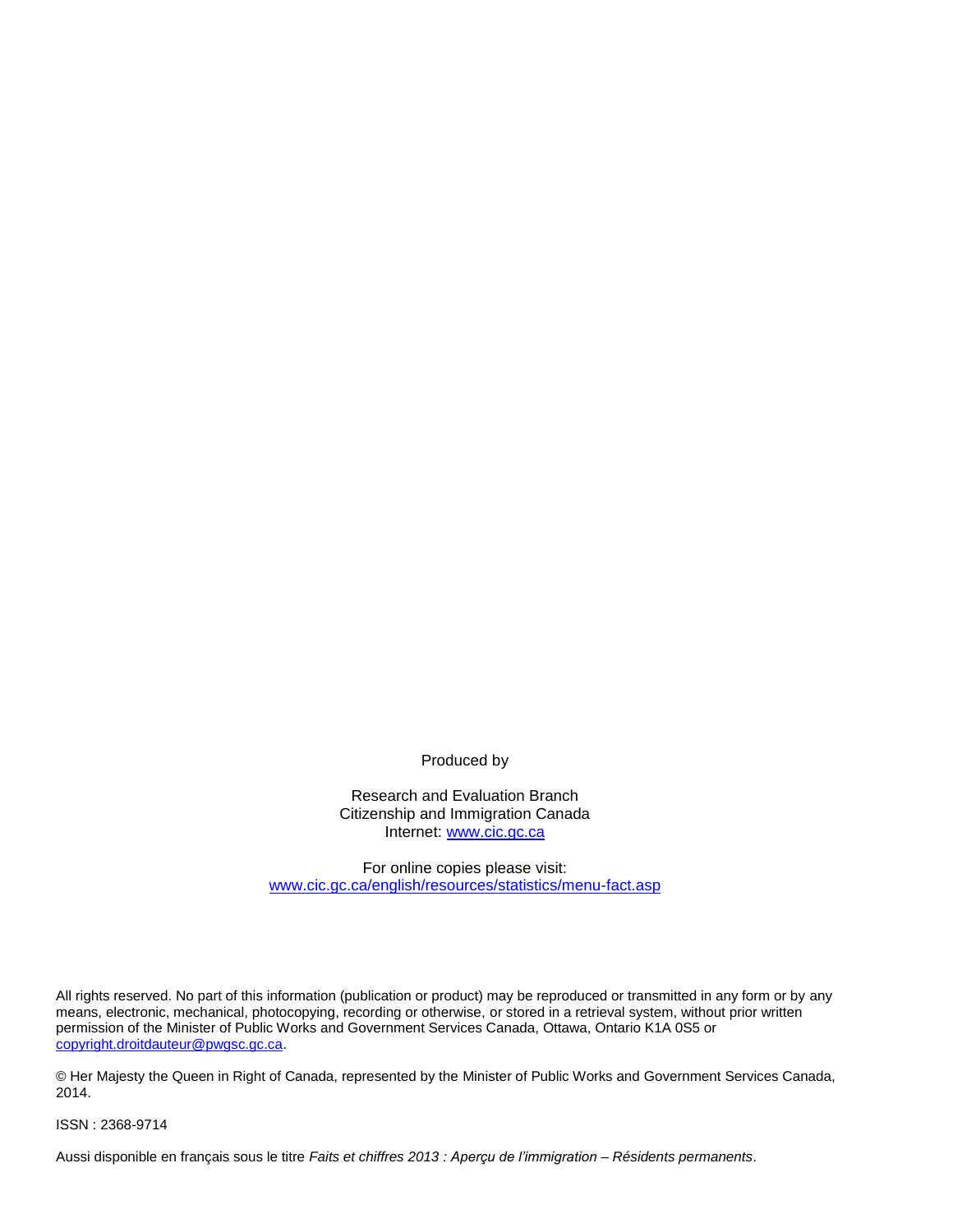## **Table of contents**

| Canada – Female permanent residents 15 years of age or older by age and category 19                                   |    |
|-----------------------------------------------------------------------------------------------------------------------|----|
|                                                                                                                       |    |
|                                                                                                                       |    |
|                                                                                                                       |    |
|                                                                                                                       |    |
|                                                                                                                       |    |
|                                                                                                                       |    |
|                                                                                                                       |    |
|                                                                                                                       |    |
|                                                                                                                       |    |
|                                                                                                                       |    |
|                                                                                                                       |    |
|                                                                                                                       |    |
| Canada – Skilled workers 15 years of age or older intending to work by gender and occupational skill level (principal |    |
|                                                                                                                       |    |
|                                                                                                                       |    |
|                                                                                                                       | 49 |

## **List of figures**

| Canada – Permanent residents by category and source area, 2013 (showing percentage distribution)21      |  |
|---------------------------------------------------------------------------------------------------------|--|
|                                                                                                         |  |
|                                                                                                         |  |
|                                                                                                         |  |
|                                                                                                         |  |
| Canada – Permanent residents by category and language ability, 2013 (showing percentage distribution)42 |  |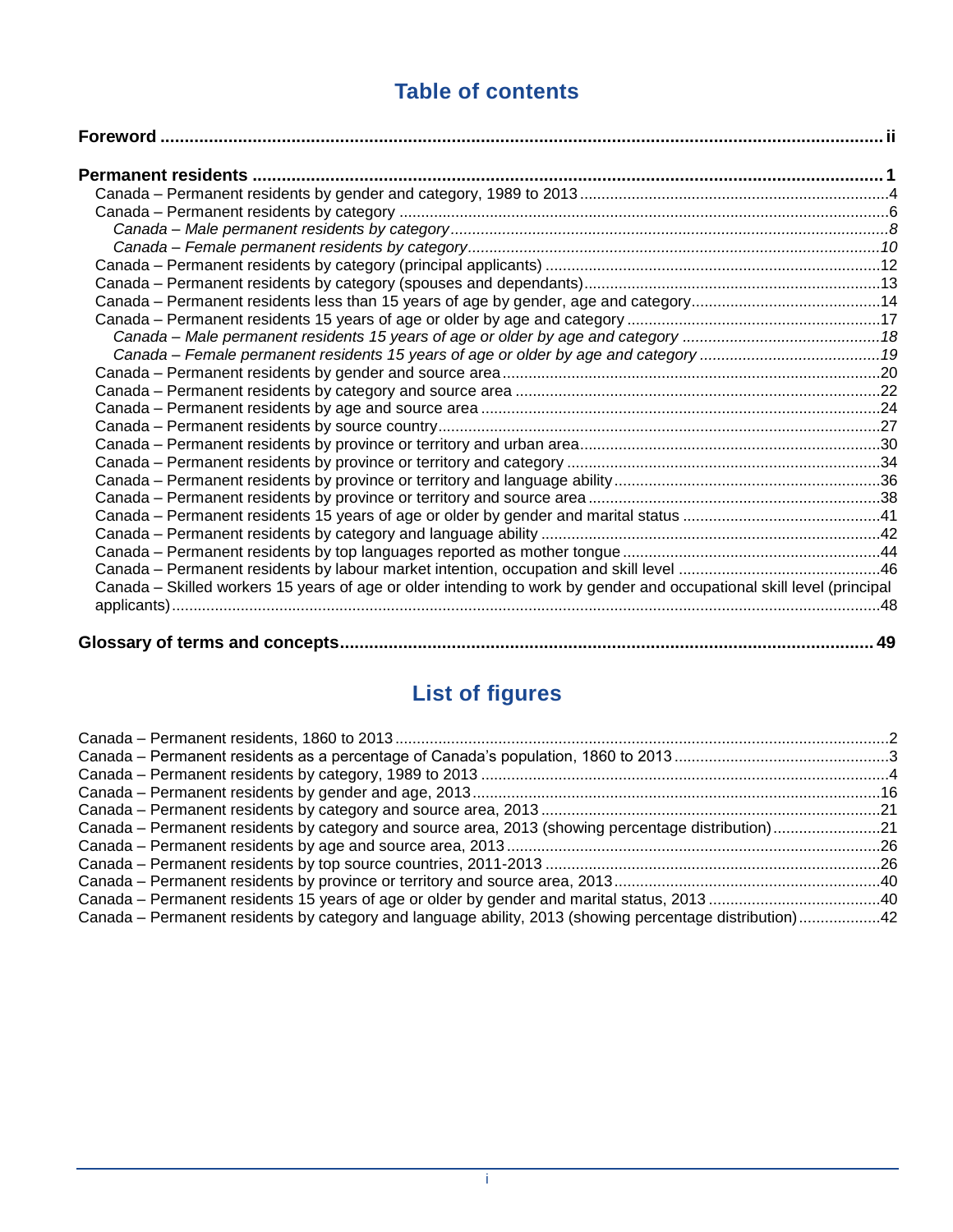## <span id="page-3-0"></span>**Foreword**

A key mandate of the Research and Evaluation Branch, Citizenship and Immigration Canada (CIC) is the dissemination of immigration data. With its annual publication, *Facts and Figures: Immigration Overview–Permanent Residents*, CIC provides a broad range of statistical information on admissions to Canada.

*Facts and Figures 2013: Immigration Overview–Permanent Residents* presents the annual intake of permanent residents by category of immigration from 1989 to 2013. The main body of the publication consists of a series of statistical tables and charts covering the ten-year period from 2004 to 2013. The report depicts selected characteristics for permanent residents.

All statistical information provided in this publication is derived from CIC's administrative data files where transactions with the department are recorded.

The statistics for admission of permanent residents are provided for the three main categories of immigration—family class, economic immigrants and refugees—as well as for other immigrants who do not qualify in any of these categories.

For information on Citizenship and Immigration Canada, its priorities and activities, publications and reports, as well as application guides and forms, visit the CIC Web site at [www.cic.gc.ca](http://www.cic.gc.ca/)

The numbers appearing in this report for the period prior to 2013 may differ from those reported in earlier publications. These differences reflect adjustments to CIC's administrative data files that normally occur over time.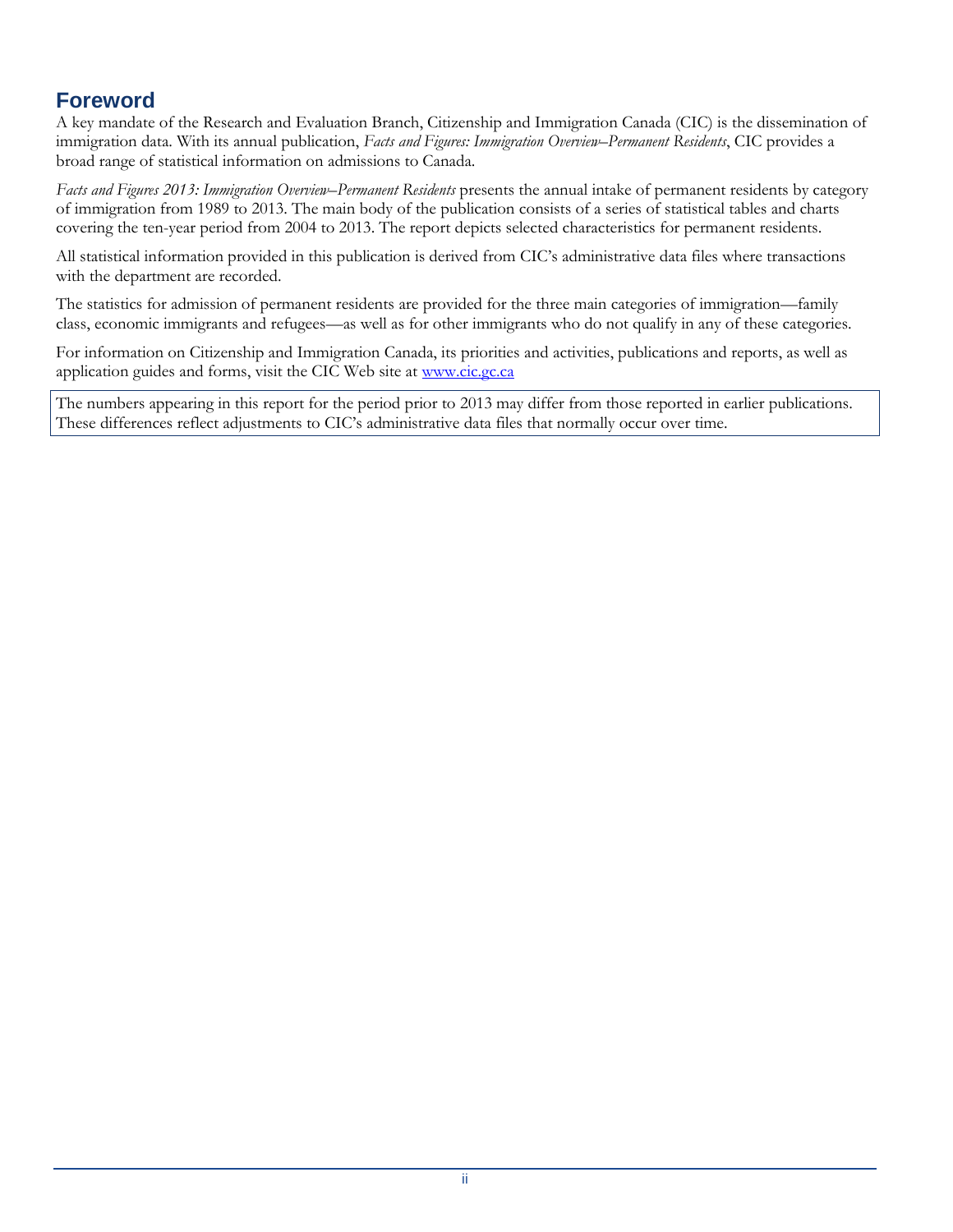### <span id="page-4-0"></span>**Permanent residents**

Since 2002, Canada's immigration program has been based on the *Immigration and Refugee Protection Act* (IRPA) and its regulations. The IRPA replaces the *Immigration Act* of 1976 and defines three basic categories of permanent residents, which correspond to major program objectives: reuniting families, contributing to economic development and protecting refugees. Accordingly, statistical information in this section is presented for the main categories of permanent residents and refers to principal applicants and accompanying spouses and dependants (unless otherwise noted).

The family class is comprised of foreign nationals sponsored by close relatives or family members in Canada and includes spouses and partners, dependent children, parents and grandparents

Economic immigrants are people selected for their skills and ability to contribute to Canada's economy, including skilled workers, business immigrants, provincial and territorial nominees, and live-in caregivers. The skilled worker component includes immigrants who are able to demonstrate their ability to enter the labour market and successfully establish in Canada by meeting selection criteria that assess factors such as English or French language abilities, and work experience. The business immigrant component includes those who invest their money in an approved venture, those who intend to run their own business, or those who intend to be self-employed. The provincial and territorial nominees are permanent residents designated by a province or territory that have entered into agreements with the Government of Canada to select immigrants who will meet their local economic needs. While these nominees must meet federal health and security admission criteria, they are not subject to the skilled worker selection grid for determining eligibility. Live-in caregivers are temporary foreign workers who are granted permanent residence after their participation in the Live-in Caregiver Program. Initially, live-in caregivers must be qualified to provide care for children, sick or elderly people, or persons with a disability. Successful candidates are granted temporary resident status and a work permit and, after two years, are eligible to apply for permanent resident status.

Refugees include government-assisted refugees, privately sponsored refugees, refugees landed in Canada, and dependants of refugees landed in Canada who live abroad.

On an exceptional basis, the IRPA gives Citizenship and Immigration Canada the authority to grant permanent resident status to individuals and families who would not otherwise qualify in any category—for example, in cases where there are strong humanitarian and compassionate considerations, or for public policy reasons. These discretionary provisions provide the flexibility to approve deserving cases not anticipated in the legislation

In this section of the report, selected landing and socio-demographic characteristics are presented for all permanent residents for the 2004 to 2013 calendar years. Statistical tables and charts provide gender-based information on immigrant category, source areas, intended destination in Canada, age at landing, marital status, language ability, occupational skill level and intention to work. Information pertaining to marital status, occupational skill level, and intention to work is presented only for the permanent resident population 15 years of age or older. This age group corresponds to the age requirements for the labour force population as defined in the Census of Population. Supplementary tables for the permanent resident population include statistical information showing the major source countries, the occupation and the skill level.

Due to privacy considerations, some cells in the following tables have been suppressed and replaced with the notation "--". As a result, components may not sum to total indicated. In general, we have suppressed cells containing less than five cases except in circumstances where, in our judgement, we are not releasing personal information on an identifiable individual.

Note: numbers appearing in the "*not stated*" and "*other*" categories reflect operational adjustments to CIC's administrative data files and are currently under review.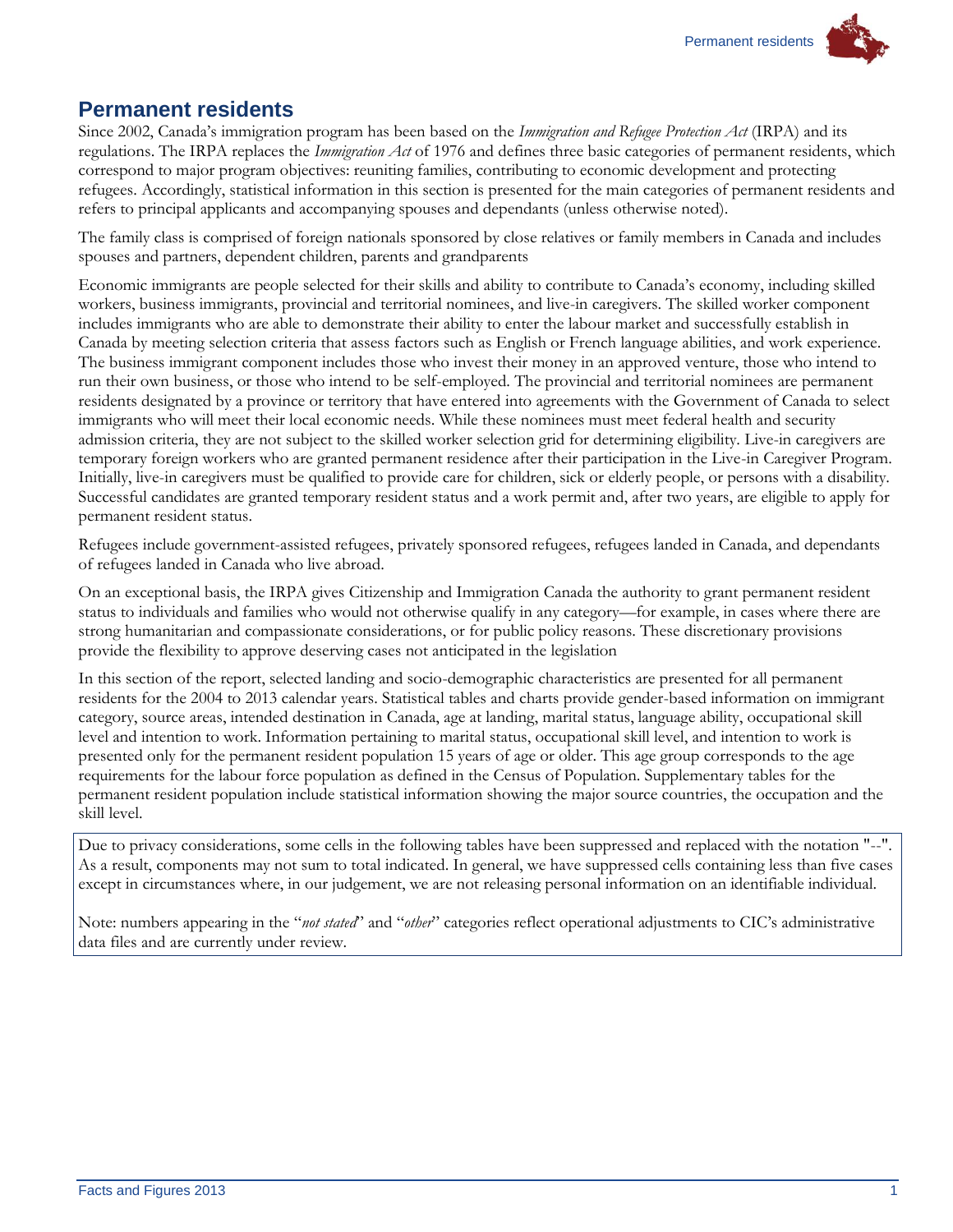<span id="page-5-0"></span>*Canada – Permanent residents, 1860 to 2013*



#### *Historical highlights*

- 1896 to 1905: the settlement of the West with an offer of free land results in large numbers of immigrants from the United Kingdom, Europe and the United States
- 1906: *Immigration Act*
- 1910: *Immigration Act*
- 1913: 400,000 immigrants arrive in Canada
- 1914 to 1918: immigration slump during World War I
- 1928: opening of Halifax's Pier 21, the Atlantic gateway to Canada
- 1930s: extremely low levels of immigration during the Depression years
- 1940s: during and after World War II, approximately 48,000 war brides and their 22,000 children arrive in Canada
- 1950s: Canada receives about one and a half million immigrants from Europe
- 1952: *Immigration Act*
- 1956 and 1957: Canada accepts 37,500 Hungarian refugees
- 1962: new immigration regulations are tabled to eliminate all discrimination based on race, religion and national origin
- 1967: the government amends Canada's immigration policy and introduces the point system for the selection of skilled workers and business immigrants
- 1968 and 1969: Canada takes in 11,000 Czechoslovakian refugees
- 1972: Canada resettles more than 6,175 Ugandan Asians
- 1973: Canada accepts more than 6,000 Chileans
- 1975 to 1978: Canada resettles almost 9,000 Indochinese
- 1978: *Immigration Act* (1976) came into effect April 10, 1978
- 1979 and 1980: 60,000 Vietnamese, Cambodian and Laotians arrive in Canada
- 1999: Canada accepts more than 7,000 Kosovars
- 2002: *Immigration and Refugee Protection Act* (IRPA) came into force June 28, 2002
- 2008: Ministerial instructions changed the way the economic immigrant cases are processed under IRPA.
- 2008: The Canadian Experience Class (CEC) facilitates access to permanent residence who have recent Canadian work experience or have graduated and recently worked in Canada.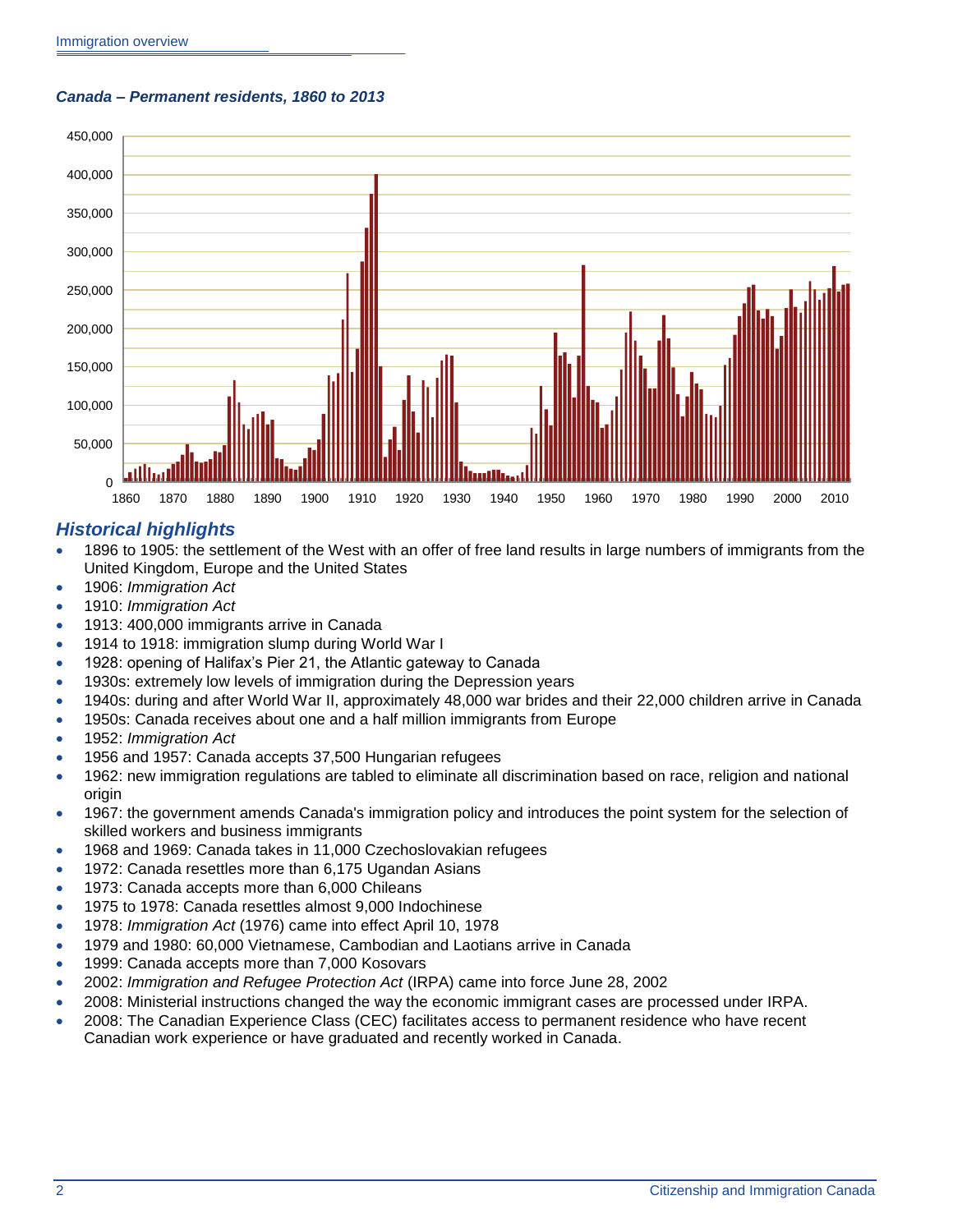



### <span id="page-6-0"></span>*Canada – Permanent residents as a percentage of Canada's population, 1860 to 2013*

| <b>YEAR</b>     | 1860    | 1861    | 1862    | 1863    | 1864    | 1865    | 1866    | 1867    | 1868    | 1869    |
|-----------------|---------|---------|---------|---------|---------|---------|---------|---------|---------|---------|
| Number          | 6,276   | 13,589  | 18,294  | 21,000  | 24,779  | 18,958  | 11.427  | 10,666  | 12,765  | 18,630  |
| % of Population | 0.2     | 0.4     | 0.6     | 0.6     | 0.7     | 0.6     | 0.3     | 0.3     | 0.4     | 0.5     |
| <b>YEAR</b>     | 1870    | 1871    | 1872    | 1873    | 1874    | 1875    | 1876    | 1877    | 1878    | 1879    |
| Number          | 24,706  | 27,773  | 36,578  | 50,050  | 39,373  | 27,382  | 25,633  | 27,082  | 29,807  | 40,492  |
| % of Population | 0.7     | 0.8     | 1.0     | 1.3     | 1.0     | 0.7     | 0.6     | 0.7     | 0.7     | 1.0     |
| <b>YEAR</b>     | 1880    | 1881    | 1882    | 1883    | 1884    | 1885    | 1886    | 1887    | 1888    | 1889    |
| Number          | 38,505  | 47,991  | 112,458 | 133,624 | 103,824 | 76,169  | 69,152  | 84,526  | 88,766  | 91,600  |
| % of Population | 0.9     | 1.1     | 2.6     | 3.0     | 2.3     | 1.7     | 1.5     | 1.8     | 1.9     | 1.9     |
| <b>YEAR</b>     | 1890    | 1891    | 1892    | 1893    | 1894    | 1895    | 1896    | 1897    | 1898    | 1899    |
| <b>Number</b>   | 75,067  | 82,165  | 30,996  | 29,633  | 20,829  | 18,790  | 16,835  | 21,716  | 31,900  | 44,543  |
| % of Population | 1.6     | 1.7     | 0.6     | 0.6     | 0.4     | 0.4     | 0.3     | 0.4     | 0.6     | 0.9     |
| <b>YEAR</b>     | 1900    | 1901    | 1902    | 1903    | 1904    | 1905    | 1906    | 1907    | 1908    | 1909    |
| Number          | 41.681  | 55,747  | 89,102  | 138,660 | 131,252 | 141,465 | 211.653 | 272,409 | 143,326 | 173,694 |
| % of Population | 0.8     | 1.0     | 1.6     | 2.5     | 2.3     | 2.4     | 3.5     | 4.2     | 2.2     | 2.6     |
| <b>YEAR</b>     | 1910    | 1911    | 1912    | 1913    | 1914    | 1915    | 1916    | 1917    | 1918    | 1919    |
| Number          | 286,839 | 331,288 | 375,756 | 400,870 | 150,484 | 33,665  | 55,914  | 72,910  | 41,845  | 107,698 |
| % of Population | 4.1     | 4.6     | 5.1     | 5.3     | 1.9     | 0.4     | 0.7     | 0.9     | 0.5     | 1.3     |
| <b>YEAR</b>     | 1920    | 1921    | 1922    | 1923    | 1924    | 1925    | 1926    | 1927    | 1928    | 1929    |
| <b>Number</b>   | 138,824 | 91,728  | 64,224  | 133,729 | 124,164 | 84,907  | 135,982 | 158,886 | 166,783 | 164,993 |
| % of Population | 1.6     | 1.0     | 0.7     | 1.5     | 1.4     | 0.9     | 1.4     | 1.6     | 1.7     | 1.6     |
| <b>YEAR</b>     | 1930    | 1931    | 1932    | 1933    | 1934    | 1935    | 1936    | 1937    | 1938    | 1939    |
| Number          | 104,806 | 27,530  | 20,591  | 14,382  | 12,476  | 11,277  | 11,643  | 15,101  | 17,244  | 16,994  |
| % of Population | 1.0     | 0.3     | 0.2     | 0.1     | 0.1     | 0.1     | 0.1     | 0.1     | 0.2     | 0.2     |
| <b>YEAR</b>     | 1940    | 1941    | 1942    | 1943    | 1944    | 1945    | 1946    | 1947    | 1948    | 1949    |
| Number          | 11,324  | 9,329   | 7,576   | 8,504   | 12,801  | 22.722  | 71,719  | 64,127  | 125,414 | 95,217  |
| % of Population | 0.1     | 0.1     | 0.1     | 0.1     | 0.1     | 0.2     | 0.6     | 0.5     | 1.0     | 0.7     |
| <b>YEAR</b>     | 1950    | 1951    | 1952    | 1953    | 1954    | 1955    | 1956    | 1957    | 1958    | 1959    |
| Number          | 73,912  | 194,391 | 164,498 | 168,868 | 154,227 | 109,946 | 164,857 | 282,164 | 124,851 | 106,928 |
| % of Population | 0.5     | 1.4     | 1.1     | 1.1     | 1.0     | 0.7     | 1.0     | 1.7     | 0.7     | 0.6     |
| <b>YEAR</b>     | 1960    | 1961    | 1962    | 1963    | 1964    | 1965    | 1966    | 1967    | 1968    | 1969    |
| Number          | 104,111 | 71,698  | 74,856  | 93,151  | 112,606 | 146,758 | 194,743 | 222,876 | 183,974 | 164,531 |
| % of Population | 0.6     | 0.4     | 0.4     | 0.5     | 0.6     | 0.7     | 1.0     | 1.1     | 0.9     | 0.8     |
| <b>YEAR</b>     | 1970    | 1971    | 1972    | 1973    | 1974    | 1975    | 1976    | 1977    | 1978    | 1979    |
| Number          | 147,713 | 121,900 | 122,006 | 184,200 | 218,465 | 187,881 | 149,429 | 114,914 | 86,313  | 112,093 |
| % of Population | 0.7     | 0.6     | 0.6     | 0.8     | 1.0     | 0.8     | 0.6     | 0.5     | 0.4     | 0.5     |
| <b>YEAR</b>     | 1980    | 1981    | 1982    | 1983    | 1984    | 1985    | 1986    | 1987    | 1988    | 1989    |
| Number          | 143,137 | 128,642 | 121,175 | 89,186  | 88,272  | 84,347  | 99,355  | 152,079 | 161,588 | 191,556 |
| % of Population | 0.6     | 0.5     | 0.5     | 0.4     | 0.3     | 0.3     | 0.4     | 0.6     | 0.6     | 0.7     |
| <b>YEAR</b>     | 1990    | 1991    | 1992    | 1993    | 1994    | 1995    | 1996    | 1997    | 1998    | 1999    |
| Number          | 216,455 | 232,809 | 254,789 | 256,638 | 224,384 | 212,866 | 226,070 | 216,036 | 174,195 | 189,951 |
| % of Population | 0.8     | 0.8     | 0.9     | 0.9     | 0.8     | 0.7     | 0.8     | 0.7     | 0.6     | 0.6     |
| <b>YEAR</b>     | 2000    | 2001    | 2002    | 2003    | 2004    | 2005    | 2006    | 2007    | 2008    | 2009    |
| Number          | 227,456 | 250.637 | 229.049 | 221,349 | 235,823 | 262,243 | 251,640 | 236,753 | 247,245 | 252,172 |
| % of Population | 0.7     | 0.8     | 0.7     | 0.7     | 0.7     | 0.8     | 0.8     | 0.7     | 0.7     | 0.7     |
| <b>YEAR</b>     | 2010    | 2011    | 2012    | 2013    |         |         |         |         |         |         |
| Number          | 280.688 | 248.749 | 257,895 | 258,953 |         |         |         |         |         |         |
| % of Population | 0.8     | 0.7     | 0.7     | 0.7     |         |         |         |         |         |         |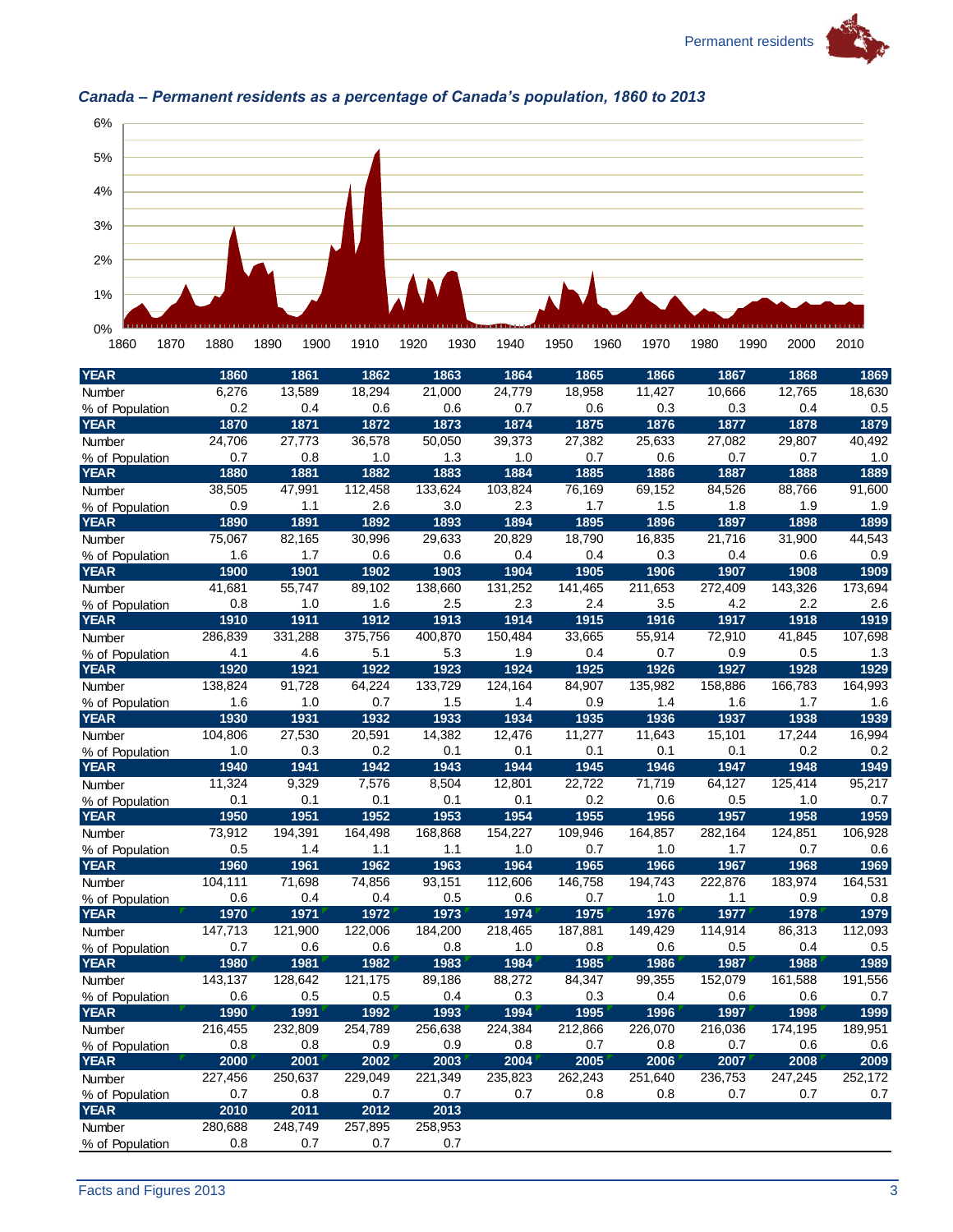## <span id="page-7-0"></span>**Canada – Permanent residents by gender and category, 1989 to 2013**

| <b>Category</b>     | 1989           | 1990    | 1991     | 1992    | 1993     | 1994          | 1995        | 1996     | 1997    | 1998     | 1999     |
|---------------------|----------------|---------|----------|---------|----------|---------------|-------------|----------|---------|----------|----------|
|                     |                |         |          |         |          | <b>Number</b> |             |          |         |          |          |
| Family class        | 26,669         | 33,664  | 38,780   | 43,391  | 47,266   | 40,021        | 32,256      | 28,121   | 24,079  | 19,894   | 21,456   |
| Economic immigrants | 45,732         | 49.931  | 43,137   | 47,813  | 51,005   | 50,613        | 53,720      | 64,496   | 66,829  | 51,401   | 57,833   |
| Refugees            | 21,745         | 24,027  | 33,300   | 32,091  | 17,556   | 11,286        | 15,436      | 15,449   | 13,487  | 12,332   | 13,202   |
| Other immigrants    | 1,671          | 1,733   | 2,013    | 2,719   | 3,850    | 3,657         | 477         | 2,318    | 1,900   | 1,353    | 539      |
| Category not stated |                | 0       | 0        | 0       | 0        | 0             | 0           |          | 0       | 0        | $\Omega$ |
| <b>Males</b>        | 95,818         | 109,355 | 117,230  | 126,014 | 119,677  | 105,577       | .889<br>101 | 110.385  | 106,295 | 84,980   | 93,030   |
| Family class        | 34,275         | 41,002  | 49,170   | 57,718  | 65,374   | 54,165        | 45,122      | 40,194   | 35,847  | 30,970   | 33,804   |
| Economic immigrants | 44,400         | 47.993  | 43,357   | 47,973  | 54,639   | 51,692        | 52,903      | 60,870   | 61.520  | 46,508   | 51,410   |
| Refugees            | 15,112         | 16.191  | 20,773   | 20,246  | 13,035   | 9,147         | 12,656      | 13,025   | 10,820  | 10,510   | 11,196   |
| Other immigrants    | 1,896          | 1,868   | 2,235    | 2,825   | 3,901    | 3,796         | 283         | 1,547    | 1,500   | 1,194    | 492      |
| Category not stated |                | 0       | $\Omega$ | 0       | 0        | 0             | 0           | $\Omega$ | 0       | 0        | $\Omega$ |
| <b>Females</b>      | 95,684         | 107,054 | 115,535  | 128,762 | 136,949  | 118,800       | 110,964     | 115,636  | 109,687 | 89,182   | 96,902   |
| Family class        | 60,944         | 74,666  | 87,950   | 101,109 | 112.640  | 94,186        | 77,378      | 68,315   | 59,926  | 50,864   | 55,260   |
| Economic immigrants | 90,132         | 97.924  | 86,494   | 95,786  | 105.644  | 102,305       | 106.623     | 125,366  | 128.349 | 97,909   | 109,243  |
| Refugees            | 36,857         | 40,218  | 54,073   | 52,337  | 30,591   | 20,433        | 28,092      | 28,474   | 24,307  | 22,842   | 24,398   |
| Other immigrants    | 3,567          | 3,601   | 4,248    | 5,544   | 7,751    | 7,453         | 760         | 3,865    | 3,400   | 2,547    | 1,031    |
| Category not stated | $\overline{2}$ | 0       | $\Omega$ | 0       | $\Omega$ | 0             | $\Omega$    |          | 0       | $\Omega$ | ∩        |
| Gender not stated   | 54             | 46      | 44       | 13      | 12       | 7             | 13          | 49       | 54      | 33       | 19       |
| Total               | 191,556        | 216.455 | 232,809  | 254,789 | 256,638  | 224,384       | 212,866     | 226,070  | 216,036 | 174,195  | 189,951  |

| <b>Category</b>     | 1989  | 1990  | 1991  | 1992  | 1993                           | 1994  | 1995  | 1996  | 1997  | 1998  | 1999  |
|---------------------|-------|-------|-------|-------|--------------------------------|-------|-------|-------|-------|-------|-------|
|                     |       |       |       |       | <b>Percentage distribution</b> |       |       |       |       |       |       |
| Family class        | 27.8  | 30.8  | 33.1  | 34.4  | 39.5                           | 37.9  | 31.7  | 25.5  | 22.7  | 23.4  | 23.1  |
| Economic immigrants | 47.7  | 45.7  | 36.8  | 37.9  | 42.6                           | 47.9  | 52.7  | 58.4  | 62.9  | 60.5  | 62.2  |
| Refugees            | 22.7  | 22.0  | 28.4  | 25.5  | 14.7                           | 10.7  | 15.1  | 14.0  | 12.7  | 14.5  | 14.2  |
| Other immigrants    | 1.7   | 1.6   | 1.7   | 2.2   | 3.2                            | 3.5   | 0.5   | 2.1   | 1.8   | 1.6   | 0.6   |
| Category not stated | 0.0   | 0.0   | 0.0   | 0.0   | 0.0                            | 0.0   | 0.0   | 0.0   | 0.0   | 0.0   | 0.0   |
| <b>Males</b>        | 100.0 | 100.0 | 100.0 | 100.0 | 100.0                          | 100.0 | 100.0 | 100.0 | 100.0 | 100.0 | 100.0 |
| Family class        | 35.8  | 38.3  | 42.6  | 44.8  | 47.7                           | 45.6  | 40.7  | 34.8  | 32.7  | 34.7  | 34.9  |
| Economic immigrants | 46.4  | 44.8  | 37.5  | 37.3  | 39.9                           | 43.5  | 47.7  | 52.6  | 56.1  | 52.1  | 53.1  |
| Refugees            | 15.8  | 15.1  | 18.0  | 15.7  | 9.5                            | 7.7   | 11.4  | 11.3  | 9.9   | 11.8  | 11.6  |
| Other immigrants    | 2.0   | 1.7   | 1.9   | 2.2   | 2.8                            | 3.2   | 0.3   | 1.3   | 1.4   | 1.3   | 0.5   |
| Category not stated | 0.0   | 0.0   | 0.0   | 0.0   | 0.0                            | 0.0   | 0.0   | 0.0   | 0.0   | 0.0   | 0.0   |
| <b>Females</b>      | 100.0 | 100.0 | 100.0 | 100.0 | 100.0                          | 100.0 | 100.0 | 100.0 | 100.0 | 100.0 | 100.0 |
| Family class        | 31.8  | 34.5  | 37.8  | 39.7  | 43.9                           | 42.0  | 36.4  | 30.2  | 27.7  | 29.2  | 29.1  |
| Economic immigrants | 47.1  | 45.2  | 37.2  | 37.6  | 41.2                           | 45.6  | 50.1  | 55.5  | 59.4  | 56.2  | 57.5  |
| Refugees            | 19.2  | 18.6  | 23.2  | 20.5  | 11.9                           | 9.1   | 13.2  | 12.6  | 11.3  | 13.1  | 12.8  |
| Other immigrants    | 1.9   | 1.7   | 1.8   | 2.2   | 3.0                            | 3.3   | 0.4   | 1.7   | 1.6   | 1.5   | 0.5   |
| Category not stated | 0.0   | 0.0   | 0.0   | 0.0   | 0.0                            | 0.0   | 0.0   | 0.0   | 0.0   | 0.0   | 0.0   |
| Gender not stated   | 0.0   | 0.0   | 0.0   | 0.0   | 0.0                            | 0.0   | 0.0   | 0.0   | 0.0   | 0.0   | 0.0   |
| Total               | 100.0 | 100.0 | 100.0 | 100.0 | 100.0                          | 100.0 | 100.0 | 100.0 | 100.0 | 100.0 | 100.0 |

<span id="page-7-1"></span>

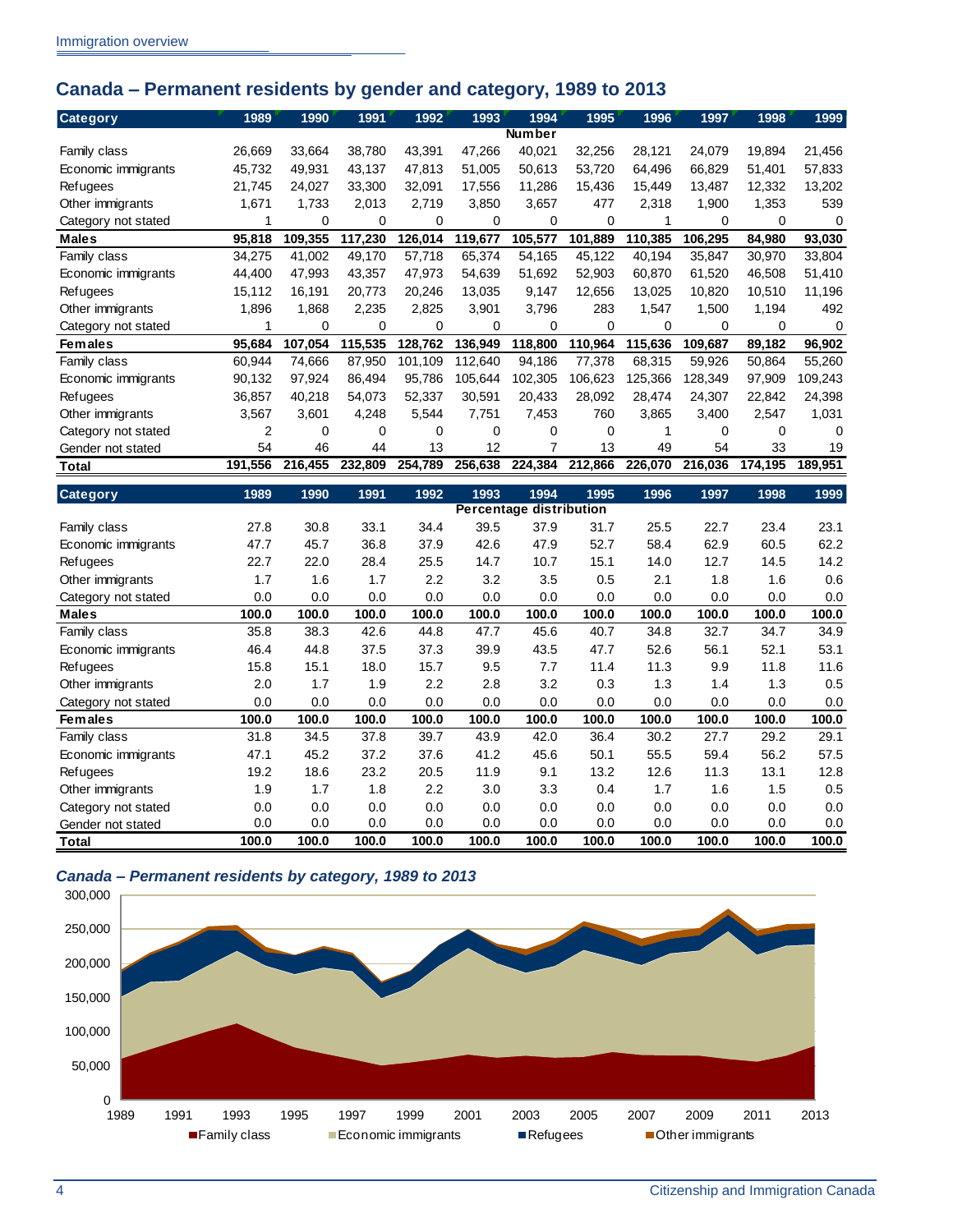



| 2000        | 2001         | 2002           | 2003             | 2004    | 2005    | 2006          | 2007                           | 2008                    | 2009           | 2010           | 2011    | 2012        | 2013         |
|-------------|--------------|----------------|------------------|---------|---------|---------------|--------------------------------|-------------------------|----------------|----------------|---------|-------------|--------------|
|             |              |                |                  |         |         | <b>Number</b> |                                |                         |                |                |         |             |              |
| 23,290      | 26,042       | 24,292         | 24,867           | 23,731  | 25,049  | 28,521        | 26,460                         | 26,710                  | 26,979         | 24,946         | 23,762  | 27,541      | 33,738       |
| 72,669      | 82,542       | 73,666         | 63,953           | 70,081  | 80,900  | 71,890        | 67,850                         | 75,750                  | 78,211         | 94,948         | 80,013  | 82,773      | 75,613       |
| 16,124      | 14,922       | 13,229         | 13,791           | 16,972  | 18,557  | 16,686        | 14,286                         | 11,003                  | 11,596         | 12,608         | 13,967  | 11,545      | 12,124       |
| 260         | 107          | 1,561          | 3,885            | 3,382   | 3,256   | 5,030         | 5,377                          | 5,145                   | 5,183          | 4,497          | 4,037   | 4,605       | 3,401        |
| $\mathbf 0$ | 1            | 0              | 0                | 0       | 1       | 1             | 1                              | $\mathbf 0$             | 1              | 3              | 1       | 5           | 0            |
| 112,343     | 123,614      | 112,748        | 106,496          | 114,166 | 127,763 | 122,128       | 113,974                        | 118,608                 | 121,970        | 137,002        | 121,780 | 126,469     | 124,876      |
| 37,323      | 40,743       | 37,998         | 40,253           | 38,541  | 38,325  | 41,994        | 39,780                         | 38,873                  | 38,228         | 35,278         | 32,687  | 37,469      | 45,946       |
| 63,613      | 73,174       | 64,197         | 57,093           | 63,665  | 75,413  | 66,358        | 63,394                         | 73,317                  | 75,280         | 91,967         | 76,105  | 78,048      | 72,568       |
| 13,967      | 12,995       | 11,881         | 12,192           | 15,714  | 17,217  | 15,813        | 13,668                         | 10,856                  | 11,254         | 12,089         | 13,906  | 11,554      | 11,925       |
| 200         | 99           | 2,221          | 5,311            | 3,733   | 3,523   | 5,345         | 5,935                          | 5,588                   | 5,440          | 4,348          | 4,268   | 4,355       | 3,638        |
| 0           | 0            | 0              | 1                | 0       | 1       | 1             | 0                              | $\overline{2}$          | $\mathbf 0$    | 4              | 2       | $\mathbf 0$ | 0            |
| 115,103     | 127,011      | 116,297        | 114,850          | 121,653 | 134,479 | 129,511       | 122,777                        | 128,636                 | 130,202        | 143,686        | 126,968 | 131,426     | 134,077      |
| 60,613      | 66.785       | 62,290         | 65,120           | 62,272  | 63,374  | 70,515        | 66,240                         | 65,583                  | 65,207         | 60,224         | 56,449  | 65,010      | 79,684       |
| 136,282     | 155,716      | 137,863        | 121,046          | 133,746 | 156,313 | 138,248       | 131,244                        | 149,067                 | 153,491        | 186,915        | 156,118 | 160,821     | 148,181      |
| 30,091      | 27,917       | 25,110         | 25,983           | 32,686  | 35,774  | 32,499        | 27,954                         | 21,859                  | 22,850         | 24,697         | 27,873  | 23,099      | 24,049       |
| 460         | 206          | 3,782          | 9,196            | 7,115   | 6,779   | 10,375        | 11,312                         | 10,733                  | 10,623         | 8,845          | 8,305   | 8,960       | 7,039        |
| 0           | $\mathbf{1}$ | 0              | 1                | 0       | 2       | 2             | $\mathbf{1}$                   | $\overline{\mathbf{c}}$ | 1              | $\overline{7}$ | 3       | 5           | 0            |
| 10          | 12           | $\overline{4}$ | 3                | 4       | 1       | $\mathbf{1}$  | $\overline{c}$                 | $\mathbf{1}$            | $\overline{0}$ | 0              | 1       | $\Omega$    | $\mathbf 0$  |
| 227,456     | 250,637      | 229,049        | 221,349          | 235,823 | 262,243 | 251,640       | 236,753                        | 247,245                 | 252,172        | 280,688        | 248,749 | 257,895     | 258,953      |
|             |              |                |                  |         |         |               |                                |                         |                |                |         |             |              |
| 2000        | 2001         | 2002           | $\frac{2003}{ }$ | 2004    | 2005    | 2006          | 2007                           | 2008                    | 2009           | 2010           | 2011    | 2012        |              |
|             |              |                |                  |         |         |               | <b>Percentage distribution</b> |                         |                |                |         |             | 2013         |
| 20.7        | 21.1         | 21.5           | 23.4             | 20.8    | 19.6    | 23.4          | 23.2                           | 22.5                    | 22.1           | 18.2           | 19.5    | 21.8        | 27.0         |
| 64.7        | 66.8         | 65.3           | 60.1             | 61.4    | 63.3    | 58.9          | 59.5                           | 63.9                    | 64.1           | 69.3           | 65.7    | 65.4        | 60.6         |
| 14.4        | 12.1         | 11.7           | 12.9             | 14.9    | 14.5    | 13.7          | 12.5                           | 9.3                     | 9.5            | 9.2            | 11.5    | 9.1         | 9.7          |
| 0.2         | 0.1          | 1.4            | 3.6              | 3.0     | 2.5     | 4.1           | 4.7                            | 4.3                     | 4.2            | 3.3            | 3.3     | 3.6         | 2.7          |
| 0.0         | 0.0          | 0.0            | 0.0              | 0.0     | 0.0     | 0.0           | 0.0                            | 0.0                     | 0.0            | 0.0            | 0.0     | 0.0         | 0.0          |
| 100.0       | 100.0        | 100.0          | 100.0            | 100.0   | 100.0   | 100.0         | 100.0                          | 100.0                   | 100.0          | 100.0          | 100.0   | 100.0       | 100.0        |
| 32.4        | 32.1         | 32.7           | 35.0             | 31.7    | 28.5    | 32.4          | 32.4                           | 30.2                    | 29.4           | 24.6           | 25.7    | 28.5        | 34.3         |
| 55.3        | 57.6         | 55.2           | 49.7             | 52.3    | 56.1    | 51.2          | 51.6                           | 57.0                    | 57.8           | 64.0           | 59.9    | 59.4        | 54.1         |
| 12.1        | 10.2         | 10.2           | 10.6             | 12.9    | 12.8    | 12.2          | 11.1                           | 8.4                     | 8.6            | 8.4            | 11.0    | 8.8         | 8.9          |
| 0.2         | 0.1          | 1.9            | 4.6              | 3.1     | 2.6     | 4.1           | 4.8                            | 4.3                     | 4.2            | 3.0            | 3.4     | 3.3         | 2.7          |
| 0.0         | 0.0          | 0.0            | 0.0              | 0.0     | 0.0     | 0.0           | 0.0                            | 0.0                     | 0.0            | 0.0            | 0.0     | 0.0         | 0.0          |
| 100.0       | 100.0        | 100.0          | 100.0            | 100.0   | 100.0   | 100.0         | 100.0                          | 100.0                   | 100.0          | 100.0          | 100.0   | 100.0       | 100.0        |
| 26.6        | 26.6         | 27.2           | 29.4             | 26.4    | 24.2    | 28.0          | 28.0                           | 26.5                    | 25.9           | 21.5           | 22.7    | 25.2        | 30.8         |
| 59.9        | 62.1         | 60.2           | 54.7             | 56.7    | 59.6    | 54.9          | 55.4                           | 60.3                    | 60.9           | 66.6           | 62.8    | 62.4        | 57.2         |
| 13.2        | 11.1         | 11.0           | 11.7             | 13.9    | 13.6    | 12.9          | 11.8                           | 8.8                     | 9.1            | 8.8            | 11.2    | 9.0         | 9.3          |
| 0.2         | 0.1          | 1.7            | 4.2              | 3.0     | 2.6     | 4.1           | 4.8                            | 4.3                     | 4.2            | 3.2            | 3.3     | 3.5         | 2.7          |
| 0.0         | 0.0          | 0.0            | 0.0              | 0.0     | 0.0     | 0.0           | 0.0                            | 0.0                     | 0.0            | 0.0            | 0.0     | 0.0         | 0.0          |
| 0.0         | 0.0          | 0.0<br>100.0   | 0.0              | 0.0     | 0.0     | 0.0           | 0.0                            | 0.0<br>100.0            | 0.0            | 0.0            | 0.0     | 0.0         | 0.0<br>100.0 |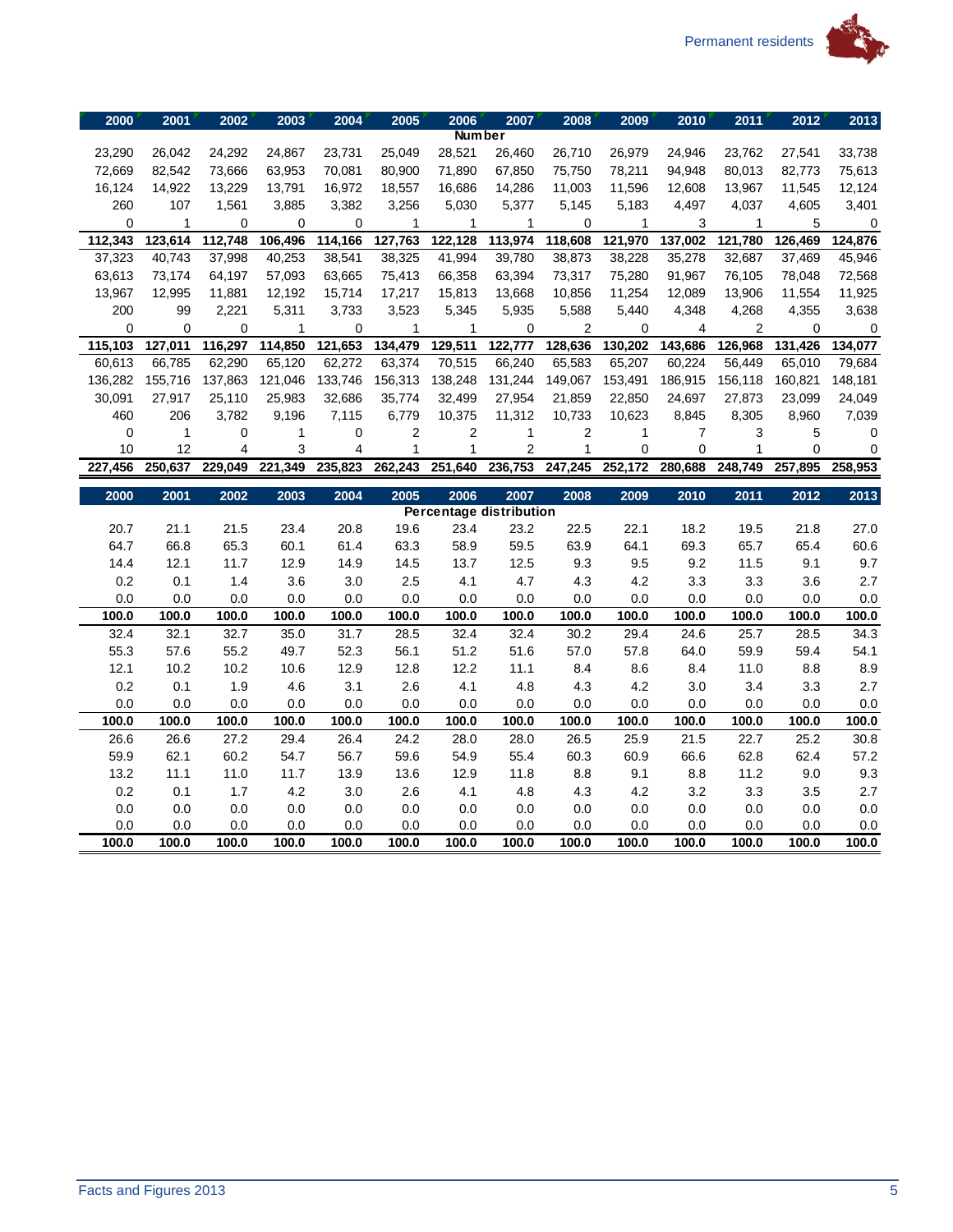## <span id="page-9-0"></span>**Canada – Permanent residents by category**

| Category                                 | 2004    | 2005                                                                                 | 2006    | 2007         | 2008            | 2009    | 2010                    | 2011    | 2012           | 2013     |
|------------------------------------------|---------|--------------------------------------------------------------------------------------|---------|--------------|-----------------|---------|-------------------------|---------|----------------|----------|
|                                          |         |                                                                                      |         |              | Number          |         |                         |         |                |          |
| Spouses and partners                     | 44,227  | 45,458                                                                               | 45,304  | 44,912       | 44,210          | 43,904  | 40,764                  | 38,536  | 39,534         | 43,937   |
| Sons and daughters                       | 3,037   | 3,232                                                                                | 3,191   | 3,338        | 3,254           | 3,025   | 2,957                   | 2,740   | 2,716          | 2,769    |
| Parents and grandparents                 | 12,733  | 12,475                                                                               | 20,005  | 15,813       | 16,600          | 17,178  | 15,326                  | 14,080  | 21,814         | 32,318   |
| <b>Others</b>                            | 2,278   | 2,209                                                                                | 2,016   | 2,179        | 1,519           | 1,100   | 1,177                   | 1,094   | 946            | 660      |
| Family class                             | 62,275  | 63,374                                                                               | 70,516  | 66,242       | 65,583          | 65,207  | 60,224                  | 56,450  | 65,010         | 79,684   |
| Skilled w orkers - p.a.*                 | 47,894  | 52,269                                                                               | 44,159  | 41,251       | 43,360          | 40,733  | 48,819                  | 36,778  | 38,599         | 34,167   |
| Skilled w orkers - s.d.**                | 65,556  | 77,970                                                                               | 61,782  | 56,601       | 60,372          | 55,221  | 70,536                  | 52,007  | 52,865         | 48,977   |
| Canadian experience class - p.a.*        |         |                                                                                      |         |              |                 | 1,775   | 2,533                   | 3,973   | 5,943          | 4,362    |
| Canadian experience class - s.d.**       |         |                                                                                      |         |              |                 | 770     | 1,384                   | 2,054   | 3,416          | 2,854    |
| Entrepreneurs - p.a.*                    | 668     | 749                                                                                  | 820     | 580          | 446             | 370     | 291                     | 184     | 126            | 114      |
| Entrepreneurs - s.d.**                   | 1,799   | 2,095                                                                                | 2,273   | 1,577        | 1,255           | 943     | 796                     | 522     | 349            | 312      |
| Self-employed - p.a.*                    | 366     | 302                                                                                  | 320     | 204          | 164             | 182     | 174                     | 113     | 89             | 94       |
| Self-employed - s.d.**                   | 824     | 714                                                                                  | 632     | 375          | 341             | 360     | 326                     | 236     | 153            | 170      |
| Investors - p.a.*                        | 1,671   | 2,592                                                                                | 2,201   | 2,025        | 2,832           | 2,871   | 3,223                   | 2,980   | 2,616          | 2,361    |
| Investors - s.d.**                       | 4,428   | 7,023                                                                                | 5,830   | 5,420        | 7,370           | 7,432   | 8,492                   | 7,606   | 6,744          | 6,041    |
| Provincial/territorial nominees - p.a.*  | 2,086   | 2,643                                                                                | 4,672   | 6,329        | 8,343           | 11,800  | 13,856                  | 15,295  | 17,201         | 18,804   |
| Provincial/territorial nominees - s.d.** | 4,162   | 5,404                                                                                | 8,664   | 10,764       | 14,074          | 18,579  | 22,574                  | 23,122  | 23,708         | 21,111   |
| Live-in caregivers - p.a.*               | 2,496   | 3,063                                                                                | 3,547   | 3,433        | 6,157           | 6,273   | 7,664                   | 5,033   | 3,690          | 4,852    |
| Live-in caregivers - s.d.**              | 1,796   | 1,489                                                                                | 3,348   | 2,685        | 4,354           | 6,182   | 6,247                   | 6,215   | 5,322          | 3,945    |
| Skilled trades - p.a.* and s.d.**        |         |                                                                                      |         |              |                 |         |                         |         |                | 17       |
| Economic immigrants                      | 133,746 | 156,313                                                                              | 138,248 | 131,244      | 149,068         | 153,491 | 186,915                 | 156,118 | 160,821        | 148,181  |
| Government-assisted refugees             | 7,411   | 7,424                                                                                | 7,326   | 7,572        | 7,295           | 7,425   | 7,264                   | 7,363   | 5,430          | 5,790    |
| Privately sponsored refugees             | 3,116   | 2,976                                                                                | 3,337   | 3,588        | 3,512           | 5,036   | 4,833                   | 5,584   | 4,225          | 6,396    |
| Refugees landed in Canada                | 15,901  | 19,934                                                                               | 15,883  | 11,696       | 6,995           | 7,206   | 9,038                   | 10,743  | 8,586          | 8,149    |
| Refugee dependants                       | 6,259   | 5,441                                                                                | 5,953   | 5,098        | 4,057           | 3,183   | 3,562                   | 4,183   | 4,858          | 3,714    |
| <b>Refugees</b>                          | 32,687  | 35,775                                                                               | 32,499  | 27,954       | 21,859          | 22,850  | 24,697                  | 27,873  | 23,099         | 24,049   |
| Retirees, DROC and PDRCC***              | 53      | 20                                                                                   | 23      | 15           | 2               | 4       | 0                       | 6       | $\overline{4}$ | 10       |
| Temporary resident permit holders        | 148     | 123                                                                                  | 136     | 107          | 113             | 106     | 109                     | 88      | 67             | 44       |
| H and C**** cases                        | 2,984   | 3,111                                                                                | 4,313   | 4,347        | 3,452           | 3,142   | 2,900                   | 2,687   | 2,928          | 2,875    |
| Other H and C cases outside the family   |         |                                                                                      |         |              |                 |         |                         |         |                |          |
| class / Public Policy                    | 3,930   | 3,525                                                                                | 5,903   | 6,843        | 7,166           | 7,371   | 5,836                   | 5,524   | 5,961          | 4,110    |
| Other immigrants                         | 7,115   | 6,779                                                                                | 10,375  | 11,312       | 10,733          | 10,623  | 8,845                   | 8,305   | 8,960          | 7,039    |
| Category not stated                      | 0       | 2                                                                                    | 2       | $\mathbf{1}$ | 2               | 1       | $\overline{7}$          | 3       | 5              | $\Omega$ |
| <b>Total</b>                             | 235,823 | 262,243                                                                              | 251,640 |              | 236,753 247,245 |         | 252,172 280,688 248,749 |         | 257,895        | 258,953  |
| *Principal applicants                    |         | *** Deferred removal orders class and post-determination refugee claimants in Canada |         |              |                 |         |                         |         |                |          |

\*\*Spouses and dependants \*\*\*\*Humanitarian and Compassionate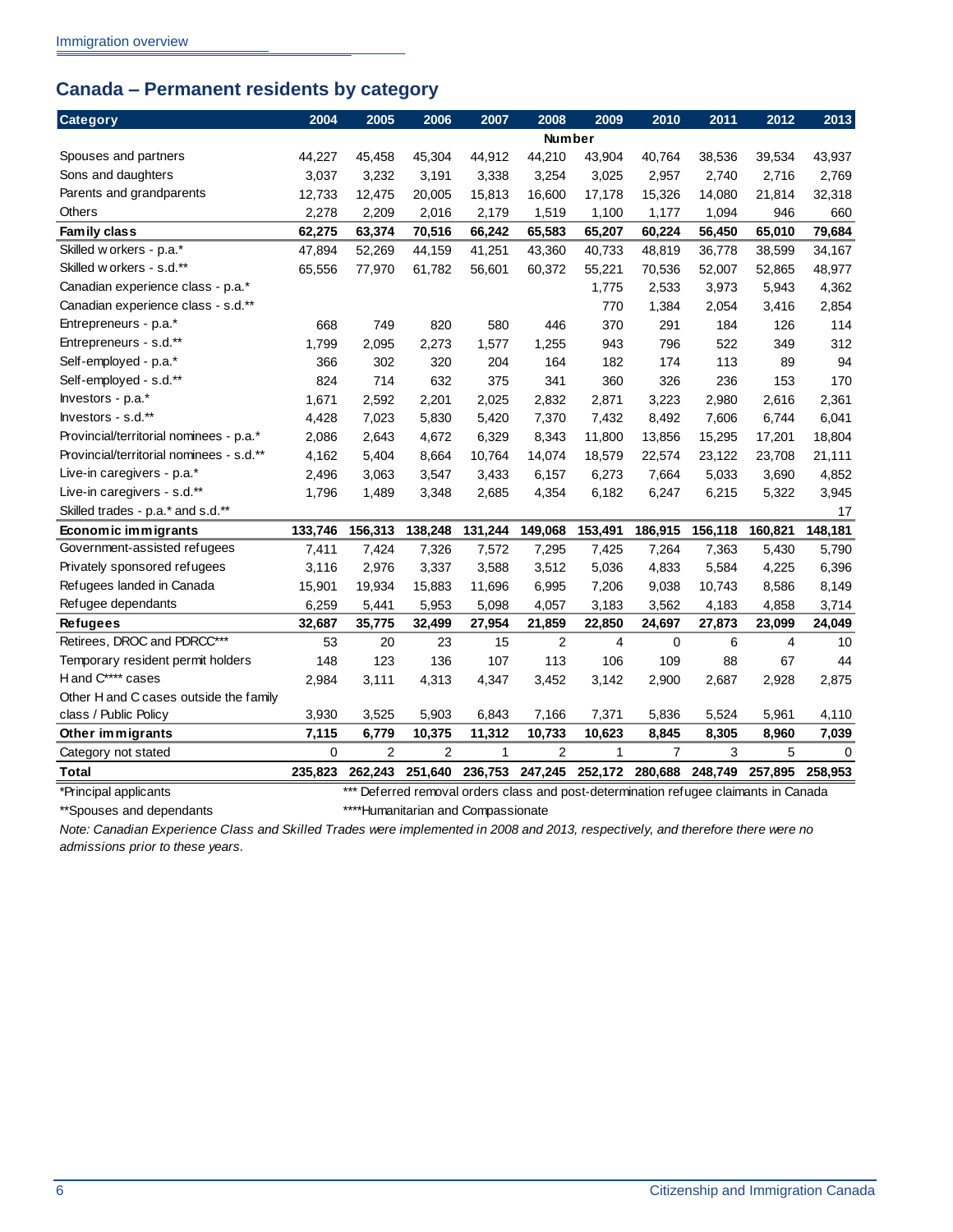

| <b>Category</b>                          | 2004  | 2005  | 2006  | 2007  | 2008                                                                             | 2009  | 2010  | 2011  | 2012  | 2013    |
|------------------------------------------|-------|-------|-------|-------|----------------------------------------------------------------------------------|-------|-------|-------|-------|---------|
|                                          |       |       |       |       | Percentage distribution                                                          |       |       |       |       |         |
| Spouses and partners                     | 18.8  | 17.3  | 18.0  | 19.0  | 17.9                                                                             | 17.4  | 14.5  | 15.5  | 15.3  | 17.0    |
| Sons and daughters                       | 1.3   | 1.2   | 1.3   | 1.4   | 1.3                                                                              | 1.2   | $1.1$ | 1.1   | 1.1   | $1.1$   |
| Parents and grandparents                 | 5.4   | 4.8   | 7.9   | 6.7   | 6.7                                                                              | 6.8   | 5.5   | 5.7   | 8.5   | 12.5    |
| Others                                   | 1.0   | 0.8   | 0.8   | 0.9   | 0.6                                                                              | 0.4   | 0.4   | 0.4   | 0.4   | 0.3     |
| Family class                             | 26.4  | 24.2  | 28.0  | 28.0  | 26.5                                                                             | 25.9  | 21.5  | 22.7  | 25.2  | 30.8    |
| Skilled w orkers - p.a.*                 | 20.3  | 19.9  | 17.5  | 17.4  | 17.5                                                                             | 16.2  | 17.4  | 14.8  | 15.0  | 13.2    |
| Skilled w orkers - s.d.**                | 27.8  | 29.7  | 24.6  | 23.9  | 24.4                                                                             | 21.9  | 25.1  | 20.9  | 20.5  | 18.9    |
| Canadian experience class - p.a.*        |       |       |       |       |                                                                                  | 0.7   | 0.9   | 1.6   | 2.3   | 1.7     |
| Canadian experience class - s.d.**       |       |       |       |       |                                                                                  | 0.3   | 0.5   | 0.8   | 1.3   | 1.1     |
| Entrepreneurs - p.a.*                    | 0.3   | 0.3   | 0.3   | 0.2   | 0.2                                                                              | 0.1   | 0.1   | 0.1   | 0.0   | $0.0\,$ |
| Entrepreneurs - s.d.**                   | 0.8   | 0.8   | 0.9   | 0.7   | 0.5                                                                              | 0.4   | 0.3   | 0.2   | 0.1   | 0.1     |
| Self-employed - p.a.*                    | 0.2   | 0.1   | 0.1   | 0.1   | 0.1                                                                              | 0.1   | 0.1   | 0.0   | 0.0   | 0.0     |
| Self-employed - s.d.**                   | 0.3   | 0.3   | 0.3   | 0.2   | 0.1                                                                              | 0.1   | 0.1   | 0.1   | 0.1   | 0.1     |
| Investors - p.a.*                        | 0.7   | 1.0   | 0.9   | 0.9   | 1.1                                                                              | 1.1   | $1.1$ | 1.2   | 1.0   | 0.9     |
| Investors - s.d.**                       | 1.9   | 2.7   | 2.3   | 2.3   | 3.0                                                                              | 2.9   | 3.0   | 3.1   | 2.6   | 2.3     |
| Provincial/territorial nominees - p.a.*  | 0.9   | 1.0   | 1.9   | 2.7   | 3.4                                                                              | 4.7   | 4.9   | 6.1   | 6.7   | 7.3     |
| Provincial/territorial nominees - s.d.** | 1.8   | 2.1   | 3.4   | 4.5   | 5.7                                                                              | 7.4   | 8.0   | 9.3   | 9.2   | 8.2     |
| Live-in caregivers - p.a.*               | 1.1   | 1.2   | 1.4   | 1.5   | 2.5                                                                              | 2.5   | 2.7   | 2.0   | 1.4   | 1.9     |
| Live-in caregivers - s.d.**              | 0.8   | 0.6   | 1.3   | 1.1   | 1.8                                                                              | 2.5   | 2.2   | 2.5   | 2.1   | 1.5     |
| Skilled trades - p.a.* and s.d.**        |       |       |       |       |                                                                                  |       |       |       |       | 0.0     |
| Economic immigrants                      | 56.7  | 59.6  | 54.9  | 55.4  | 60.3                                                                             | 60.9  | 66.6  | 62.8  | 62.4  | 57.2    |
| Government-assisted refugees             | 3.1   | 2.8   | 2.9   | 3.2   | 3.0                                                                              | 2.9   | 2.6   | 3.0   | 2.1   | 2.2     |
| Privately sponsored refugees             | 1.3   | 1.1   | 1.3   | 1.5   | 1.4                                                                              | 2.0   | 1.7   | 2.2   | 1.6   | 2.5     |
| Refugees landed in Canada                | 6.7   | 7.6   | 6.3   | 4.9   | 2.8                                                                              | 2.9   | 3.2   | 4.3   | 3.3   | 3.1     |
| Refugee dependants                       | 2.7   | 2.1   | 2.4   | 2.2   | 1.6                                                                              | 1.3   | 1.3   | 1.7   | 1.9   | 1.4     |
| <b>Refugees</b>                          | 13.9  | 13.6  | 12.9  | 11.8  | 8.8                                                                              | 9.1   | 8.8   | 11.2  | 9.0   | 9.3     |
| Retirees, DROC and PDRCC***              | 0.0   | 0.0   | 0.0   | 0.0   | 0.0                                                                              | 0.0   | 0.0   | 0.0   | 0.0   | 0.0     |
| Temporary resident permit holders        | 0.1   | 0.0   | 0.1   | 0.0   | 0.0                                                                              | 0.0   | 0.0   | 0.0   | 0.0   | $0.0\,$ |
| H and C**** cases                        | 1.3   | 1.2   | 1.7   | 1.8   | 1.4                                                                              | 1.2   | 1.0   | 1.1   | 1.1   | 1.1     |
| Other H and C cases outside the family   |       |       |       |       |                                                                                  |       |       |       |       |         |
| class / Public Policy                    | 1.7   | 1.3   | 2.3   | 2.9   | 2.9                                                                              | 2.9   | 2.1   | 2.2   | 2.3   | 1.6     |
| Other immigrants                         | 3.0   | 2.6   | 4.1   | 4.8   | 4.3                                                                              | 4.2   | 3.2   | 3.3   | 3.5   | 2.7     |
| Category not stated                      | 0.0   | 0.0   | 0.0   | 0.0   | 0.0                                                                              | 0.0   | 0.0   | 0.0   | 0.0   | 0.0     |
| <b>Total</b>                             | 100.0 | 100.0 | 100.0 | 100.0 | 100.0                                                                            | 100.0 | 100.0 | 100.0 | 100.0 | 100.0   |
| *Principal applicants                    |       | $***$ |       |       | Deferred removal orders class and post-determination refugee claimants in Canada |       |       |       |       |         |

\*\*Spouses and dependants **\*\*\*\*\***Humanitarian and Compassionate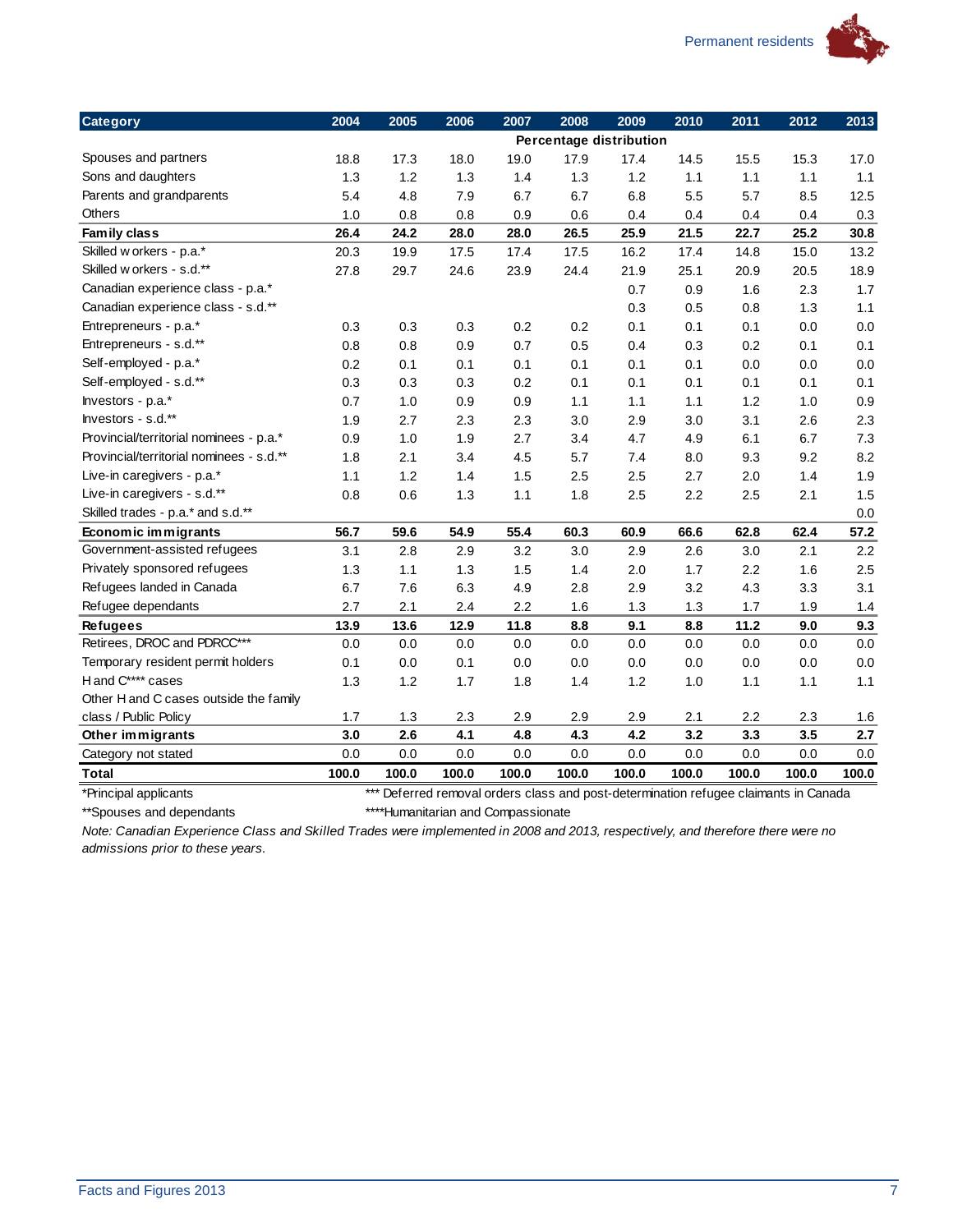## <span id="page-11-0"></span>*Canada – Male permanent residents by category*

| <b>Category</b>                          | 2004        | 2005                                                                                 | 2006         | 2007   | 2008            | 2009           | 2010            | 2011    | 2012    | 2013    |
|------------------------------------------|-------------|--------------------------------------------------------------------------------------|--------------|--------|-----------------|----------------|-----------------|---------|---------|---------|
|                                          |             |                                                                                      |              |        | <b>Number</b>   |                |                 |         |         |         |
| Spouses and partners                     | 16,091      | 17,113                                                                               | 17,105       | 17,042 | 17,189          | 17,599         | 16,454          | 15,758  | 16,126  | 18,278  |
| Sons and daughters                       | 1.609       | 1,664                                                                                | 1,733        | 1,803  | 1,739           | 1,573          | 1,588           | 1,497   | 1,469   | 1,478   |
| Parents and grandparents                 | 5,365       | 5,610                                                                                | 8,928        | 6,835  | 7,125           | 7,300          | 6,376           | 6,004   | 9,478   | 13,693  |
| <b>Others</b>                            | 666         | 662                                                                                  | 755          | 780    | 657             | 507            | 528             | 503     | 468     | 289     |
| Family class                             | 23,731      | 25,049                                                                               | 28,521       | 26,460 | 26,710          | 26,979         | 24,946          | 23,762  | 27,541  | 33,738  |
| Skilled w orkers - p.a.*                 | 34,376      | 37,069                                                                               | 31,050       | 28,047 | 28,536          | 26,299         | 31,060          | 22,460  | 23,043  | 20,846  |
| Skilled w orkers - s.d.**                | 26,117      | 31,717                                                                               | 25,196       | 23,616 | 25,768          | 23,979         | 31,534          | 24,017  | 24,717  | 22,444  |
| Canadian experience class - p.a.*        |             |                                                                                      |              |        |                 | 1,042          | 1,616           | 2,539   | 3,758   | 2,844   |
| Canadian experience class - s.d.**       |             |                                                                                      |              |        |                 | 274            | 442             | 649     | 1,134   | 934     |
| Entrepreneurs - p.a.*                    | 576         | 630                                                                                  | 708          | 492    | 393             | 304            | 251             | 151     | 106     | 90      |
| Entrepreneurs - s.d.**                   | 713         | 841                                                                                  | 943          | 642    | 513             | 370            | 318             | 189     | 164     | 132     |
| Self-employed - p.a.*                    | 292         | 224                                                                                  | 228          | 143    | 123             | 140            | 134             | 82      | 69      | 67      |
| Self-employed - s.d.**                   | 328         | 282                                                                                  | 271          | 163    | 137             | 134            | 129             | 98      | 61      | 60      |
| Investors - p.a.*                        | 1,452       | 2,204                                                                                | 1,866        | 1,757  | 2,380           | 2,378          | 2,652           | 2,362   | 2,065   | 1,864   |
| Investors - s.d.**                       | 1,713       | 2,690                                                                                | 2,256        | 2,090  | 2,854           | 2,940          | 3,382           | 3,061   | 2,712   | 2,421   |
| Provincial/territorial nominees - p.a.*  | 1,639       | 2,019                                                                                | 3,568        | 4,581  | 6,179           | 8,598          | 9,598           | 10,215  | 11,329  | 12,360  |
| Provincial/territorial nominees - s.d.** | 1,614       | 2,109                                                                                | 3,428        | 4,362  | 5,578           | 7,339          | 9,221           | 9,753   | 9,909   | 8,767   |
| Live-in caregivers - p.a.*               | 70          | 108                                                                                  | 164          | 169    | 331             | 304            | 472             | 285     | 170     | 217     |
| Live-in caregivers - s.d.**              | 1,191       | 1,007                                                                                | 2,212        | 1,788  | 2,958           | 4,110          | 4,139           | 4,152   | 3,536   | 2,555   |
| Skilled trades - p.a.* and s.d.**        |             |                                                                                      |              |        |                 |                |                 |         |         | 12      |
| Economic immigrants                      | 70,081      | 80,900                                                                               | 71,890       | 67,850 | 75,750          | 78,211         | 94,948          | 80,013  | 82,773  | 75,613  |
| Government-assisted refugees             | 3,853       | 3,729                                                                                | 3,812        | 3,825  | 3,562           | 3,679          | 3,569           | 3,559   | 2,656   | 2,834   |
| Privately sponsored refugees             | 1,642       | 1,545                                                                                | 1,799        | 1,907  | 1,851           | 2,618          | 2,596           | 2,995   | 2,286   | 3,456   |
| Refugees landed in Canada                | 8,714       | 10,833                                                                               | 8,430        | 6,188  | 3,680           | 3,794          | 4,770           | 5,418   | 4,214   | 4,065   |
| Refugee dependants                       | 2,763       | 2,450                                                                                | 2,645        | 2,366  | 1,910           | 1,505          | 1,673           | 1,995   | 2,389   | 1,769   |
| <b>Refugees</b>                          | 16,972      | 18,557                                                                               | 16,686       | 14,286 | 11,003          | 11,596         | 12,608          | 13,967  | 11,545  | 12,124  |
| Retirees, DROC and PDRCC***              | 31          | 13                                                                                   | 12           | 8      | 1               | $\overline{2}$ | 0               | 4       | 1       | 5       |
| Temporary resident permit holders        | 77          | 64                                                                                   | 69           | 51     | 56              | 48             | 58              | 45      | 32      | 26      |
| H and C**** cases                        | 1,500       | 1,580                                                                                | 2,132        | 2,092  | 1,633           | 1,498          | 1,383           | 1,225   | 1,346   | 1,307   |
| Other H and C cases outside the family   |             |                                                                                      |              |        |                 |                |                 |         |         |         |
| class / Public Policy                    | 1,774       | 1,599                                                                                | 2,817        | 3,226  | 3,455           | 3,635          | 3,056           | 2,763   | 3,226   | 2,063   |
| Other immigrants                         | 3,382       | 3,256                                                                                | 5,030        | 5,377  | 5,145           | 5,183          | 4,497           | 4,037   | 4,605   | 3,401   |
| Category not stated                      | $\mathbf 0$ | 1                                                                                    | $\mathbf{1}$ | 1      | 0               | 1              | 3               | 1       | 5       | 0       |
| <b>Males</b>                             | 114,166     | 127,763                                                                              | 122,128      |        | 113,974 118,608 |                | 121,970 137,002 | 121,780 | 126,469 | 124,876 |
| *Principal applicants                    |             | *** Deferred removal orders class and post-determination refugee claimants in Canada |              |        |                 |                |                 |         |         |         |

\*\*Spouses and dependants \*\*\*\*Humanitarian and Compassionate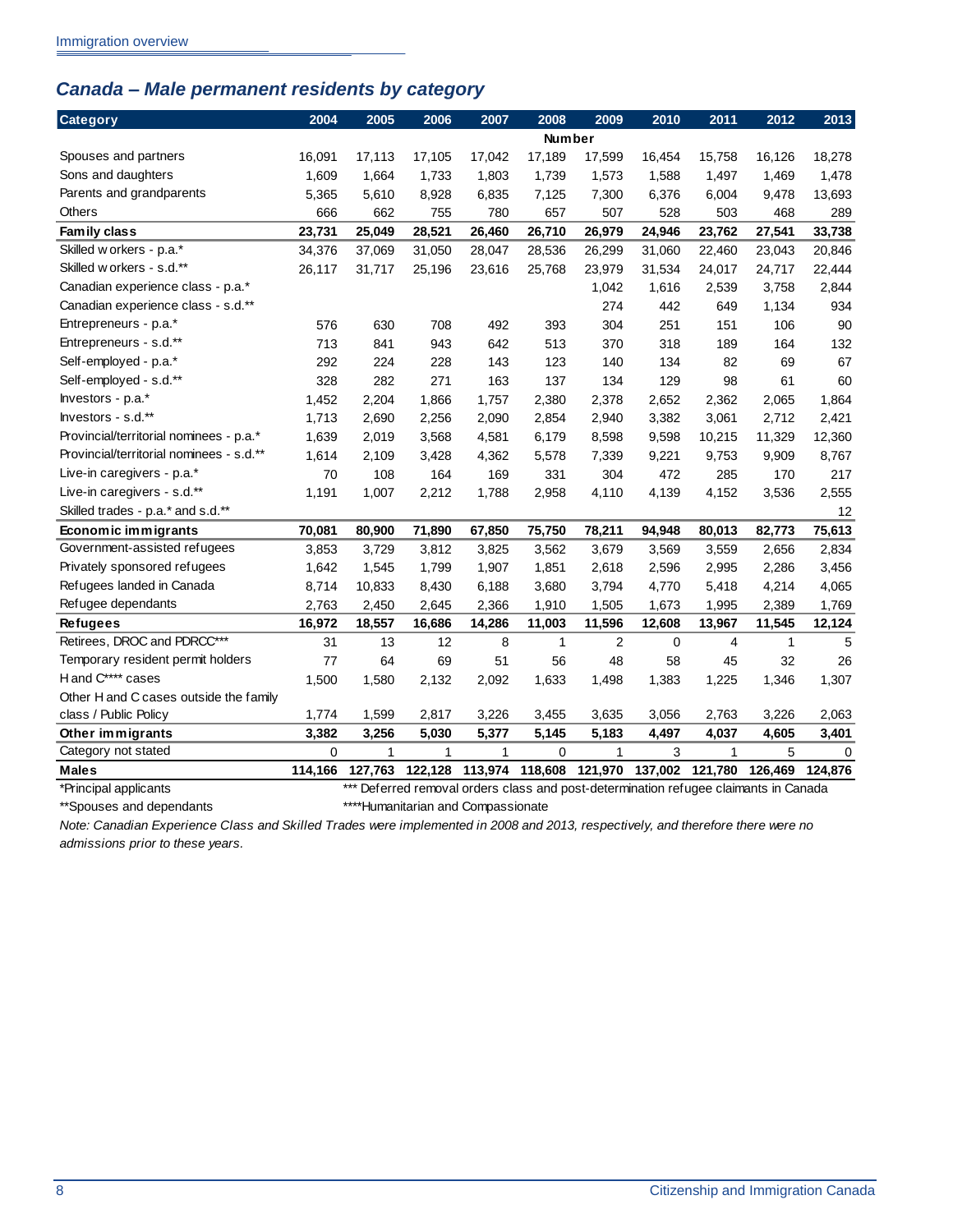

| <b>Category</b>                          | 2004  | 2005  | 2006  | 2007  | 2008                                                                             | 2009    | 2010  | 2011  | 2012  | 2013    |
|------------------------------------------|-------|-------|-------|-------|----------------------------------------------------------------------------------|---------|-------|-------|-------|---------|
|                                          |       |       |       |       | Percentage distribution                                                          |         |       |       |       |         |
| Spouses and partners                     | 14.1  | 13.4  | 14.0  | 15.0  | 14.5                                                                             | 14.4    | 12.0  | 12.9  | 12.8  | 14.6    |
| Sons and daughters                       | 1.4   | 1.3   | 1.4   | 1.6   | 1.5                                                                              | 1.3     | 1.2   | 1.2   | 1.2   | 1.2     |
| Parents and grandparents                 | 4.7   | 4.4   | 7.3   | 6.0   | 6.0                                                                              | 6.0     | 4.7   | 4.9   | 7.5   | 11.0    |
| Others                                   | 0.6   | 0.5   | 0.6   | 0.7   | 0.6                                                                              | 0.4     | 0.4   | 0.4   | 0.4   | 0.2     |
| Family class                             | 20.8  | 19.6  | 23.4  | 23.2  | 22.5                                                                             | 22.1    | 18.2  | 19.5  | 21.8  | 27.0    |
| Skilled w orkers - p.a.*                 | 30.1  | 29.0  | 25.4  | 24.6  | 24.1                                                                             | 21.6    | 22.7  | 18.4  | 18.2  | 16.7    |
| Skilled w orkers - s.d.**                | 22.9  | 24.8  | 20.6  | 20.7  | 21.7                                                                             | 19.7    | 23.0  | 19.7  | 19.5  | 18.0    |
| Canadian experience class - p.a.*        |       |       |       |       |                                                                                  | 0.9     | 1.2   | 2.1   | 3.0   | 2.3     |
| Canadian experience class - s.d.**       |       |       |       |       |                                                                                  | 0.2     | 0.3   | 0.5   | 0.9   | 0.7     |
| Entrepreneurs - p.a.*                    | 0.5   | 0.5   | 0.6   | 0.4   | 0.3                                                                              | 0.2     | 0.2   | 0.1   | 0.1   | 0.1     |
| Entrepreneurs - s.d.**                   | 0.6   | 0.7   | 0.8   | 0.6   | 0.4                                                                              | 0.3     | 0.2   | 0.2   | 0.1   | 0.1     |
| Self-employed - p.a.*                    | 0.3   | 0.2   | 0.2   | 0.1   | 0.1                                                                              | 0.1     | 0.1   | 0.1   | 0.1   | 0.1     |
| Self-employed - s.d.**                   | 0.3   | 0.2   | 0.2   | 0.1   | 0.1                                                                              | 0.1     | 0.1   | 0.1   | 0.0   | $0.0\,$ |
| Investors - p.a.*                        | 1.3   | 1.7   | 1.5   | 1.5   | 2.0                                                                              | 1.9     | 1.9   | 1.9   | 1.6   | 1.5     |
| Investors - s.d.**                       | 1.5   | 2.1   | 1.8   | 1.8   | 2.4                                                                              | 2.4     | 2.5   | 2.5   | 2.1   | 1.9     |
| Provincial/territorial nominees - p.a.*  | 1.4   | 1.6   | 2.9   | 4.0   | 5.2                                                                              | 7.0     | 7.0   | 8.4   | 9.0   | 9.9     |
| Provincial/territorial nominees - s.d.** | 1.4   | 1.7   | 2.8   | 3.8   | 4.7                                                                              | 6.0     | 6.7   | 8.0   | 7.8   | 7.0     |
| Live-in caregivers - p.a.*               | 0.1   | 0.1   | 0.1   | 0.1   | 0.3                                                                              | 0.2     | 0.3   | 0.2   | 0.1   | 0.2     |
| Live-in caregivers - s.d.**              | 1.0   | 0.8   | 1.8   | 1.6   | 2.5                                                                              | 3.4     | 3.0   | 3.4   | 2.8   | 2.0     |
| Skilled trades - p.a.* and s.d.**        |       |       |       |       |                                                                                  |         |       |       |       | 0.0     |
| Economic immigrants                      | 61.4  | 63.3  | 58.9  | 59.5  | 63.9                                                                             | 64.1    | 69.3  | 65.7  | 65.4  | 60.6    |
| Government-assisted refugees             | 3.4   | 2.9   | 3.1   | 3.4   | 3.0                                                                              | 3.0     | 2.6   | 2.9   | 2.1   | 2.3     |
| Privately sponsored refugees             | 1.4   | 1.2   | 1.5   | 1.7   | 1.6                                                                              | 2.1     | 1.9   | 2.5   | 1.8   | 2.8     |
| Refugees landed in Canada                | 7.6   | 8.5   | 6.9   | 5.4   | 3.1                                                                              | 3.1     | 3.5   | 4.4   | 3.3   | 3.3     |
| Refugee dependants                       | 2.4   | 1.9   | 2.2   | 2.1   | 1.6                                                                              | 1.2     | 1.2   | 1.6   | 1.9   | 1.4     |
| <b>Refugees</b>                          | 14.9  | 14.5  | 13.7  | 12.5  | 9.3                                                                              | 9.5     | 9.2   | 11.5  | 9.1   | 9.7     |
| Retirees, DROC and PDRCC***              | 0.0   | 0.0   | 0.0   | 0.0   | 0.0                                                                              | 0.0     | 0.0   | 0.0   | 0.0   | 0.0     |
| Temporary resident permit holders        | 0.1   | 0.1   | 0.1   | 0.0   | 0.0                                                                              | $0.0\,$ | 0.0   | 0.0   | 0.0   | $0.0\,$ |
| H and C**** cases                        | 1.3   | 1.2   | 1.7   | 1.8   | 1.4                                                                              | 1.2     | 1.0   | 1.0   | 1.1   | 1.0     |
| Other H and C cases outside the family   |       |       |       |       |                                                                                  |         |       |       |       |         |
| class / Public Policy                    | 1.6   | 1.3   | 2.3   | 2.8   | 2.9                                                                              | 3.0     | 2.2   | 2.3   | 2.6   | 1.7     |
| Other immigrants                         | 3.0   | 2.5   | 4.1   | 4.7   | 4.3                                                                              | 4.2     | 3.3   | 3.3   | 3.6   | $2.7\,$ |
| Category not stated                      | 0.0   | 0.0   | 0.0   | 0.0   | 0.0                                                                              | 0.0     | 0.0   | 0.0   | 0.0   | 0.0     |
| <b>Males</b>                             | 100.0 | 100.0 | 100.0 | 100.0 | 100.0                                                                            | 100.0   | 100.0 | 100.0 | 100.0 | 100.0   |
| *Principal applicants                    |       | $***$ |       |       | Deferred removal orders class and post-determination refugee claimants in Canada |         |       |       |       |         |

\*\*Spouses and dependants \*\*\*\*Humanitarian and Compassionate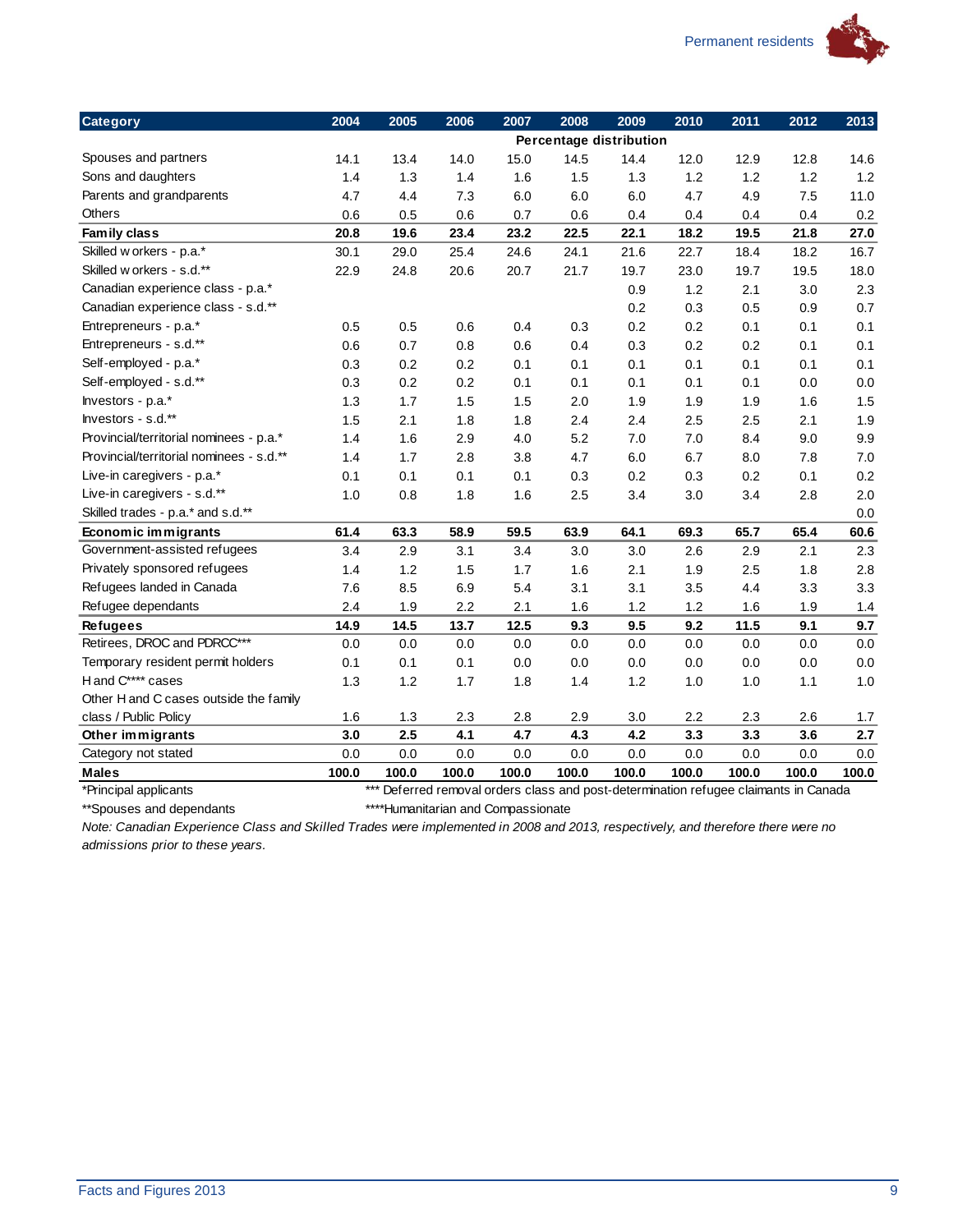## <span id="page-13-0"></span>*Canada – Female permanent residents by category*

| <b>Category</b>                          | 2004    | 2005    | 2006         | 2007    | 2008                                                                                 | 2009   | 2010            | 2011           | 2012            | 2013   |
|------------------------------------------|---------|---------|--------------|---------|--------------------------------------------------------------------------------------|--------|-----------------|----------------|-----------------|--------|
|                                          |         |         |              |         | <b>Number</b>                                                                        |        |                 |                |                 |        |
| Spouses and partners                     | 28,135  | 28,345  | 28,199       | 27,868  | 27,021                                                                               | 26,305 | 24,310          | 22,777         | 23,408          | 25,659 |
| Sons and daughters                       | 1,428   | 1,568   | 1,458        | 1,535   | 1,515                                                                                | 1,452  | 1,369           | 1,243          | 1,247           | 1,291  |
| Parents and grandparents                 | 7,368   | 6,865   | 11,077       | 8,978   | 9,475                                                                                | 9,878  | 8,950           | 8,076          | 12,336          | 18,625 |
| <b>Others</b>                            | 1,610   | 1,547   | 1,260        | 1,399   | 862                                                                                  | 593    | 649             | 591            | 478             | 371    |
| Family class                             | 38,541  | 38,325  | 41,994       | 39,780  | 38,873                                                                               | 38,228 | 35,278          | 32,687         | 37,469          | 45,946 |
| Skilled w orkers - p.a.*                 | 13,518  | 15,200  | 13,109       | 13,204  | 14,824                                                                               | 14,434 | 17,759          | 14,318         | 15,556          | 13,321 |
| Skilled w orkers - s.d.**                | 39,439  | 46,253  | 36,586       | 32,985  | 34,603                                                                               | 31,242 | 39,002          | 27,990         | 28,148          | 26,533 |
| Canadian experience class - p.a.*        |         |         |              |         |                                                                                      | 733    | 917             | 1,434          | 2,185           | 1,518  |
| Canadian experience class - s.d.**       |         |         |              |         |                                                                                      | 496    | 942             | 1,405          | 2,282           | 1,920  |
| Entrepreneurs - p.a.*                    | 92      | 119     | 112          | 88      | 53                                                                                   | 66     | 40              | 33             | 20              | 24     |
| Entrepreneurs - s.d.**                   | 1,086   | 1,254   | 1,330        | 935     | 742                                                                                  | 573    | 478             | 333            | 185             | 180    |
| Self-employed - p.a.*                    | 74      | 78      | 92           | 61      | 41                                                                                   | 42     | 40              | 31             | 20              | 27     |
| Self-employed - s.d.**                   | 496     | 432     | 361          | 212     | 204                                                                                  | 226    | 197             | 138            | 92              | 110    |
| Investors - p.a.*                        | 219     | 388     | 335          | 268     | 452                                                                                  | 493    | 571             | 618            | 551             | 497    |
| Investors - s.d.**                       | 2,715   | 4,333   | 3,574        | 3,330   | 4,516                                                                                | 4,492  | 5,110           | 4,545          | 4,032           | 3,620  |
| Provincial/territorial nominees - p.a.*  | 447     | 624     | 1,104        | 1,748   | 2,164                                                                                | 3,202  | 4,258           | 5,080          | 5,872           | 6,444  |
| Provincial/territorial nominees - s.d.** | 2,548   | 3,295   | 5,236        | 6,402   | 8,496                                                                                | 11,240 | 13,353          | 13,369         | 13,799          | 12,344 |
| Live-in caregivers - p.a.*               | 2,426   | 2,955   | 3,383        | 3,264   | 5,826                                                                                | 5,969  | 7,192           | 4,748          | 3,520           | 4,635  |
| Live-in caregivers - s.d.**              | 605     | 482     | 1,136        | 897     | 1,396                                                                                | 2,072  | 2,108           | 2,063          | 1,786           | 1,390  |
| Skilled trades - p.a.* and s.d.**        |         |         |              |         |                                                                                      |        |                 |                |                 | 5      |
| Economic immigrants                      | 63,665  | 75,413  | 66,358       | 63,394  | 73,317                                                                               | 75,280 | 91,967          | 76,105         | 78,048          | 72,568 |
| Government-assisted refugees             | 3,558   | 3,695   | 3,514        | 3,747   | 3,733                                                                                | 3,746  | 3,695           | 3,804          | 2,774           | 2,956  |
| Privately sponsored refugees             | 1,473   | 1,431   | 1,538        | 1,681   | 1,661                                                                                | 2,418  | 2,237           | 2,589          | 1,939           | 2,940  |
| Refugees landed in Canada                | 7,187   | 9,100   | 7,453        | 5,508   | 3,315                                                                                | 3,412  | 4,268           | 5,325          | 4,372           | 4,084  |
| Refugee dependants                       | 3,496   | 2,991   | 3,308        | 2,732   | 2,147                                                                                | 1,678  | 1,889           | 2,188          | 2,469           | 1,945  |
| <b>Refugees</b>                          | 15,714  | 17,217  | 15,813       | 13,668  | 10,856                                                                               | 11,254 | 12,089          | 13,906         | 11,554          | 11,925 |
| Retirees, DROC and PDRCC***              | 22      | 7       | 11           | 7       | $\mathbf 1$                                                                          | 2      | 0               | 2              | 3               | 5      |
| Temporary resident permit holders        | 71      | 59      | 67           | 56      | 57                                                                                   | 58     | 51              | 43             | 35              | 18     |
| H and C**** cases                        | 1,484   | 1,531   | 2,181        | 2,255   | 1,819                                                                                | 1,644  | 1,517           | 1,462          | 1,582           | 1,568  |
| Other H and C cases outside the family   |         |         |              |         |                                                                                      |        |                 |                |                 |        |
| class / Public Policy                    | 2,156   | 1,926   | 3,086        | 3,617   | 3,711                                                                                | 3,736  | 2,780           | 2,761          | 2,735           | 2,047  |
| Other immigrants                         | 3,733   | 3,523   | 5,345        | 5,935   | 5,588                                                                                | 5,440  | 4,348           | 4,268          | 4,355           | 3,638  |
| Category not stated                      | 0       | 1       | $\mathbf{1}$ | 0       | $\overline{2}$                                                                       | 0      | 4               | $\overline{c}$ | 0               | 0      |
| <b>Females</b>                           | 121,653 | 134,479 | 129,511      | 122,777 | 128,636                                                                              |        | 130,202 143,686 | 126,968        | 131,426 134,077 |        |
| *Principal applicants                    |         |         |              |         | *** Deferred removal orders class and post-determination refugee claimants in Canada |        |                 |                |                 |        |

\*\*Spouses and dependants \*\*\*\*Humanitarian and Compassionate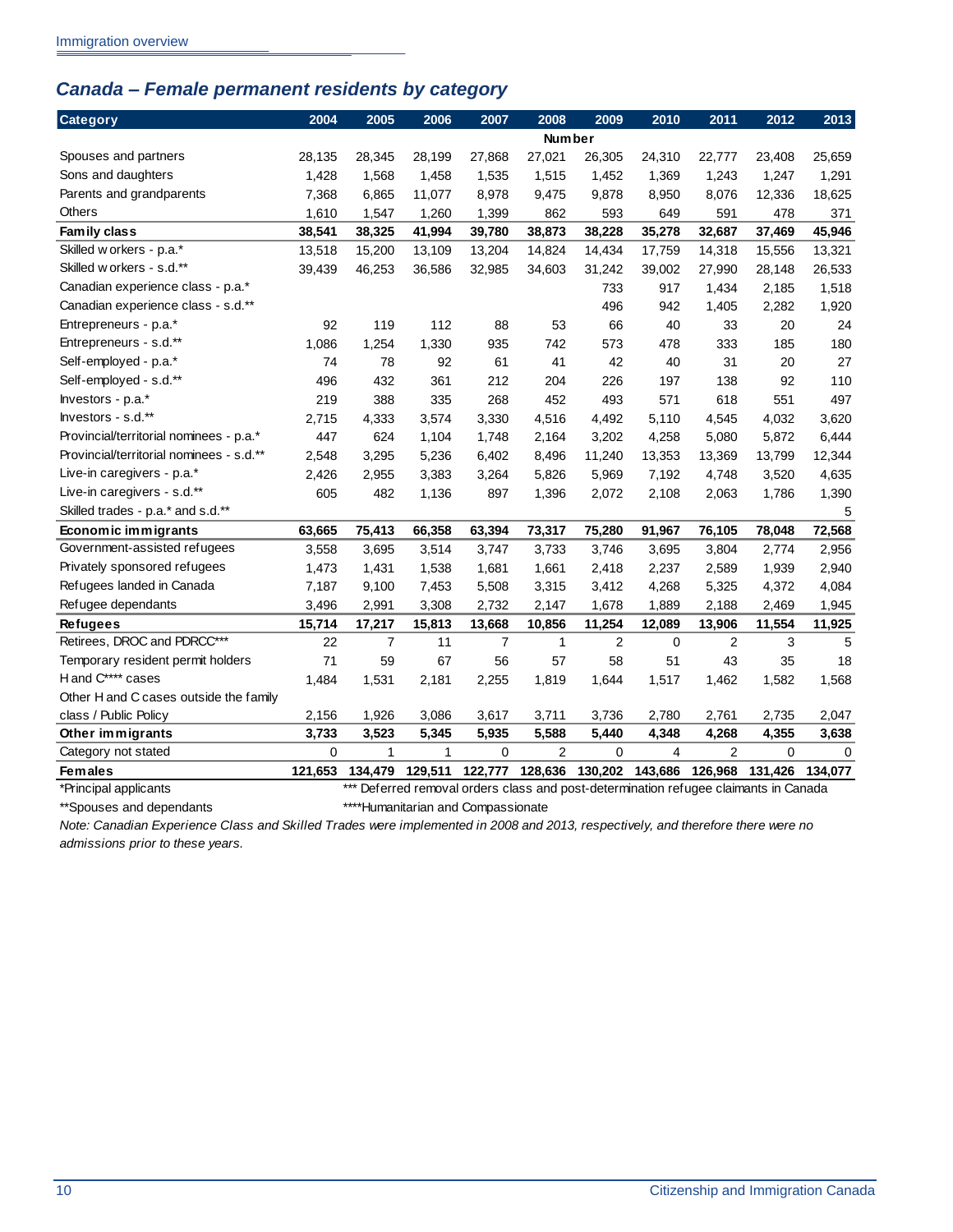

| <b>Category</b>                          | 2004  | 2005  | 2006  | 2007  | 2008                                                                                 | 2009  | 2010  | 2011  | 2012  | 2013    |
|------------------------------------------|-------|-------|-------|-------|--------------------------------------------------------------------------------------|-------|-------|-------|-------|---------|
|                                          |       |       |       |       | Percentage distribution                                                              |       |       |       |       |         |
| Spouses and partners                     | 23.1  | 21.1  | 21.8  | 22.7  | 21.0                                                                                 | 20.2  | 16.9  | 17.9  | 17.8  | 19.1    |
| Sons and daughters                       | 1.2   | 1.2   | 1.1   | 1.3   | 1.2                                                                                  | 1.1   | 1.0   | 1.0   | 0.9   | 1.0     |
| Parents and grandparents                 | 6.1   | 5.1   | 8.6   | 7.3   | 7.4                                                                                  | 7.6   | 6.2   | 6.4   | 9.4   | 13.9    |
| <b>Others</b>                            | 1.3   | 1.2   | 1.0   | 1.1   | 0.7                                                                                  | 0.5   | 0.5   | 0.5   | 0.4   | 0.3     |
| Family class                             | 31.7  | 28.5  | 32.4  | 32.4  | 30.2                                                                                 | 29.4  | 24.6  | 25.7  | 28.5  | 34.3    |
| Skilled w orkers - p.a.*                 | 11.1  | 11.3  | 10.1  | 10.8  | 11.5                                                                                 | 11.1  | 12.4  | 11.3  | 11.8  | 9.9     |
| Skilled w orkers - s.d.**                | 32.4  | 34.4  | 28.2  | 26.9  | 26.9                                                                                 | 24.0  | 27.1  | 22.0  | 21.4  | 19.8    |
| Canadian experience class - p.a.*        |       |       |       |       |                                                                                      | 0.6   | 0.6   | 1.1   | 1.7   | 1.1     |
| Canadian experience class - s.d.**       |       |       |       |       |                                                                                      | 0.4   | 0.7   | 1.1   | 1.7   | 1.4     |
| Entrepreneurs - p.a.*                    | 0.1   | 0.1   | 0.1   | 0.1   | 0.0                                                                                  | 0.1   | 0.0   | 0.0   | 0.0   | 0.0     |
| Entrepreneurs - s.d.**                   | 0.9   | 0.9   | 1.0   | 0.8   | 0.6                                                                                  | 0.4   | 0.3   | 0.3   | 0.1   | 0.1     |
| Self-employed - p.a.*                    | 0.1   | 0.1   | 0.1   | 0.0   | 0.0                                                                                  | 0.0   | 0.0   | 0.0   | 0.0   | 0.0     |
| Self-employed - s.d.**                   | 0.4   | 0.3   | 0.3   | 0.2   | 0.2                                                                                  | 0.2   | 0.1   | 0.1   | 0.1   | 0.1     |
| Investors - p.a.*                        | 0.2   | 0.3   | 0.3   | 0.2   | 0.4                                                                                  | 0.4   | 0.4   | 0.5   | 0.4   | 0.4     |
| Investors - s.d.**                       | 2.2   | 3.2   | 2.8   | 2.7   | 3.5                                                                                  | 3.5   | 3.6   | 3.6   | 3.1   | 2.7     |
| Provincial/territorial nominees - p.a.*  | 0.4   | 0.5   | 0.9   | 1.4   | 1.7                                                                                  | 2.5   | 3.0   | 4.0   | 4.5   | 4.8     |
| Provincial/territorial nominees - s.d.** | 2.1   | 2.5   | 4.0   | 5.2   | 6.6                                                                                  | 8.6   | 9.3   | 10.5  | 10.5  | 9.2     |
| Live-in caregivers - p.a.*               | 2.0   | 2.2   | 2.6   | 2.7   | 4.5                                                                                  | 4.6   | 5.0   | 3.7   | 2.7   | 3.5     |
| Live-in caregivers - s.d.**              | 0.5   | 0.4   | 0.9   | 0.7   | 1.1                                                                                  | 1.6   | 1.5   | 1.6   | 1.4   | 1.0     |
| Skilled trades - p.a.* and s.d.**        |       |       |       |       |                                                                                      |       |       |       |       | 0.0     |
| Economic immigrants                      | 52.3  | 56.1  | 51.2  | 51.6  | 57.0                                                                                 | 57.8  | 64.0  | 59.9  | 59.4  | 54.1    |
| Government-assisted refugees             | 2.9   | 2.7   | 2.7   | 3.1   | 2.9                                                                                  | 2.9   | 2.6   | 3.0   | 2.1   | 2.2     |
| Privately sponsored refugees             | 1.2   | $1.1$ | 1.2   | 1.4   | 1.3                                                                                  | 1.9   | 1.6   | 2.0   | 1.5   | 2.2     |
| Refugees landed in Canada                | 5.9   | 6.8   | 5.8   | 4.5   | 2.6                                                                                  | 2.6   | 3.0   | 4.2   | 3.3   | 3.0     |
| Refugee dependants                       | 2.9   | 2.2   | 2.6   | 2.2   | 1.7                                                                                  | 1.3   | 1.3   | 1.7   | 1.9   | 1.5     |
| <b>Refugees</b>                          | 12.9  | 12.8  | 12.2  | 11.1  | 8.4                                                                                  | 8.6   | 8.4   | 11.0  | 8.8   | 8.9     |
| Retirees, DROC and PDRCC***              | 0.0   | 0.0   | 0.0   | 0.0   | 0.0                                                                                  | 0.0   | 0.0   | 0.0   | 0.0   | 0.0     |
| Temporary resident permit holders        | 0.1   | 0.0   | 0.1   | 0.0   | 0.0                                                                                  | 0.0   | 0.0   | 0.0   | 0.0   | 0.0     |
| H and C**** cases                        | 1.2   | 1.1   | 1.7   | 1.8   | 1.4                                                                                  | 1.3   | 1.1   | 1.2   | 1.2   | 1.2     |
| Other H and C cases outside the family   |       |       |       |       |                                                                                      |       |       |       |       |         |
| class / Public Policy                    | 1.8   | 1.4   | 2.4   | 2.9   | 2.9                                                                                  | 2.9   | 1.9   | 2.2   | 2.1   | 1.5     |
| Other immigrants                         | 3.1   | 2.6   | 4.1   | 4.8   | 4.3                                                                                  | 4.2   | 3.0   | 3.4   | 3.3   | $2.7\,$ |
| Category not stated                      | 0.0   | 0.0   | 0.0   | 0.0   | 0.0                                                                                  | 0.0   | 0.0   | 0.0   | 0.0   | 0.0     |
| <b>Females</b>                           | 100.0 | 100.0 | 100.0 | 100.0 | 100.0                                                                                | 100.0 | 100.0 | 100.0 | 100.0 | 100.0   |
| *Principal applicants                    |       |       |       |       | *** Deferred removal orders class and post-determination refugee claimants in Canada |       |       |       |       |         |

\*\*Spouses and dependants \*\*\*\*Humanitarian and Compassionate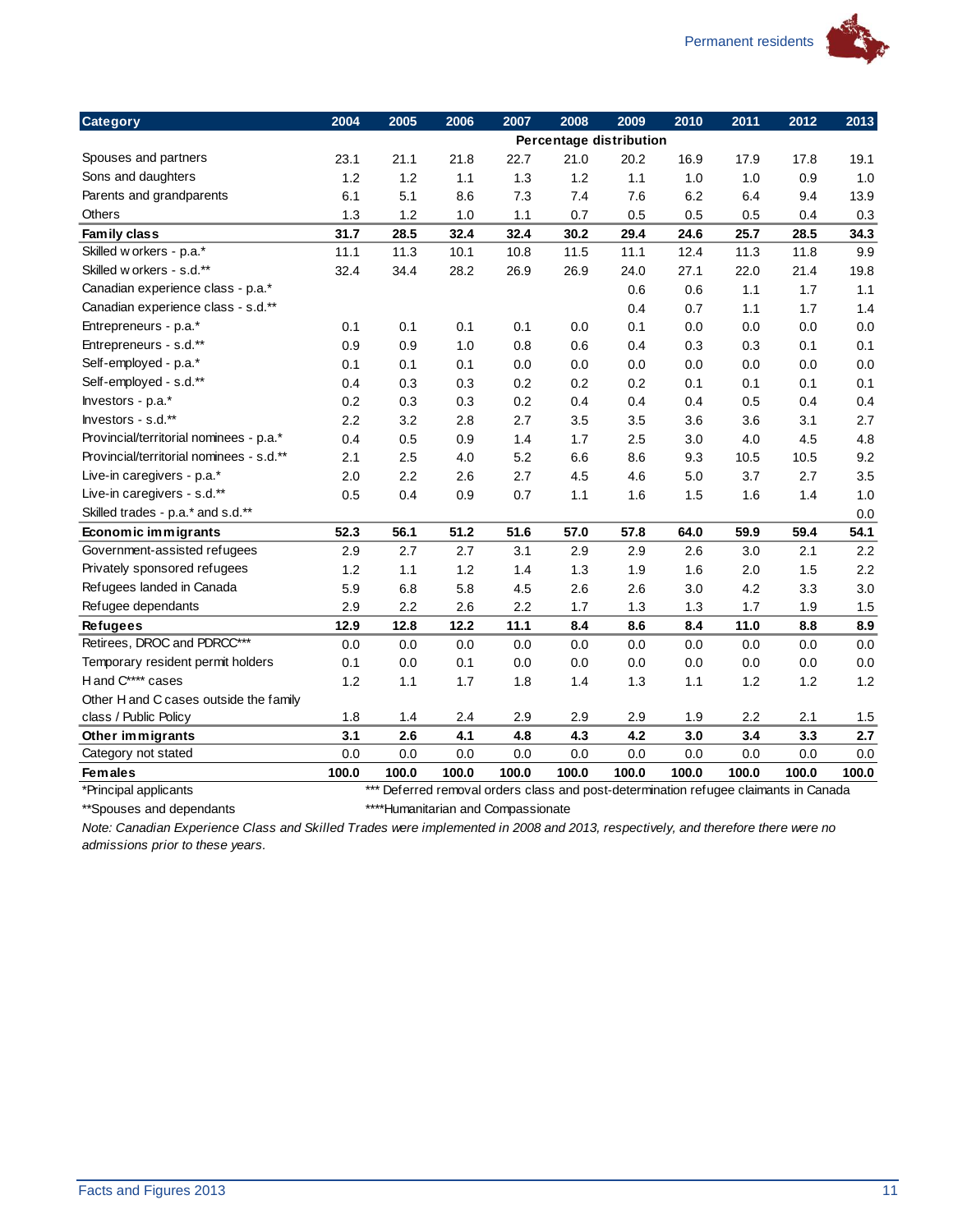## <span id="page-15-0"></span>**Canada – Permanent residents by category (principal applicants)**

| <b>Category</b>                   | 2004         | 2005         | 2006         | 2007           | 2008                      | 2009         | 2010         | 2011         | 2012         | 2013           |
|-----------------------------------|--------------|--------------|--------------|----------------|---------------------------|--------------|--------------|--------------|--------------|----------------|
|                                   |              |              |              |                | <b>Number</b>             |              |              |              |              |                |
| Spouses and partners              | 38,373       | 39,797       | 39,537       | 39,855         | 39,703                    | 39,244       | 36,437       | 34,225       | 35,195       | 39,165         |
| Sons and daughters                | 2,856        | 3,082        | 3,011        | 3,209          | 3,111                     | 2,911        | 2,867        | 2,676        | 2,664        | 2,727          |
| Parents and grandparents          | 6,706        | 5,729        | 9,588        | 8,011          | 8,520                     | 9,020        | 8,253        | 7,497        | 11,779       | 18,282         |
| Others                            | 2,220        | 2,160        | 1,932        | 2,082          | 1,461                     | 1,061        | 1,126        | 1,054        | 868          | 604            |
| Family class                      | 50,155       | 50,768       | 54,068       | 53,157         | 52,795                    | 52,236       | 48,683       | 45,452       | 50,506       | 60,778         |
| Skilled w orkers                  | 47,894       | 52,269       | 44,159       | 41,251         | 43,360                    | 40,733       | 48,819       | 36,778       | 38,599       | 34,167         |
| Canadian experience class         |              |              |              |                |                           | 1,775        | 2,533        | 3,973        | 5,943        | 4,362          |
| Entrepreneurs                     | 668          | 749          | 820          | 580            | 446                       | 370          | 291          | 184          | 126          | 114            |
| Self-employed                     | 366          | 302          | 320          | 204            | 164                       | 182          | 174          | 113          | 89           | 94             |
| <b>Investors</b>                  | 1,671        | 2,592        | 2,201        | 2,025          | 2,832                     | 2,871        | 3,223        | 2,980        | 2,616        | 2,361          |
| Provincial/territorial nominees   | 2,086        | 2,643        | 4,672        | 6,329          | 8,343                     | 11,800       | 13,856       | 15,295       | 17,201       | 18,804         |
| Live-in caregivers                | 2,496        | 3,063        | 3,547        | 3,433          | 6,157                     | 6,273        | 7,664        | 5,033        | 3,690        | 4,852          |
| Skilled trades                    |              |              |              |                |                           |              |              |              |              | 11             |
| Economic immigrants               | 55,181       | 61,618       | 55,719       | 53,822         | 61,302                    | 64,004       | 76,560       | 64,356       | 68,264       | 64,765         |
| Government-assisted refugees      | 2,813        | 2,683        | 2,762        | 2,789          | 2,770                     | 2,883        | 2,820        | 2,743        | 2,222        | 2,539          |
| Privately sponsored refugees      | 1,436        | 1,449        | 1,545        | 1,627          | 1,560                     | 2,194        | 2,109        | 2,564        | 1,946        | 3,052          |
| Refugees landed in Canada         | 11,181       | 13,776       | 10,646       | 8,023          | 4,881                     | 5,206        | 6,308        | 7,700        | 6,037        | 5,772          |
| Refugee dependants                | 2,630        | 2,179        | 2,444        | 2,262          | 1,894                     | 1,467        | 1,405        | 1,715        | 2,197        | 1,843          |
| <b>Refugees</b>                   | 18,060       | 20,087       | 17,397       | 14,701         | 11,105                    | 11,750       | 12,642       | 14,722       | 12,402       | 13,206         |
| Retirees, DROC and PDRCC*         | 34           | 13           | 11           | $\overline{7}$ | 2                         | 4            | 0            | 5            | 3            | $\overline{7}$ |
| Temporary resident permit holders | 114          | 88           | 96           | 80             | 90                        | 92           | 87           | 75           | 56           | 36             |
| H and C** cases                   | 2,062        | 2,046        | 2,463        | 2,546          | 2.022                     | 1,907        | 1,827        | 1,671        | 1,859        | 1,672          |
| Other H and C cases outside the   |              |              |              |                |                           |              |              |              |              |                |
| family class / Public Policy      | 3,468        | 3,180        | 5,375        | 6,286          | 6,610                     | 6,690        | 5,215        | 4,947        | 5,146        | 3,577          |
| Other immigrants                  | 5,678        | 5,327        | 7,945        | 8,919          | 8,724                     | 8,693        | 7,129        | 6,698        | 7,064        | 5,292          |
| Category not stated               | 0            | 0            | 1            | 0              | 1                         | 0            | 5            | 3            | 4            | $\mathbf 0$    |
| Total                             | 129,074      | 137,800      | 135,130      | 130,599        | 133,927                   | 136,683      | 145,019      | 131,231      | 138,240      | 144,041        |
|                                   |              |              |              |                |                           |              |              |              |              |                |
| Category                          | 2004         | 2005         | 2006         | 2007           | 2008                      | 2009         | 2010         | 2011         | 2012         | 2013           |
|                                   |              |              |              |                | Percentage distribution   |              |              |              |              |                |
| Spouses and partners              | 29.7         | 28.9         | 29.3         | 30.5           | 29.6                      | 28.7         | 25.1         | 26.1         | 25.5         | 27.2           |
| Sons and daughters                | 2.2          | 2.2          | 2.2          | 2.5            | 2.3                       | 2.1          | 2.0          | 2.0          | 1.9          | 1.9            |
| Parents and grandparents          | 5.2          | 4.2          | 7.1          | 6.1            | 6.4                       | 6.6          | 5.7          | 5.7          | 8.5          | 12.7           |
| Others                            | 1.7          | 1.6          | 1.4          | 1.6            | 1.1                       | 0.8          | 0.8          | 0.8          | 0.6          | 0.4            |
| Family class                      | 38.9         | 36.8         | 40.0         | 40.7           | 39.4                      | 38.2         | 33.6         | 34.6         | 36.5         | 42.2           |
| Skilled w orkers                  | 37.1         | 37.9         | 32.7         | 31.6           | 32.4                      | 29.8         | 33.7         | 28.0         | 27.9         | 23.7           |
| Canadian experience class         |              |              |              |                |                           | 1.3          | 1.7          | 3.0          | 4.3          | 3.0            |
| <b>Entrepreneurs</b>              | 0.5          | 0.5          | 0.6          | 0.4            | 0.3                       | 0.3          | 0.2          | 0.1          | 0.1          | 0.1            |
| Self-employed                     | $0.3\,$      | 0.2          | 0.2          | 0.2            | 0.1                       | 0.1          | 0.1          | 0.1          | 0.1          | 0.1            |
| <b>Investors</b>                  | 1.3          | 1.9          | 1.6          | 1.6            | 2.1                       | 2.1          | 2.2          | 2.3          | 1.9          | 1.6            |
| Provincial/territorial nominees   | 1.6          | 1.9          | 3.5          | 4.8            | 6.2                       | 8.6          | 9.6          | 11.7         | 12.4         | 13.1           |
| Live-in caregivers                | 1.9          | 2.2          | 2.6          | 2.6            | 4.6                       | 4.6          | 5.3          | 3.8          | 2.7          | 3.4            |
| Skilled trades                    |              |              |              |                |                           |              |              |              |              | $0.0\,$        |
| Economic immigrants               | 42.8         | 44.7         | 41.2         | 41.2           | 45.8                      | 46.8         | 52.8         | 49.0         | 49.4         | 45.0           |
| Government-assisted refugees      | 2.2          | 1.9          | 2.0          | 2.1            | 2.1                       | 2.1          | 1.9          | 2.1          | 1.6          | 1.8            |
| Privately sponsored refugees      | 1.1          | 1.1          | 1.1          | 1.2            | 1.2                       | 1.6          | $1.5$        | 2.0          | 1.4          | 2.1            |
| Refugees landed in Canada         | 8.7          | 10.0         | 7.9          | 6.1            | 3.6                       | 3.8          | 4.3          | 5.9          | 4.4          | $4.0\,$        |
| Refugee dependants                | 2.0          | 1.6          | 1.8          | 1.7            | 1.4                       | 1.1          | 1.0          | 1.3          | 1.6          | 1.3            |
| <b>Refugees</b>                   | 14.0         | 14.6         | 12.9         | 11.3           | 8.3                       | 8.6          | 8.7          | 11.2         | 9.0          | 9.2            |
| Retirees, DROC and PDRCC*         | $0.0\,$      | $0.0\,$      | $0.0\,$      | 0.0            | $0.0\,$                   | 0.0          | 0.0          | 0.0          | 0.0          | 0.0            |
| Temporary resident permit holders | 0.1          | 0.1          | 0.1          | 0.1            | 0.1                       | 0.1          | 0.1          | 0.1          | $0.0\,$      | $0.0\,$        |
| H and C** cases                   | 1.6          | 1.5          | 1.8          | 1.9            | 1.5                       | 1.4          | $1.3$        | $1.3$        | $1.3$        | $1.2$          |
| Other H and C cases outside the   |              |              |              |                |                           |              |              |              |              |                |
| family class / Public Policy      | 2.7          | 2.3          | 4.0          | 4.8            | 4.9                       | 4.9          | 3.6          | 3.8          | 3.7          | $2.5\,$        |
| Other immigrants                  | 4.4          | 3.9          | 5.9          | 6.8            | 6.5                       | 6.4          | 4.9          | 5.1          | 5.1          | 3.7            |
| Category not stated               | 0.0<br>100.0 | 0.0<br>100.0 | 0.0<br>100.0 | 0.0<br>100.0   | 0.0<br>$\overline{100.0}$ | 0.0<br>100.0 | 0.0<br>100.0 | 0.0<br>100.0 | 0.0<br>100.0 | 0.0<br>100.0   |

\* Deferred removal orders class and post-determination refugee claimants in Canada \*\*Humanitarian and Compassionate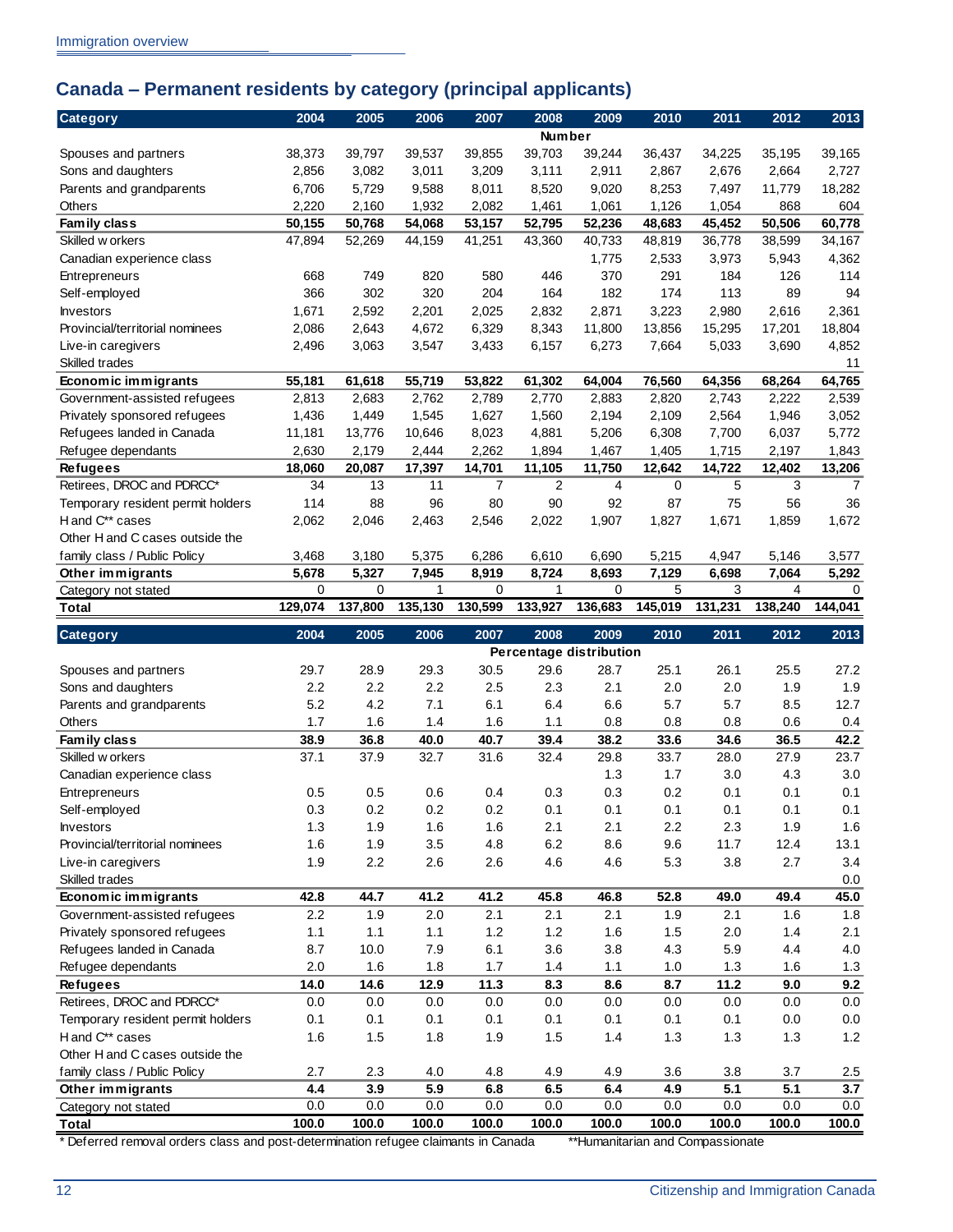

## <span id="page-16-0"></span>**Canada – Permanent residents by category (spouses and dependants)**

| <b>Category</b>                   | 2004    | 2005           | 2006    | 2007    | 2008                           | 2009    | 2010           | 2011         | 2012         | 2013    |
|-----------------------------------|---------|----------------|---------|---------|--------------------------------|---------|----------------|--------------|--------------|---------|
|                                   |         |                |         |         | <b>Number</b>                  |         |                |              |              |         |
| Spouses and partners              | 5,854   | 5,661          | 5,767   | 5,057   | 4,507                          | 4,660   | 4,327          | 4,311        | 4,339        | 4,772   |
| Sons and daughters                | 181     | 150            | 180     | 129     | 143                            | 114     | 90             | 64           | 52           | 42      |
| Parents and grandparents          | 6,027   | 6,746          | 10,417  | 7,802   | 8,080                          | 8,158   | 7,073          | 6,583        | 10,035       | 14,036  |
| <b>Others</b>                     | 58      | 49             | 84      | 97      | 58                             | 39      | 51             | 40           | 78           | 56      |
| Family class                      | 12,120  | 12,606         | 16,448  | 13,085  | 12,788                         | 12,971  | 11,541         | 10,998       | 14,504       | 18.906  |
| Skilled w orkers                  | 65,556  | 77,970         | 61,782  | 56,601  | 60,372                         | 55,221  | 70,536         | 52,007       | 52,865       | 48,977  |
| Canadian experience class         |         |                |         |         |                                | 770     | 1,384          | 2,054        | 3,416        | 2,854   |
| Entrepreneurs                     | 1,799   | 2,095          | 2,273   | 1,577   | 1,255                          | 943     | 796            | 522          | 349          | 312     |
| Self-employed                     | 824     | 714            | 632     | 375     | 341                            | 360     | 326            | 236          | 153          | 170     |
| <b>Investors</b>                  | 4,428   | 7,023          | 5,830   | 5,420   | 7,370                          | 7,432   | 8,492          | 7,606        | 6,744        | 6,041   |
| Provincial/territorial nominees   | 4,162   | 5.404          | 8,664   | 10,764  | 14,074                         | 18,579  | 22,574         | 23,122       | 23,708       | 21,111  |
| Live-in caregivers                | 1,796   | 1,489          | 3,348   | 2,685   | 4,354                          | 6,182   | 6,247          | 6,215        | 5,322        | 3,945   |
| Skilled trades                    |         |                |         |         |                                |         |                |              |              | 6       |
| Economic immigrants               | 78,565  | 94,695         | 82,529  | 77,422  | 87,766                         | 89,487  | 110,355        | 91,762       | 92,557       | 83,416  |
| Government-assisted refugees      | 4,598   | 4,741          | 4,564   | 4,783   | 4,525                          | 4,542   | 4,444          | 4,620        | 3,208        | 3,251   |
| Privately sponsored refugees      | 1,680   | 1,527          | 1,792   | 1,961   | 1,952                          | 2,842   | 2,724          | 3,020        | 2,279        | 3,344   |
| Refugees landed in Canada         | 4,720   | 6,158          | 5,237   | 3,673   | 2,114                          | 2,000   | 2,730          | 3,043        | 2,549        | 2,377   |
| Refugee dependants                | 3,629   | 3,262          | 3,509   | 2,836   | 2,163                          | 1,716   | 2,157          | 2,468        | 2,661        | 1,871   |
| <b>Refugees</b>                   | 14,627  | 15,688         | 15,102  | 13,253  | 10,754                         | 11,100  | 12,055         | 13,151       | 10,697       | 10,843  |
| Retirees, DROC and PDRCC*         | 19      | 7              | 12      | 8       | $\mathbf 0$                    | 0       | $\mathbf 0$    | $\mathbf{1}$ | $\mathbf{1}$ | 3       |
| Temporary resident permit holders | 34      | 35             | 40      | 27      | 23                             | 14      | 22             | 13           | 11           | 8       |
| H and C** cases                   | 922     | 1,065          | 1,850   | 1,801   | 1,430                          | 1,235   | 1,073          | 1,016        | 1,069        | 1,203   |
| Other H and C cases outside the   |         |                |         |         |                                |         |                |              |              |         |
| family class / Public policy      | 462     | 345            | 528     | 557     | 556                            | 681     | 621            | 577          | 815          | 533     |
| Other immigrants                  | 1,437   | 1,452          | 2,430   | 2,393   | 2,009                          | 1,930   | 1,716          | 1,607        | 1,896        | 1,747   |
| Category not stated               | 0       | $\overline{2}$ | 1       | 1       | 1                              | 1       | $\overline{2}$ | 0            | 1            | 0       |
| Total                             | 106,749 | 124,443        | 116,510 | 106,154 | 113,318                        | 115,489 | 135,669        | 117,518      | 119,655      | 114,912 |
|                                   |         |                |         |         |                                |         |                |              |              |         |
| Category                          | 2004    | 2005           | 2006    | 2007    | 2008                           | 2009    | 2010           | 2011         | 2012         | 2013    |
|                                   |         |                |         |         |                                |         |                |              |              |         |
| Spouses and partners              | 5.5     | 4.5            | 4.9     | 4.8     | Percentage distribution<br>4.0 | 4.0     | 3.2            | 3.7          | 3.6          | 4.2     |
| Sons and daughters                | 0.2     | 0.1            | 0.2     | 0.1     | 0.1                            | 0.1     | 0.1            | 0.1          | 0.0          | 0.0     |
| Parents and grandparents          | 5.6     | 5.4            | 8.9     | 7.3     | 7.1                            | 7.1     | 5.2            | 5.6          | 8.4          | 12.2    |
| Others                            | 0.1     | 0.0            | 0.1     | 0.1     | 0.1                            | 0.0     | 0.0            | 0.0          | 0.1          | 0.0     |
| Family class                      | 11.4    | 10.1           | 14.1    | 12.3    | 11.3                           | 11.2    | 8.5            | 9.4          | 12.1         | 16.5    |
| Skilled w orkers                  | 61.4    | 62.7           | 53.0    | 53.3    | 53.3                           | 47.8    | 52.0           | 44.3         | 44.2         | 42.6    |
| Canadian experience class         |         |                |         |         |                                | 0.7     | 1.0            | 1.7          | 2.9          | 2.5     |
| <b>Entrepreneurs</b>              | 1.7     | 1.7            | 2.0     | 1.5     | 1.1                            | 0.8     | 0.6            | 0.4          | 0.3          | 0.3     |
| Self-employed                     | 0.8     | 0.6            | 0.5     | 0.4     | 0.3                            | 0.3     | 0.2            | 0.2          | 0.1          | 0.1     |
| <b>Investors</b>                  | 4.1     | 5.6            | 5.0     | 5.1     | 6.5                            | 6.4     | 6.3            | 6.5          | 5.6          | 5.3     |
| Provincial/territorial nominees   | 3.9     | 4.3            | 7.4     | 10.1    | 12.4                           | 16.1    | 16.6           | 19.7         | 19.8         | 18.4    |
| Live-in caregivers                | 1.7     | $1.2$          | 2.9     | 2.5     | 3.8                            | 5.4     | 4.6            | 5.3          | 4.4          | 3.4     |
| Skilled trades                    |         |                |         |         |                                |         |                |              |              | $0.0\,$ |
| Economic immigrants               | 73.6    | 76.1           | 70.8    | 72.9    | 77.5                           | 77.5    | 81.3           | 78.1         | 77.4         | 72.6    |
| Government-assisted refugees      | 4.3     | 3.8            | 3.9     | 4.5     | 4.0                            | 3.9     | 3.3            | 3.9          | 2.7          | 2.8     |
| Privately sponsored refugees      | 1.6     | 1.2            | 1.5     | 1.8     | 1.7                            | 2.5     | 2.0            | 2.6          | 1.9          | 2.9     |
| Refugees landed in Canada         | 4.4     | 4.9            | 4.5     | 3.5     | 1.9                            | 1.7     | 2.0            | 2.6          | 2.1          | 2.1     |
| Refugee dependants                | 3.4     | 2.6            | 3.0     | 2.7     | 1.9                            | 1.5     | 1.6            | 2.1          | 2.2          | $1.6$   |
| <b>Refugees</b>                   | 13.7    | 12.6           | 13.0    | 12.5    | 9.5                            | 9.6     | 8.9            | 11.2         | 8.9          | 9.4     |
| Retirees, DROC and PDRCC*         | 0.0     | 0.0            | $0.0\,$ | $0.0\,$ | $0.0\,$                        | 0.0     | $0.0\,$        | 0.0          | 0.0          | 0.0     |
| Temporary resident permit holders | 0.0     | 0.0            | $0.0\,$ | $0.0\,$ | $0.0\,$                        | 0.0     | 0.0            | 0.0          | 0.0          | 0.0     |
| H and C** cases                   | 0.9     | 0.9            | 1.6     | 1.7     | 1.3                            | $1.1$   | 0.8            | 0.9          | 0.9          | 1.0     |
| Other H and C cases outside the   |         |                |         |         |                                |         |                |              |              |         |
| family class / Public policy      | 0.4     | 0.3            | 0.5     | 0.5     | 0.5                            | $0.6\,$ | 0.5            | 0.5          | 0.7          | 0.5     |
| Other immigrants                  | 1.3     | 1.2            | 2.1     | 2.3     | 1.8                            | $1.7$   | 1.3            | 1.4          | 1.6          | 1.5     |
| Category not stated               | 0.0     | 0.0            | 0.0     | 0.0     | 0.0<br>$\overline{1}00.0$      | 0.0     | 0.0            | 0.0          | 0.0          | 0.0     |

\* Deferred removal orders class and post-determination refugee claimants in Canada \*\*Humanitarian and Compassionate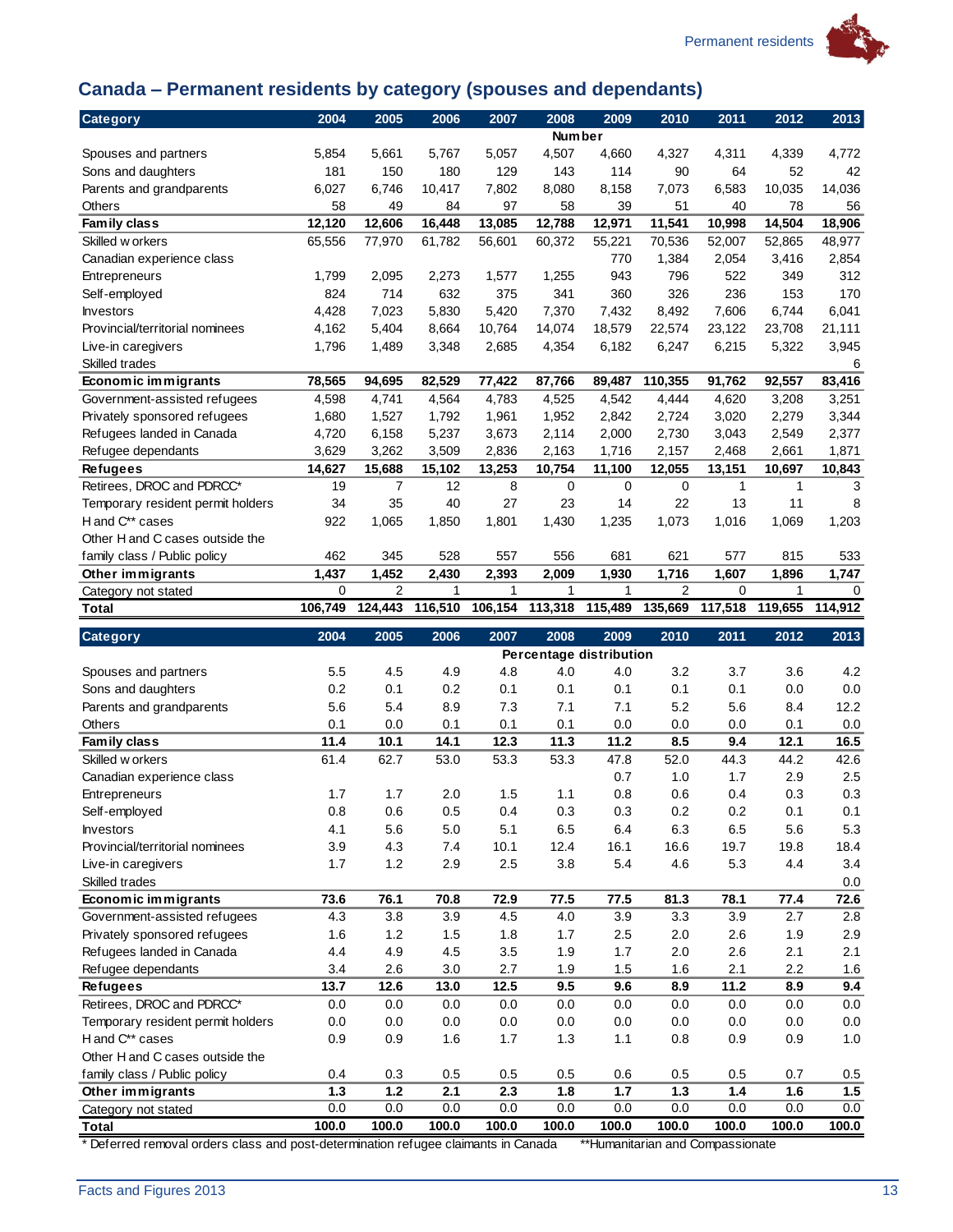## <span id="page-17-0"></span>**Canada – Permanent residents less than 15 years of age by gender, age and category**

| <b>Number</b><br>1,348<br>1,235<br>1,345<br>1,286<br>1,183<br>1,145<br>1,168<br>1,288<br>1,447<br>1,456<br>Family class<br>5,884<br>6,825<br>5,866<br>5,540<br>6,119<br>6,080<br>8,339<br>7,191<br>6,967<br>6,191<br>Economic immigrants<br>928<br>698<br>681<br>888<br>895<br>885<br>745<br>793<br>740<br>684<br><b>Refugees</b><br>103<br>102<br>122<br>93<br>92<br>58<br>95<br>138<br>113<br>116<br>Other immigrants<br>8,223<br>9,090<br>8,330<br>7,974<br>8,278<br>8,203<br>10,373<br>9,171<br>8,957<br>8,273<br>0 to 4 years of age<br>784<br>735<br>653<br>914<br>959<br>884<br>679<br>674<br>660<br>657<br>Family class<br>5,961<br>8,956<br>7,376<br>6,939<br>6,426<br>7,779<br>6,443<br>6,790<br>7,084<br>7,611<br>Economic immigrants<br>1,690<br>1,726<br>1,600<br>1,378<br>1,112<br>1,138<br>1,198<br>1,362<br>1,161<br>1,169<br><b>Refugees</b><br>154<br>228<br>201<br>208<br>117<br>135<br>147<br>141<br>144<br>145<br>Other immigrants<br>$\mathbf 0$<br>0<br>0<br>0<br>0<br>$\Omega$<br>0<br>1<br>1<br>1<br>Category not stated<br>9,515<br>9,184<br>10,606<br>9,156<br>8,324<br>8,845<br>9,046<br>10,973<br>9,564<br>8,908<br>5 to 9 years of age<br>1,201<br>1,194<br>1,120<br>983<br>934<br>800<br>862<br>1,136<br>913<br>854<br>Family class<br>5,466<br>6,754<br>5,988<br>5,517<br>6,415<br>6,358<br>7,735<br>6,280<br>6,334<br>5,572<br>Economic immigrants<br>1,731<br>1,817<br>1,748<br>1,554<br>1,296<br>1,253<br>1,269<br>1,399<br>1,166<br>1,105<br><b>Refugees</b><br>225<br>209<br>284<br>355<br>231<br>263<br>213<br>178<br>214<br>204<br>Other immigrants<br>8,558<br>9,214<br>8,546<br>8,925<br>8,711<br>8,514<br>7,743<br>9,981<br>8,808<br>10,130<br>10 to 14 years of age<br>3,398<br>3,525<br>2,899<br>2,770<br>2,659<br>2,625<br>2,803<br>3,395<br>3,360<br>3,063<br>Family class<br>17,776<br>18,297<br>17,018<br>19,324<br>25,030<br>20,847<br>20,912<br>18,702<br>21,358<br>19,522<br>Economic immigrants<br>4,309<br>4,471<br>4,243<br>3,817<br>3,106<br>3,136<br>3,260<br>3,501<br>3,011<br>2,955<br><b>Refugees</b><br>482<br>452<br>634<br>499<br>416<br>390<br>487<br>464<br>649<br>555<br>Other immigrants<br>$\mathbf 0$<br>1<br>1<br>0<br>0<br>1<br>0<br>0<br>0<br>0<br>Category not stated<br>29,677<br>26,700<br>26,048<br>31,476<br>27,397<br>27,035<br>24,924<br><b>Males</b><br>25,965<br>24,844<br>26,057<br>1,766<br>1,423<br>1,265<br>2,185<br>2,062<br>1,904<br>1,302<br>1,187<br>1,087<br>1,087<br>Family class<br>5,914<br>5,376<br>6,173<br>5,414<br>5,149<br>5,789<br>5,716<br>7,810<br>6,618<br>6,667<br>Economic immigrants<br>618<br>857<br>903<br>794<br>802<br>705<br>685<br>749<br>822<br>659<br><b>Refugees</b><br>122<br>81<br>97<br>101<br>98<br>101<br>95<br>58<br>76<br>144<br>Other immigrants<br>8,519<br>8,075<br>8,557<br>9,236<br>7,950<br>8,039<br>7,784<br>9,804<br>8,603<br>7,894<br>0 to 4 years of age<br>910<br>918<br>830<br>804<br>696<br>645<br>650<br>642<br>576<br>651<br>Family class<br>5,812<br>6,940<br>5,892<br>5,527<br>6,241<br>6,503<br>8,338<br>6,796<br>6,932<br>6,518<br>Economic immigrants<br>1,563<br>1,582<br>1,484<br>1,306<br>1,063<br>1,126<br>1,311<br>1,189<br>1,136<br>1,049<br><b>Refugees</b><br>151<br>158<br>207<br>235<br>220<br>170<br>109<br>130<br>155<br>111<br>Other immigrants<br>8,436<br>9,598<br>7,872<br>8,220<br>8,413<br>8,367<br>10,223<br>8,860<br>8,827<br>8,460<br>5 to 9 years of age<br>980<br>793<br>743<br>1,109<br>1,066<br>1,117<br>1,022<br>886<br>821<br>797<br>Family class<br>5,675<br>5,029<br>6,081<br>5,141<br>5,582<br>6,945<br>5,605<br>4,981<br>4,888<br>5,842<br>Economic immigrants<br>1,657<br>1,709<br>1,597<br>1,183<br>1,129<br>1,347<br>1,151<br>1,148<br>1,415<br>1,189<br><b>Refugees</b><br>224<br>209<br>192<br>276<br>288<br>239<br>229<br>206<br>190<br>171<br>Other immigrants<br>0<br>0<br>0<br>$\mathbf 0$<br>0<br>0<br>0<br>0<br>0<br>1<br>Category not stated<br>8,131<br>7,987<br>9,080<br>7,613<br>7,985<br>8,086<br>9,161<br>8,009<br>7,720<br>7,081<br>10 to 14 years of age<br>3,730<br>4,204<br>4,046<br>3,713<br>3,099<br>2,833<br>2,658<br>2,526<br>2,456<br>2,659<br>Family class<br>16,217<br>19,194<br>16,447<br>15,564<br>17,612<br>18,061<br>23,093<br>19,089<br>19,204<br>17,413<br>Economic immigrants<br>4,077<br>4,194<br>3,875<br>3,523<br>2,951<br>3,064<br>2,999<br>2,902<br>2,863<br>3,480<br><b>Refugees</b><br>444<br>480<br>584<br>618<br>581<br>480<br>373<br>377<br>445<br>461<br>Other immigrants<br>$\Omega$<br>0<br>0<br>0<br>0<br>0<br>0<br>$\Omega$<br>0<br>Category not stated<br>25,104<br>24,942<br>27,914<br>24,619<br>23,435<br>24,244<br>24,237<br>29,188<br>25,472<br>23,435<br><b>Females</b><br>2.553<br>3,297<br>3,360<br>2,768<br>2,370<br>2,232<br>3,533<br>3,213<br>2,588<br>2,255<br>Family class<br>Economic immigrants<br>11,260<br>12,998<br>11,280<br>10,689<br>11,908<br>11,796<br>16,149<br>13,809<br>13,634<br>12,105<br>1,745<br>1,831<br>1,689<br>1,687<br>1,403<br>1,430<br>1,542<br>1,562<br>1,343<br>1,299<br><b>Refugees</b><br>204<br>200<br>223<br>188<br>238<br>173<br>116<br>171<br>282<br>210<br>Other immigrants<br>16,742<br>18,326<br>16,405<br>15,924<br>17,774<br>17,514<br>16,317<br>15,987<br>20,177<br>16,167<br>0 to 4 years of age<br>1,304<br>1,824<br>1,877<br>1,714<br>1,588<br>1,431<br>1,324<br>1,324<br>1,302<br>1,233<br>Family class<br>13,587<br>14,543<br>13,457<br>12,238<br>14,719<br>12,335<br>11,488<br>13,031<br>17,294<br>14,172<br>Economic immigrants<br>3,253<br>3,308<br>3,084<br>2,684<br>2,175<br>2,187<br>2,324<br>2,673<br>2,350<br>2,305<br><b>Refugees</b><br>305<br>299<br>436<br>428<br>314<br>265<br>302<br>435<br>254<br>228<br>Other immigrants<br>0<br>1<br>1<br>0<br>0<br>0<br>0<br>0<br>0<br>1<br>Category not stated<br>17,620<br>20,204<br>17,569<br>16,196<br>17,065<br>17,413<br>21,196<br>18,375<br>18,391<br>17,368<br>5 to 9 years of age<br>1,734<br>1,605<br>2,245<br>2,267<br>2,311<br>2,142<br>1,963<br>1,820<br>1,651<br>1,593<br>Family class<br>11,129<br>11,997<br>10,553<br>10,495<br>12,835<br>10,405<br>12,200<br>14,680<br>11,955<br>11,939<br>Economic immigrants<br>3,388<br>3,526<br>3,345<br>2,969<br>2,746<br>2,317<br>2,479<br>2,382<br>2,458<br>2,253<br><b>Refugees</b><br>417<br>433<br>560<br>643<br>470<br>492<br>368<br>385<br>413<br>419<br>Other immigrants<br>0<br>0<br>0<br>0<br>0<br>0<br>0<br>0<br>1<br>0<br>Category not stated<br>16,545<br>17,345<br>19,061<br>16,159<br>16,910<br>16,894<br>19,291<br>16,720<br>16,234<br>14,824<br>10 to 14 years of age<br>7,238<br>7,090<br>5,081<br>7,602<br>7,441<br>6,162<br>5,732<br>5,428<br>5,185<br>5,462<br>Family class<br>33,993<br>40,552<br>34,744<br>32,582<br>36,936<br>37,583<br>48,123<br>39,936<br>40,116<br>36,115<br>Economic immigrants<br>8,118<br>7,340<br>6,324<br>6,981<br>6,010<br>5,857<br>8,386<br>8,665<br>6,057<br>5,999<br><b>Refugees</b><br>926<br>932<br>1,218<br>1,267<br>1,136<br>979<br>932<br>925<br>789<br>767<br>Other immigrants<br>0<br>0<br>1<br>1<br>1<br>0<br>0<br>0<br>1<br>0<br>Category not stated<br>$\overline{2}$<br>0<br>1<br>0<br>0<br>0<br>0<br>0<br>0<br>0<br>Gender not stated | Category     | 2004   | 2005   | 2006   | 2007   | 2008   | 2009   | 2010   | 2011   | 2012   | 2013   |
|----------------------------------------------------------------------------------------------------------------------------------------------------------------------------------------------------------------------------------------------------------------------------------------------------------------------------------------------------------------------------------------------------------------------------------------------------------------------------------------------------------------------------------------------------------------------------------------------------------------------------------------------------------------------------------------------------------------------------------------------------------------------------------------------------------------------------------------------------------------------------------------------------------------------------------------------------------------------------------------------------------------------------------------------------------------------------------------------------------------------------------------------------------------------------------------------------------------------------------------------------------------------------------------------------------------------------------------------------------------------------------------------------------------------------------------------------------------------------------------------------------------------------------------------------------------------------------------------------------------------------------------------------------------------------------------------------------------------------------------------------------------------------------------------------------------------------------------------------------------------------------------------------------------------------------------------------------------------------------------------------------------------------------------------------------------------------------------------------------------------------------------------------------------------------------------------------------------------------------------------------------------------------------------------------------------------------------------------------------------------------------------------------------------------------------------------------------------------------------------------------------------------------------------------------------------------------------------------------------------------------------------------------------------------------------------------------------------------------------------------------------------------------------------------------------------------------------------------------------------------------------------------------------------------------------------------------------------------------------------------------------------------------------------------------------------------------------------------------------------------------------------------------------------------------------------------------------------------------------------------------------------------------------------------------------------------------------------------------------------------------------------------------------------------------------------------------------------------------------------------------------------------------------------------------------------------------------------------------------------------------------------------------------------------------------------------------------------------------------------------------------------------------------------------------------------------------------------------------------------------------------------------------------------------------------------------------------------------------------------------------------------------------------------------------------------------------------------------------------------------------------------------------------------------------------------------------------------------------------------------------------------------------------------------------------------------------------------------------------------------------------------------------------------------------------------------------------------------------------------------------------------------------------------------------------------------------------------------------------------------------------------------------------------------------------------------------------------------------------------------------------------------------------------------------------------------------------------------------------------------------------------------------------------------------------------------------------------------------------------------------------------------------------------------------------------------------------------------------------------------------------------------------------------------------------------------------------------------------------------------------------------------------------------------------------------------------------------------------------------------------------------------------------------------------------------------------------------------------------------------------------------------------------------------------------------------------------------------------------------------------------------------------------------------------------------------------------------------------------------------------------------------------------------------------------------------------------------------------------------------------------------------------------------------------------------------------------------------------------------------------------------------------------------------------------------------------------------------------------------------------------------------------------------------------------------------------------------------------------------------------------------------------------------------------------------------------------------------------------------------------------------------------------------------------------------------------------------------------------------------------------------------------------------------------------------------------------------------------------------------------------------------------------------------------------------------------------------------------------------------------------------------------------------------------------------------------------------------------------------------------------------------------------------------------------------------------------------------------------------------------------------------------------------------------------------------------------------------------------------------------------------------------------------------------------------------------|--------------|--------|--------|--------|--------|--------|--------|--------|--------|--------|--------|
|                                                                                                                                                                                                                                                                                                                                                                                                                                                                                                                                                                                                                                                                                                                                                                                                                                                                                                                                                                                                                                                                                                                                                                                                                                                                                                                                                                                                                                                                                                                                                                                                                                                                                                                                                                                                                                                                                                                                                                                                                                                                                                                                                                                                                                                                                                                                                                                                                                                                                                                                                                                                                                                                                                                                                                                                                                                                                                                                                                                                                                                                                                                                                                                                                                                                                                                                                                                                                                                                                                                                                                                                                                                                                                                                                                                                                                                                                                                                                                                                                                                                                                                                                                                                                                                                                                                                                                                                                                                                                                                                                                                                                                                                                                                                                                                                                                                                                                                                                                                                                                                                                                                                                                                                                                                                                                                                                                                                                                                                                                                                                                                                                                                                                                                                                                                                                                                                                                                                                                                                                                                                                                                                                                                                                                                                                                                                                                                                                                                                                                                                                                                                                                                                                                                                                                                                                                                                                                                                                                                                                                                                                                                                                                                                    |              |        |        |        |        |        |        |        |        |        |        |
|                                                                                                                                                                                                                                                                                                                                                                                                                                                                                                                                                                                                                                                                                                                                                                                                                                                                                                                                                                                                                                                                                                                                                                                                                                                                                                                                                                                                                                                                                                                                                                                                                                                                                                                                                                                                                                                                                                                                                                                                                                                                                                                                                                                                                                                                                                                                                                                                                                                                                                                                                                                                                                                                                                                                                                                                                                                                                                                                                                                                                                                                                                                                                                                                                                                                                                                                                                                                                                                                                                                                                                                                                                                                                                                                                                                                                                                                                                                                                                                                                                                                                                                                                                                                                                                                                                                                                                                                                                                                                                                                                                                                                                                                                                                                                                                                                                                                                                                                                                                                                                                                                                                                                                                                                                                                                                                                                                                                                                                                                                                                                                                                                                                                                                                                                                                                                                                                                                                                                                                                                                                                                                                                                                                                                                                                                                                                                                                                                                                                                                                                                                                                                                                                                                                                                                                                                                                                                                                                                                                                                                                                                                                                                                                                    |              |        |        |        |        |        |        |        |        |        |        |
|                                                                                                                                                                                                                                                                                                                                                                                                                                                                                                                                                                                                                                                                                                                                                                                                                                                                                                                                                                                                                                                                                                                                                                                                                                                                                                                                                                                                                                                                                                                                                                                                                                                                                                                                                                                                                                                                                                                                                                                                                                                                                                                                                                                                                                                                                                                                                                                                                                                                                                                                                                                                                                                                                                                                                                                                                                                                                                                                                                                                                                                                                                                                                                                                                                                                                                                                                                                                                                                                                                                                                                                                                                                                                                                                                                                                                                                                                                                                                                                                                                                                                                                                                                                                                                                                                                                                                                                                                                                                                                                                                                                                                                                                                                                                                                                                                                                                                                                                                                                                                                                                                                                                                                                                                                                                                                                                                                                                                                                                                                                                                                                                                                                                                                                                                                                                                                                                                                                                                                                                                                                                                                                                                                                                                                                                                                                                                                                                                                                                                                                                                                                                                                                                                                                                                                                                                                                                                                                                                                                                                                                                                                                                                                                                    |              |        |        |        |        |        |        |        |        |        |        |
|                                                                                                                                                                                                                                                                                                                                                                                                                                                                                                                                                                                                                                                                                                                                                                                                                                                                                                                                                                                                                                                                                                                                                                                                                                                                                                                                                                                                                                                                                                                                                                                                                                                                                                                                                                                                                                                                                                                                                                                                                                                                                                                                                                                                                                                                                                                                                                                                                                                                                                                                                                                                                                                                                                                                                                                                                                                                                                                                                                                                                                                                                                                                                                                                                                                                                                                                                                                                                                                                                                                                                                                                                                                                                                                                                                                                                                                                                                                                                                                                                                                                                                                                                                                                                                                                                                                                                                                                                                                                                                                                                                                                                                                                                                                                                                                                                                                                                                                                                                                                                                                                                                                                                                                                                                                                                                                                                                                                                                                                                                                                                                                                                                                                                                                                                                                                                                                                                                                                                                                                                                                                                                                                                                                                                                                                                                                                                                                                                                                                                                                                                                                                                                                                                                                                                                                                                                                                                                                                                                                                                                                                                                                                                                                                    |              |        |        |        |        |        |        |        |        |        |        |
|                                                                                                                                                                                                                                                                                                                                                                                                                                                                                                                                                                                                                                                                                                                                                                                                                                                                                                                                                                                                                                                                                                                                                                                                                                                                                                                                                                                                                                                                                                                                                                                                                                                                                                                                                                                                                                                                                                                                                                                                                                                                                                                                                                                                                                                                                                                                                                                                                                                                                                                                                                                                                                                                                                                                                                                                                                                                                                                                                                                                                                                                                                                                                                                                                                                                                                                                                                                                                                                                                                                                                                                                                                                                                                                                                                                                                                                                                                                                                                                                                                                                                                                                                                                                                                                                                                                                                                                                                                                                                                                                                                                                                                                                                                                                                                                                                                                                                                                                                                                                                                                                                                                                                                                                                                                                                                                                                                                                                                                                                                                                                                                                                                                                                                                                                                                                                                                                                                                                                                                                                                                                                                                                                                                                                                                                                                                                                                                                                                                                                                                                                                                                                                                                                                                                                                                                                                                                                                                                                                                                                                                                                                                                                                                                    |              |        |        |        |        |        |        |        |        |        |        |
|                                                                                                                                                                                                                                                                                                                                                                                                                                                                                                                                                                                                                                                                                                                                                                                                                                                                                                                                                                                                                                                                                                                                                                                                                                                                                                                                                                                                                                                                                                                                                                                                                                                                                                                                                                                                                                                                                                                                                                                                                                                                                                                                                                                                                                                                                                                                                                                                                                                                                                                                                                                                                                                                                                                                                                                                                                                                                                                                                                                                                                                                                                                                                                                                                                                                                                                                                                                                                                                                                                                                                                                                                                                                                                                                                                                                                                                                                                                                                                                                                                                                                                                                                                                                                                                                                                                                                                                                                                                                                                                                                                                                                                                                                                                                                                                                                                                                                                                                                                                                                                                                                                                                                                                                                                                                                                                                                                                                                                                                                                                                                                                                                                                                                                                                                                                                                                                                                                                                                                                                                                                                                                                                                                                                                                                                                                                                                                                                                                                                                                                                                                                                                                                                                                                                                                                                                                                                                                                                                                                                                                                                                                                                                                                                    |              |        |        |        |        |        |        |        |        |        |        |
|                                                                                                                                                                                                                                                                                                                                                                                                                                                                                                                                                                                                                                                                                                                                                                                                                                                                                                                                                                                                                                                                                                                                                                                                                                                                                                                                                                                                                                                                                                                                                                                                                                                                                                                                                                                                                                                                                                                                                                                                                                                                                                                                                                                                                                                                                                                                                                                                                                                                                                                                                                                                                                                                                                                                                                                                                                                                                                                                                                                                                                                                                                                                                                                                                                                                                                                                                                                                                                                                                                                                                                                                                                                                                                                                                                                                                                                                                                                                                                                                                                                                                                                                                                                                                                                                                                                                                                                                                                                                                                                                                                                                                                                                                                                                                                                                                                                                                                                                                                                                                                                                                                                                                                                                                                                                                                                                                                                                                                                                                                                                                                                                                                                                                                                                                                                                                                                                                                                                                                                                                                                                                                                                                                                                                                                                                                                                                                                                                                                                                                                                                                                                                                                                                                                                                                                                                                                                                                                                                                                                                                                                                                                                                                                                    |              |        |        |        |        |        |        |        |        |        |        |
|                                                                                                                                                                                                                                                                                                                                                                                                                                                                                                                                                                                                                                                                                                                                                                                                                                                                                                                                                                                                                                                                                                                                                                                                                                                                                                                                                                                                                                                                                                                                                                                                                                                                                                                                                                                                                                                                                                                                                                                                                                                                                                                                                                                                                                                                                                                                                                                                                                                                                                                                                                                                                                                                                                                                                                                                                                                                                                                                                                                                                                                                                                                                                                                                                                                                                                                                                                                                                                                                                                                                                                                                                                                                                                                                                                                                                                                                                                                                                                                                                                                                                                                                                                                                                                                                                                                                                                                                                                                                                                                                                                                                                                                                                                                                                                                                                                                                                                                                                                                                                                                                                                                                                                                                                                                                                                                                                                                                                                                                                                                                                                                                                                                                                                                                                                                                                                                                                                                                                                                                                                                                                                                                                                                                                                                                                                                                                                                                                                                                                                                                                                                                                                                                                                                                                                                                                                                                                                                                                                                                                                                                                                                                                                                                    |              |        |        |        |        |        |        |        |        |        |        |
|                                                                                                                                                                                                                                                                                                                                                                                                                                                                                                                                                                                                                                                                                                                                                                                                                                                                                                                                                                                                                                                                                                                                                                                                                                                                                                                                                                                                                                                                                                                                                                                                                                                                                                                                                                                                                                                                                                                                                                                                                                                                                                                                                                                                                                                                                                                                                                                                                                                                                                                                                                                                                                                                                                                                                                                                                                                                                                                                                                                                                                                                                                                                                                                                                                                                                                                                                                                                                                                                                                                                                                                                                                                                                                                                                                                                                                                                                                                                                                                                                                                                                                                                                                                                                                                                                                                                                                                                                                                                                                                                                                                                                                                                                                                                                                                                                                                                                                                                                                                                                                                                                                                                                                                                                                                                                                                                                                                                                                                                                                                                                                                                                                                                                                                                                                                                                                                                                                                                                                                                                                                                                                                                                                                                                                                                                                                                                                                                                                                                                                                                                                                                                                                                                                                                                                                                                                                                                                                                                                                                                                                                                                                                                                                                    |              |        |        |        |        |        |        |        |        |        |        |
|                                                                                                                                                                                                                                                                                                                                                                                                                                                                                                                                                                                                                                                                                                                                                                                                                                                                                                                                                                                                                                                                                                                                                                                                                                                                                                                                                                                                                                                                                                                                                                                                                                                                                                                                                                                                                                                                                                                                                                                                                                                                                                                                                                                                                                                                                                                                                                                                                                                                                                                                                                                                                                                                                                                                                                                                                                                                                                                                                                                                                                                                                                                                                                                                                                                                                                                                                                                                                                                                                                                                                                                                                                                                                                                                                                                                                                                                                                                                                                                                                                                                                                                                                                                                                                                                                                                                                                                                                                                                                                                                                                                                                                                                                                                                                                                                                                                                                                                                                                                                                                                                                                                                                                                                                                                                                                                                                                                                                                                                                                                                                                                                                                                                                                                                                                                                                                                                                                                                                                                                                                                                                                                                                                                                                                                                                                                                                                                                                                                                                                                                                                                                                                                                                                                                                                                                                                                                                                                                                                                                                                                                                                                                                                                                    |              |        |        |        |        |        |        |        |        |        |        |
|                                                                                                                                                                                                                                                                                                                                                                                                                                                                                                                                                                                                                                                                                                                                                                                                                                                                                                                                                                                                                                                                                                                                                                                                                                                                                                                                                                                                                                                                                                                                                                                                                                                                                                                                                                                                                                                                                                                                                                                                                                                                                                                                                                                                                                                                                                                                                                                                                                                                                                                                                                                                                                                                                                                                                                                                                                                                                                                                                                                                                                                                                                                                                                                                                                                                                                                                                                                                                                                                                                                                                                                                                                                                                                                                                                                                                                                                                                                                                                                                                                                                                                                                                                                                                                                                                                                                                                                                                                                                                                                                                                                                                                                                                                                                                                                                                                                                                                                                                                                                                                                                                                                                                                                                                                                                                                                                                                                                                                                                                                                                                                                                                                                                                                                                                                                                                                                                                                                                                                                                                                                                                                                                                                                                                                                                                                                                                                                                                                                                                                                                                                                                                                                                                                                                                                                                                                                                                                                                                                                                                                                                                                                                                                                                    |              |        |        |        |        |        |        |        |        |        |        |
|                                                                                                                                                                                                                                                                                                                                                                                                                                                                                                                                                                                                                                                                                                                                                                                                                                                                                                                                                                                                                                                                                                                                                                                                                                                                                                                                                                                                                                                                                                                                                                                                                                                                                                                                                                                                                                                                                                                                                                                                                                                                                                                                                                                                                                                                                                                                                                                                                                                                                                                                                                                                                                                                                                                                                                                                                                                                                                                                                                                                                                                                                                                                                                                                                                                                                                                                                                                                                                                                                                                                                                                                                                                                                                                                                                                                                                                                                                                                                                                                                                                                                                                                                                                                                                                                                                                                                                                                                                                                                                                                                                                                                                                                                                                                                                                                                                                                                                                                                                                                                                                                                                                                                                                                                                                                                                                                                                                                                                                                                                                                                                                                                                                                                                                                                                                                                                                                                                                                                                                                                                                                                                                                                                                                                                                                                                                                                                                                                                                                                                                                                                                                                                                                                                                                                                                                                                                                                                                                                                                                                                                                                                                                                                                                    |              |        |        |        |        |        |        |        |        |        |        |
|                                                                                                                                                                                                                                                                                                                                                                                                                                                                                                                                                                                                                                                                                                                                                                                                                                                                                                                                                                                                                                                                                                                                                                                                                                                                                                                                                                                                                                                                                                                                                                                                                                                                                                                                                                                                                                                                                                                                                                                                                                                                                                                                                                                                                                                                                                                                                                                                                                                                                                                                                                                                                                                                                                                                                                                                                                                                                                                                                                                                                                                                                                                                                                                                                                                                                                                                                                                                                                                                                                                                                                                                                                                                                                                                                                                                                                                                                                                                                                                                                                                                                                                                                                                                                                                                                                                                                                                                                                                                                                                                                                                                                                                                                                                                                                                                                                                                                                                                                                                                                                                                                                                                                                                                                                                                                                                                                                                                                                                                                                                                                                                                                                                                                                                                                                                                                                                                                                                                                                                                                                                                                                                                                                                                                                                                                                                                                                                                                                                                                                                                                                                                                                                                                                                                                                                                                                                                                                                                                                                                                                                                                                                                                                                                    |              |        |        |        |        |        |        |        |        |        |        |
|                                                                                                                                                                                                                                                                                                                                                                                                                                                                                                                                                                                                                                                                                                                                                                                                                                                                                                                                                                                                                                                                                                                                                                                                                                                                                                                                                                                                                                                                                                                                                                                                                                                                                                                                                                                                                                                                                                                                                                                                                                                                                                                                                                                                                                                                                                                                                                                                                                                                                                                                                                                                                                                                                                                                                                                                                                                                                                                                                                                                                                                                                                                                                                                                                                                                                                                                                                                                                                                                                                                                                                                                                                                                                                                                                                                                                                                                                                                                                                                                                                                                                                                                                                                                                                                                                                                                                                                                                                                                                                                                                                                                                                                                                                                                                                                                                                                                                                                                                                                                                                                                                                                                                                                                                                                                                                                                                                                                                                                                                                                                                                                                                                                                                                                                                                                                                                                                                                                                                                                                                                                                                                                                                                                                                                                                                                                                                                                                                                                                                                                                                                                                                                                                                                                                                                                                                                                                                                                                                                                                                                                                                                                                                                                                    |              |        |        |        |        |        |        |        |        |        |        |
|                                                                                                                                                                                                                                                                                                                                                                                                                                                                                                                                                                                                                                                                                                                                                                                                                                                                                                                                                                                                                                                                                                                                                                                                                                                                                                                                                                                                                                                                                                                                                                                                                                                                                                                                                                                                                                                                                                                                                                                                                                                                                                                                                                                                                                                                                                                                                                                                                                                                                                                                                                                                                                                                                                                                                                                                                                                                                                                                                                                                                                                                                                                                                                                                                                                                                                                                                                                                                                                                                                                                                                                                                                                                                                                                                                                                                                                                                                                                                                                                                                                                                                                                                                                                                                                                                                                                                                                                                                                                                                                                                                                                                                                                                                                                                                                                                                                                                                                                                                                                                                                                                                                                                                                                                                                                                                                                                                                                                                                                                                                                                                                                                                                                                                                                                                                                                                                                                                                                                                                                                                                                                                                                                                                                                                                                                                                                                                                                                                                                                                                                                                                                                                                                                                                                                                                                                                                                                                                                                                                                                                                                                                                                                                                                    |              |        |        |        |        |        |        |        |        |        |        |
|                                                                                                                                                                                                                                                                                                                                                                                                                                                                                                                                                                                                                                                                                                                                                                                                                                                                                                                                                                                                                                                                                                                                                                                                                                                                                                                                                                                                                                                                                                                                                                                                                                                                                                                                                                                                                                                                                                                                                                                                                                                                                                                                                                                                                                                                                                                                                                                                                                                                                                                                                                                                                                                                                                                                                                                                                                                                                                                                                                                                                                                                                                                                                                                                                                                                                                                                                                                                                                                                                                                                                                                                                                                                                                                                                                                                                                                                                                                                                                                                                                                                                                                                                                                                                                                                                                                                                                                                                                                                                                                                                                                                                                                                                                                                                                                                                                                                                                                                                                                                                                                                                                                                                                                                                                                                                                                                                                                                                                                                                                                                                                                                                                                                                                                                                                                                                                                                                                                                                                                                                                                                                                                                                                                                                                                                                                                                                                                                                                                                                                                                                                                                                                                                                                                                                                                                                                                                                                                                                                                                                                                                                                                                                                                                    |              |        |        |        |        |        |        |        |        |        |        |
|                                                                                                                                                                                                                                                                                                                                                                                                                                                                                                                                                                                                                                                                                                                                                                                                                                                                                                                                                                                                                                                                                                                                                                                                                                                                                                                                                                                                                                                                                                                                                                                                                                                                                                                                                                                                                                                                                                                                                                                                                                                                                                                                                                                                                                                                                                                                                                                                                                                                                                                                                                                                                                                                                                                                                                                                                                                                                                                                                                                                                                                                                                                                                                                                                                                                                                                                                                                                                                                                                                                                                                                                                                                                                                                                                                                                                                                                                                                                                                                                                                                                                                                                                                                                                                                                                                                                                                                                                                                                                                                                                                                                                                                                                                                                                                                                                                                                                                                                                                                                                                                                                                                                                                                                                                                                                                                                                                                                                                                                                                                                                                                                                                                                                                                                                                                                                                                                                                                                                                                                                                                                                                                                                                                                                                                                                                                                                                                                                                                                                                                                                                                                                                                                                                                                                                                                                                                                                                                                                                                                                                                                                                                                                                                                    |              |        |        |        |        |        |        |        |        |        |        |
|                                                                                                                                                                                                                                                                                                                                                                                                                                                                                                                                                                                                                                                                                                                                                                                                                                                                                                                                                                                                                                                                                                                                                                                                                                                                                                                                                                                                                                                                                                                                                                                                                                                                                                                                                                                                                                                                                                                                                                                                                                                                                                                                                                                                                                                                                                                                                                                                                                                                                                                                                                                                                                                                                                                                                                                                                                                                                                                                                                                                                                                                                                                                                                                                                                                                                                                                                                                                                                                                                                                                                                                                                                                                                                                                                                                                                                                                                                                                                                                                                                                                                                                                                                                                                                                                                                                                                                                                                                                                                                                                                                                                                                                                                                                                                                                                                                                                                                                                                                                                                                                                                                                                                                                                                                                                                                                                                                                                                                                                                                                                                                                                                                                                                                                                                                                                                                                                                                                                                                                                                                                                                                                                                                                                                                                                                                                                                                                                                                                                                                                                                                                                                                                                                                                                                                                                                                                                                                                                                                                                                                                                                                                                                                                                    |              |        |        |        |        |        |        |        |        |        |        |
|                                                                                                                                                                                                                                                                                                                                                                                                                                                                                                                                                                                                                                                                                                                                                                                                                                                                                                                                                                                                                                                                                                                                                                                                                                                                                                                                                                                                                                                                                                                                                                                                                                                                                                                                                                                                                                                                                                                                                                                                                                                                                                                                                                                                                                                                                                                                                                                                                                                                                                                                                                                                                                                                                                                                                                                                                                                                                                                                                                                                                                                                                                                                                                                                                                                                                                                                                                                                                                                                                                                                                                                                                                                                                                                                                                                                                                                                                                                                                                                                                                                                                                                                                                                                                                                                                                                                                                                                                                                                                                                                                                                                                                                                                                                                                                                                                                                                                                                                                                                                                                                                                                                                                                                                                                                                                                                                                                                                                                                                                                                                                                                                                                                                                                                                                                                                                                                                                                                                                                                                                                                                                                                                                                                                                                                                                                                                                                                                                                                                                                                                                                                                                                                                                                                                                                                                                                                                                                                                                                                                                                                                                                                                                                                                    |              |        |        |        |        |        |        |        |        |        |        |
|                                                                                                                                                                                                                                                                                                                                                                                                                                                                                                                                                                                                                                                                                                                                                                                                                                                                                                                                                                                                                                                                                                                                                                                                                                                                                                                                                                                                                                                                                                                                                                                                                                                                                                                                                                                                                                                                                                                                                                                                                                                                                                                                                                                                                                                                                                                                                                                                                                                                                                                                                                                                                                                                                                                                                                                                                                                                                                                                                                                                                                                                                                                                                                                                                                                                                                                                                                                                                                                                                                                                                                                                                                                                                                                                                                                                                                                                                                                                                                                                                                                                                                                                                                                                                                                                                                                                                                                                                                                                                                                                                                                                                                                                                                                                                                                                                                                                                                                                                                                                                                                                                                                                                                                                                                                                                                                                                                                                                                                                                                                                                                                                                                                                                                                                                                                                                                                                                                                                                                                                                                                                                                                                                                                                                                                                                                                                                                                                                                                                                                                                                                                                                                                                                                                                                                                                                                                                                                                                                                                                                                                                                                                                                                                                    |              |        |        |        |        |        |        |        |        |        |        |
|                                                                                                                                                                                                                                                                                                                                                                                                                                                                                                                                                                                                                                                                                                                                                                                                                                                                                                                                                                                                                                                                                                                                                                                                                                                                                                                                                                                                                                                                                                                                                                                                                                                                                                                                                                                                                                                                                                                                                                                                                                                                                                                                                                                                                                                                                                                                                                                                                                                                                                                                                                                                                                                                                                                                                                                                                                                                                                                                                                                                                                                                                                                                                                                                                                                                                                                                                                                                                                                                                                                                                                                                                                                                                                                                                                                                                                                                                                                                                                                                                                                                                                                                                                                                                                                                                                                                                                                                                                                                                                                                                                                                                                                                                                                                                                                                                                                                                                                                                                                                                                                                                                                                                                                                                                                                                                                                                                                                                                                                                                                                                                                                                                                                                                                                                                                                                                                                                                                                                                                                                                                                                                                                                                                                                                                                                                                                                                                                                                                                                                                                                                                                                                                                                                                                                                                                                                                                                                                                                                                                                                                                                                                                                                                                    |              |        |        |        |        |        |        |        |        |        |        |
|                                                                                                                                                                                                                                                                                                                                                                                                                                                                                                                                                                                                                                                                                                                                                                                                                                                                                                                                                                                                                                                                                                                                                                                                                                                                                                                                                                                                                                                                                                                                                                                                                                                                                                                                                                                                                                                                                                                                                                                                                                                                                                                                                                                                                                                                                                                                                                                                                                                                                                                                                                                                                                                                                                                                                                                                                                                                                                                                                                                                                                                                                                                                                                                                                                                                                                                                                                                                                                                                                                                                                                                                                                                                                                                                                                                                                                                                                                                                                                                                                                                                                                                                                                                                                                                                                                                                                                                                                                                                                                                                                                                                                                                                                                                                                                                                                                                                                                                                                                                                                                                                                                                                                                                                                                                                                                                                                                                                                                                                                                                                                                                                                                                                                                                                                                                                                                                                                                                                                                                                                                                                                                                                                                                                                                                                                                                                                                                                                                                                                                                                                                                                                                                                                                                                                                                                                                                                                                                                                                                                                                                                                                                                                                                                    |              |        |        |        |        |        |        |        |        |        |        |
|                                                                                                                                                                                                                                                                                                                                                                                                                                                                                                                                                                                                                                                                                                                                                                                                                                                                                                                                                                                                                                                                                                                                                                                                                                                                                                                                                                                                                                                                                                                                                                                                                                                                                                                                                                                                                                                                                                                                                                                                                                                                                                                                                                                                                                                                                                                                                                                                                                                                                                                                                                                                                                                                                                                                                                                                                                                                                                                                                                                                                                                                                                                                                                                                                                                                                                                                                                                                                                                                                                                                                                                                                                                                                                                                                                                                                                                                                                                                                                                                                                                                                                                                                                                                                                                                                                                                                                                                                                                                                                                                                                                                                                                                                                                                                                                                                                                                                                                                                                                                                                                                                                                                                                                                                                                                                                                                                                                                                                                                                                                                                                                                                                                                                                                                                                                                                                                                                                                                                                                                                                                                                                                                                                                                                                                                                                                                                                                                                                                                                                                                                                                                                                                                                                                                                                                                                                                                                                                                                                                                                                                                                                                                                                                                    |              |        |        |        |        |        |        |        |        |        |        |
|                                                                                                                                                                                                                                                                                                                                                                                                                                                                                                                                                                                                                                                                                                                                                                                                                                                                                                                                                                                                                                                                                                                                                                                                                                                                                                                                                                                                                                                                                                                                                                                                                                                                                                                                                                                                                                                                                                                                                                                                                                                                                                                                                                                                                                                                                                                                                                                                                                                                                                                                                                                                                                                                                                                                                                                                                                                                                                                                                                                                                                                                                                                                                                                                                                                                                                                                                                                                                                                                                                                                                                                                                                                                                                                                                                                                                                                                                                                                                                                                                                                                                                                                                                                                                                                                                                                                                                                                                                                                                                                                                                                                                                                                                                                                                                                                                                                                                                                                                                                                                                                                                                                                                                                                                                                                                                                                                                                                                                                                                                                                                                                                                                                                                                                                                                                                                                                                                                                                                                                                                                                                                                                                                                                                                                                                                                                                                                                                                                                                                                                                                                                                                                                                                                                                                                                                                                                                                                                                                                                                                                                                                                                                                                                                    |              |        |        |        |        |        |        |        |        |        |        |
|                                                                                                                                                                                                                                                                                                                                                                                                                                                                                                                                                                                                                                                                                                                                                                                                                                                                                                                                                                                                                                                                                                                                                                                                                                                                                                                                                                                                                                                                                                                                                                                                                                                                                                                                                                                                                                                                                                                                                                                                                                                                                                                                                                                                                                                                                                                                                                                                                                                                                                                                                                                                                                                                                                                                                                                                                                                                                                                                                                                                                                                                                                                                                                                                                                                                                                                                                                                                                                                                                                                                                                                                                                                                                                                                                                                                                                                                                                                                                                                                                                                                                                                                                                                                                                                                                                                                                                                                                                                                                                                                                                                                                                                                                                                                                                                                                                                                                                                                                                                                                                                                                                                                                                                                                                                                                                                                                                                                                                                                                                                                                                                                                                                                                                                                                                                                                                                                                                                                                                                                                                                                                                                                                                                                                                                                                                                                                                                                                                                                                                                                                                                                                                                                                                                                                                                                                                                                                                                                                                                                                                                                                                                                                                                                    |              |        |        |        |        |        |        |        |        |        |        |
|                                                                                                                                                                                                                                                                                                                                                                                                                                                                                                                                                                                                                                                                                                                                                                                                                                                                                                                                                                                                                                                                                                                                                                                                                                                                                                                                                                                                                                                                                                                                                                                                                                                                                                                                                                                                                                                                                                                                                                                                                                                                                                                                                                                                                                                                                                                                                                                                                                                                                                                                                                                                                                                                                                                                                                                                                                                                                                                                                                                                                                                                                                                                                                                                                                                                                                                                                                                                                                                                                                                                                                                                                                                                                                                                                                                                                                                                                                                                                                                                                                                                                                                                                                                                                                                                                                                                                                                                                                                                                                                                                                                                                                                                                                                                                                                                                                                                                                                                                                                                                                                                                                                                                                                                                                                                                                                                                                                                                                                                                                                                                                                                                                                                                                                                                                                                                                                                                                                                                                                                                                                                                                                                                                                                                                                                                                                                                                                                                                                                                                                                                                                                                                                                                                                                                                                                                                                                                                                                                                                                                                                                                                                                                                                                    |              |        |        |        |        |        |        |        |        |        |        |
|                                                                                                                                                                                                                                                                                                                                                                                                                                                                                                                                                                                                                                                                                                                                                                                                                                                                                                                                                                                                                                                                                                                                                                                                                                                                                                                                                                                                                                                                                                                                                                                                                                                                                                                                                                                                                                                                                                                                                                                                                                                                                                                                                                                                                                                                                                                                                                                                                                                                                                                                                                                                                                                                                                                                                                                                                                                                                                                                                                                                                                                                                                                                                                                                                                                                                                                                                                                                                                                                                                                                                                                                                                                                                                                                                                                                                                                                                                                                                                                                                                                                                                                                                                                                                                                                                                                                                                                                                                                                                                                                                                                                                                                                                                                                                                                                                                                                                                                                                                                                                                                                                                                                                                                                                                                                                                                                                                                                                                                                                                                                                                                                                                                                                                                                                                                                                                                                                                                                                                                                                                                                                                                                                                                                                                                                                                                                                                                                                                                                                                                                                                                                                                                                                                                                                                                                                                                                                                                                                                                                                                                                                                                                                                                                    |              |        |        |        |        |        |        |        |        |        |        |
|                                                                                                                                                                                                                                                                                                                                                                                                                                                                                                                                                                                                                                                                                                                                                                                                                                                                                                                                                                                                                                                                                                                                                                                                                                                                                                                                                                                                                                                                                                                                                                                                                                                                                                                                                                                                                                                                                                                                                                                                                                                                                                                                                                                                                                                                                                                                                                                                                                                                                                                                                                                                                                                                                                                                                                                                                                                                                                                                                                                                                                                                                                                                                                                                                                                                                                                                                                                                                                                                                                                                                                                                                                                                                                                                                                                                                                                                                                                                                                                                                                                                                                                                                                                                                                                                                                                                                                                                                                                                                                                                                                                                                                                                                                                                                                                                                                                                                                                                                                                                                                                                                                                                                                                                                                                                                                                                                                                                                                                                                                                                                                                                                                                                                                                                                                                                                                                                                                                                                                                                                                                                                                                                                                                                                                                                                                                                                                                                                                                                                                                                                                                                                                                                                                                                                                                                                                                                                                                                                                                                                                                                                                                                                                                                    |              |        |        |        |        |        |        |        |        |        |        |
|                                                                                                                                                                                                                                                                                                                                                                                                                                                                                                                                                                                                                                                                                                                                                                                                                                                                                                                                                                                                                                                                                                                                                                                                                                                                                                                                                                                                                                                                                                                                                                                                                                                                                                                                                                                                                                                                                                                                                                                                                                                                                                                                                                                                                                                                                                                                                                                                                                                                                                                                                                                                                                                                                                                                                                                                                                                                                                                                                                                                                                                                                                                                                                                                                                                                                                                                                                                                                                                                                                                                                                                                                                                                                                                                                                                                                                                                                                                                                                                                                                                                                                                                                                                                                                                                                                                                                                                                                                                                                                                                                                                                                                                                                                                                                                                                                                                                                                                                                                                                                                                                                                                                                                                                                                                                                                                                                                                                                                                                                                                                                                                                                                                                                                                                                                                                                                                                                                                                                                                                                                                                                                                                                                                                                                                                                                                                                                                                                                                                                                                                                                                                                                                                                                                                                                                                                                                                                                                                                                                                                                                                                                                                                                                                    |              |        |        |        |        |        |        |        |        |        |        |
|                                                                                                                                                                                                                                                                                                                                                                                                                                                                                                                                                                                                                                                                                                                                                                                                                                                                                                                                                                                                                                                                                                                                                                                                                                                                                                                                                                                                                                                                                                                                                                                                                                                                                                                                                                                                                                                                                                                                                                                                                                                                                                                                                                                                                                                                                                                                                                                                                                                                                                                                                                                                                                                                                                                                                                                                                                                                                                                                                                                                                                                                                                                                                                                                                                                                                                                                                                                                                                                                                                                                                                                                                                                                                                                                                                                                                                                                                                                                                                                                                                                                                                                                                                                                                                                                                                                                                                                                                                                                                                                                                                                                                                                                                                                                                                                                                                                                                                                                                                                                                                                                                                                                                                                                                                                                                                                                                                                                                                                                                                                                                                                                                                                                                                                                                                                                                                                                                                                                                                                                                                                                                                                                                                                                                                                                                                                                                                                                                                                                                                                                                                                                                                                                                                                                                                                                                                                                                                                                                                                                                                                                                                                                                                                                    |              |        |        |        |        |        |        |        |        |        |        |
|                                                                                                                                                                                                                                                                                                                                                                                                                                                                                                                                                                                                                                                                                                                                                                                                                                                                                                                                                                                                                                                                                                                                                                                                                                                                                                                                                                                                                                                                                                                                                                                                                                                                                                                                                                                                                                                                                                                                                                                                                                                                                                                                                                                                                                                                                                                                                                                                                                                                                                                                                                                                                                                                                                                                                                                                                                                                                                                                                                                                                                                                                                                                                                                                                                                                                                                                                                                                                                                                                                                                                                                                                                                                                                                                                                                                                                                                                                                                                                                                                                                                                                                                                                                                                                                                                                                                                                                                                                                                                                                                                                                                                                                                                                                                                                                                                                                                                                                                                                                                                                                                                                                                                                                                                                                                                                                                                                                                                                                                                                                                                                                                                                                                                                                                                                                                                                                                                                                                                                                                                                                                                                                                                                                                                                                                                                                                                                                                                                                                                                                                                                                                                                                                                                                                                                                                                                                                                                                                                                                                                                                                                                                                                                                                    |              |        |        |        |        |        |        |        |        |        |        |
|                                                                                                                                                                                                                                                                                                                                                                                                                                                                                                                                                                                                                                                                                                                                                                                                                                                                                                                                                                                                                                                                                                                                                                                                                                                                                                                                                                                                                                                                                                                                                                                                                                                                                                                                                                                                                                                                                                                                                                                                                                                                                                                                                                                                                                                                                                                                                                                                                                                                                                                                                                                                                                                                                                                                                                                                                                                                                                                                                                                                                                                                                                                                                                                                                                                                                                                                                                                                                                                                                                                                                                                                                                                                                                                                                                                                                                                                                                                                                                                                                                                                                                                                                                                                                                                                                                                                                                                                                                                                                                                                                                                                                                                                                                                                                                                                                                                                                                                                                                                                                                                                                                                                                                                                                                                                                                                                                                                                                                                                                                                                                                                                                                                                                                                                                                                                                                                                                                                                                                                                                                                                                                                                                                                                                                                                                                                                                                                                                                                                                                                                                                                                                                                                                                                                                                                                                                                                                                                                                                                                                                                                                                                                                                                                    |              |        |        |        |        |        |        |        |        |        |        |
|                                                                                                                                                                                                                                                                                                                                                                                                                                                                                                                                                                                                                                                                                                                                                                                                                                                                                                                                                                                                                                                                                                                                                                                                                                                                                                                                                                                                                                                                                                                                                                                                                                                                                                                                                                                                                                                                                                                                                                                                                                                                                                                                                                                                                                                                                                                                                                                                                                                                                                                                                                                                                                                                                                                                                                                                                                                                                                                                                                                                                                                                                                                                                                                                                                                                                                                                                                                                                                                                                                                                                                                                                                                                                                                                                                                                                                                                                                                                                                                                                                                                                                                                                                                                                                                                                                                                                                                                                                                                                                                                                                                                                                                                                                                                                                                                                                                                                                                                                                                                                                                                                                                                                                                                                                                                                                                                                                                                                                                                                                                                                                                                                                                                                                                                                                                                                                                                                                                                                                                                                                                                                                                                                                                                                                                                                                                                                                                                                                                                                                                                                                                                                                                                                                                                                                                                                                                                                                                                                                                                                                                                                                                                                                                                    |              |        |        |        |        |        |        |        |        |        |        |
|                                                                                                                                                                                                                                                                                                                                                                                                                                                                                                                                                                                                                                                                                                                                                                                                                                                                                                                                                                                                                                                                                                                                                                                                                                                                                                                                                                                                                                                                                                                                                                                                                                                                                                                                                                                                                                                                                                                                                                                                                                                                                                                                                                                                                                                                                                                                                                                                                                                                                                                                                                                                                                                                                                                                                                                                                                                                                                                                                                                                                                                                                                                                                                                                                                                                                                                                                                                                                                                                                                                                                                                                                                                                                                                                                                                                                                                                                                                                                                                                                                                                                                                                                                                                                                                                                                                                                                                                                                                                                                                                                                                                                                                                                                                                                                                                                                                                                                                                                                                                                                                                                                                                                                                                                                                                                                                                                                                                                                                                                                                                                                                                                                                                                                                                                                                                                                                                                                                                                                                                                                                                                                                                                                                                                                                                                                                                                                                                                                                                                                                                                                                                                                                                                                                                                                                                                                                                                                                                                                                                                                                                                                                                                                                                    |              |        |        |        |        |        |        |        |        |        |        |
|                                                                                                                                                                                                                                                                                                                                                                                                                                                                                                                                                                                                                                                                                                                                                                                                                                                                                                                                                                                                                                                                                                                                                                                                                                                                                                                                                                                                                                                                                                                                                                                                                                                                                                                                                                                                                                                                                                                                                                                                                                                                                                                                                                                                                                                                                                                                                                                                                                                                                                                                                                                                                                                                                                                                                                                                                                                                                                                                                                                                                                                                                                                                                                                                                                                                                                                                                                                                                                                                                                                                                                                                                                                                                                                                                                                                                                                                                                                                                                                                                                                                                                                                                                                                                                                                                                                                                                                                                                                                                                                                                                                                                                                                                                                                                                                                                                                                                                                                                                                                                                                                                                                                                                                                                                                                                                                                                                                                                                                                                                                                                                                                                                                                                                                                                                                                                                                                                                                                                                                                                                                                                                                                                                                                                                                                                                                                                                                                                                                                                                                                                                                                                                                                                                                                                                                                                                                                                                                                                                                                                                                                                                                                                                                                    |              |        |        |        |        |        |        |        |        |        |        |
|                                                                                                                                                                                                                                                                                                                                                                                                                                                                                                                                                                                                                                                                                                                                                                                                                                                                                                                                                                                                                                                                                                                                                                                                                                                                                                                                                                                                                                                                                                                                                                                                                                                                                                                                                                                                                                                                                                                                                                                                                                                                                                                                                                                                                                                                                                                                                                                                                                                                                                                                                                                                                                                                                                                                                                                                                                                                                                                                                                                                                                                                                                                                                                                                                                                                                                                                                                                                                                                                                                                                                                                                                                                                                                                                                                                                                                                                                                                                                                                                                                                                                                                                                                                                                                                                                                                                                                                                                                                                                                                                                                                                                                                                                                                                                                                                                                                                                                                                                                                                                                                                                                                                                                                                                                                                                                                                                                                                                                                                                                                                                                                                                                                                                                                                                                                                                                                                                                                                                                                                                                                                                                                                                                                                                                                                                                                                                                                                                                                                                                                                                                                                                                                                                                                                                                                                                                                                                                                                                                                                                                                                                                                                                                                                    |              |        |        |        |        |        |        |        |        |        |        |
|                                                                                                                                                                                                                                                                                                                                                                                                                                                                                                                                                                                                                                                                                                                                                                                                                                                                                                                                                                                                                                                                                                                                                                                                                                                                                                                                                                                                                                                                                                                                                                                                                                                                                                                                                                                                                                                                                                                                                                                                                                                                                                                                                                                                                                                                                                                                                                                                                                                                                                                                                                                                                                                                                                                                                                                                                                                                                                                                                                                                                                                                                                                                                                                                                                                                                                                                                                                                                                                                                                                                                                                                                                                                                                                                                                                                                                                                                                                                                                                                                                                                                                                                                                                                                                                                                                                                                                                                                                                                                                                                                                                                                                                                                                                                                                                                                                                                                                                                                                                                                                                                                                                                                                                                                                                                                                                                                                                                                                                                                                                                                                                                                                                                                                                                                                                                                                                                                                                                                                                                                                                                                                                                                                                                                                                                                                                                                                                                                                                                                                                                                                                                                                                                                                                                                                                                                                                                                                                                                                                                                                                                                                                                                                                                    |              |        |        |        |        |        |        |        |        |        |        |
|                                                                                                                                                                                                                                                                                                                                                                                                                                                                                                                                                                                                                                                                                                                                                                                                                                                                                                                                                                                                                                                                                                                                                                                                                                                                                                                                                                                                                                                                                                                                                                                                                                                                                                                                                                                                                                                                                                                                                                                                                                                                                                                                                                                                                                                                                                                                                                                                                                                                                                                                                                                                                                                                                                                                                                                                                                                                                                                                                                                                                                                                                                                                                                                                                                                                                                                                                                                                                                                                                                                                                                                                                                                                                                                                                                                                                                                                                                                                                                                                                                                                                                                                                                                                                                                                                                                                                                                                                                                                                                                                                                                                                                                                                                                                                                                                                                                                                                                                                                                                                                                                                                                                                                                                                                                                                                                                                                                                                                                                                                                                                                                                                                                                                                                                                                                                                                                                                                                                                                                                                                                                                                                                                                                                                                                                                                                                                                                                                                                                                                                                                                                                                                                                                                                                                                                                                                                                                                                                                                                                                                                                                                                                                                                                    |              |        |        |        |        |        |        |        |        |        |        |
|                                                                                                                                                                                                                                                                                                                                                                                                                                                                                                                                                                                                                                                                                                                                                                                                                                                                                                                                                                                                                                                                                                                                                                                                                                                                                                                                                                                                                                                                                                                                                                                                                                                                                                                                                                                                                                                                                                                                                                                                                                                                                                                                                                                                                                                                                                                                                                                                                                                                                                                                                                                                                                                                                                                                                                                                                                                                                                                                                                                                                                                                                                                                                                                                                                                                                                                                                                                                                                                                                                                                                                                                                                                                                                                                                                                                                                                                                                                                                                                                                                                                                                                                                                                                                                                                                                                                                                                                                                                                                                                                                                                                                                                                                                                                                                                                                                                                                                                                                                                                                                                                                                                                                                                                                                                                                                                                                                                                                                                                                                                                                                                                                                                                                                                                                                                                                                                                                                                                                                                                                                                                                                                                                                                                                                                                                                                                                                                                                                                                                                                                                                                                                                                                                                                                                                                                                                                                                                                                                                                                                                                                                                                                                                                                    |              |        |        |        |        |        |        |        |        |        |        |
|                                                                                                                                                                                                                                                                                                                                                                                                                                                                                                                                                                                                                                                                                                                                                                                                                                                                                                                                                                                                                                                                                                                                                                                                                                                                                                                                                                                                                                                                                                                                                                                                                                                                                                                                                                                                                                                                                                                                                                                                                                                                                                                                                                                                                                                                                                                                                                                                                                                                                                                                                                                                                                                                                                                                                                                                                                                                                                                                                                                                                                                                                                                                                                                                                                                                                                                                                                                                                                                                                                                                                                                                                                                                                                                                                                                                                                                                                                                                                                                                                                                                                                                                                                                                                                                                                                                                                                                                                                                                                                                                                                                                                                                                                                                                                                                                                                                                                                                                                                                                                                                                                                                                                                                                                                                                                                                                                                                                                                                                                                                                                                                                                                                                                                                                                                                                                                                                                                                                                                                                                                                                                                                                                                                                                                                                                                                                                                                                                                                                                                                                                                                                                                                                                                                                                                                                                                                                                                                                                                                                                                                                                                                                                                                                    |              |        |        |        |        |        |        |        |        |        |        |
|                                                                                                                                                                                                                                                                                                                                                                                                                                                                                                                                                                                                                                                                                                                                                                                                                                                                                                                                                                                                                                                                                                                                                                                                                                                                                                                                                                                                                                                                                                                                                                                                                                                                                                                                                                                                                                                                                                                                                                                                                                                                                                                                                                                                                                                                                                                                                                                                                                                                                                                                                                                                                                                                                                                                                                                                                                                                                                                                                                                                                                                                                                                                                                                                                                                                                                                                                                                                                                                                                                                                                                                                                                                                                                                                                                                                                                                                                                                                                                                                                                                                                                                                                                                                                                                                                                                                                                                                                                                                                                                                                                                                                                                                                                                                                                                                                                                                                                                                                                                                                                                                                                                                                                                                                                                                                                                                                                                                                                                                                                                                                                                                                                                                                                                                                                                                                                                                                                                                                                                                                                                                                                                                                                                                                                                                                                                                                                                                                                                                                                                                                                                                                                                                                                                                                                                                                                                                                                                                                                                                                                                                                                                                                                                                    |              |        |        |        |        |        |        |        |        |        |        |
|                                                                                                                                                                                                                                                                                                                                                                                                                                                                                                                                                                                                                                                                                                                                                                                                                                                                                                                                                                                                                                                                                                                                                                                                                                                                                                                                                                                                                                                                                                                                                                                                                                                                                                                                                                                                                                                                                                                                                                                                                                                                                                                                                                                                                                                                                                                                                                                                                                                                                                                                                                                                                                                                                                                                                                                                                                                                                                                                                                                                                                                                                                                                                                                                                                                                                                                                                                                                                                                                                                                                                                                                                                                                                                                                                                                                                                                                                                                                                                                                                                                                                                                                                                                                                                                                                                                                                                                                                                                                                                                                                                                                                                                                                                                                                                                                                                                                                                                                                                                                                                                                                                                                                                                                                                                                                                                                                                                                                                                                                                                                                                                                                                                                                                                                                                                                                                                                                                                                                                                                                                                                                                                                                                                                                                                                                                                                                                                                                                                                                                                                                                                                                                                                                                                                                                                                                                                                                                                                                                                                                                                                                                                                                                                                    |              |        |        |        |        |        |        |        |        |        |        |
|                                                                                                                                                                                                                                                                                                                                                                                                                                                                                                                                                                                                                                                                                                                                                                                                                                                                                                                                                                                                                                                                                                                                                                                                                                                                                                                                                                                                                                                                                                                                                                                                                                                                                                                                                                                                                                                                                                                                                                                                                                                                                                                                                                                                                                                                                                                                                                                                                                                                                                                                                                                                                                                                                                                                                                                                                                                                                                                                                                                                                                                                                                                                                                                                                                                                                                                                                                                                                                                                                                                                                                                                                                                                                                                                                                                                                                                                                                                                                                                                                                                                                                                                                                                                                                                                                                                                                                                                                                                                                                                                                                                                                                                                                                                                                                                                                                                                                                                                                                                                                                                                                                                                                                                                                                                                                                                                                                                                                                                                                                                                                                                                                                                                                                                                                                                                                                                                                                                                                                                                                                                                                                                                                                                                                                                                                                                                                                                                                                                                                                                                                                                                                                                                                                                                                                                                                                                                                                                                                                                                                                                                                                                                                                                                    |              |        |        |        |        |        |        |        |        |        |        |
|                                                                                                                                                                                                                                                                                                                                                                                                                                                                                                                                                                                                                                                                                                                                                                                                                                                                                                                                                                                                                                                                                                                                                                                                                                                                                                                                                                                                                                                                                                                                                                                                                                                                                                                                                                                                                                                                                                                                                                                                                                                                                                                                                                                                                                                                                                                                                                                                                                                                                                                                                                                                                                                                                                                                                                                                                                                                                                                                                                                                                                                                                                                                                                                                                                                                                                                                                                                                                                                                                                                                                                                                                                                                                                                                                                                                                                                                                                                                                                                                                                                                                                                                                                                                                                                                                                                                                                                                                                                                                                                                                                                                                                                                                                                                                                                                                                                                                                                                                                                                                                                                                                                                                                                                                                                                                                                                                                                                                                                                                                                                                                                                                                                                                                                                                                                                                                                                                                                                                                                                                                                                                                                                                                                                                                                                                                                                                                                                                                                                                                                                                                                                                                                                                                                                                                                                                                                                                                                                                                                                                                                                                                                                                                                                    |              |        |        |        |        |        |        |        |        |        |        |
|                                                                                                                                                                                                                                                                                                                                                                                                                                                                                                                                                                                                                                                                                                                                                                                                                                                                                                                                                                                                                                                                                                                                                                                                                                                                                                                                                                                                                                                                                                                                                                                                                                                                                                                                                                                                                                                                                                                                                                                                                                                                                                                                                                                                                                                                                                                                                                                                                                                                                                                                                                                                                                                                                                                                                                                                                                                                                                                                                                                                                                                                                                                                                                                                                                                                                                                                                                                                                                                                                                                                                                                                                                                                                                                                                                                                                                                                                                                                                                                                                                                                                                                                                                                                                                                                                                                                                                                                                                                                                                                                                                                                                                                                                                                                                                                                                                                                                                                                                                                                                                                                                                                                                                                                                                                                                                                                                                                                                                                                                                                                                                                                                                                                                                                                                                                                                                                                                                                                                                                                                                                                                                                                                                                                                                                                                                                                                                                                                                                                                                                                                                                                                                                                                                                                                                                                                                                                                                                                                                                                                                                                                                                                                                                                    |              |        |        |        |        |        |        |        |        |        |        |
|                                                                                                                                                                                                                                                                                                                                                                                                                                                                                                                                                                                                                                                                                                                                                                                                                                                                                                                                                                                                                                                                                                                                                                                                                                                                                                                                                                                                                                                                                                                                                                                                                                                                                                                                                                                                                                                                                                                                                                                                                                                                                                                                                                                                                                                                                                                                                                                                                                                                                                                                                                                                                                                                                                                                                                                                                                                                                                                                                                                                                                                                                                                                                                                                                                                                                                                                                                                                                                                                                                                                                                                                                                                                                                                                                                                                                                                                                                                                                                                                                                                                                                                                                                                                                                                                                                                                                                                                                                                                                                                                                                                                                                                                                                                                                                                                                                                                                                                                                                                                                                                                                                                                                                                                                                                                                                                                                                                                                                                                                                                                                                                                                                                                                                                                                                                                                                                                                                                                                                                                                                                                                                                                                                                                                                                                                                                                                                                                                                                                                                                                                                                                                                                                                                                                                                                                                                                                                                                                                                                                                                                                                                                                                                                                    |              |        |        |        |        |        |        |        |        |        |        |
|                                                                                                                                                                                                                                                                                                                                                                                                                                                                                                                                                                                                                                                                                                                                                                                                                                                                                                                                                                                                                                                                                                                                                                                                                                                                                                                                                                                                                                                                                                                                                                                                                                                                                                                                                                                                                                                                                                                                                                                                                                                                                                                                                                                                                                                                                                                                                                                                                                                                                                                                                                                                                                                                                                                                                                                                                                                                                                                                                                                                                                                                                                                                                                                                                                                                                                                                                                                                                                                                                                                                                                                                                                                                                                                                                                                                                                                                                                                                                                                                                                                                                                                                                                                                                                                                                                                                                                                                                                                                                                                                                                                                                                                                                                                                                                                                                                                                                                                                                                                                                                                                                                                                                                                                                                                                                                                                                                                                                                                                                                                                                                                                                                                                                                                                                                                                                                                                                                                                                                                                                                                                                                                                                                                                                                                                                                                                                                                                                                                                                                                                                                                                                                                                                                                                                                                                                                                                                                                                                                                                                                                                                                                                                                                                    |              |        |        |        |        |        |        |        |        |        |        |
|                                                                                                                                                                                                                                                                                                                                                                                                                                                                                                                                                                                                                                                                                                                                                                                                                                                                                                                                                                                                                                                                                                                                                                                                                                                                                                                                                                                                                                                                                                                                                                                                                                                                                                                                                                                                                                                                                                                                                                                                                                                                                                                                                                                                                                                                                                                                                                                                                                                                                                                                                                                                                                                                                                                                                                                                                                                                                                                                                                                                                                                                                                                                                                                                                                                                                                                                                                                                                                                                                                                                                                                                                                                                                                                                                                                                                                                                                                                                                                                                                                                                                                                                                                                                                                                                                                                                                                                                                                                                                                                                                                                                                                                                                                                                                                                                                                                                                                                                                                                                                                                                                                                                                                                                                                                                                                                                                                                                                                                                                                                                                                                                                                                                                                                                                                                                                                                                                                                                                                                                                                                                                                                                                                                                                                                                                                                                                                                                                                                                                                                                                                                                                                                                                                                                                                                                                                                                                                                                                                                                                                                                                                                                                                                                    |              |        |        |        |        |        |        |        |        |        |        |
|                                                                                                                                                                                                                                                                                                                                                                                                                                                                                                                                                                                                                                                                                                                                                                                                                                                                                                                                                                                                                                                                                                                                                                                                                                                                                                                                                                                                                                                                                                                                                                                                                                                                                                                                                                                                                                                                                                                                                                                                                                                                                                                                                                                                                                                                                                                                                                                                                                                                                                                                                                                                                                                                                                                                                                                                                                                                                                                                                                                                                                                                                                                                                                                                                                                                                                                                                                                                                                                                                                                                                                                                                                                                                                                                                                                                                                                                                                                                                                                                                                                                                                                                                                                                                                                                                                                                                                                                                                                                                                                                                                                                                                                                                                                                                                                                                                                                                                                                                                                                                                                                                                                                                                                                                                                                                                                                                                                                                                                                                                                                                                                                                                                                                                                                                                                                                                                                                                                                                                                                                                                                                                                                                                                                                                                                                                                                                                                                                                                                                                                                                                                                                                                                                                                                                                                                                                                                                                                                                                                                                                                                                                                                                                                                    |              |        |        |        |        |        |        |        |        |        |        |
|                                                                                                                                                                                                                                                                                                                                                                                                                                                                                                                                                                                                                                                                                                                                                                                                                                                                                                                                                                                                                                                                                                                                                                                                                                                                                                                                                                                                                                                                                                                                                                                                                                                                                                                                                                                                                                                                                                                                                                                                                                                                                                                                                                                                                                                                                                                                                                                                                                                                                                                                                                                                                                                                                                                                                                                                                                                                                                                                                                                                                                                                                                                                                                                                                                                                                                                                                                                                                                                                                                                                                                                                                                                                                                                                                                                                                                                                                                                                                                                                                                                                                                                                                                                                                                                                                                                                                                                                                                                                                                                                                                                                                                                                                                                                                                                                                                                                                                                                                                                                                                                                                                                                                                                                                                                                                                                                                                                                                                                                                                                                                                                                                                                                                                                                                                                                                                                                                                                                                                                                                                                                                                                                                                                                                                                                                                                                                                                                                                                                                                                                                                                                                                                                                                                                                                                                                                                                                                                                                                                                                                                                                                                                                                                                    |              |        |        |        |        |        |        |        |        |        |        |
|                                                                                                                                                                                                                                                                                                                                                                                                                                                                                                                                                                                                                                                                                                                                                                                                                                                                                                                                                                                                                                                                                                                                                                                                                                                                                                                                                                                                                                                                                                                                                                                                                                                                                                                                                                                                                                                                                                                                                                                                                                                                                                                                                                                                                                                                                                                                                                                                                                                                                                                                                                                                                                                                                                                                                                                                                                                                                                                                                                                                                                                                                                                                                                                                                                                                                                                                                                                                                                                                                                                                                                                                                                                                                                                                                                                                                                                                                                                                                                                                                                                                                                                                                                                                                                                                                                                                                                                                                                                                                                                                                                                                                                                                                                                                                                                                                                                                                                                                                                                                                                                                                                                                                                                                                                                                                                                                                                                                                                                                                                                                                                                                                                                                                                                                                                                                                                                                                                                                                                                                                                                                                                                                                                                                                                                                                                                                                                                                                                                                                                                                                                                                                                                                                                                                                                                                                                                                                                                                                                                                                                                                                                                                                                                                    |              |        |        |        |        |        |        |        |        |        |        |
|                                                                                                                                                                                                                                                                                                                                                                                                                                                                                                                                                                                                                                                                                                                                                                                                                                                                                                                                                                                                                                                                                                                                                                                                                                                                                                                                                                                                                                                                                                                                                                                                                                                                                                                                                                                                                                                                                                                                                                                                                                                                                                                                                                                                                                                                                                                                                                                                                                                                                                                                                                                                                                                                                                                                                                                                                                                                                                                                                                                                                                                                                                                                                                                                                                                                                                                                                                                                                                                                                                                                                                                                                                                                                                                                                                                                                                                                                                                                                                                                                                                                                                                                                                                                                                                                                                                                                                                                                                                                                                                                                                                                                                                                                                                                                                                                                                                                                                                                                                                                                                                                                                                                                                                                                                                                                                                                                                                                                                                                                                                                                                                                                                                                                                                                                                                                                                                                                                                                                                                                                                                                                                                                                                                                                                                                                                                                                                                                                                                                                                                                                                                                                                                                                                                                                                                                                                                                                                                                                                                                                                                                                                                                                                                                    |              |        |        |        |        |        |        |        |        |        |        |
|                                                                                                                                                                                                                                                                                                                                                                                                                                                                                                                                                                                                                                                                                                                                                                                                                                                                                                                                                                                                                                                                                                                                                                                                                                                                                                                                                                                                                                                                                                                                                                                                                                                                                                                                                                                                                                                                                                                                                                                                                                                                                                                                                                                                                                                                                                                                                                                                                                                                                                                                                                                                                                                                                                                                                                                                                                                                                                                                                                                                                                                                                                                                                                                                                                                                                                                                                                                                                                                                                                                                                                                                                                                                                                                                                                                                                                                                                                                                                                                                                                                                                                                                                                                                                                                                                                                                                                                                                                                                                                                                                                                                                                                                                                                                                                                                                                                                                                                                                                                                                                                                                                                                                                                                                                                                                                                                                                                                                                                                                                                                                                                                                                                                                                                                                                                                                                                                                                                                                                                                                                                                                                                                                                                                                                                                                                                                                                                                                                                                                                                                                                                                                                                                                                                                                                                                                                                                                                                                                                                                                                                                                                                                                                                                    |              |        |        |        |        |        |        |        |        |        |        |
|                                                                                                                                                                                                                                                                                                                                                                                                                                                                                                                                                                                                                                                                                                                                                                                                                                                                                                                                                                                                                                                                                                                                                                                                                                                                                                                                                                                                                                                                                                                                                                                                                                                                                                                                                                                                                                                                                                                                                                                                                                                                                                                                                                                                                                                                                                                                                                                                                                                                                                                                                                                                                                                                                                                                                                                                                                                                                                                                                                                                                                                                                                                                                                                                                                                                                                                                                                                                                                                                                                                                                                                                                                                                                                                                                                                                                                                                                                                                                                                                                                                                                                                                                                                                                                                                                                                                                                                                                                                                                                                                                                                                                                                                                                                                                                                                                                                                                                                                                                                                                                                                                                                                                                                                                                                                                                                                                                                                                                                                                                                                                                                                                                                                                                                                                                                                                                                                                                                                                                                                                                                                                                                                                                                                                                                                                                                                                                                                                                                                                                                                                                                                                                                                                                                                                                                                                                                                                                                                                                                                                                                                                                                                                                                                    |              |        |        |        |        |        |        |        |        |        |        |
|                                                                                                                                                                                                                                                                                                                                                                                                                                                                                                                                                                                                                                                                                                                                                                                                                                                                                                                                                                                                                                                                                                                                                                                                                                                                                                                                                                                                                                                                                                                                                                                                                                                                                                                                                                                                                                                                                                                                                                                                                                                                                                                                                                                                                                                                                                                                                                                                                                                                                                                                                                                                                                                                                                                                                                                                                                                                                                                                                                                                                                                                                                                                                                                                                                                                                                                                                                                                                                                                                                                                                                                                                                                                                                                                                                                                                                                                                                                                                                                                                                                                                                                                                                                                                                                                                                                                                                                                                                                                                                                                                                                                                                                                                                                                                                                                                                                                                                                                                                                                                                                                                                                                                                                                                                                                                                                                                                                                                                                                                                                                                                                                                                                                                                                                                                                                                                                                                                                                                                                                                                                                                                                                                                                                                                                                                                                                                                                                                                                                                                                                                                                                                                                                                                                                                                                                                                                                                                                                                                                                                                                                                                                                                                                                    |              |        |        |        |        |        |        |        |        |        |        |
|                                                                                                                                                                                                                                                                                                                                                                                                                                                                                                                                                                                                                                                                                                                                                                                                                                                                                                                                                                                                                                                                                                                                                                                                                                                                                                                                                                                                                                                                                                                                                                                                                                                                                                                                                                                                                                                                                                                                                                                                                                                                                                                                                                                                                                                                                                                                                                                                                                                                                                                                                                                                                                                                                                                                                                                                                                                                                                                                                                                                                                                                                                                                                                                                                                                                                                                                                                                                                                                                                                                                                                                                                                                                                                                                                                                                                                                                                                                                                                                                                                                                                                                                                                                                                                                                                                                                                                                                                                                                                                                                                                                                                                                                                                                                                                                                                                                                                                                                                                                                                                                                                                                                                                                                                                                                                                                                                                                                                                                                                                                                                                                                                                                                                                                                                                                                                                                                                                                                                                                                                                                                                                                                                                                                                                                                                                                                                                                                                                                                                                                                                                                                                                                                                                                                                                                                                                                                                                                                                                                                                                                                                                                                                                                                    |              |        |        |        |        |        |        |        |        |        |        |
|                                                                                                                                                                                                                                                                                                                                                                                                                                                                                                                                                                                                                                                                                                                                                                                                                                                                                                                                                                                                                                                                                                                                                                                                                                                                                                                                                                                                                                                                                                                                                                                                                                                                                                                                                                                                                                                                                                                                                                                                                                                                                                                                                                                                                                                                                                                                                                                                                                                                                                                                                                                                                                                                                                                                                                                                                                                                                                                                                                                                                                                                                                                                                                                                                                                                                                                                                                                                                                                                                                                                                                                                                                                                                                                                                                                                                                                                                                                                                                                                                                                                                                                                                                                                                                                                                                                                                                                                                                                                                                                                                                                                                                                                                                                                                                                                                                                                                                                                                                                                                                                                                                                                                                                                                                                                                                                                                                                                                                                                                                                                                                                                                                                                                                                                                                                                                                                                                                                                                                                                                                                                                                                                                                                                                                                                                                                                                                                                                                                                                                                                                                                                                                                                                                                                                                                                                                                                                                                                                                                                                                                                                                                                                                                                    |              |        |        |        |        |        |        |        |        |        |        |
|                                                                                                                                                                                                                                                                                                                                                                                                                                                                                                                                                                                                                                                                                                                                                                                                                                                                                                                                                                                                                                                                                                                                                                                                                                                                                                                                                                                                                                                                                                                                                                                                                                                                                                                                                                                                                                                                                                                                                                                                                                                                                                                                                                                                                                                                                                                                                                                                                                                                                                                                                                                                                                                                                                                                                                                                                                                                                                                                                                                                                                                                                                                                                                                                                                                                                                                                                                                                                                                                                                                                                                                                                                                                                                                                                                                                                                                                                                                                                                                                                                                                                                                                                                                                                                                                                                                                                                                                                                                                                                                                                                                                                                                                                                                                                                                                                                                                                                                                                                                                                                                                                                                                                                                                                                                                                                                                                                                                                                                                                                                                                                                                                                                                                                                                                                                                                                                                                                                                                                                                                                                                                                                                                                                                                                                                                                                                                                                                                                                                                                                                                                                                                                                                                                                                                                                                                                                                                                                                                                                                                                                                                                                                                                                                    |              |        |        |        |        |        |        |        |        |        |        |
|                                                                                                                                                                                                                                                                                                                                                                                                                                                                                                                                                                                                                                                                                                                                                                                                                                                                                                                                                                                                                                                                                                                                                                                                                                                                                                                                                                                                                                                                                                                                                                                                                                                                                                                                                                                                                                                                                                                                                                                                                                                                                                                                                                                                                                                                                                                                                                                                                                                                                                                                                                                                                                                                                                                                                                                                                                                                                                                                                                                                                                                                                                                                                                                                                                                                                                                                                                                                                                                                                                                                                                                                                                                                                                                                                                                                                                                                                                                                                                                                                                                                                                                                                                                                                                                                                                                                                                                                                                                                                                                                                                                                                                                                                                                                                                                                                                                                                                                                                                                                                                                                                                                                                                                                                                                                                                                                                                                                                                                                                                                                                                                                                                                                                                                                                                                                                                                                                                                                                                                                                                                                                                                                                                                                                                                                                                                                                                                                                                                                                                                                                                                                                                                                                                                                                                                                                                                                                                                                                                                                                                                                                                                                                                                                    |              |        |        |        |        |        |        |        |        |        |        |
|                                                                                                                                                                                                                                                                                                                                                                                                                                                                                                                                                                                                                                                                                                                                                                                                                                                                                                                                                                                                                                                                                                                                                                                                                                                                                                                                                                                                                                                                                                                                                                                                                                                                                                                                                                                                                                                                                                                                                                                                                                                                                                                                                                                                                                                                                                                                                                                                                                                                                                                                                                                                                                                                                                                                                                                                                                                                                                                                                                                                                                                                                                                                                                                                                                                                                                                                                                                                                                                                                                                                                                                                                                                                                                                                                                                                                                                                                                                                                                                                                                                                                                                                                                                                                                                                                                                                                                                                                                                                                                                                                                                                                                                                                                                                                                                                                                                                                                                                                                                                                                                                                                                                                                                                                                                                                                                                                                                                                                                                                                                                                                                                                                                                                                                                                                                                                                                                                                                                                                                                                                                                                                                                                                                                                                                                                                                                                                                                                                                                                                                                                                                                                                                                                                                                                                                                                                                                                                                                                                                                                                                                                                                                                                                                    |              |        |        |        |        |        |        |        |        |        |        |
|                                                                                                                                                                                                                                                                                                                                                                                                                                                                                                                                                                                                                                                                                                                                                                                                                                                                                                                                                                                                                                                                                                                                                                                                                                                                                                                                                                                                                                                                                                                                                                                                                                                                                                                                                                                                                                                                                                                                                                                                                                                                                                                                                                                                                                                                                                                                                                                                                                                                                                                                                                                                                                                                                                                                                                                                                                                                                                                                                                                                                                                                                                                                                                                                                                                                                                                                                                                                                                                                                                                                                                                                                                                                                                                                                                                                                                                                                                                                                                                                                                                                                                                                                                                                                                                                                                                                                                                                                                                                                                                                                                                                                                                                                                                                                                                                                                                                                                                                                                                                                                                                                                                                                                                                                                                                                                                                                                                                                                                                                                                                                                                                                                                                                                                                                                                                                                                                                                                                                                                                                                                                                                                                                                                                                                                                                                                                                                                                                                                                                                                                                                                                                                                                                                                                                                                                                                                                                                                                                                                                                                                                                                                                                                                                    |              |        |        |        |        |        |        |        |        |        |        |
|                                                                                                                                                                                                                                                                                                                                                                                                                                                                                                                                                                                                                                                                                                                                                                                                                                                                                                                                                                                                                                                                                                                                                                                                                                                                                                                                                                                                                                                                                                                                                                                                                                                                                                                                                                                                                                                                                                                                                                                                                                                                                                                                                                                                                                                                                                                                                                                                                                                                                                                                                                                                                                                                                                                                                                                                                                                                                                                                                                                                                                                                                                                                                                                                                                                                                                                                                                                                                                                                                                                                                                                                                                                                                                                                                                                                                                                                                                                                                                                                                                                                                                                                                                                                                                                                                                                                                                                                                                                                                                                                                                                                                                                                                                                                                                                                                                                                                                                                                                                                                                                                                                                                                                                                                                                                                                                                                                                                                                                                                                                                                                                                                                                                                                                                                                                                                                                                                                                                                                                                                                                                                                                                                                                                                                                                                                                                                                                                                                                                                                                                                                                                                                                                                                                                                                                                                                                                                                                                                                                                                                                                                                                                                                                                    |              |        |        |        |        |        |        |        |        |        |        |
|                                                                                                                                                                                                                                                                                                                                                                                                                                                                                                                                                                                                                                                                                                                                                                                                                                                                                                                                                                                                                                                                                                                                                                                                                                                                                                                                                                                                                                                                                                                                                                                                                                                                                                                                                                                                                                                                                                                                                                                                                                                                                                                                                                                                                                                                                                                                                                                                                                                                                                                                                                                                                                                                                                                                                                                                                                                                                                                                                                                                                                                                                                                                                                                                                                                                                                                                                                                                                                                                                                                                                                                                                                                                                                                                                                                                                                                                                                                                                                                                                                                                                                                                                                                                                                                                                                                                                                                                                                                                                                                                                                                                                                                                                                                                                                                                                                                                                                                                                                                                                                                                                                                                                                                                                                                                                                                                                                                                                                                                                                                                                                                                                                                                                                                                                                                                                                                                                                                                                                                                                                                                                                                                                                                                                                                                                                                                                                                                                                                                                                                                                                                                                                                                                                                                                                                                                                                                                                                                                                                                                                                                                                                                                                                                    |              |        |        |        |        |        |        |        |        |        |        |
|                                                                                                                                                                                                                                                                                                                                                                                                                                                                                                                                                                                                                                                                                                                                                                                                                                                                                                                                                                                                                                                                                                                                                                                                                                                                                                                                                                                                                                                                                                                                                                                                                                                                                                                                                                                                                                                                                                                                                                                                                                                                                                                                                                                                                                                                                                                                                                                                                                                                                                                                                                                                                                                                                                                                                                                                                                                                                                                                                                                                                                                                                                                                                                                                                                                                                                                                                                                                                                                                                                                                                                                                                                                                                                                                                                                                                                                                                                                                                                                                                                                                                                                                                                                                                                                                                                                                                                                                                                                                                                                                                                                                                                                                                                                                                                                                                                                                                                                                                                                                                                                                                                                                                                                                                                                                                                                                                                                                                                                                                                                                                                                                                                                                                                                                                                                                                                                                                                                                                                                                                                                                                                                                                                                                                                                                                                                                                                                                                                                                                                                                                                                                                                                                                                                                                                                                                                                                                                                                                                                                                                                                                                                                                                                                    |              |        |        |        |        |        |        |        |        |        |        |
|                                                                                                                                                                                                                                                                                                                                                                                                                                                                                                                                                                                                                                                                                                                                                                                                                                                                                                                                                                                                                                                                                                                                                                                                                                                                                                                                                                                                                                                                                                                                                                                                                                                                                                                                                                                                                                                                                                                                                                                                                                                                                                                                                                                                                                                                                                                                                                                                                                                                                                                                                                                                                                                                                                                                                                                                                                                                                                                                                                                                                                                                                                                                                                                                                                                                                                                                                                                                                                                                                                                                                                                                                                                                                                                                                                                                                                                                                                                                                                                                                                                                                                                                                                                                                                                                                                                                                                                                                                                                                                                                                                                                                                                                                                                                                                                                                                                                                                                                                                                                                                                                                                                                                                                                                                                                                                                                                                                                                                                                                                                                                                                                                                                                                                                                                                                                                                                                                                                                                                                                                                                                                                                                                                                                                                                                                                                                                                                                                                                                                                                                                                                                                                                                                                                                                                                                                                                                                                                                                                                                                                                                                                                                                                                                    | <b>Total</b> | 50,909 | 57,591 | 51,320 | 48,279 | 50,292 | 50,294 | 60,664 | 52,869 | 52,139 | 48,359 |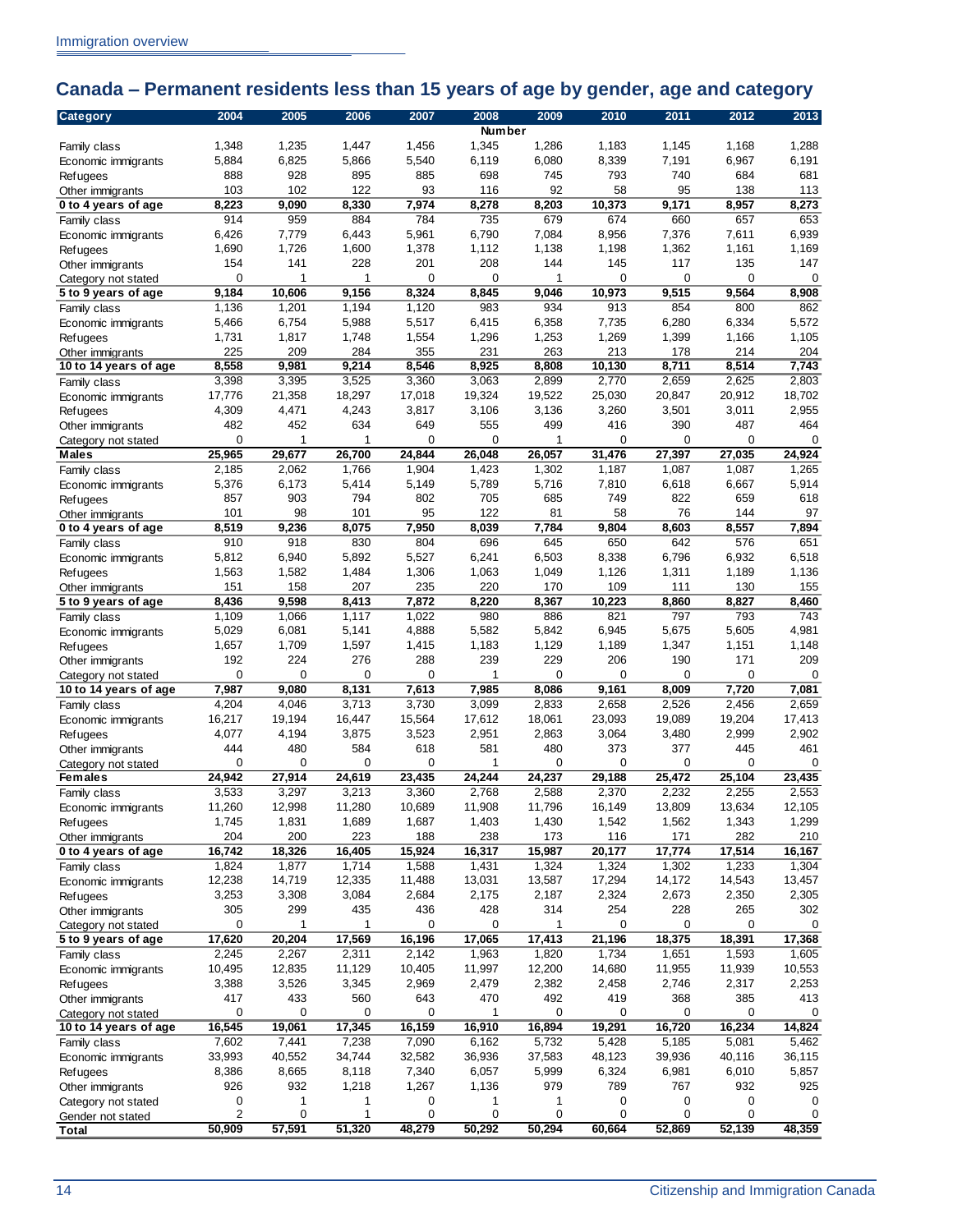

| <b>Category</b>                         | 2004          | 2005         | 2006         | 2007         | 2008         | 2009                    | 2010         | 2011         | 2012         | 2013         |
|-----------------------------------------|---------------|--------------|--------------|--------------|--------------|-------------------------|--------------|--------------|--------------|--------------|
|                                         |               |              |              |              |              | Percentage distribution |              |              |              |              |
| Family class                            | 16.4          | 13.6         | 17.4         | 18.3         | 16.2         | 15.7                    | 11.4         | 12.5         | 13.0         | 15.6         |
| Economic immigrants                     | 71.6          | 75.1         | 70.4         | 69.5         | 73.9         | 74.1                    | 80.4         | 78.4         | 77.8         | 74.8         |
| Refugees                                | 10.8          | 10.2         | 10.7         | 11.1         | 8.4          | 9.1                     | 7.6          | 8.1          | 7.6          | 8.2          |
| Other immigrants                        | 1.3           | 1.1          | 1.5          | 1.2          | 1.4          | 1.1                     | 0.6          | 1.0          | 1.5          | 1.4          |
| 0 to 4 years of age                     | 100.0         | 100.0        | 100.0        | 100.0        | 100.0        | 100.0                   | 100.0        | 100.0        | 100.0        | 100.0        |
| Family class                            | 10.0          | 9.0          | 9.7          | 9.4          | 8.3          | 7.5                     | 6.1          | 6.9          | 6.9          | 7.3<br>77.9  |
| Economic immigrants                     | 70.0<br>18.4  | 73.3<br>16.3 | 70.4<br>17.5 | 71.6<br>16.6 | 76.8<br>12.6 | 78.3<br>12.6            | 81.6<br>10.9 | 77.5<br>14.3 | 79.6<br>12.1 | 13.1         |
| Refugees                                | 1.7           | 1.3          | 2.5          | 2.4          | 2.4          | 1.6                     | 1.3          | 1.2          | 1.4          | 1.7          |
| Other immigrants<br>Category not stated | 0.0           | 0.0          | 0.0          | 0.0          | 0.0          | 0.0                     | 0.0          | 0.0          | 0.0          | 0.0          |
| 5 to 9 years of age                     | 100.0         | 100.0        | 100.0        | 100.0        | 100.0        | 100.0                   | 100.0        | 100.0        | 100.0        | 100.0        |
| Family class                            | 13.3          | 12.0         | 13.0         | 13.1         | 11.0         | 10.6                    | 9.0          | 9.8          | 9.4          | 11.1         |
| Economic immigrants                     | 63.9          | 67.7         | 65.0         | 64.6         | 71.9         | 72.2                    | 76.4         | 72.1         | 74.4         | 72.0         |
| Refugees                                | 20.2          | 18.2         | 19.0         | 18.2         | 14.5         | 14.2                    | 12.5         | 16.1         | 13.7         | 14.3         |
| Other immigrants                        | 2.6           | 2.1          | 3.1          | 4.2          | 2.6          | 3.0                     | 2.1          | 2.0          | 2.5          | 2.6          |
| 10 to 14 years of age                   | 100.0         | 100.0        | 100.0        | 100.0        | 100.0        | 100.0                   | 100.0        | 100.0        | 100.0        | 100.0        |
| Family class                            | 13.1          | 11.4         | 13.2         | 13.5         | 11.8         | 11.1                    | 8.8          | 9.7          | 9.7          | 11.2         |
| Economic immigrants                     | 68.5          | 72.0         | 68.5         | 68.5         | 74.2         | 74.9                    | 79.5         | 76.1         | 77.4         | 75.0         |
| Refugees                                | 16.6          | 15.1         | 15.9         | 15.4         | 11.9         | 12.0                    | 10.4         | 12.8         | 11.1         | 11.9         |
| Other immigrants                        | 1.9           | 1.5          | 2.4          | 2.6          | 2.1          | 1.9                     | 1.3          | 1.4          | 1.8          | 1.9          |
| Category not stated                     | 0.0           | 0.0          | 0.0          | 0.0          | 0.0          | 0.0                     | 0.0          | 0.0          | 0.0          | 0.0          |
| <b>Males</b>                            | 100.0         | 100.0        | 100.0        | 100.0        | 100.0        | 100.0                   | 100.0        | 100.0        | 100.0        | 100.0        |
| Family class                            | 25.6          | 22.3         | 21.9         | 23.9         | 17.7         | 16.7                    | 12.1         | 12.6         | 12.7         | 16.0         |
| Economic immigrants                     | 63.1          | 66.8         | 67.0         | 64.8         | 72.0         | 73.4                    | 79.7         | 76.9         | 77.9         | 74.9         |
| Refugees                                | 10.1          | 9.8          | 9.8          | 10.1         | 8.8          | 8.8                     | 7.6          | 9.6          | 7.7          | 7.8          |
| Other immigrants                        | 1.2           | 1.1          | 1.3          | 1.2          | 1.5          | 1.0                     | 0.6          | 0.9          | 1.7          | 1.2          |
| 0 to 4 years of age                     | 100.0         | 100.0        | 100.0        | 100.0        | 100.0        | 100.0                   | 100.0        | 100.0        | 100.0        | 100.0        |
| Family class                            | 10.8          | 9.6          | 9.9          | 10.2         | 8.5          | 7.7                     | 6.4          | 7.2          | 6.5          | 7.7          |
| Economic immigrants                     | 68.9          | 72.3         | 70.0         | 70.2         | 75.9         | 77.7                    | 81.6         | 76.7         | 78.5         | 77.0<br>13.4 |
| Refugees                                | 18.5<br>1.8   | 16.5<br>1.6  | 17.6<br>2.5  | 16.6<br>3.0  | 12.9<br>2.7  | 12.5<br>2.0             | 11.0<br>1.1  | 14.8<br>1.3  | 13.5<br>1.5  | 1.8          |
| Other immigrants<br>5 to 9 years of age | 100.0         | 100.0        | 100.0        | 100.0        | 100.0        | 100.0                   | 100.0        | 100.0        | 100.0        | 100.0        |
| Family class                            | 13.9          | 11.7         | 13.7         | 13.4         | 12.3         | 11.0                    | 9.0          | 10.0         | 10.3         | 10.5         |
| Economic immigrants                     | 63.0          | 67.0         | 63.2         | 64.2         | 69.9         | 72.2                    | 75.8         | 70.9         | 72.6         | 70.3         |
| Refugees                                | 20.7          | 18.8         | 19.6         | 18.6         | 14.8         | 14.0                    | 13.0         | 16.8         | 14.9         | 16.2         |
| Other immigrants                        | 2.4           | 2.5          | 3.4          | 3.8          | 3.0          | 2.8                     | 2.2          | 2.4          | 2.2          | 3.0          |
| Category not stated                     | 0.0           | 0.0          | 0.0          | 0.0          | 0.0          | 0.0                     | 0.0          | 0.0          | 0.0          | 0.0          |
| 10 to 14 years of age                   | 100.0         | 100.0        | 100.0        | 100.0        | 100.0        | 100.0                   | 100.0        | 100.0        | 100.0        | 100.0        |
| Family class                            | 16.9          | 14.5         | 15.1         | 15.9         | 12.8         | 11.7                    | 9.1          | 9.9          | 9.8          | 11.3         |
| Economic immigrants                     | 65.0          | 68.8         | 66.8         | 66.4         | 72.6         | 74.5                    | 79.1         | 74.9         | 76.5         | 74.3         |
| Refugees                                | 16.3          | 15.0         | 15.7         | 15.0         | 12.2         | 11.8                    | 10.5         | 13.7         | 11.9         | 12.4         |
| Other immigrants                        | 1.8           | 1.7          | 2.4          | 2.6          | 2.4          | 2.0                     | 1.3          | 1.5          | 1.8          | 2.0          |
| Category not stated                     | 0.0           | 0.0          | 0.0          | 0.0          | 0.0          | 0.0                     | 0.0          | 0.0          | 0.0          | 0.0          |
| <b>Females</b>                          | 100.0         | 100.0        | 100.0        | 100.0        | 100.0        | 100.0                   | 100.0        | 100.0        | 100.0        | 100.0        |
| Family class                            | 21.1          | 18.0         | 19.6         | 21.1         | 17.0         | 16.2                    | 11.7         | 12.6         | 12.9         | 15.8         |
| Economic immigrants                     | 67.3          | 70.9         | 68.8         | 67.1         | 73.0         | 73.8                    | 80.0         | 77.7         | 77.8         | 74.9         |
| Refugees                                | 10.4          | 10.0         | 10.3         | 10.6         | 8.6          | 8.9                     | 7.6          | 8.8          | 7.7          | 8.0          |
| Other immigrants                        | 1.2           | 1.1          | 1.4          | 1.2          | 1.5          | 1.1                     | 0.6          | 1.0          | 1.6          | 1.3          |
| 0 to 4 years of age                     | 100.0<br>10.4 | 100.0<br>9.3 | 100.0<br>9.8 | 100.0<br>9.8 | 100.0<br>8.4 | 100.0<br>7.6            | 100.0<br>6.2 | 100.0        | 100.0<br>6.7 | 100.0<br>7.5 |
| Family class                            | 69.5          | 72.9         | 70.2         | 70.9         | 76.4         | 78.0                    | 81.6         | 7.1<br>77.1  | 79.1         | 77.5         |
| Economic immigrants                     | 18.5          | 16.4         | 17.6         | 16.6         | 12.7         | 12.6                    | 11.0         | 14.5         | 12.8         | 13.3         |
| Refugees<br>Other immigrants            | 1.7           | 1.5          | 2.5          | 2.7          | 2.5          | 1.8                     | 1.2          | 1.2          | 1.4          | 1.7          |
| Category not stated                     | 0.0           | 0.0          | $0.0\,$      | 0.0          | 0.0          | 0.0                     | 0.0          | 0.0          | 0.0          | $0.0\,$      |
| 5 to 9 years of age                     | 100.0         | 100.0        | 100.0        | 100.0        | 100.0        | 100.0                   | 100.0        | 100.0        | 100.0        | 100.0        |
| Family class                            | 13.6          | 11.9         | 13.3         | 13.3         | 11.6         | 10.8                    | 9.0          | 9.9          | 9.8          | 10.8         |
| Economic immigrants                     | 63.4          | 67.3         | 64.2         | 64.4         | 70.9         | 72.2                    | 76.1         | 71.5         | 73.5         | 71.2         |
| Refugees                                | 20.5          | 18.5         | 19.3         | 18.4         | 14.7         | 14.1                    | 12.7         | 16.4         | 14.3         | 15.2         |
| Other immigrants                        | 2.5           | 2.3          | 3.2          | 4.0          | 2.8          | 2.9                     | 2.2          | 2.2          | 2.4          | $2.8\,$      |
| Category not stated                     | 0.0           | 0.0          | 0.0          | 0.0          | 0.0          | 0.0                     | 0.0          | 0.0          | 0.0          | $0.0\,$      |
| 10 to 14 years of age                   | 100.0         | 100.0        | 100.0        | 100.0        | 100.0        | 100.0                   | 100.0        | 100.0        | 100.0        | 100.0        |
| Family class                            | 14.9          | 12.9         | 14.1         | 14.7         | 12.3         | 11.4                    | 8.9          | 9.8          | 9.7          | 11.3         |
| Economic immigrants                     | 66.8          | 70.4         | 67.7         | 67.5         | 73.4         | 74.7                    | 79.3         | 75.5         | 76.9         | 74.7         |
| Refugees                                | 16.5          | 15.0         | 15.8         | 15.2         | 12.0         | 11.9                    | 10.4         | 13.2         | 11.5         | 12.1         |
| Other immigrants                        | 1.8           | 1.6          | 2.4          | 2.6          | 2.3          | 1.9                     | 1.3          | 1.5          | 1.8          | 1.9          |
| Category not stated                     | 0.0           | 0.0          | 0.0          | 0.0          | 0.0          | 0.0                     | 0.0          | 0.0          | 0.0          | 0.0          |
| Gender not stated                       | 0.0           | 0.0          | 0.0          | 0.0          | 0.0          | 0.0                     | 0.0          | 0.0          | 0.0          | 0.0          |
| Total                                   | 100.0         | 100.0        | 100.0        | 100.0        | 100.0        | 100.0                   | 100.0        | 100.0        | 100.0        | 100.0        |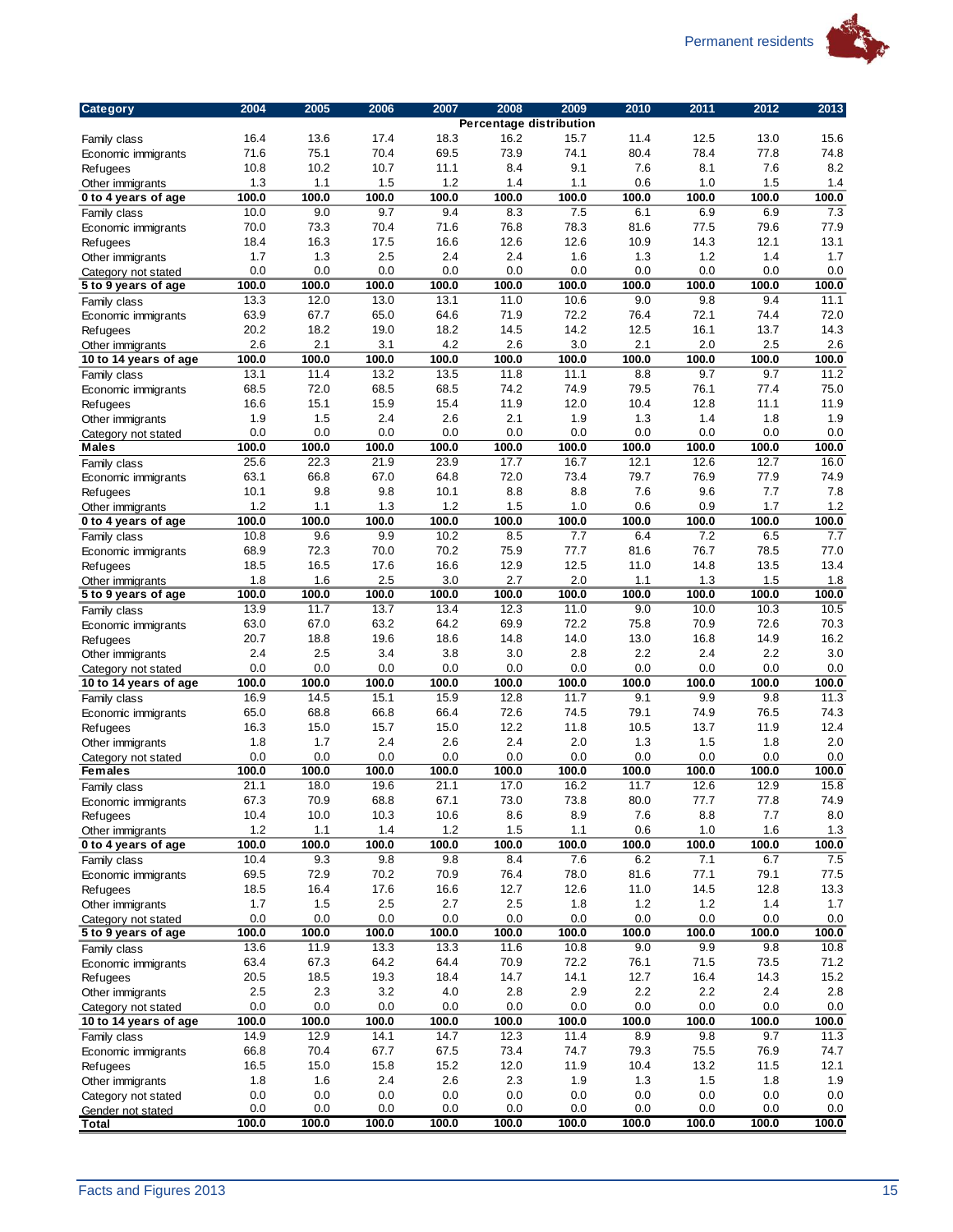### <span id="page-19-0"></span>*Canada – Permanent residents by gender and age, 2013*

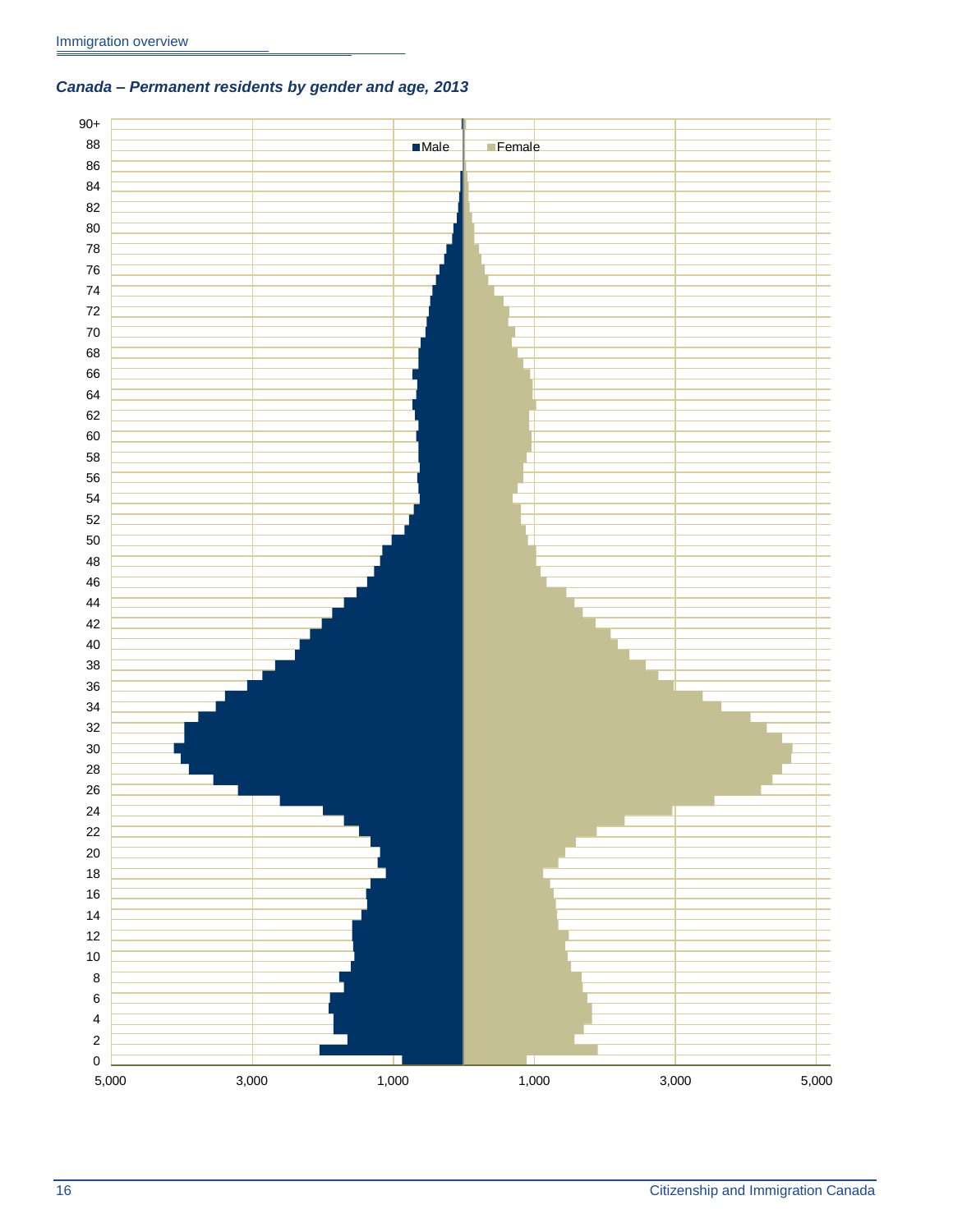

## 大学

## <span id="page-20-0"></span>**Canada – Permanent residents 15 years of age or older by age and category**

| <b>Category</b>                     | 2004             | 2005         | 2006            | 2007            | 2008                    | 2009               | 2010         | 2011               | 2012         | 2013            |
|-------------------------------------|------------------|--------------|-----------------|-----------------|-------------------------|--------------------|--------------|--------------------|--------------|-----------------|
|                                     |                  |              |                 |                 | Number                  |                    |              |                    |              |                 |
| Family class                        | 15,344           | 16,283       | 16,806          | 15,331          | 14,364                  | 13,499             | 11,632       | 10,314             | 10,289       | 10,276          |
| Economic immigrants - p.a.*         | 1,089            | 1,077        | 1,284           | 1,688           | 1,767                   | 1,927              | 1,930        | 1,675              | 2,104        | 2,139           |
| Economic immigrants - s.d.**        | 11,333           | 14,886       | 13,912          | 12,993          | 14,778                  | 15,411             | 17,163       | 14,302             | 13,865       | 12,236          |
| Refugees                            | 7,104            | 7,361        | 7,099           | 6,159           | 4,858                   | 4,955              | 5,098        | 5,590              | 4,805        | 4,952           |
| Other immigrants                    | 1,007            | 974          | 1,569           | 1,709           | 1,664                   | 1,549              | 1,222        | 1,244              | 1,304        | 915             |
| Category not stated                 | 0                | 0            | 0               | 0               | 1                       | $\mathbf 0$        | 0            | 0                  | 0            | $\mathbf 0$     |
| 15 to 24 years of age               | 35,877           | 40,581       | 40,670          | 37,880          | 37,432                  | 37,341             | 37,045       | 33,125             | 32,367       | 30,518          |
| Family class                        | 26,105           | 27,396       | 27,852          | 27,935          | 28,402                  | 28,430             | 27,236       | 25,940             | 27,380       | 30,675          |
| Economic immigrants - p.a.*         | 47,472           | 51,613       | 45,731          | 43,533          | 49,403                  | 51,888             | 62,825       | 53,327             | 56,765       | 54,202          |
| Economic immigrants - s.d.**        | 29,124           | 33,545       | 28,266          | 26,117          | 29,121                  | 29,367             | 36,972       | 30,867             | 32,005       | 29,178          |
| Refugees                            | 13,418           | 15,263       | 13,054          | 10,827          | 8,056                   | 8,358              | 9,261        | 10,792             | 8,849        | 9,378           |
| Other immigrants                    | 3,627            | 3,408        | 5,549           | 6,286           | 5,820                   | 6,005              | 4,845        | 4,576              | 4,836        | 3,591           |
| Category not stated                 | 0                | 1            | 1               | 1               | 0                       | 0                  | 6            | 3                  | 5            | 0               |
| 25 to 44 years of age               | 119,746          | 131,226      | 120,453         | 114.699         | 120,802                 | 124,048            | 141,145      | 125,505            | 129,840      | 127,024         |
| Family class                        | 8,818            | 9,375        | 12,913          | 10,754          | 10,937                  | 11,356             | 10,012       | 9,010              | 12,390       | 17,474          |
| Economic immigrants - p.a.*         | 6,525            | 8,829        | 8,574           | 8,455           | 9,979                   | 10,032             | 11,642       | 9,200              | 9,267        | 8,324           |
| Economic immigrants - s.d.**        | 4,112            | 5,698        | 5,599           | 5,703           | 6,884                   | 7,086              | 8,076        | 6,622              | 6,538        | 5,849           |
| Refugees                            | 3,287            | 3,909        | 3,715           | 3,125           | 2,465                   | 2,876              | 3,305        | 3,688              | 2,832        | 3,199           |
| Other immigrants                    | 1,028            | 966          | 1,490           | 1,510           | 1,506                   | 1,598              | 1,563        | 1,330              | 1,434        | 1,236           |
| 45 to 64 years of age               | 23,770           | 28,777       | 32,291          | 29,547          | 31,771                  | 32,948             | 34,598       | 29,850             | 32,461       | 36.082          |
| Family class                        | 4,404            | 2,879        | 5,706           | 5,132           | 5,718                   | 6,190              | 5,916        | 6,001              | 9,870        | 15,797          |
| Economic immigrants - p.a.*         | 66<br>32         | 68<br>45     | 94              | 115             | 110<br>90               | 114                | 109<br>75    | 113<br>76          | 96<br>65     | 81<br>57        |
| Economic immigrants - s.d.**        |                  |              | 44              | 58              |                         | 83                 |              |                    |              |                 |
| Refugees                            | 492              | 577          | 513             | 503             | 423                     | 662                | 709          | 822                | 603          | 663<br>372      |
| Other immigrants                    | 527<br>0         | 499<br>0     | 549<br>$\Omega$ | 540<br>$\Omega$ | 607<br>0                | 492<br>$\mathbf 0$ | 426          | 388<br>$\mathbf 0$ | 454<br>0     | $\mathbf 0$     |
| Category not stated                 |                  |              |                 |                 |                         |                    | 1<br>7,236   |                    |              |                 |
| 65 years of age or more             | 5,521            | 4,068        | 6,906           | 6,348           | 6,948                   | 7,541              |              | 7,400              | 11,088       | 16,970          |
| Family class                        | 54,671<br>55,152 | 55,933       | 63,277          | 59,152          | 59,421                  | 59,475<br>63.961   | 54,796       | 51,265             | 59,929       | 74,222          |
| Economic immigrants - p.a.*         |                  | 61,587       | 55,683          | 53,791          | 61,259                  |                    | 76,506       | 64,315             | 68,232       | 64,746          |
| Economic immigrants - s.d.**        | 44,601           | 54,174       | 47,821          | 44,871          | 50,873                  | 51,947             | 62,286       | 51,867             | 52,473       | 47,320          |
| Refugees                            | 24,301           | 27,110       | 24,381          | 20,614          | 15,802<br>9,597         | 16,851             | 18,373       | 20,892             | 17,089       | 18,192<br>6,114 |
| Other immigrants                    | 6,189<br>0       | 5,847<br>1   | 9,157<br>1      | 10,045<br>1     | 1                       | 9,644<br>0         | 8,056<br>7   | 7,538<br>3         | 8,028<br>5   | 0               |
| Category not stated<br><b>Total</b> | 184,914          | 204,652      | 200,320         | 188,474         | 196,953                 | 201,878            | 220,024      | 195,880            | 205,756      | 210,594         |
|                                     |                  |              |                 |                 |                         |                    |              |                    |              |                 |
|                                     |                  |              |                 |                 |                         |                    |              |                    |              |                 |
| <b>Category</b>                     | 2004             | 2005         | 2006            | 2007            | 2008                    | 2009               | 2010         | 2011               | 2012         | 2013            |
|                                     |                  |              |                 |                 | Percentage distribution |                    |              |                    |              |                 |
| Family class                        | 42.8             | 40.1         | 41.3            | 40.5            | 38.4                    | 36.2               | 31.4         | 31.1               | 31.8         | 33.7            |
| Economic immigrants - p.a.*         | 3.0              | 2.7          | 3.2             | 4.5             | 4.7                     | 5.2                | 5.2          | 5.1                | 6.5          | 7.0             |
| Economic immigrants - s.d.**        | 31.6             | 36.7         | 34.2            | 34.3            | 39.5                    | 41.3               | 46.3         | 43.2               | 42.8         | 40.1            |
| Refugees                            | 19.8             | 18.1         | 17.5            | 16.3            | 13.0                    | 13.3               | 13.8         | 16.9               | 14.8         | 16.2            |
| Other immigrants                    | 2.8              | 2.4          | 3.9             | 4.5             | 4.4                     | 4.1                | 3.3          | 3.8                | 4.0          | 3.0             |
| Category not stated                 | 0.0              | 0.0          | 0.0             | 0.0             | 0.0                     | 0.0                | 0.0          | 0.0                | 0.0          | 0.0             |
| 15 to 24 years of age               | 100.0            | 100.0        | 100.0           | 100.0           | 100.0                   | 100.0              | 100.0        | 100.0              | 100.0        | 100.0           |
| Family class                        | 21.8             | 20.9         | 23.1            | 24.4            | 23.5                    | 22.9               | 19.3         | 20.7               | 21.1         | 24.1            |
| Economic immigrants - p.a.*         | 39.6             | 39.3         | 38.0            | 38.0            | 40.9                    | 41.8               | 44.5         | 42.5               | 43.7         | 42.7            |
| Economic immigrants - s.d.**        | 24.3             | 25.6         | 23.5            | 22.8            | 24.1                    | 23.7               | 26.2         | 24.6               | 24.6         | 23.0            |
| Refugees                            | 11.2             | 11.6         | 10.8            | 9.4             | 6.7                     | 6.7                | 6.6          | 8.6                | 6.8          | 7.4             |
| Other immigrants                    | 3.0              | 2.6          | 4.6             | 5.5             | 4.8                     | 4.8                | 3.4          | 3.6                | 3.7          | 2.8             |
| Category not stated                 | 0.0              | 0.0          | 0.0             | 0.0             | 0.0                     | 0.0                | 0.0          | 0.0                | 0.0          | 0.0             |
| 25 to 44 years of age               | 100.0            | 100.0        | 100.0           | 100.0           | 100.0                   | 100.0              | 100.0        | 100.0              | 100.0        | 100.0           |
| Family class                        | 37.1             | 32.6         | 40.0            | 36.4            | 34.4                    | 34.5               | 28.9         | 30.2               | 38.2         | 48.4            |
| Economic immigrants - p.a.*         | 27.5             | 30.7         | 26.6            | 28.6            | 31.4                    | 30.4               | 33.6         | 30.8               | 28.5         | 23.1            |
| Economic immigrants - s.d.**        | 17.3             | 19.8         | 17.3            | 19.3            | 21.7                    | 21.5               | 23.3         | 22.2               | 20.1         | 16.2            |
| Refugees                            | 13.8             | 13.6         | 11.5            | 10.6            | 7.8                     | 8.7                | 9.6          | 12.4               | 8.7          | 8.9             |
| Other immigrants                    | 4.3              | 3.4          | 4.6             | 5.1             | 4.7                     | 4.9                | 4.5          | 4.5                | 4.4          | 3.4             |
| 45 to 64 years of age               | 100.0            | 100.0        | 100.0           | 100.0           | 100.0                   | 100.0              | 100.0        | 100.0              | 100.0        | 100.0           |
| Family class                        | 79.8             | 70.8         | 82.6            | 80.8            | 82.3                    | 82.1               | 81.8         | 81.1               | 89.0         | 93.1            |
| Economic immigrants - p.a.*         | $1.2$<br>0.6     | 1.7<br>1.1   | 1.4<br>0.6      | 1.8<br>0.9      | 1.6<br>1.3              | 1.5<br>1.1         | 1.5<br>1.0   | 1.5<br>1.0         | 0.9<br>0.6   | 0.5<br>0.3      |
| Economic immigrants - s.d.**        | 8.9              | 14.2         | 7.4             | 7.9             | 6.1                     | 8.8                | 9.8          | 11.1               | 5.4          |                 |
| Refugees<br>Other immigrants        | 9.5              | 12.3         | 7.9             | 8.5             | 8.7                     | 6.5                | 5.9          | 5.2                | 4.1          | 3.9<br>2.2      |
| Category not stated                 | 0.0              | 0.0          | 0.0             | 0.0             | 0.0                     | 0.0                | 0.0          | 0.0                | 0.0          | 0.0             |
| 65 years of age or more             | 100.0            | 100.0        | 100.0           | 100.0           | 100.0                   | 100.0              | 100.0        | 100.0              | 100.0        | 100.0           |
| Family class                        | 29.6             | 27.3         | 31.6            | 31.4            | 30.2                    | 29.5               | 24.9         | 26.2               | 29.1         | 35.2            |
| Economic immigrants - p.a.*         | 29.8             | 30.1         | 27.8            | 28.5            | 31.1                    | 31.7               | 34.8         | 32.8               | 33.2         | 30.7            |
| Economic immigrants - s.d.**        | 24.1             | 26.5         | 23.9            | 23.8            | 25.8                    | 25.7               | 28.3         | 26.5               | 25.5         | 22.5            |
| Refugees                            | 13.1             | 13.2         | 12.2            | 10.9            | 8.0                     | 8.3                | 8.4          | 10.7               | 8.3          | 8.6             |
| Other immigrants                    | 3.3              | 2.9          | 4.6             | 5.3             | 4.9                     | 4.8                | 3.7          | 3.8                | 3.9          | 2.9             |
| Category not stated<br><b>Total</b> | 0.0<br>100.0     | 0.0<br>100.0 | 0.0<br>100.0    | 0.0<br>100.0    | 0.0<br>100.0            | 0.0<br>100.0       | 0.0<br>100.0 | 0.0<br>100.0       | 0.0<br>100.0 | 0.0<br>100.0    |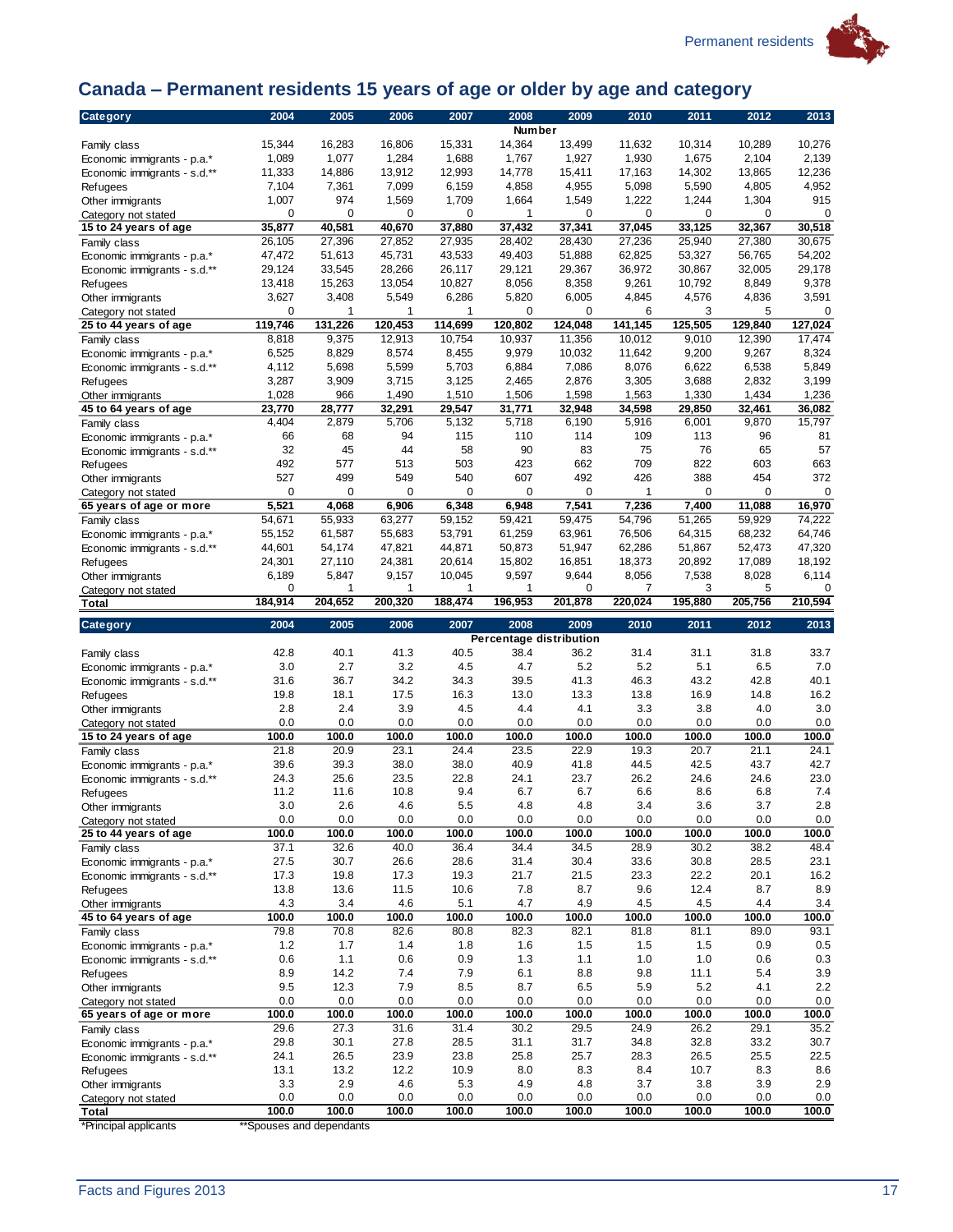## <span id="page-21-0"></span>*Canada – Male permanent residents 15 years of age or older by age and category*

| <b>Category</b>                                 | 2004         | 2005         | 2006         | 2007         | 2008                    | 2009         | 2010         | 2011         | 2012         | 2013         |
|-------------------------------------------------|--------------|--------------|--------------|--------------|-------------------------|--------------|--------------|--------------|--------------|--------------|
|                                                 |              |              |              |              | Number                  |              |              |              |              |              |
| Family class                                    | 5,021        | 5,523        | 6,061        | 5,218        | 4,924                   | 4,635        | 4,035        | 3,665        | 3,768        | 3,778        |
| Economic immigrants - p.a.*                     | 611          | 553          | 710          | 880          | 884                     | 1,021        | 1,068        | 912          | 1,156        | 1,242        |
| Economic immigrants - s.d.**                    | 5,552        | 7,409        | 6,960        | 6,638        | 7,494                   | 7,802        | 8,652        | 7,168        | 7,077        | 6,093        |
| <b>Refugees</b>                                 | 3,708        | 3,806        | 3,735        | 3,240        | 2,512                   | 2,555        | 2,670        | 2,912        | 2,484        | 2,535        |
| Other immigrants                                | 487          | 487          | 732          | 790          | 775                     | 693          | 601          | 584          | 661          | 439          |
| 15 to 24 years of age                           | 15,379       | 17,778       | 18,198       | 16,766       | 16,589                  | 16,706       | 17,026       | 15,241       | 15,146       | 14,087       |
| Family class                                    | 9,866        | 10,759       | 11,015       | 11,103       | 11,756                  | 12,166       | 11,593       | 11,076       | 11,761       | 13,208       |
| Economic immigrants - p.a.*                     | 32,583       | 34,918       | 30,370       | 27,949       | 29,742                  | 30,969       | 36,712       | 30,949       | 33,268       | 31,463       |
| Economic immigrants - s.d.**                    | 6,838        | 7,785        | 6,964        | 6,845        | 8,260                   | 8,797        | 11,853       | 10,723       | 11,084       | 9,746        |
| <b>Refugees</b>                                 | 7,053        | 8,090        | 6,694        | 5,495        | 4,043                   | 4,307        | 4,815        | 5,456        | 4,356        | 4,831        |
| Other immigrants                                | 1,826        | 1,770        | 2,843        | 3,114        | 2,949                   | 3,061        | 2,587        | 2,315        | 2,686        | 1,798        |
| Category not stated                             | 0            | 0            | 0            | 1            | 0                       | 0            | 2            | 1            | 5            | 0            |
| 25 to 44 years of age                           | 58,166       | 63,322       | 57,886       | 54,507       | 56,750                  | 59,300       | 67,562       | 60,520       | 63,160       | 61,046       |
| Family class                                    | 3,391        | 3,920        | 5,161        | 4,276        | 4,289                   | 4,435        | 3,904        | 3,613        | 4,711        | 6,671        |
| Economic immigrants - p.a.*                     | 5,145        | 6,712        | 6,402        | 6,241        | 7,199                   | 6,970        | 7,888        | 6,131        | 6,023        | 5,513        |
| Economic immigrants - s.d.**                    | 1,506        | 2,077        | 2,078        | 2,155        | 2,705                   | 3,003        | 3,615        | 3,154        | 3,135        | 2,748        |
| <b>Refugees</b>                                 | 1,686        | 1,973        | 1,817        | 1,521        | 1,172                   | 1,323        | 1,569        | 1,745        | 1,456        | 1,527        |
| Other immigrants                                | 436          | 417          | 658          | 660          | 718                     | 775          | 746          | 642          | 642          | 587          |
| 45 to 64 years of age                           | 12,164       | 15,099       | 16,116       | 14,853       | 16,083                  | 16,506       | 17,722       | 15,285       | 15,967       | 17,046       |
| Family class                                    | 2,055        | 1,452        | 2,759        | 2,503        | 2,678                   | 2,844        | 2,644        | 2,749        | 4,676        | 7,278        |
| Economic immigrants - p.a.*                     | 48           | 54           | 79           | 97           | 90                      | 84           | 87           | 82           | 74           | 71           |
| Economic immigrants - s.d.**                    | 22           | 34           | 30           | 27           | 52                      | 43           | 43           | 47           | 44           | 35           |
| <b>Refugees</b>                                 | 216          | 217          | 197          | 213          | 170                     | 275          | 294          | 353          | 238          | 276          |
| Other immigrants                                | 151          | 130          | 163          | 164          | 148                     | 155          | 147          | 106          | 129          | 113          |
| Category not stated                             | 0            | 0            | 0            | 0            | $\mathbf 0$             | 0            | 1            | 0            | 0            | $\mathbf 0$  |
| 65 years of age or more                         | 2,492        | 1,887        | 3,228        | 3,004        | 3,138                   | 3,401        | 3,216        | 3,337        | 5,161        | 7,773        |
| Family class                                    | 20,333       | 21,654       | 24,996       | 23,100       | 23,647                  | 24,080       | 22,176       | 21,103       | 24,916       | 30,935       |
|                                                 | 38,387       | 42,237       | 37,561       | 35,167       | 37,915                  | 39,044       | 45,755       | 38,074       | 40,521       | 38,289       |
| Economic immigrants - p.a.*                     | 13,918       | 17,305       | 16,032       | 15,665       | 18,511                  | 19,645       | 24,163       | 21,092       | 21,340       | 18,622       |
| Economic immigrants - s.d.**                    | 12,663       | 14,086       | 12,443       | 10,469       | 7,897                   | 8,460        | 9,348        | 10,466       | 8,534        | 9,169        |
| <b>Refugees</b>                                 | 2,900        | 2,804        |              |              | 4,590                   | 4,684        | 4,081        |              |              | 2,937        |
| Other immigrants                                | 0            | $\mathbf 0$  | 4,396        | 4,728<br>1   |                         | $\mathbf 0$  | 3            | 3,647        | 4,118        |              |
| Category not stated<br><b>Males</b>             | 88,201       | 98,086       | 0<br>95,428  | 89,130       | 0<br>92,560             | 95,913       | 105,526      | 1<br>94,383  | 5<br>99,434  | 0<br>99,952  |
|                                                 |              |              |              |              |                         |              |              |              |              |              |
|                                                 |              |              |              |              |                         |              |              |              |              |              |
| <b>Category</b>                                 | 2004         | 2005         | 2006         | 2007         | 2008                    | 2009         | 2010         | 2011         | 2012         | 2013         |
|                                                 |              |              |              |              | Percentage distribution |              |              |              |              |              |
| Family class                                    | 32.6         | 31.1         | 33.3         | 31.1         | 29.7                    | 27.7         | 23.7         | 24.0         | 24.9         | 26.8         |
| Economic immigrants - p.a.*                     | 4.0          | 3.1          | 3.9          | 5.2          | 5.3                     | 6.1          | 6.3          | 6.0          | 7.6          | 8.8          |
| Economic immigrants - s.d.**                    | 36.1         | 41.7         | 38.2         | 39.6         | 45.2                    | 46.7         | 50.8         | 47.0         | 46.7         | 43.3         |
| <b>Refugees</b>                                 | 24.1         | 21.4         | 20.5         | 19.3         | 15.1                    | 15.3         | 15.7         | 19.1         | 16.4         | 18.0         |
| Other immigrants                                | 3.2          | 2.7          | 4.0          | 4.7          | 4.7                     | 4.1          | 3.5          | 3.8          | 4.4          | 3.1          |
| 15 to 24 years of age                           | 100.0        | 100.0        | 100.0        | 100.0        | 100.0                   | 100.0        | 100.0        | 100.0        | 100.0        | 100.0        |
| Family class                                    | 17.0         | 17.0         | 19.0         | 20.4         | 20.7                    | 20.5         | 17.2         | 18.3         | 18.6         | 21.6         |
| Economic immigrants - p.a.*                     | 56.0         | 55.1         | 52.5         | 51.3         | 52.4                    | 52.2         | 54.3         | 51.1         | 52.7         | 51.5         |
| Economic immigrants - s.d.**                    | 11.8         | 12.3         | 12.0         | 12.6         | 14.6                    | 14.8         | 17.5         | 17.7         | 17.5         | 16.0         |
| <b>Refugees</b>                                 | 12.1         | 12.8         | 11.6         | 10.1         | 7.1                     | 7.3          | 7.1          | 9.0          | 6.9          | 7.9          |
| Other immigrants                                | 3.1          | 2.8          | 4.9          | 5.7          | 5.2                     | 5.2          | 3.8          | 3.8          | 4.3          | 2.9          |
| Category not stated                             | 0.0          | 0.0          | 0.0          | 0.0          | 0.0                     | 0.0          | 0.0          | 0.0          | 0.0          | 0.0          |
| 25 to 44 years of age                           | 100.0        | 100.0        | 100.0        | 100.0        | 100.0                   | 100.0        | 100.0        | 100.0        | 100.0        | 100.0        |
| Family class                                    | 27.9         | 26.0         | 32.0         | 28.8         | 26.7                    | 26.9         | 22.0         | 23.6         | 29.5         | 39.1         |
| Economic immigrants - p.a.*                     | 42.3         | 44.5         | 39.7         | 42.0         | 44.8                    | 42.2         | 44.5         | 40.1         | 37.7         | 32.3         |
|                                                 | 12.4         | 13.8         | 12.9         | 14.5         | 16.8                    | 18.2         | 20.4         | 20.6         | 19.6         | 16.1         |
| Economic immigrants - s.d.**<br><b>Refugees</b> | 13.9         | 13.1         | 11.3         | 10.2         | 7.3                     | 8.0          | 8.9          | 11.4         | 9.1          | 9.0          |
|                                                 | 3.6          | 2.8          | 4.1          | 4.4          | 4.5                     | 4.7          | 4.2          | 4.2          | 4.0          | 3.4          |
| Other immigrants<br>45 to 64 years of age       | 100.0        | 100.0        | 100.0        | 100.0        | 100.0                   | 100.0        | 100.0        | 100.0        | 100.0        | 100.0        |
|                                                 |              |              |              |              |                         |              |              |              |              |              |
| Family class                                    | 82.5         | 76.9         | 85.5         | 83.3         | 85.3                    | 83.6         | 82.2         | 82.4         | 90.6         | 93.6         |
| Economic immigrants - p.a.*                     | 1.9          | 2.9          | 2.4          | 3.2          | 2.9                     | 2.5          | 2.7          | 2.5          | 1.4          | 0.9          |
| Economic immigrants - s.d.**                    | 0.9          | 1.8          | 0.9          | 0.9          | 1.7                     | 1.3          | 1.3          | 1.4          | 0.9          | 0.5          |
| <b>Refugees</b>                                 | 8.7          | 11.5         | 6.1          | 7.1          | 5.4                     | 8.1          | 9.1          | 10.6         | 4.6          | 3.6          |
| Other immigrants                                | 6.1          | 6.9          | 5.0          | 5.5          | 4.7                     | 4.6          | 4.6          | 3.2          | 2.5          | 1.5          |
| Category not stated                             | 0.0          | 0.0          | 0.0          | 0.0          | 0.0                     | 0.0          | 0.0          | 0.0          | 0.0          | 0.0          |
| 65 years of age or more                         | 100.0        | 100.0        | 100.0        | 100.0        | 100.0                   | 100.0        | 100.0        | 100.0        | 100.0        | 100.0        |
| Family class                                    | 23.1         | 22.1         | 26.2         | 25.9         | 25.5                    | 25.1         | 21.0         | 22.4         | 25.1         | 30.9         |
| Economic immigrants - p.a.*                     | 43.5         | 43.1         | 39.4         | 39.5         | 41.0                    | 40.7         | 43.4         | 40.3         | 40.8         | 38.3         |
| Economic immigrants - s.d.**                    | 15.8         | 17.6         | 16.8         | 17.6         | 20.0                    | 20.5         | 22.9         | 22.3         | 21.5         | 18.6         |
| <b>Refugees</b>                                 | 14.4         | 14.4         | 13.0         | 11.7         | 8.5                     | 8.8          | 8.9          | 11.1         | 8.6          | 9.2          |
| Other immigrants                                | 3.3          | 2.9          | 4.6          | 5.3          | 5.0                     | 4.9          | 3.9          | 3.9          | 4.1          | 2.9          |
| Category not stated<br><b>Males</b>             | 0.0<br>100.0 | 0.0<br>100.0 | 0.0<br>100.0 | 0.0<br>100.0 | 0.0<br>100.0            | 0.0<br>100.0 | 0.0<br>100.0 | 0.0<br>100.0 | 0.0<br>100.0 | 0.0<br>100.0 |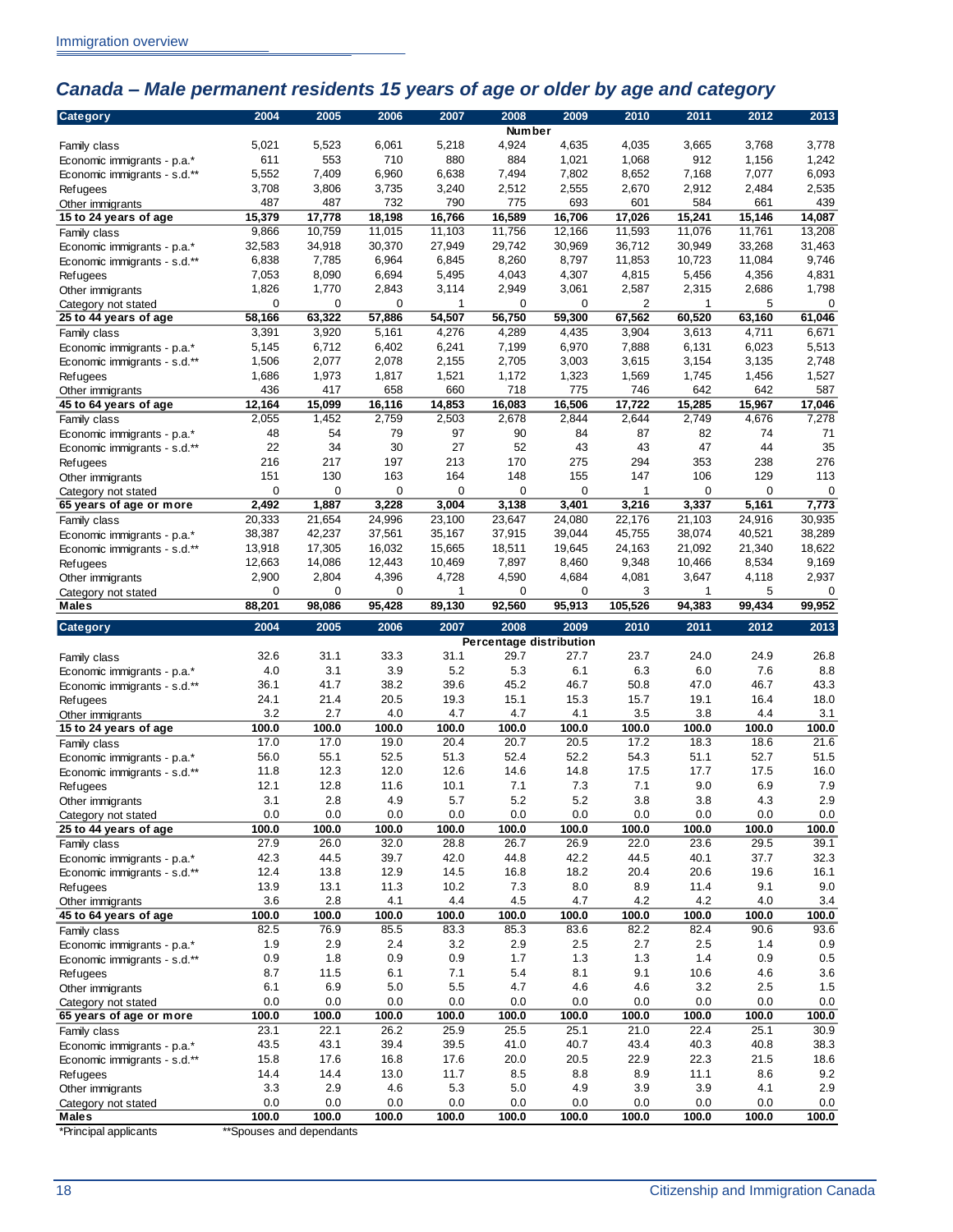

## <span id="page-22-0"></span>*Canada – Female permanent residents 15 years of age or older by age and category*

| Category                                                    | 2004         | 2005         | 2006         | 2007         | 2008<br>Number          | 2009         | 2010         | 2011           | 2012         | 2013         |
|-------------------------------------------------------------|--------------|--------------|--------------|--------------|-------------------------|--------------|--------------|----------------|--------------|--------------|
|                                                             | 10,323       | 10,760       | 10,745       | 10,112       | 9,440                   | 8,864        | 7,597        | 6,649          | 6,521        | 6,498        |
| Family class                                                | 478          | 524          | 574          | 808          | 883                     | 906          | 862          | 763            | 948          | 897          |
| Economic immigrants - p.a.*                                 | 5,781        | 7,477        | 6,952        | 6,355        | 7,283                   | 7,609        | 8,511        | 7,134          | 6,788        | 6,143        |
| Economic immigrants - s.d.**<br><b>Refugees</b>             | 3,396        | 3,555        | 3,364        | 2,919        | 2,346                   | 2,400        | 2,428        | 2,678          | 2,321        | 2,417        |
| Other immigrants                                            | 520          | 487          | 837          | 919          | 889                     | 856          | 621          | 660            | 643          | 476          |
| Category not stated                                         | 0            | 0            | 0            | 0            | 1                       | $\mathbf 0$  | 0            | 0              | 0            | 0            |
| 15 to 24 years of age                                       | 20,498       | 22,803       | 22,472       | 21,113       | 20,842                  | 20,635       | 20,019       | 17,884         | 17,221       | 16,431       |
| Family class                                                | 16,238       | 16,637       | 16,837       | 16,831       | 16,646                  | 16,264       | 15,643       | 14,863         | 15,619       | 17,467       |
| Economic immigrants - p.a.*                                 | 14,889       | 16,695       | 15,361       | 15,584       | 19,661                  | 20,919       | 26,113       | 22,378         | 23,497       | 22,739       |
| Economic immigrants - s.d.**                                | 22,286       | 25,760       | 21,302       | 19,272       | 20,861                  | 20,570       | 25,119       | 20,144         | 20,921       | 19,432       |
| Refugees                                                    | 6,364        | 7,172        | 6,360        | 5,332        | 4,013                   | 4,051        | 4,446        | 5,336          | 4,493        | 4,547        |
| Other immigrants                                            | 1,801        | 1,638        | 2,706        | 3,172        | 2,871                   | 2,944        | 2,258        | 2,261          | 2,150        | 1,793        |
| Category not stated                                         | 0            | 1            | 1            | $\mathbf 0$  | $\mathbf 0$             | $\mathbf 0$  | 4            | $\overline{2}$ | $\mathbf 0$  | 0            |
| 25 to 44 years of age                                       | 61,578       | 67,903       | 62,567       | 60,191       | 64,052                  | 64,748       | 73,583       | 64,984         | 66,680       | 65,978       |
| Family class                                                | 5,427        | 5,455        | 7,752        | 6,478        | 6,648                   | 6,921        | 6,108        | 5,397          | 7,679        | 10,803       |
| Economic immigrants - p.a.*                                 | 1,380        | 2,117        | 2,172        | 2,214        | 2,780                   | 3,062        | 3,754        | 3,069          | 3,244        | 2,811        |
| Economic immigrants - s.d.**                                | 2,606        | 3,621        | 3,521        | 3,548        | 4,179                   | 4,083        | 4,461        | 3,468          | 3,403        | 3,101        |
| Refugees                                                    | 1,601        | 1,936        | 1,898        | 1,604        | 1,293                   | 1,553        | 1,736        | 1,943          | 1,376        | 1,672        |
| Other immigrants                                            | 592          | 549          | 832          | 850          | 788                     | 823          | 817          | 688            | 792          | 649          |
| 45 to 64 years of age                                       | 11,606       | 13,678       | 16,175       | 14,694       | 15,688                  | 16,442       | 16,876       | 14,565         | 16,494       | 19,036       |
| Family class                                                | 2,349        | 1,427        | 2,947        | 2,629        | 3,040                   | 3,346        | 3,272        | 3,252          | 5,194        | 8,519        |
| Economic immigrants - p.a.*                                 | 18           | 14           | 15           | 18           | 20                      | 30           | 22           | 31             | 22           | 10           |
| Economic immigrants - s.d.**                                | 10           | 11           | 14           | 31           | 38                      | 40           | 32           | 29             | 21           | 22           |
| Refugees                                                    | 276          | 360          | 316          | 290          | 253                     | 387          | 415          | 469            | 365          | 387          |
| Other immigrants                                            | 376          | 369          | 386          | 376          | 459                     | 337          | 279          | 282            | 325          | 259          |
| 65 years of age or more                                     | 3,029        | 2,181        | 3,678        | 3,344        | 3,810                   | 4,140        | 4,020        | 4,063          | 5,927        | 9,197        |
| Family class                                                | 34,337       | 34,279       | 38,281       | 36,050       | 35,774                  | 35,395       | 32,620       | 30,161         | 35,013       | 43,287       |
| Economic immigrants - p.a.*                                 | 16,765       | 19,350       | 18,122       | 18,624       | 23,344                  | 24,917       | 30,751       | 26,241         | 27,711       | 26,457       |
| Economic immigrants - s.d.**                                | 30,683       | 36,869       | 31,789       | 29,206       | 32,361                  | 32,302       | 38,123       | 30,775         | 31,133       | 28,698       |
| Refugees                                                    | 11,637       | 13,023       | 11,938       | 10,145       | 7,905                   | 8,391        | 9,025        | 10,426         | 8,555        | 9,023        |
| Other immigrants                                            | 3,289        | 3,043        | 4,761        | 5,317        | 5,007                   | 4,960        | 3,975        | 3,891          | 3,910        | 3,177        |
| Category not stated                                         | 0            | 1            | 1            | 0            | 1                       | 0            | 4            | 2              | 0            | 0            |
| <b>Females</b>                                              | 96,711       | 106,565      | 104,892      | 99,342       | 104,392                 | 105,965      | 114,498      | 101,496        | 106,322      | 110,642      |
|                                                             |              |              |              |              |                         |              |              |                |              |              |
|                                                             |              |              |              |              |                         |              |              |                |              |              |
| Category                                                    | 2004         | 2005         | 2006         | 2007         | 2008                    | 2009         | 2010         | 2011           | 2012         | 2013         |
|                                                             |              |              |              |              | Percentage distribution |              |              |                |              |              |
| Family class                                                | 50.4         | 47.2         | 47.8         | 47.9         | 45.3                    | 43.0         | 37.9         | 37.2           | 37.9         | 39.5         |
| Economic immigrants - p.a.*                                 | 2.3          | 2.3          | 2.6          | 3.8          | 4.2                     | 4.4          | 4.3          | 4.3            | 5.5          | 5.5          |
| Economic immigrants - s.d.**                                | 28.2         | 32.8         | 30.9         | 30.1         | 34.9                    | 36.9         | 42.5         | 39.9           | 39.4         | 37.4         |
| Refugees                                                    | 16.6         | 15.6         | 15.0         | 13.8         | 11.3                    | 11.6<br>4.1  | 12.1<br>3.1  | 15.0<br>3.7    | 13.5<br>3.7  | 14.7         |
| Other immigrants                                            | 2.5<br>0.0   | 2.1<br>0.0   | 3.7<br>0.0   | 4.4<br>0.0   | 4.3<br>0.0              | 0.0          | 0.0          | 0.0            | 0.0          | 2.9<br>0.0   |
| Category not stated                                         | 100.0        | 100.0        | 100.0        | 100.0        | 100.0                   | 100.0        | 100.0        | 100.0          | 100.0        | 100.0        |
| 15 to 24 years of age                                       | 26.4         | 24.5         | 26.9         | 28.0         | 26.0                    | 25.1         | 21.3         | 22.9           | 23.4         | 26.5         |
| Family class                                                | 24.2         | 24.6         | 24.6         | 25.9         | 30.7                    | 32.3         | 35.5         | 34.4           | 35.2         | 34.5         |
| Economic immigrants - p.a.*<br>Economic immigrants - s.d.** | 36.2         | 37.9         | 34.0         | 32.0         | 32.6                    | 31.8         | 34.1         | 31.0           | 31.4         | 29.5         |
|                                                             | 10.3         | 10.6         | 10.2         | 8.9          | 6.3                     | 6.3          | 6.0          | 8.2            | 6.7          | 6.9          |
| Refugees<br>Other immigrants                                | 2.9          | 2.4          | 4.3          | 5.3          | 4.5                     | 4.5          | 3.1          | 3.5            | 3.2          | 2.7          |
| Category not stated                                         | 0.0          | 0.0          | 0.0          | 0.0          | 0.0                     | 0.0          | 0.0          | 0.0            | 0.0          | 0.0          |
| 25 to 44 years of age                                       | 100.0        | 100.0        | 100.0        | 100.0        | 100.0                   | 100.0        | 100.0        | 100.0          | 100.0        | 100.0        |
| Family class                                                | 46.8         | 39.9         | 47.9         | 44.1         | 42.4                    | 42.1         | 36.2         | 37.1           | 46.6         | 56.8         |
| Economic immigrants - p.a.*                                 | 11.9         | 15.5         | 13.4         | 15.1         | 17.7                    | 18.6         | 22.2         | 21.1           | 19.7         | 14.8         |
| Economic immigrants - s.d.**                                | 22.5         | 26.5         | 21.8         | 24.1         | 26.6                    | 24.8         | 26.4         | 23.8           | 20.6         | 16.3         |
| Refugees                                                    | 13.8         | 14.2         | 11.7         | 10.9         | 8.2                     | 9.4          | 10.3         | 13.3           | 8.3          | 8.8          |
| Other immigrants                                            | 5.1          | 4.0          | 5.1          | 5.8          | $5.0\,$                 | $5.0\,$      | 4.8          | 4.7            | 4.8          | 3.4          |
| 45 to 64 years of age                                       | 100.0        | 100.0        | 100.0        | 100.0        | 100.0                   | 100.0        | 100.0        | 100.0          | 100.0        | 100.0        |
| Family class                                                | 77.6         | 65.4         | 80.1         | 78.6         | 79.8                    | 80.8         | 81.4         | 80.0           | 87.6         | 92.6         |
| Economic immigrants - p.a.*                                 | 0.6          | 0.6          | 0.4          | 0.5          | 0.5                     | 0.7          | 0.5          | 0.8            | 0.4          | 0.1          |
| Economic immigrants - s.d.**                                | 0.3          | 0.5          | 0.4          | 0.9          | 1.0                     | 1.0          | 0.8          | 0.7            | 0.4          | 0.2          |
| Refugees                                                    | 9.1          | 16.5         | 8.6          | 8.7          | 6.6                     | 9.3          | 10.3         | 11.5           | 6.2          | 4.2          |
| Other immigrants                                            | 12.4         | 16.9         | 10.5         | 11.2         | 12.0                    | 8.1          | 6.9          | 6.9            | 5.5          | 2.8          |
| 65 years of age or more                                     | 100.0        | 100.0        | 100.0        | 100.0        | 100.0                   | 100.0        | 100.0        | 100.0          | 100.0        | 100.0        |
| Family class                                                | 35.5         | 32.2         | 36.5         | 36.3         | 34.3                    | 33.4         | 28.5         | 29.7           | 32.9         | 39.1         |
| Economic immigrants - p.a.*                                 | 17.3         | 18.2         | 17.3         | 18.7         | 22.4                    | 23.5         | 26.9         | 25.9           | 26.1         | 23.9         |
| Economic immigrants - s.d.**                                | 31.7         | 34.6         | 30.3         | 29.4         | 31.0                    | 30.5         | 33.3         | 30.3           | 29.3         | 25.9         |
| Refugees                                                    | 12.0         | 12.2         | 11.4         | 10.2         | 7.6                     | 7.9          | 7.9          | 10.3           | 8.0          | 8.2          |
| Other immigrants                                            | 3.4          | 2.9          | 4.5          | 5.4          | 4.8                     | 4.7          | 3.5          | 3.8            | 3.7          | 2.9          |
| Category not stated<br><b>Females</b>                       | 0.0<br>100.0 | 0.0<br>100.0 | 0.0<br>100.0 | 0.0<br>100.0 | 0.0<br>100.0            | 0.0<br>100.0 | 0.0<br>100.0 | 0.0<br>100.0   | 0.0<br>100.0 | 0.0<br>100.0 |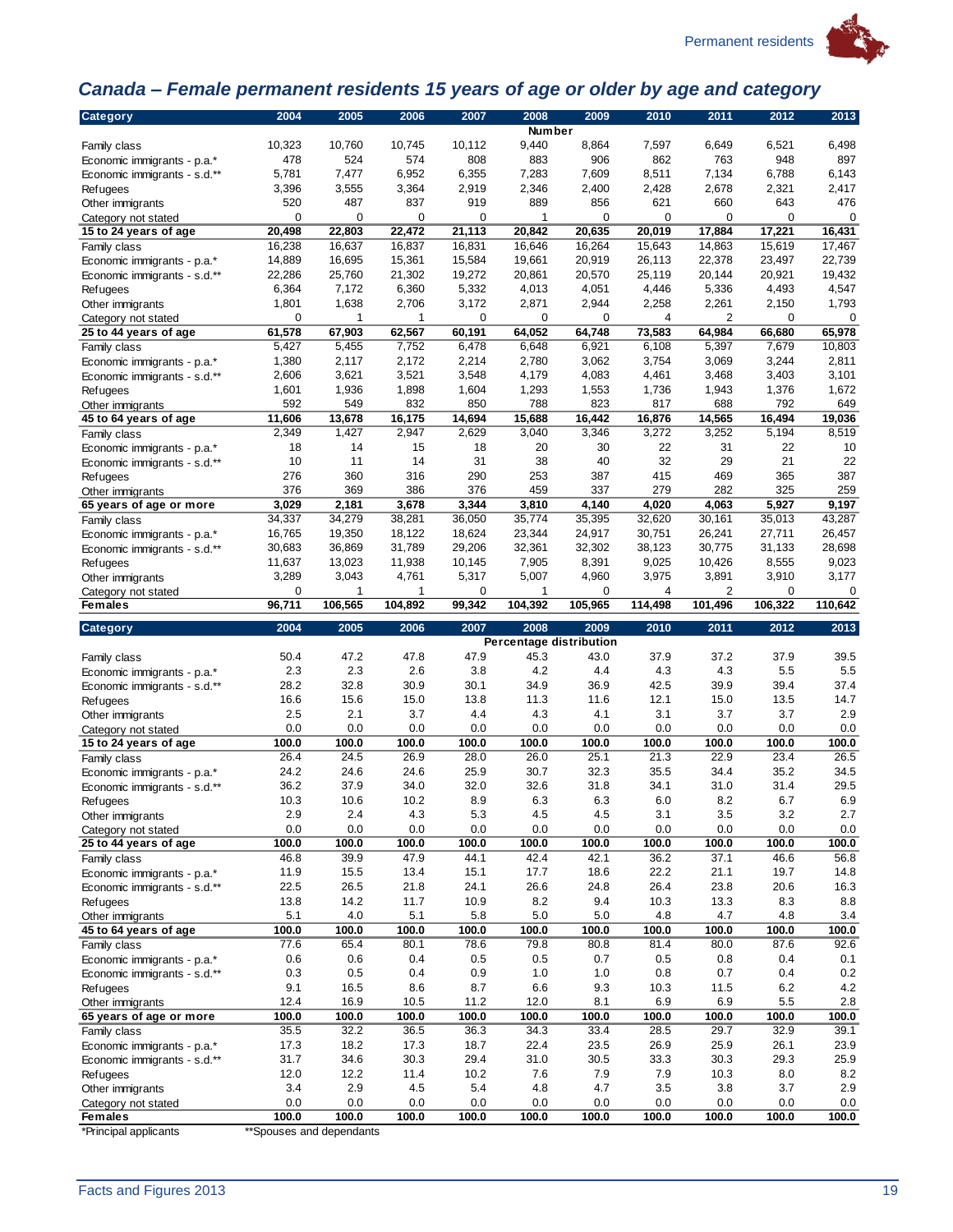## <span id="page-23-0"></span>**Canada – Permanent residents by gender and source area**

| Source area                   | 2004    | 2005    | 2006    | 2007    | 2008          | 2009    | 2010    | 2011    | 2012    | 2013    |
|-------------------------------|---------|---------|---------|---------|---------------|---------|---------|---------|---------|---------|
|                               |         |         |         |         | <b>Number</b> |         |         |         |         |         |
| Africa and the Middle East    | 23,593  | 23,744  | 25,268  | 24,163  | 25,284        | 28,202  | 33,853  | 30,049  | 29,065  | 31,304  |
| Asia and Pacific              | 55,454  | 67,372  | 61,219  | 53,893  | 56,734        | 57,036  | 66.341  | 59.523  | 63,765  | 61,868  |
| Europe and the United Kingdom | 20,773  | 20,422  | 18,544  | 18,544  | 18,542        | 19,101  | 18,663  | 15,071  | 16,364  | 15,402  |
| <b>United States</b>          | 3,312   | 3,991   | 4,698   | 4,603   | 4,950         | 4,442   | 4,003   | 3,789   | 3,929   | 4,063   |
| South and Central America     | 10,525  | 11,735  | 11,897  | 12,411  | 12,768        | 12,909  | 13,758  | 13,036  | 13,061  | 11,973  |
| Source area not stated        | 509     | 499     | 502     | 360     | 330           | 280     | 384     | 312     | 285     | 266     |
| <b>Males</b>                  | 114,166 | 127,763 | 122,128 | 113,974 | 118,608       | 121,970 | 137,002 | 121,780 | 126,469 | 124,876 |
| Africa and the Middle East    | 22.449  | 22,337  | 23,708  | 22,727  | 24,227        | 26.833  | 30.927  | 27.888  | 27,379  | 30,898  |
| Asia and Pacific              | 62,134  | 74,113  | 69,225  | 62,493  | 66,010        | 65,484  | 75,101  | 65.597  | 70,087  | 70,252  |
| Europe and the United Kingdom | 21,288  | 20,204  | 18,463  | 18,777  | 19,078        | 19,109  | 18,135  | 14,518  | 15,672  | 15,306  |
| <b>United States</b>          | 3.678   | 4,403   | 4,914   | 4,860   | 5,240         | 4.553   | 4,139   | 3,886   | 3,962   | 4,432   |
| South and Central America     | 11,656  | 13,014  | 12,778  | 13,600  | 13,784        | 13,961  | 15,060  | 14,821  | 14,110  | 12,962  |
| Source area not stated        | 448     | 408     | 423     | 320     | 297           | 262     | 324     | 258     | 216     | 227     |
| <b>Females</b>                | 121,653 | 134,479 | 129,511 | 122,777 | 128,636       | 130,202 | 143,686 | 126,968 | 131,426 | 134,077 |
| Africa and the Middle East    | 46.042  | 46.081  | 48.976  | 46.890  | 49,511        | 55.035  | 64.780  | 57,937  | 56,444  | 62,202  |
| Asia and Pacific              | 117,588 | 141,485 | 130,444 | 116,386 | 122,744       | 122,520 | 141,442 | 125,120 | 133,852 | 132,120 |
| Europe and the United Kingdom | 42.061  | 40,626  | 37,007  | 37,321  | 37,620        | 38.210  | 36.798  | 29,589  | 32,036  | 30,708  |
| <b>United States</b>          | 6,990   | 8,394   | 9,612   | 9,463   | 10,190        | 8,995   | 8,142   | 7,675   | 7,891   | 8,495   |
| South and Central America     | 22,181  | 24.749  | 24.675  | 26,011  | 26.552        | 26,870  | 28,818  | 27.857  | 27,171  | 24,935  |
| Source area not stated        | 957     | 907     | 925     | 680     | 627           | 542     | 708     | 570     | 501     | 493     |
| Gender not stated             | 4       | 1       |         | 2       |               | 0       | 0       |         | 0       | 0       |
| Total                         | 235,823 | 262,243 | 251,640 | 236,753 | 247,245       | 252,172 | 280,688 | 248,749 | 257,895 | 258,953 |
| Source area                   | 200A    | 2005    | 2006    | 2007    | 2008          | 2000    | 2010    | 2011    | 2012    | 2013    |

| Source area                   | 2004  | 2005  | 2006  | 2007  | 2008  | 2009                    | 2010  | 2011  | 2012  | 2013  |
|-------------------------------|-------|-------|-------|-------|-------|-------------------------|-------|-------|-------|-------|
|                               |       |       |       |       |       | Percentage distribution |       |       |       |       |
| Africa and the Middle East    | 20.7  | 18.6  | 20.7  | 21.2  | 21.3  | 23.1                    | 24.7  | 24.7  | 23.0  | 25.1  |
| Asia and Pacific              | 48.6  | 52.7  | 50.1  | 47.3  | 47.8  | 46.8                    | 48.4  | 48.9  | 50.4  | 49.5  |
| Europe and the United Kingdom | 18.2  | 16.0  | 15.2  | 16.3  | 15.6  | 15.7                    | 13.6  | 12.4  | 12.9  | 12.3  |
| <b>United States</b>          | 2.9   | 3.1   | 3.8   | 4.0   | 4.2   | 3.6                     | 2.9   | 3.1   | 3.1   | 3.3   |
| South and Central America     | 9.2   | 9.2   | 9.7   | 10.9  | 10.8  | 10.6                    | 10.0  | 10.7  | 10.3  | 9.6   |
| Source area not stated        | 0.4   | 0.4   | 0.4   | 0.3   | 0.3   | 0.2                     | 0.3   | 0.3   | 0.2   | 0.2   |
| Males                         | 100.0 | 100.0 | 100.0 | 100.0 | 100.0 | 100.0                   | 100.0 | 100.0 | 100.0 | 100.0 |
| Africa and the Middle East    | 18.5  | 16.6  | 18.3  | 18.5  | 18.8  | 20.6                    | 21.5  | 22.0  | 20.8  | 23.0  |
| Asia and Pacific              | 51.1  | 55.1  | 53.5  | 50.9  | 51.3  | 50.3                    | 52.3  | 51.7  | 53.3  | 52.4  |
| Europe and the United Kingdom | 17.5  | 15.0  | 14.3  | 15.3  | 14.8  | 14.7                    | 12.6  | 11.4  | 11.9  | 11.4  |
| <b>United States</b>          | 3.0   | 3.3   | 3.8   | 4.0   | 4.1   | 3.5                     | 2.9   | 3.1   | 3.0   | 3.3   |
| South and Central America     | 9.6   | 9.7   | 9.9   | 11.1  | 10.7  | 10.7                    | 10.5  | 11.7  | 10.7  | 9.7   |
| Source area not stated        | 0.4   | 0.3   | 0.3   | 0.3   | 0.2   | 0.2                     | 0.2   | 0.2   | 0.2   | 0.2   |
| <b>Females</b>                | 100.0 | 100.0 | 100.0 | 100.0 | 100.0 | 100.0                   | 100.0 | 100.0 | 100.0 | 100.0 |
| Africa and the Middle East    | 19.5  | 17.6  | 19.5  | 19.8  | 20.0  | 21.8                    | 23.1  | 23.3  | 21.9  | 24.0  |
| Asia and Pacific              | 49.9  | 54.0  | 51.8  | 49.2  | 49.6  | 48.6                    | 50.4  | 50.3  | 51.9  | 51.0  |
| Europe and the United Kingdom | 17.8  | 15.5  | 14.7  | 15.8  | 15.2  | 15.2                    | 13.1  | 11.9  | 12.4  | 11.9  |
| <b>United States</b>          | 3.0   | 3.2   | 3.8   | 4.0   | 4.1   | 3.6                     | 2.9   | 3.1   | 3.1   | 3.3   |
| South and Central America     | 9.4   | 9.4   | 9.8   | 11.0  | 10.7  | 10.7                    | 10.3  | 11.2  | 10.5  | 9.6   |
| Source area not stated        | 0.4   | 0.3   | 0.4   | 0.3   | 0.3   | 0.2                     | 0.3   | 0.2   | 0.2   | 0.2   |
| Gender not stated             | 0.0   | 0.0   | 0.0   | 0.0   | 0.0   | 0.0                     | 0.0   | 0.0   | 0.0   | 0.0   |
| Total                         | 100.0 | 100.0 | 100.0 | 100.0 | 100.0 | 100.0                   | 100.0 | 100.0 | 100.0 | 100.0 |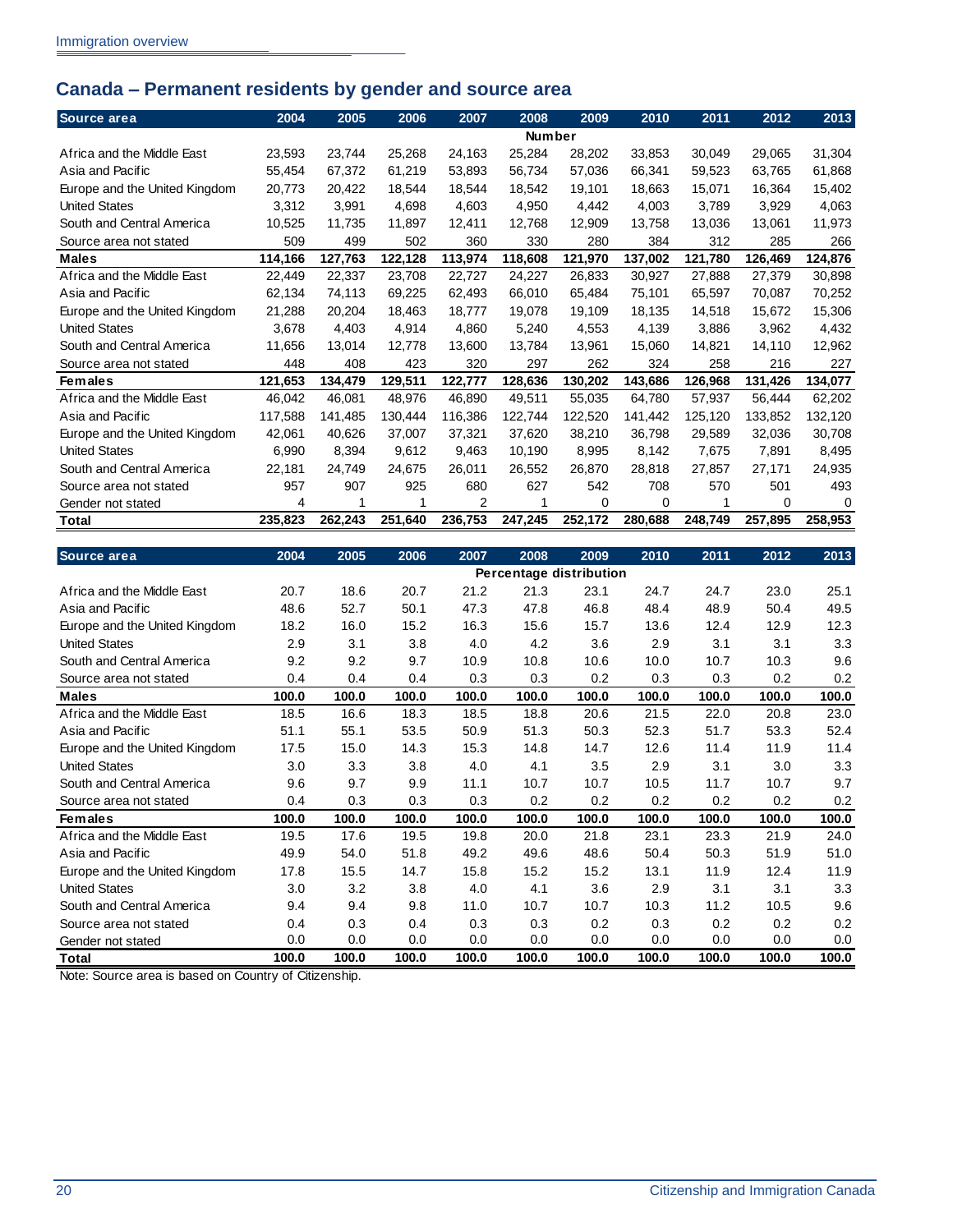



#### <span id="page-24-0"></span>*Canada – Permanent residents by category and source area, 2013*

#### <span id="page-24-1"></span>*Canada – Permanent residents by category and source area, 2013 (showing percentage distribution)*

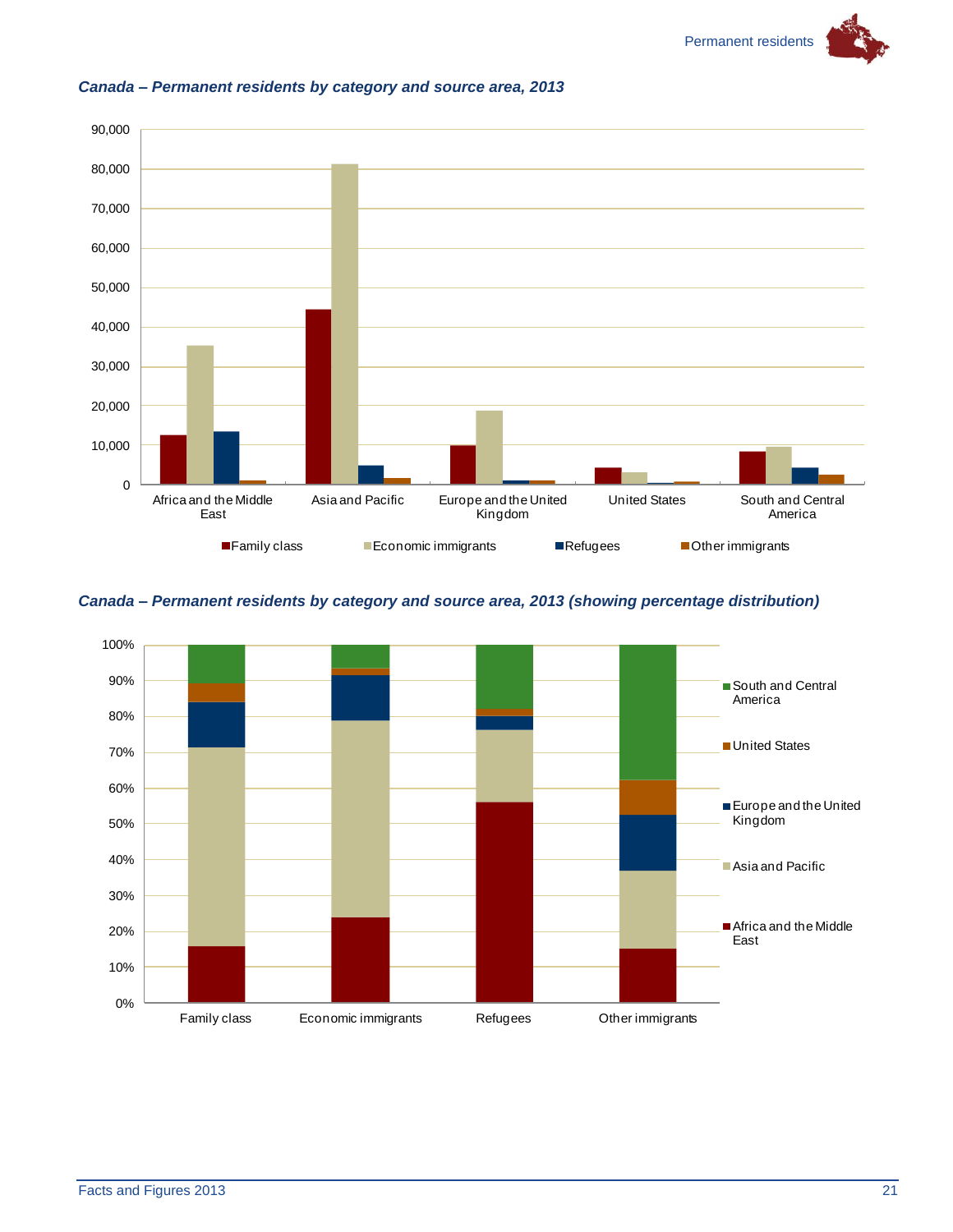## <span id="page-25-0"></span>**Canada – Permanent residents by category and source area**

| Source area                   | 2004     | 2005           | 2006    | 2007    | 2008           | 2009    | 2010    | 2011    | 2012    | 2013     |
|-------------------------------|----------|----------------|---------|---------|----------------|---------|---------|---------|---------|----------|
|                               |          |                |         |         | <b>Number</b>  |         |         |         |         |          |
| Africa and the Middle East    | 7.794    | 7,501          | 8,296   | 8,913   | 9,263          | 9,638   | 9,467   | 8,584   | 8,903   | 12,464   |
| Asia and Pacific              | 34,208   | 36,710         | 43,106  | 37,696  | 34,877         | 34,720  | 30,112  | 29,174  | 38,059  | 44,352   |
| Europe and the United Kingdom | 9.316    | 8.017          | 7,818   | 8,408   | 9,226          | 8,814   | 7,930   | 6,933   | 7,299   | 9,974    |
| <b>United States</b>          | 3,318    | 3,795          | 4,108   | 3,694   | 4,373          | 4,142   | 3,577   | 3,355   | 3,482   | 4,313    |
| South and Central America     | 7,460    | 7,151          | 6,994   | 7,359   | 7,710          | 7,744   | 8,995   | 8,293   | 7,159   | 8,448    |
| Source area not stated        | 179      | 200            | 194     | 172     | 134            | 149     | 143     | 111     | 108     | 133      |
| Family class                  | 62,275   | 63,374         | 70,516  | 66,242  | 65,583         | 65,207  | 60,224  | 56,450  | 65,010  | 79,684   |
| Africa and the Middle East    | 24,229   | 25,635         | 28,428  | 26,452  | 29,264         | 32,578  | 42,462  | 35,121  | 35,338  | 35,281   |
| Asia and Pacific              | 69,462   | 90,797         | 73,208  | 65,871  | 78,374         | 78,191  | 102,344 | 86,589  | 87,482  | 81,457   |
| Europe and the United Kingdom | 28,295   | 27,690         | 24,886  | 24,856  | 25,367         | 26,662  | 26,541  | 20,324  | 22,498  | 18,691   |
| <b>United States</b>          | 2,953    | 3,736          | 4,400   | 4,553   | 4,582          | 3,654   | 3,287   | 2,860   | 3,074   | 3,039    |
| South and Central America     | 8,364    | 8,048          | 7,012   | 9,300   | 11,277         | 12,273  | 12,064  | 11,048  | 12,265  | 9,573    |
| Source area not stated        | 443      | 407            | 314     | 212     | 204            | 133     | 217     | 176     | 164     | 140      |
| Economic immigrants           | 133,746  | 156,313        | 138,248 | 131,244 | 149,068        | 153,491 | 186,915 | 156,118 | 160,821 | 148,181  |
| Africa and the Middle East    | 12,569   | 11,386         | 10,324  | 9,368   | 9,231          | 11,061  | 11,213  | 12,798  | 10,737  | 13,385   |
| Asia and Pacific              | 12,087   | 12,065         | 10,635  | 9,572   | 6,383          | 6,618   | 6,697   | 7,141   | 5,704   | 4,785    |
| Europe and the United Kingdom | 3,051    | 3,760          | 2,513   | 1,972   | 997            | 792     | 873     | 939     | 897     | 961      |
| <b>United States</b>          | 84       | 375            | 454     | 418     | 241            | 293     | 664     | 791     | 690     | 449      |
| South and Central America     | 4,604    | 7,915          | 8,202   | 6,370   | 4,838          | 3,879   | 4,932   | 5,941   | 4,871   | 4,271    |
| Source area not stated        | 292      | 274            | 371     | 254     | 169            | 207     | 318     | 263     | 200     | 198      |
| <b>Refugees</b>               | 32,687   | 35,775         | 32,499  | 27,954  | 21,859         | 22,850  | 24,697  | 27,873  | 23,099  | 24,049   |
| Africa and the Middle East    | 1,450    | 1,560          | 1,926   | 2,157   | 1,754          | 1,758   | 1,636   | 1,434   | 1,465   | 1,072    |
| Asia and Pacific              | 1,835    | 1,911          | 3,495   | 3,247   | 3,110          | 2,991   | 2,287   | 2,216   | 2,606   | 1,526    |
| Europe and the United Kingdom | 1,399    | 1,159          | 1,790   | 2,086   | 2,030          | 1,941   | 1,453   | 1,392   | 1,340   | 1,082    |
| <b>United States</b>          | 635      | 488            | 651     | 798     | 994            | 906     | 613     | 669     | 645     | 694      |
| South and Central America     | 1,753    | 1,635          | 2,467   | 2,982   | 2,725          | 2,974   | 2,826   | 2,574   | 2,875   | 2,643    |
| Source area not stated        | 43       | 26             | 46      | 42      | 120            | 53      | 30      | 20      | 29      | 22       |
| Other immigrants              | 7,115    | 6,779          | 10,375  | 11,312  | 10,733         | 10,623  | 8,845   | 8,305   | 8,960   | 7,039    |
| Africa and the Middle East    | 46,042   | 46.082         | 48,974  | 46,890  | 49,512         | 55,035  | 64.778  | 57,937  | 56,443  | 62,202   |
| Asia and Pacific              | 117,592  | 141,483        | 130,444 | 116,386 | 122.744        | 122,520 | 141,440 | 125,120 | 133,851 | 132,120  |
| Europe and the United Kingdom | 42,061   | 40,626         | 37,007  | 37,322  | 37,620         | 38,209  | 36,797  | 29,588  | 32,034  | 30,708   |
| <b>United States</b>          | 6,990    | 8,394          | 9,613   | 9,463   | 10,190         | 8,995   | 8,141   | 7,675   | 7,891   | 8,495    |
| South and Central America     | 22,181   | 24,749         | 24,675  | 26,011  | 26,550         | 26,870  | 28,817  | 27,856  | 27,170  | 24,935   |
| Source area not stated        | 957      | 907            | 925     | 680     | 627            | 542     | 708     | 570     | 501     | 493      |
| Category not stated           | $\Omega$ | $\overline{2}$ | 2       | 1       | $\overline{2}$ | 1       | 7       | 3       | 5       | $\Omega$ |
| Total                         | 235,823  | 262,243        | 251,640 | 236,753 | 247,245        | 252,172 | 280,688 | 248,749 | 257,895 | 258.953  |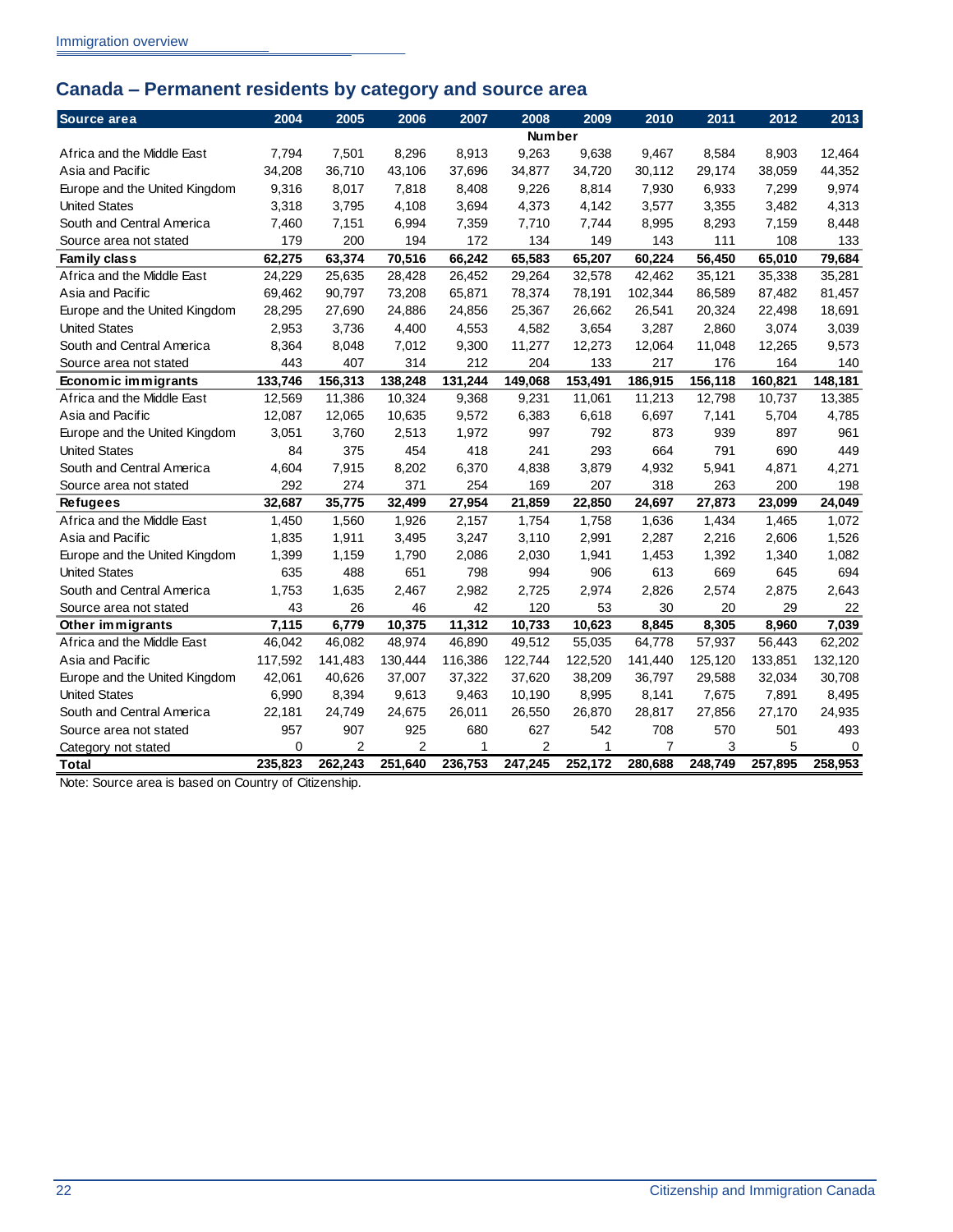

| Source area                   | 2004  | 2005  | 2006  | 2007  | 2008  | 2009                           | 2010  | 2011  | 2012  | 2013  |
|-------------------------------|-------|-------|-------|-------|-------|--------------------------------|-------|-------|-------|-------|
|                               |       |       |       |       |       | <b>Percentage distribution</b> |       |       |       |       |
| Africa and the Middle East    | 12.5  | 11.8  | 11.8  | 13.5  | 14.1  | 14.8                           | 15.7  | 15.2  | 13.7  | 15.6  |
| Asia and Pacific              | 54.9  | 57.9  | 61.1  | 56.9  | 53.2  | 53.2                           | 50.0  | 51.7  | 58.5  | 55.7  |
| Europe and the United Kingdom | 15.0  | 12.7  | 11.1  | 12.7  | 14.1  | 13.5                           | 13.2  | 12.3  | 11.2  | 12.5  |
| <b>United States</b>          | 5.3   | 6.0   | 5.8   | 5.6   | 6.7   | 6.4                            | 5.9   | 5.9   | 5.4   | 5.4   |
| South and Central America     | 12.0  | 11.3  | 9.9   | 11.1  | 11.8  | 11.9                           | 14.9  | 14.7  | 11.0  | 10.6  |
| Source area not stated        | 0.3   | 0.3   | 0.3   | 0.3   | 0.2   | 0.2                            | 0.2   | 0.2   | 0.2   | 0.2   |
| Family class                  | 100.0 | 100.0 | 100.0 | 100.0 | 100.0 | 100.0                          | 100.0 | 100.0 | 100.0 | 100.0 |
| Africa and the Middle East    | 18.1  | 16.4  | 20.6  | 20.2  | 19.6  | 21.2                           | 22.7  | 22.5  | 22.0  | 23.8  |
| Asia and Pacific              | 51.9  | 58.1  | 53.0  | 50.2  | 52.6  | 50.9                           | 54.8  | 55.5  | 54.4  | 55.0  |
| Europe and the United Kingdom | 21.2  | 17.7  | 18.0  | 18.9  | 17.0  | 17.4                           | 14.2  | 13.0  | 14.0  | 12.6  |
| <b>United States</b>          | 2.2   | 2.4   | 3.2   | 3.5   | 3.1   | 2.4                            | 1.8   | 1.8   | 1.9   | 2.1   |
| South and Central America     | 6.3   | 5.1   | 5.1   | 7.1   | 7.6   | 8.0                            | 6.5   | 7.1   | 7.6   | 6.5   |
| Source area not stated        | 0.3   | 0.3   | 0.2   | 0.2   | 0.1   | 0.1                            | 0.1   | 0.1   | 0.1   | 0.1   |
| Economic immigrants           | 100.0 | 100.0 | 100.0 | 100.0 | 100.0 | 100.0                          | 100.0 | 100.0 | 100.0 | 100.0 |
| Africa and the Middle East    | 38.5  | 31.8  | 31.8  | 33.5  | 42.2  | 48.4                           | 45.4  | 45.9  | 46.5  | 55.7  |
| Asia and Pacific              | 37.0  | 33.7  | 32.7  | 34.2  | 29.2  | 29.0                           | 27.1  | 25.6  | 24.7  | 19.9  |
| Europe and the United Kingdom | 9.3   | 10.5  | 7.7   | 7.1   | 4.6   | 3.5                            | 3.5   | 3.4   | 3.9   | 4.0   |
| <b>United States</b>          | 0.3   | 1.0   | 1.4   | 1.5   | 1.1   | 1.3                            | 2.7   | 2.8   | 3.0   | 1.9   |
| South and Central America     | 14.1  | 22.1  | 25.2  | 22.8  | 22.1  | 17.0                           | 20.0  | 21.3  | 21.1  | 17.8  |
| Source area not stated        | 0.9   | 0.8   | 1.1   | 0.9   | 0.8   | 0.9                            | 1.3   | 0.9   | 0.9   | 0.8   |
| <b>Refugees</b>               | 100.0 | 100.0 | 100.0 | 100.0 | 100.0 | 100.0                          | 100.0 | 100.0 | 100.0 | 100.0 |
| Africa and the Middle East    | 20.4  | 23.0  | 18.6  | 19.1  | 16.3  | 16.5                           | 18.5  | 17.3  | 16.4  | 15.2  |
| Asia and Pacific              | 25.8  | 28.2  | 33.7  | 28.7  | 29.0  | 28.2                           | 25.9  | 26.7  | 29.1  | 21.7  |
| Europe and the United Kingdom | 19.7  | 17.1  | 17.3  | 18.4  | 18.9  | 18.3                           | 16.4  | 16.8  | 15.0  | 15.4  |
| <b>United States</b>          | 8.9   | 7.2   | 6.3   | 7.1   | 9.3   | 8.5                            | 6.9   | 8.1   | 7.2   | 9.9   |
| South and Central America     | 24.6  | 24.1  | 23.8  | 26.4  | 25.4  | 28.0                           | 32.0  | 31.0  | 32.1  | 37.5  |
| Source area not stated        | 0.6   | 0.4   | 0.4   | 0.4   | 1.1   | 0.5                            | 0.3   | 0.2   | 0.3   | 0.3   |
| Other immigrants              | 100.0 | 100.0 | 100.0 | 100.0 | 100.0 | 100.0                          | 100.0 | 100.0 | 100.0 | 100.0 |
| Africa and the Middle East    | 19.5  | 17.6  | 19.5  | 19.8  | 20.0  | 21.8                           | 23.1  | 23.3  | 21.9  | 24.0  |
| Asia and Pacific              | 49.9  | 54.0  | 51.8  | 49.2  | 49.6  | 48.6                           | 50.4  | 50.3  | 51.9  | 51.0  |
| Europe and the United Kingdom | 17.8  | 15.5  | 14.7  | 15.8  | 15.2  | 15.2                           | 13.1  | 11.9  | 12.4  | 11.9  |
| <b>United States</b>          | 3.0   | 3.2   | 3.8   | 4.0   | 4.1   | 3.6                            | 2.9   | 3.1   | 3.1   | 3.3   |
| South and Central America     | 9.4   | 9.4   | 9.8   | 11.0  | 10.7  | 10.7                           | 10.3  | 11.2  | 10.5  | 9.6   |
| Source area not stated        | 0.4   | 0.3   | 0.4   | 0.3   | 0.3   | 0.2                            | 0.3   | 0.2   | 0.2   | 0.2   |
| Category not stated           | 0.0   | 0.0   | 0.0   | 0.0   | 0.0   | 0.0                            | 0.0   | 0.0   | 0.0   | 0.0   |
| Total                         | 100.0 | 100.0 | 100.0 | 100.0 | 100.0 | 100.0                          | 100.0 | 100.0 | 100.0 | 100.0 |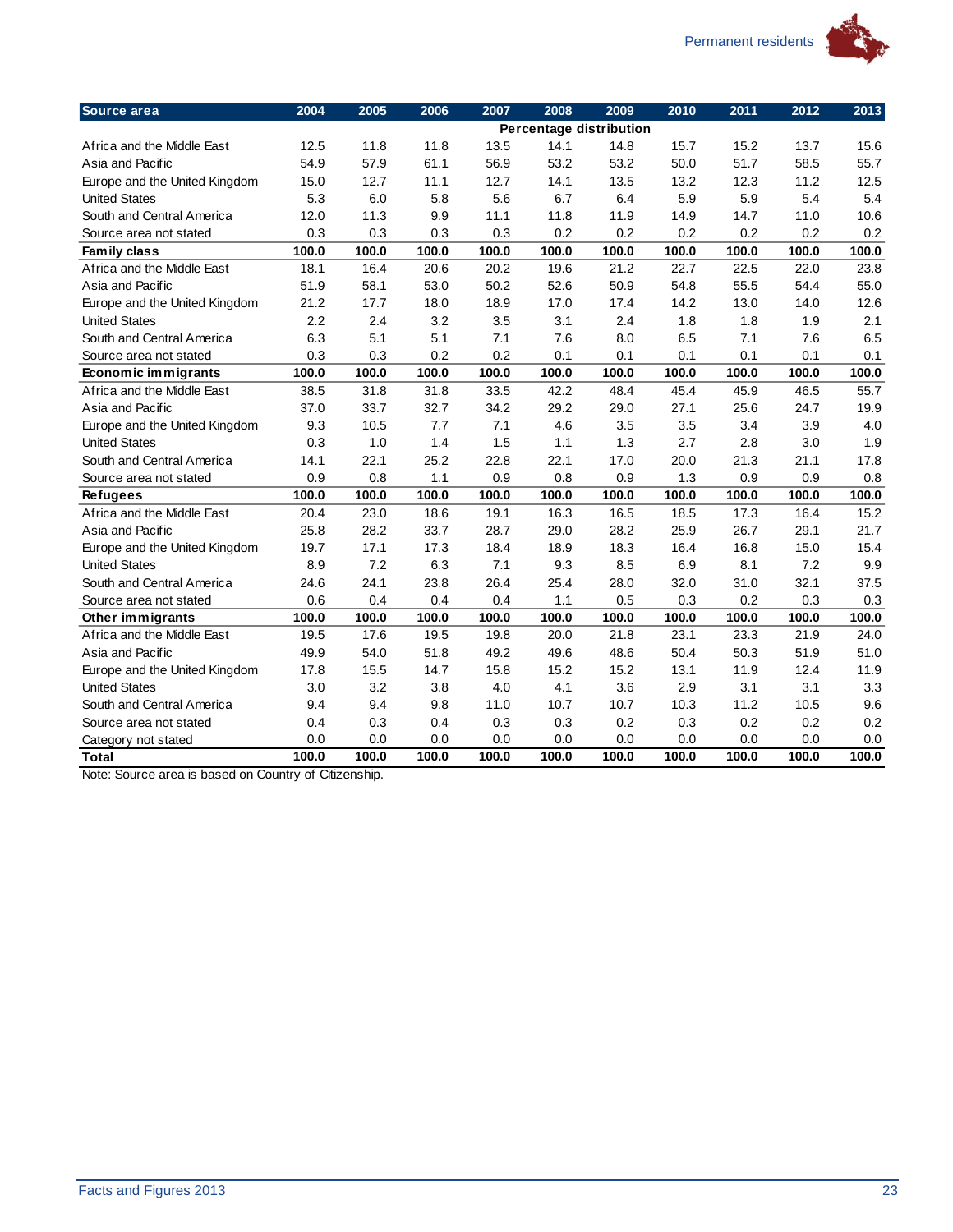## <span id="page-27-0"></span>**Canada – Permanent residents by age and source area**

| Source area                   | 2004    | 2005    | 2006    | 2007    | 2008          | 2009    | 2010    | 2011    | 2012    | 2013    |
|-------------------------------|---------|---------|---------|---------|---------------|---------|---------|---------|---------|---------|
|                               |         |         |         |         | <b>Number</b> |         |         |         |         |         |
| Africa and the Middle East    | 10.434  | 10,581  | 10,882  | 10,121  | 11,337        | 12,733  | 15,931  | 14,093  | 13,957  | 14,194  |
| Asia and Pacific              | 24,855  | 30,033  | 24,610  | 22,458  | 22,991        | 22,390  | 29,350  | 25,193  | 24,847  | 22,529  |
| Europe and the United Kingdom | 8,254   | 8,230   | 7,155   | 7,201   | 7,386         | 7,345   | 7,089   | 5,484   | 5,682   | 4,598   |
| <b>United States</b>          | 2,482   | 3,439   | 3,543   | 3,302   | 3,185         | 2,739   | 2,896   | 2,915   | 2,699   | 2,524   |
| South and Central America     | 4,660   | 5,092   | 4,907   | 5,065   | 5,262         | 4,978   | 5,191   | 5,052   | 4,856   | 4,428   |
| Source area not stated        | 224     | 216     | 223     | 132     | 131           | 109     | 207     | 132     | 98      | 86      |
| 0 to 14 years of age          | 50,909  | 57,591  | 51,320  | 48,279  | 50,292        | 50,294  | 60,664  | 52,869  | 52,139  | 48,359  |
| Africa and the Middle East    | 7,766   | 7,700   | 7,981   | 7,439   | 7,443         | 7,770   | 7,973   | 7,567   | 6,913   | 7,835   |
| Asia and Pacific              | 18,227  | 22,426  | 22,459  | 20,319  | 19,911        | 19,772  | 19,807  | 17,142  | 17,156  | 15,134  |
| Europe and the United Kingdom | 5,383   | 5,299   | 4,706   | 4,674   | 4,552         | 4,615   | 3,992   | 3,163   | 3,121   | 2.796   |
| <b>United States</b>          | 675     | 802     | 938     | 931     | 1,093         | 1,008   | 848     | 747     | 722     | 852     |
| South and Central America     | 3,655   | 4,175   | 4,411   | 4,387   | 4,320         | 4,072   | 4,312   | 4,411   | 4,371   | 3.804   |
| Source area not stated        | 171     | 179     | 175     | 130     | 113           | 104     | 113     | 95      | 84      | 97      |
| 15 to 24 years of age         | 35,877  | 40,581  | 40,670  | 37,880  | 37,432        | 37,341  | 37,045  | 33,125  | 32,367  | 30,518  |
| Africa and the Middle East    | 23,435  | 22,880  | 24,541  | 23,520  | 24,564        | 27,510  | 33,784  | 29,673  | 29,616  | 31,325  |
| Asia and Pacific              | 59,305  | 70,005  | 59,841  | 54,033  | 59,001        | 58,659  | 69,224  | 62,261  | 64,260  | 61,549  |
| Europe and the United Kingdom | 22,999  | 22,543  | 20,302  | 20,277  | 19,564        | 19,964  | 19,752  | 16,417  | 18,487  | 17,240  |
| <b>United States</b>          | 2,414   | 2,703   | 3,157   | 3,220   | 3,770         | 3,384   | 2,931   | 2,720   | 3,090   | 3,444   |
| South and Central America     | 11,181  | 12,714  | 12,225  | 13,359  | 13,634        | 14,306  | 15,185  | 14,196  | 14,185  | 13,258  |
| Source area not stated        | 412     | 381     | 387     | 290     | 269           | 225     | 269     | 238     | 202     | 208     |
| 25 to 44 years of age         | 119,746 | 131,226 | 120,453 | 114.699 | 120,802       | 124,048 | 141.145 | 125,505 | 129,840 | 127.024 |
| Africa and the Middle East    | 3,700   | 4,253   | 4,695   | 4,843   | 5,061         | 5,623   | 5,998   | 5,446   | 4,988   | 6,432   |
| Asia and Pacific              | 12,181  | 16,706  | 18,932  | 15,908  | 17,357        | 17,821  | 19,219  | 16,118  | 19,255  | 21,312  |
| Europe and the United Kingdom | 4,298   | 3,967   | 4,053   | 4,129   | 4,579         | 4,860   | 4,694   | 3,720   | 3,753   | 4,109   |
| <b>United States</b>          | 1,169   | 1,245   | 1,724   | 1,767   | 1,817         | 1,559   | 1,233   | 1,103   | 1,187   | 1,358   |
| South and Central America     | 2,300   | 2,493   | 2,789   | 2,810   | 2,864         | 3,004   | 3,372   | 3,389   | 3,198   | 2,808   |
| Source area not stated        | 122     | 113     | 98      | 90      | 93            | 81      | 82      | 74      | 80      | 63      |
| 45 to 64 years of age         | 23,770  | 28,777  | 32,291  | 29,547  | 31,771        | 32,948  | 34,598  | 29,850  | 32,461  | 36,082  |
| Africa and the Middle East    | 707     | 668     | 877     | 967     | 1,107         | 1,399   | 1,094   | 1,159   | 970     | 2,416   |
| Asia and Pacific              | 3,024   | 2,315   | 4,602   | 3,669   | 3,484         | 3,878   | 3,842   | 4,406   | 8,334   | 11,596  |
| Europe and the United Kingdom | 1.127   | 587     | 791     | 1,041   | 1,539         | 1,426   | 1,271   | 805     | 993     | 1,965   |
| <b>United States</b>          | 250     | 205     | 251     | 243     | 325           | 305     | 234     | 190     | 193     | 317     |
| South and Central America     | 385     | 275     | 343     | 390     | 472           | 510     | 758     | 809     | 561     | 637     |
| Source area not stated        | 28      | 18      | 42      | 38      | 21            | 23      | 37      | 31      | 37      | 39      |
| 65 years of age or more       | 5,521   | 4,068   | 6,906   | 6,348   | 6,948         | 7,541   | 7,236   | 7,400   | 11,088  | 16,970  |
| Africa and the Middle East    | 46.042  | 46,082  | 48,976  | 46,890  | 49,512        | 55,035  | 64,780  | 57,938  | 56,444  | 62,202  |
| Asia and Pacific              | 117,592 | 141,485 | 130,444 | 116,387 | 122,744       | 122,520 | 141,442 | 125,120 | 133,852 | 132,120 |
| Europe and the United Kingdom | 42,061  | 40,626  | 37,007  | 37,322  | 37,620        | 38,210  | 36,798  | 29,589  | 32,036  | 30,708  |
| <b>United States</b>          | 6,990   | 8,394   | 9,613   | 9,463   | 10,190        | 8,995   | 8,142   | 7,675   | 7,891   | 8,495   |
| South and Central America     | 22,181  | 24,749  | 24,675  | 26,011  | 26,552        | 26,870  | 28,818  | 27,857  | 27,171  | 24,935  |
| Source area not stated        | 957     | 907     | 925     | 680     | 627           | 542     | 708     | 570     | 501     | 493     |
| <b>Total</b>                  | 235.823 | 262.243 | 251.640 | 236.753 | 247.245       | 252.172 | 280.688 | 248.749 | 257.895 | 258.953 |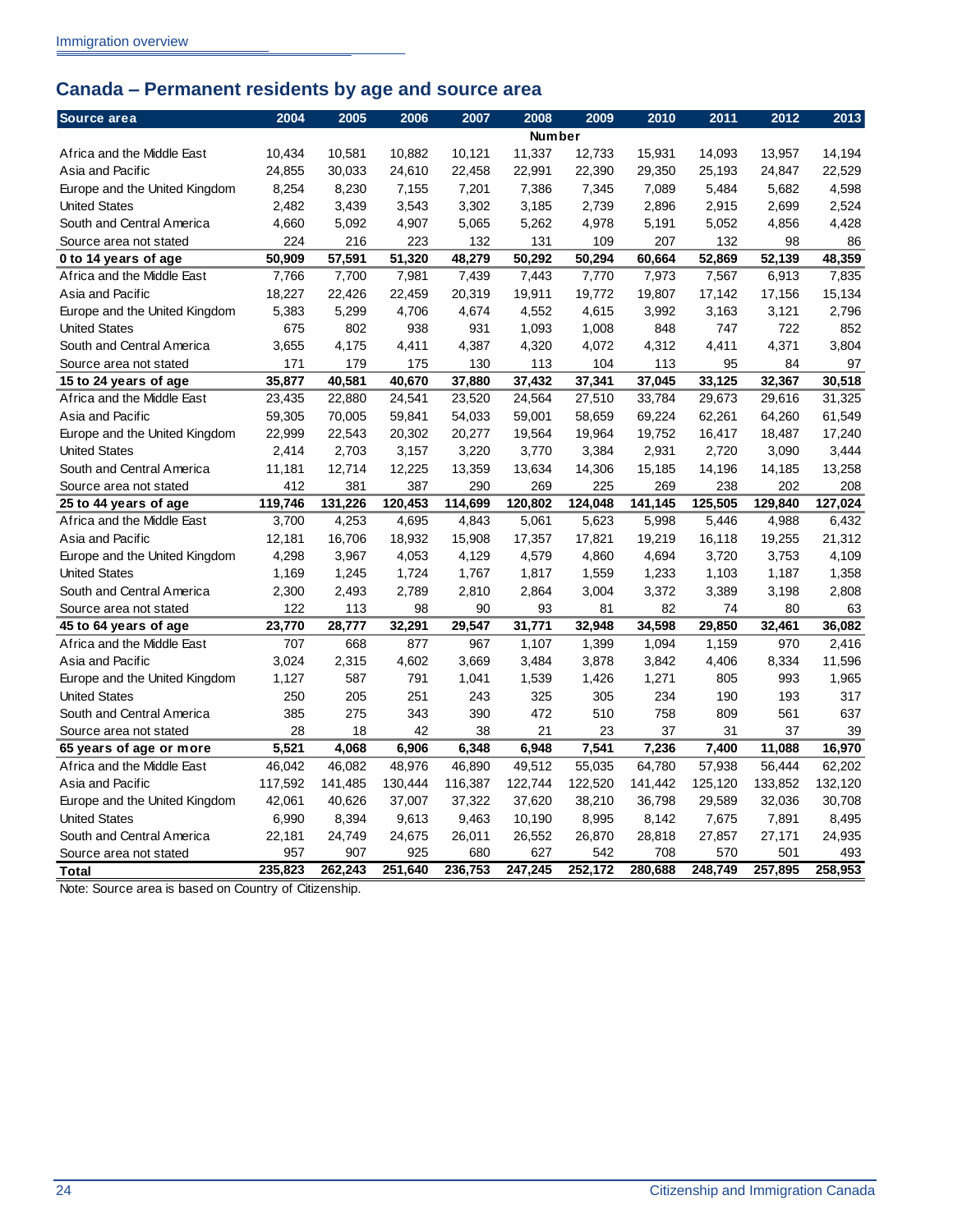

| Source area                   | 2004  | 2005  | 2006  | 2007  | 2008  | 2009                    | 2010  | 2011  | 2012  | 2013  |
|-------------------------------|-------|-------|-------|-------|-------|-------------------------|-------|-------|-------|-------|
|                               |       |       |       |       |       | Percentage distribution |       |       |       |       |
| Africa and the Middle East    | 20.5  | 18.4  | 21.2  | 21.0  | 22.5  | 25.3                    | 26.3  | 26.7  | 26.8  | 29.4  |
| Asia and Pacific              | 48.8  | 52.1  | 48.0  | 46.5  | 45.7  | 44.5                    | 48.4  | 47.7  | 47.7  | 46.6  |
| Europe and the United Kingdom | 16.2  | 14.3  | 13.9  | 14.9  | 14.7  | 14.6                    | 11.7  | 10.4  | 10.9  | 9.5   |
| <b>United States</b>          | 4.9   | 6.0   | 6.9   | 6.8   | 6.3   | 5.4                     | 4.8   | 5.5   | 5.2   | 5.2   |
| South and Central America     | 9.2   | 8.8   | 9.6   | 10.5  | 10.5  | 9.9                     | 8.6   | 9.6   | 9.3   | 9.2   |
| Source area not stated        | 0.4   | 0.4   | 0.4   | 0.3   | 0.3   | 0.2                     | 0.3   | 0.2   | 0.2   | 0.2   |
| 0 to 14 years of age          | 100.0 | 100.0 | 100.0 | 100.0 | 100.0 | 100.0                   | 100.0 | 100.0 | 100.0 | 100.0 |
| Africa and the Middle East    | 21.6  | 19.0  | 19.6  | 19.6  | 19.9  | 20.8                    | 21.5  | 22.8  | 21.4  | 25.7  |
| Asia and Pacific              | 50.8  | 55.3  | 55.2  | 53.6  | 53.2  | 52.9                    | 53.5  | 51.7  | 53.0  | 49.6  |
| Europe and the United Kingdom | 15.0  | 13.1  | 11.6  | 12.3  | 12.2  | 12.4                    | 10.8  | 9.5   | 9.6   | 9.2   |
| <b>United States</b>          | 1.9   | 2.0   | 2.3   | 2.5   | 2.9   | 2.7                     | 2.3   | 2.3   | 2.2   | 2.8   |
| South and Central America     | 10.2  | 10.3  | 10.8  | 11.6  | 11.5  | 10.9                    | 11.6  | 13.3  | 13.5  | 12.5  |
| Source area not stated        | 0.5   | 0.4   | 0.4   | 0.3   | 0.3   | 0.3                     | 0.3   | 0.3   | 0.3   | 0.3   |
| 15 to 24 years of age         | 100.0 | 100.0 | 100.0 | 100.0 | 100.0 | 100.0                   | 100.0 | 100.0 | 100.0 | 100.0 |
| Africa and the Middle East    | 19.6  | 17.4  | 20.4  | 20.5  | 20.3  | 22.2                    | 23.9  | 23.6  | 22.8  | 24.7  |
| Asia and Pacific              | 49.5  | 53.3  | 49.7  | 47.1  | 48.8  | 47.3                    | 49.0  | 49.6  | 49.5  | 48.5  |
| Europe and the United Kingdom | 19.2  | 17.2  | 16.9  | 17.7  | 16.2  | 16.1                    | 14.0  | 13.1  | 14.2  | 13.6  |
| <b>United States</b>          | 2.0   | 2.1   | 2.6   | 2.8   | 3.1   | 2.7                     | 2.1   | 2.2   | 2.4   | 2.7   |
| South and Central America     | 9.3   | 9.7   | 10.1  | 11.6  | 11.3  | 11.5                    | 10.8  | 11.3  | 10.9  | 10.4  |
| Source area not stated        | 0.3   | 0.3   | 0.3   | 0.3   | 0.2   | 0.2                     | 0.2   | 0.2   | 0.2   | 0.2   |
| 25 to 44 years of age         | 100.0 | 100.0 | 100.0 | 100.0 | 100.0 | 100.0                   | 100.0 | 100.0 | 100.0 | 100.0 |
| Africa and the Middle East    | 15.6  | 14.8  | 14.5  | 16.4  | 15.9  | 17.1                    | 17.3  | 18.2  | 15.4  | 17.8  |
| Asia and Pacific              | 51.2  | 58.1  | 58.6  | 53.8  | 54.6  | 54.1                    | 55.5  | 54.0  | 59.3  | 59.1  |
| Europe and the United Kingdom | 18.1  | 13.8  | 12.6  | 14.0  | 14.4  | 14.8                    | 13.6  | 12.5  | 11.6  | 11.4  |
| <b>United States</b>          | 4.9   | 4.3   | 5.3   | 6.0   | 5.7   | 4.7                     | 3.6   | 3.7   | 3.7   | 3.8   |
| South and Central America     | 9.7   | 8.7   | 8.6   | 9.5   | 9.0   | 9.1                     | 9.7   | 11.4  | 9.9   | 7.8   |
| Source area not stated        | 0.5   | 0.4   | 0.3   | 0.3   | 0.3   | 0.2                     | 0.2   | 0.2   | 0.2   | 0.2   |
| 45 to 64 years of age         | 100.0 | 100.0 | 100.0 | 100.0 | 100.0 | 100.0                   | 100.0 | 100.0 | 100.0 | 100.0 |
| Africa and the Middle East    | 12.8  | 16.4  | 12.7  | 15.2  | 15.9  | 18.6                    | 15.1  | 15.7  | 8.7   | 14.2  |
| Asia and Pacific              | 54.8  | 56.9  | 66.6  | 57.8  | 50.1  | 51.4                    | 53.1  | 59.5  | 75.2  | 68.3  |
| Europe and the United Kingdom | 20.4  | 14.4  | 11.5  | 16.4  | 22.2  | 18.9                    | 17.6  | 10.9  | 9.0   | 11.6  |
| <b>United States</b>          | 4.5   | 5.0   | 3.6   | 3.8   | 4.7   | 4.0                     | 3.2   | 2.6   | 1.7   | 1.9   |
| South and Central America     | 7.0   | 6.8   | 5.0   | 6.1   | 6.8   | 6.8                     | 10.5  | 10.9  | 5.1   | 3.8   |
| Source area not stated        | 0.5   | 0.4   | 0.6   | 0.6   | 0.3   | 0.3                     | 0.5   | 0.4   | 0.3   | 0.2   |
| 65 years of age or more       | 100.0 | 100.0 | 100.0 | 100.0 | 100.0 | 100.0                   | 100.0 | 100.0 | 100.0 | 100.0 |
| Africa and the Middle East    | 19.5  | 17.6  | 19.5  | 19.8  | 20.0  | 21.8                    | 23.1  | 23.3  | 21.9  | 24.0  |
| Asia and Pacific              | 49.9  | 54.0  | 51.8  | 49.2  | 49.6  | 48.6                    | 50.4  | 50.3  | 51.9  | 51.0  |
| Europe and the United Kingdom | 17.8  | 15.5  | 14.7  | 15.8  | 15.2  | 15.2                    | 13.1  | 11.9  | 12.4  | 11.9  |
| <b>United States</b>          | 3.0   | 3.2   | 3.8   | 4.0   | 4.1   | 3.6                     | 2.9   | 3.1   | 3.1   | 3.3   |
| South and Central America     | 9.4   | 9.4   | 9.8   | 11.0  | 10.7  | 10.7                    | 10.3  | 11.2  | 10.5  | 9.6   |
| Source area not stated        | 0.4   | 0.3   | 0.4   | 0.3   | 0.3   | 0.2                     | 0.3   | 0.2   | 0.2   | 0.2   |
| <b>Total</b>                  | 100.0 | 100.0 | 100.0 | 100.0 | 100.0 | 100.0                   | 100.0 | 100.0 | 100.0 | 100.0 |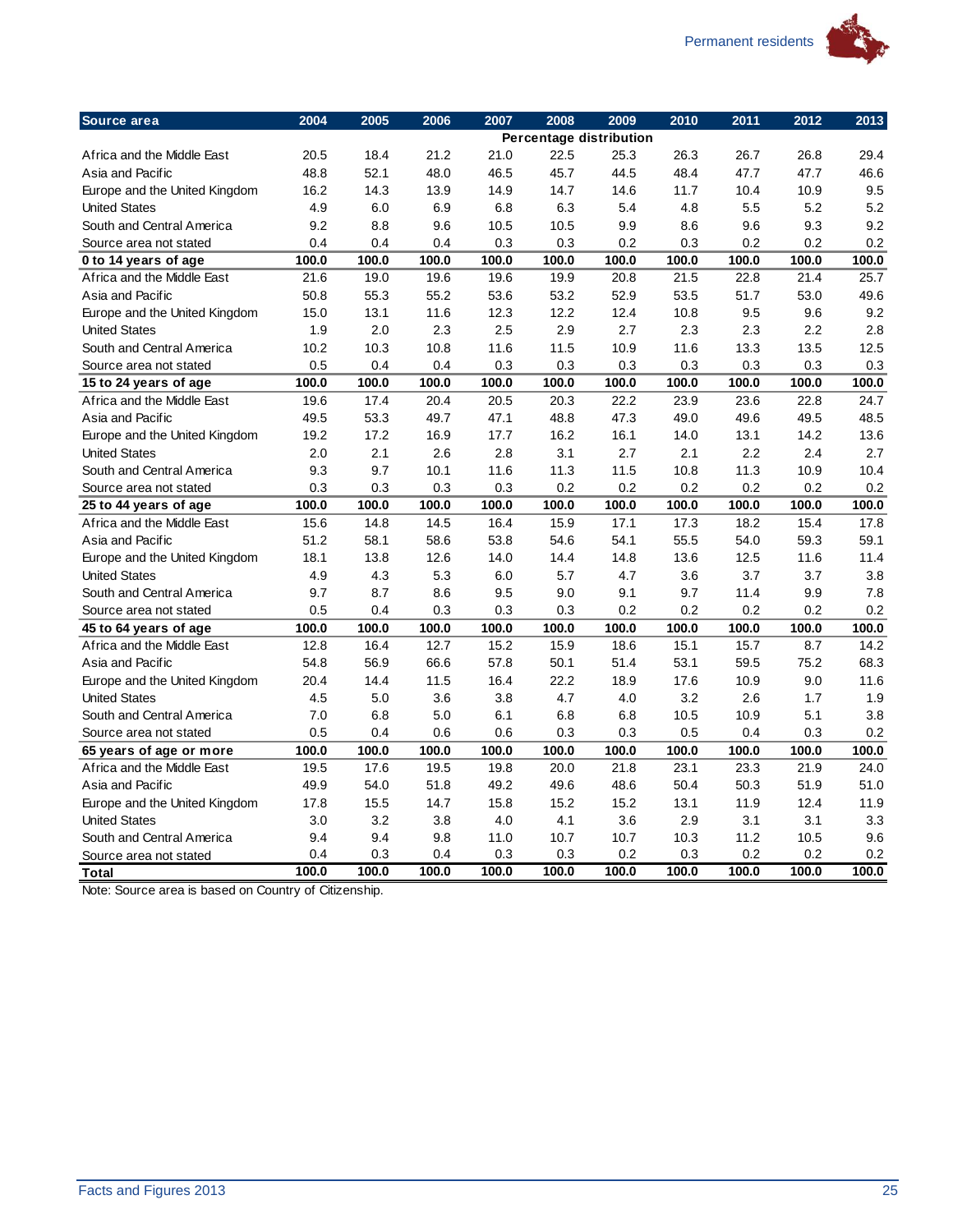<span id="page-29-0"></span>





#### <span id="page-29-1"></span>*Canada – Permanent residents by top source countries, 2011-2013*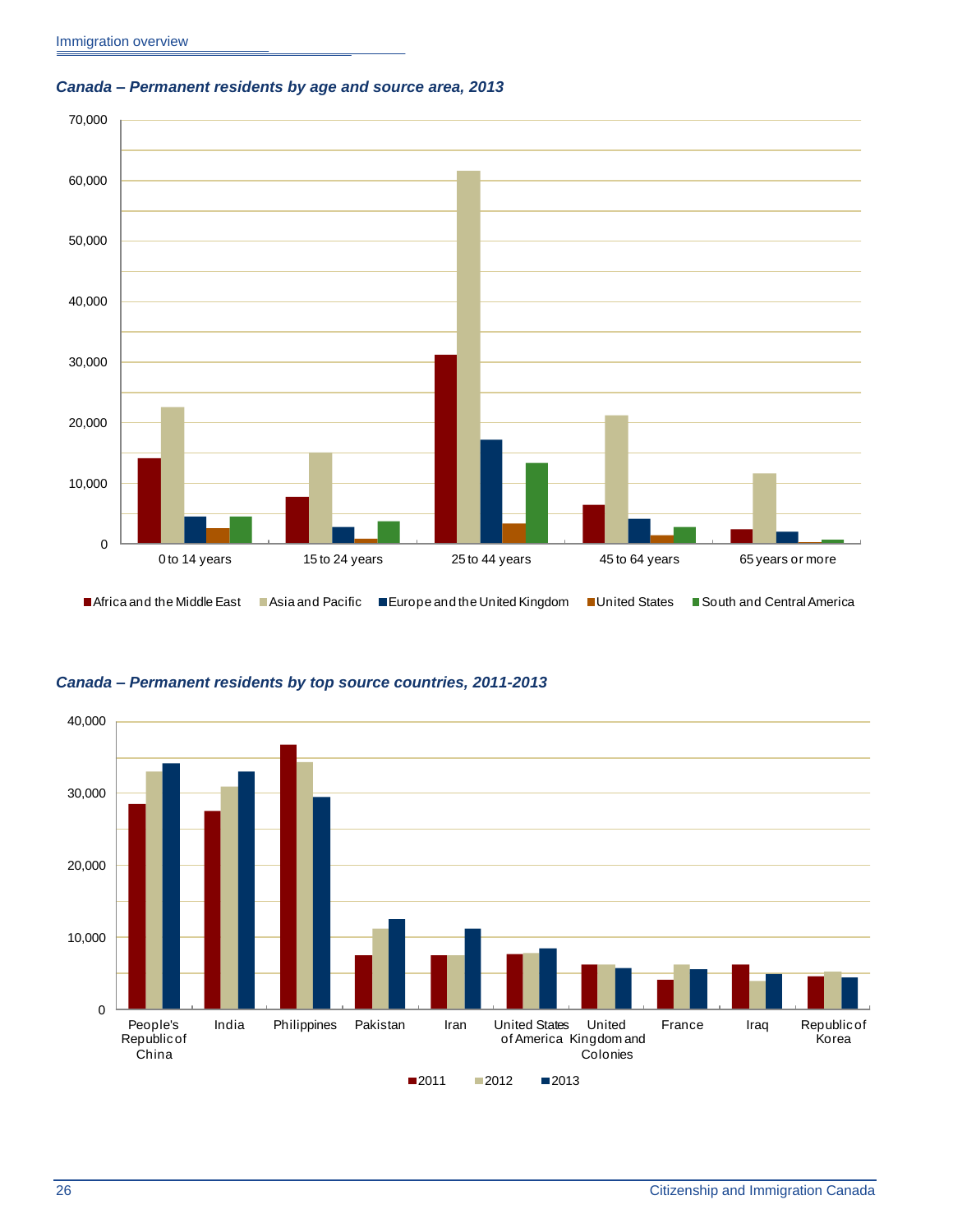

## <span id="page-30-0"></span>**Canada – Permanent residents by source country**

| <b>Source country</b>          | 2004         | 2005         | 2006         | 2007           | 2008           | 2009           | 2010           | 2011           | 2012           | 2013           |
|--------------------------------|--------------|--------------|--------------|----------------|----------------|----------------|----------------|----------------|----------------|----------------|
|                                |              |              |              |                | <b>Number</b>  |                |                |                |                |                |
| People's Republic of China     | 36,620       | 42,584       | 33,518       | 27,642         | 30,037         | 29,622         | 30,391         | 28,503         | 33,024         | 34,126         |
| India                          | 28,235       | 36,210       | 33,847       | 28,742         | 28,261         | 29,457         | 34,235         | 27,509         | 30,932         | 33,085         |
| Philippines                    | 14,004       | 18,139       | 18,400       | 19,837         | 24,888         | 28,573         | 38,617         | 36,765         | 34,314         | 29,539         |
| Pakistan                       | 13,399       | 14,314       | 13,127       | 10,124         | 8,994          | 7,217          | 6,811          | 7,468          | 11,227         | 12,602         |
| Iran                           | 6,348        | 5,837        | 7,480        | 6,974          | 6,475          | 6,580          | 7,477          | 7,479          | 7,533          | 11,291         |
| United States of America       | 6,990        | 8,394        | 9,613        | 9,463          | 10,190         | 8,995          | 8,142          | 7,675          | 7,891          | 8,495          |
| United Kingdom and Colonies    | 7,533        | 7,258        | 7,140        | 8,216          | 8,979          | 8,876          | 8,724          | 6,204          | 6,195          | 5,826          |
| France                         | 4,391        | 4,429        | 4,002        | 4,290          | 4,532          | 5,051          | 4,646          | 4,080          | 6,280          | 5,624          |
| Iraq                           | 1,796        | 2,226        | 1,788        | 2,406          | 3,543          | 5,450          | 5,941          | 6,196          | 4,041          | 4,918          |
| Republic of Korea              | 5,352        | 5,832        | 6,215        | 5,920          | 7,294          | 5,874          | 5,537          | 4,589          | 5,315          | 4,509          |
| Algeria                        | 3,616        | 3,626        | 4,807        | 3,623          | 4,005          | 5,393          | 4,752          | 4,325          | 3,774          | 4,331          |
| Nigeria                        | 1,518        | 2,236        | 2,594        | 2,375          | 2,109          | 3,156          | 3,906          | 3,103          | 3,443          | 4,173          |
| Egypt                          | 2,393        | 2,496        | 2,190        | 2,356          | 3,347          | 3,496          | 5,982          | 4,663          | 5,555          | 4,164          |
| Haiti                          | 1,652        | 1,682        | 1,619        | 1,598          | 2,491          | 2,080          | 4,744          | 6,504          | 5,868          | 4,143          |
| Mexico                         | 2,259        | 2,837        | 2,844        | 3,239          | 2,856          | 3,092          | 3,865          | 3,948          | 4,227          | 3,996          |
| Bangladesh                     | 2,660        | 4,171        | 4,014        | 2,897          | 2,939          | 2,104          | 4,721          | 2,694          | 2,640          | 3,789          |
| Colombia<br>Morocco            | 4,566        | 6,424        | 6,535        | 5,357          | 5,452          | 4,652          | 5,218          | 4,366          | 3,739          | 3,632          |
|                                | 3,686        | 2,939        | 3,322        | 4,021          | 4,226          | 5,532          | 6,242          | 4,399          | 3,876          | 3,259          |
| Ukraine<br>Jamaica             | 2,431        | 2,270        | 1,973        | 2,218          | 1,937          | 2,367          | 3,159          | 2,516          | 2,265          | 2,487          |
| Russia                         | 2,237        | 1,945        | 1,722        | 2,141          | 2,334          | 2,456          | 2,321          | 2,059          | 2,182          | 2,477          |
| Federal Republic of Cameroon   | 3,989<br>436 | 3,972<br>604 | 3,117<br>697 | 2,983          | 2,690          | 2,931          | 2,288          | 1,963          | 2,079          | 2,466          |
| Sri Lanka                      | 4,495        | 4,930        | 4,714        | 1,025<br>4,123 | 1,279<br>4,756 | 1,344<br>4,547 | 1,800<br>4,422 | 1,638<br>3,309 | 2,507<br>3,338 | 2,439<br>2,395 |
| Lebanon                        | 3,293        | 3,709        | 3,802        | 3,467          | 3,566          | 3,077          | 3,432          | 3,072          | 1,614          | 2,172          |
| Socialist Republic of Vietnam  | 1,816        | 1,852        | 3,153        | 2,574          | 1,784          | 2,171          | 1,942          | 1,723          | 1,731          | 2,112          |
| Democratic Republic of Congo   | 1,465        | 1,521        | 1,623        | 1,466          | 1,397          | 1,581          | 1,239          | 1,224          | 1,714          | 2,050          |
| Democratic Republic of Somalia | 1,364        | 1,198        | 1,061        | 1,166          | 1,015          | 1,214          | 1,528          | 1,535          | 1,582          | 2,028          |
| Afghanistan                    | 2,978        | 3,436        | 3,009        | 2,652          | 2,111          | 1,746          | 1,758          | 2,203          | 2,635          | 2,004          |
| <b>Israel</b>                  | 2,788        | 2,446        | 2,625        | 2,401          | 2,562          | 2,316          | 2,755          | 1,970          | 2,134          | 1,945          |
| Eritrea                        | 414          | 528          | 700          | 699            | 799            | 904            | 931            | 1,182          | 1,335          | 1,718          |
| Brazil                         | 917          | 969          | 1,181        | 1,746          | 2,138          | 2,509          | 2,598          | 1,508          | 1,642          | 1,712          |
| Tunisia                        | 764          | 756          | 1,065        | 869            | 950            | 1,195          | 1,299          | 1,442          | 1,503          | 1,627          |
| Ethiopia                       | 1,535        | 1,506        | 1,801        | 1,512          | 1,613          | 1,289          | 1,865          | 2,163          | 1,864          | 1,605          |
| Romania                        | 5,755        | 5,048        | 4,468        | 3,834          | 2,837          | 2,076          | 1,922          | 1,776          | 1,588          | 1,512          |
| Cuba                           | 866          | 999          | 1,064        | 1,350          | 1,300          | 1,433          | 961            | 962            | 1,304          | 1,402          |
| Nepal                          | 404          | 607          | 540          | 511            | 581            | 561            | 1,392          | 1,129          | 1,185          | 1,308          |
| Jordan                         | 1,733        | 1,940        | 1,827        | 1,421          | 1,581          | 1,235          | 1,831          | 1,635          | 1,206          | 1,255          |
| Republic of South Africa       | 1,175        | 988          | 1,111        | 1,200          | 1,123          | 1,188          | 1,238          | 959            | 1,243          | 1,240          |
| Moldova                        | 628          | 655          | 803          | 1,099          | 1,127          | 1,535          | 1,988          | 1,367          | 1,416          | 1,231          |
| Federal Republic of Germany    | 2,020        | 2,226        | 2,767        | 2,449          | 3,833          | 3,887          | 2,956          | 2,053          | 1,702          | 1,217          |
| Mauritius                      | 702          | 696          | 512          | 507            | 714            | 872            | 1,455          | 1,146          | 799            | 1,203          |
| Republic of Ivory Coast        | 256          | 294          | 431          | 619            | 646            | 668            | 1,066          | 636            | 1,024          | 1,170          |
| Australia                      | 930          | 909          | 875          | 1,033          | 1,018          | 1,018          | 933            | 851            | 982            | 1,121          |
| Venezuela                      | 1,224        | 1,211        | 1,192        | 1,335          | 1,239          | 1,353          | 998            | 1,452          | 1,373          | 1,022          |
| Republic of Ireland            | 244          | 224          | 283          | 300            | 412            | 395            | 548            | 525            | 725            | 1,015          |
| Syria                          | 1,116        | 1,458        | 1,145        | 1,056          | 919            | 917            | 1,039          | 1,004          | 650            | 1,009          |
| Japan                          | 973          | 1,067        | 1,212        | 1,250          | 1,284          | 1,194          | 1,168          | 1,265          | 1,214          | 982            |
| Poland                         | 1,533        | 1,405        | 1,263        | 1,235          | 1,267          | 1,013          | 795            | 720            | 779            | 851            |
| Senegal                        | 210          | 278          | 416          | 433            | 555            | 668            | 765            | 740            | 949            | 818            |
| Hong Kong                      | 536          | 729          | 712          | 674            | 897            | 657            | 623            | 591            | 728            | 774            |
| Taiw an                        | 2,012        | 3,097        | 2,818        | 2,766          | 2,993          | 2,472          | 2,629          | 1,704          | 985            | 773            |
| Turkey                         | 1,736        | 2,065        | 1,638        | 1,463          | 1,122          | 1,238          | 1,492          | 1,257          | 1,068          | 729            |
| Peru                           | 1,460        | 1,653        | 1,473        | 1,490          | 1,094          | 1,884          | 1,283          | 886            | 787            | 682            |
| Kenya                          | 685          | 693          | 622          | 449            | 453            | 489            | 507            | 585            | 725            | 664            |
| Guyana                         | 1,341        | 1,215        | 1,286        | 1,277          | 1,137          | 1,181          | 953            | 804            | 676            | 656            |
| 日 Salvador                     | 442          | 436          | 430          | 929            | 1,115          | 845            | 787            | 690            | 641            | 639            |
| Portugal                       | 336          | 338          | 424          | 405            | 665            | 623            | 629            | 528            | 560            | 629            |
| Albania                        | 1,450        | 1,223        | 856          | 702            | 560            | 716            | 561            | 539            | 620            | 603            |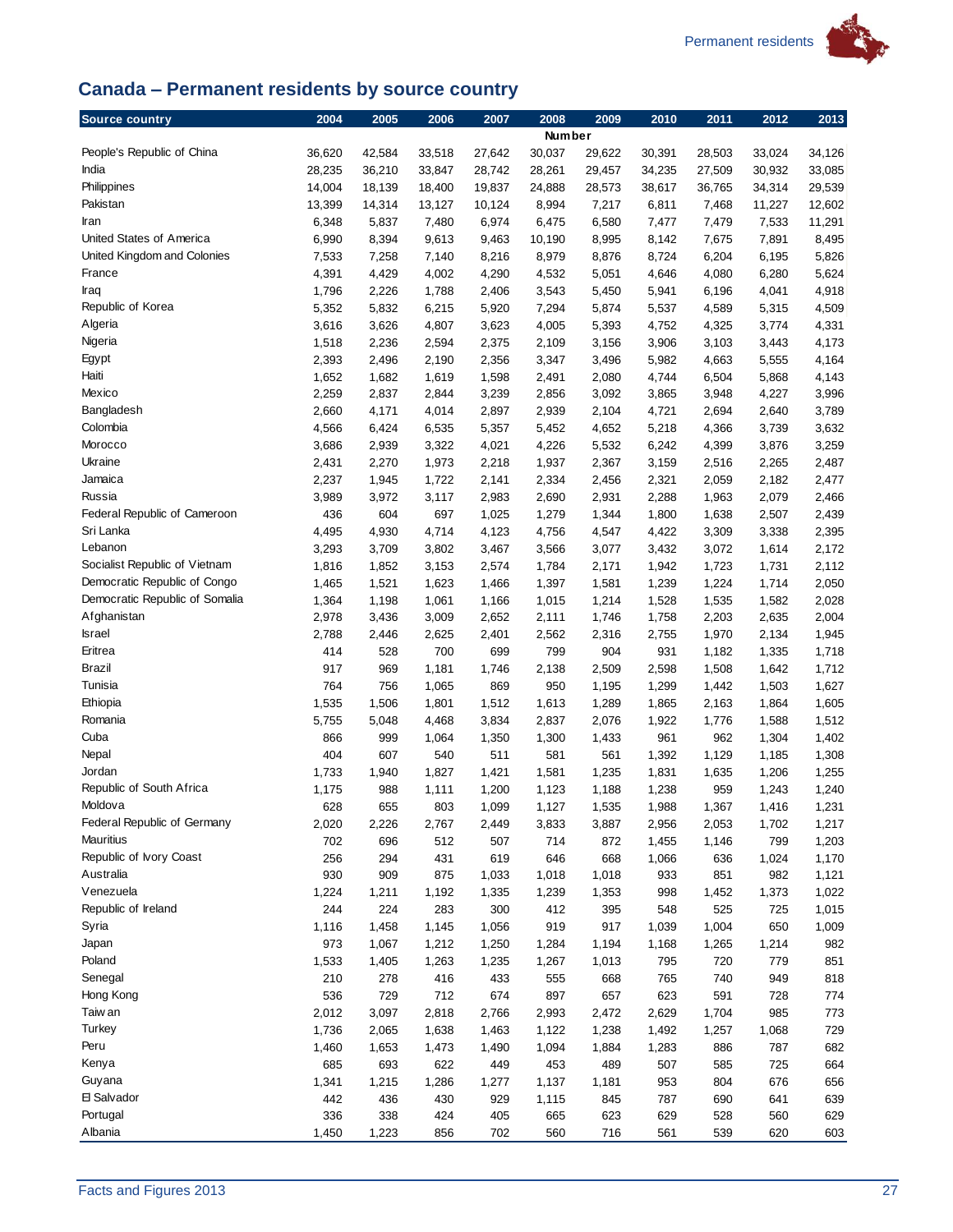| <b>Source country</b>                  | 2004         | 2005         | 2006                     | 2007                       | 2008            | 2009       | 2010       | 2011       | 2012       | 2013       |
|----------------------------------------|--------------|--------------|--------------------------|----------------------------|-----------------|------------|------------|------------|------------|------------|
|                                        |              |              |                          |                            | Number (cont'd) |            |            |            |            |            |
| Dominican Republic                     | 270          | 303          | 294                      | 311                        | 438             | 391        | 479        | 739        | 604        | 589        |
| Italy                                  | 334          | 344          | 325                      | 320                        | 370             | 429        | 434        | 374        | 440        | 545        |
| St. Vincent and the Grenadines         | 294          | 343          | 383                      | 579                        | 434             | 511        | 434        | 451        | 523        | 538        |
| Ghana                                  | 738          | 851          | 710                      | 688                        | 629             | 659        | 802        | 528        | 531        | 517        |
| Bulgaria                               | 2,022        | 1,738        | 1,419                    | 1,172                      | 994             | 784        | 556        | 365        | 451        | 512        |
| <b>Bhutan</b>                          | --           | 5            | 10                       | $\overline{\phantom{a}}$ . | 36              | 865        | 1,464      | 1,879      | 1,075      | 487        |
| Burundi                                | 559          | 626          | 468                      | 614                        | 448             | 566        | 529        | 604        | 684        | 477        |
| Republic of Guinea                     | 281          | 256          | 342                      | 415                        | 327             | 347        | 395        | 352        | 407        | 463        |
| Palestinian Authority (Gaza/West Bank) | 376          | 453          | 627                      | 441                        | 481             | 400        | 654        | 555        | 533        | 462        |
| <b>Stateless</b>                       | 921          | 842          | 845                      | 656                        | 622             | 542        | 701        | 563        | 487        | 458        |
| Republic of Trinidad & Tobago          | 730          | 857          | 794                      | 975                        | 1,002           | 1,134      | 915        | 588        | 586        | 427        |
| Hungary                                | 671          | 516          | 520                      | 425                        | 383             | 312        | 354        | 287        | 300        | 424        |
| Ecuador                                | 417          | 491          | 525                      | 419                        | 437             | 373        | 353        | 348        | 282        | 418        |
| New Zealand                            | 350          | 370          | 318                      | 350                        | 480             | 520        | 490        | 375        | 417        | 414        |
| Rw anda                                | 299          | 378          | 360                      | 420                        | 358             | 415        | 396        | 492        | 562        | 409        |
| Zimbabw e                              | 1,450        | 615          | 454                      | 663                        | 611             | 508        | 494        | 434        | 437        | 407        |
| Thailand                               | 392          | 575          | 500                      | 487                        | 519             | 512        | 499        | 396        | 296        | 400        |
| Peoples Republic of Benin              | 112          | 95           | 116                      | 183                        | 205             | 238        | 290        | 284        | 391        | 397        |
| The Netherlands                        | 749          | 813          | 837                      | 615                        | 818             | 786        | 759        | 586        | 504        | 395        |
| St. Lucia                              | 110          | 185          | 190                      | 255                        | 298             | 257        | 249        | 261        | 382        | 390        |
| Republic of Indonesia                  | 552          | 632          | 613                      | 657                        | 661             | 504        | 712        | 390        | 395        | 386        |
| Belgium                                | 411          | 400          | 302                      | 363                        | 335             | 358        | 363        | 332        | 402        | 379        |
| Honduras                               | 133          | 166          | 164                      | 165                        | 187             | 169        | 386        | 538        | 436        | 350        |
| Kazakhstan                             | 545          | 506          | 408                      | 436                        | 394             | 431        | 377        | 381        | 462        | 348        |
| Guatemala                              | 217          | 190          | 230                      | 258                        | 263             | 264        | 266        | 288        | 358        | 345        |
| Democratic Republic of Sudan           | 1,823        | 1,310        | 1,039                    | 683                        | 622             | 422        | 612        | 531        | 444        | 340        |
| Spain                                  | 133          | 126          | 124                      | 137                        | 169             | 195        | 174        | 179        | 262        | 331        |
| <b>Burkina Faso</b>                    | 97           | 91           | 147                      | 136                        | 139             | 162        | 186        | 144        | 269        | 322        |
| Republic of Togo                       | 163          | 157          | 149                      | 235                        | 351             | 400        | 354        | 261        | 299        | 315        |
| Greece                                 | 120          | 100          | 74                       | 110                        | 107             | 119        | 101        | 102        | 146        | 298        |
| Republic of Serbia<br>Cambodia         |              |              | $\overline{\phantom{a}}$ | 50                         | 259             | 365        | 267        | 299        | 395        | 297        |
| Argentina                              | 348          | 370          | 529<br>847               | 460<br>620                 | 354             | 203        | 200<br>459 | 196        | 233<br>263 | 288<br>282 |
| Chile                                  | 1,591<br>383 | 1,153<br>384 | 427                      | 530                        | 540<br>350      | 467<br>375 | 340        | 278<br>174 | 291        | 273        |
| Saudi Arabia                           | 128          | 198          | 252                      | 188                        | 249             | 246        | 330        | 278        | 286        | 267        |
| Myanmar (Burma)                        | 191          | 210          | 953                      | 1,887                      | 975             | 1,153      | 556        | 368        | 193        | 262        |
| Libya                                  | 196          | 196          | 281                      | 198                        | 306             | 282        | 384        | 352        | 299        | 255        |
| <b>Belarus</b>                         | 543          | 558          | 439                      | 568                        | 524             | 454        | 438        | 357        | 277        | 247        |
| Madagascar                             | 79           | 88           | 96                       | 115                        | 118             | 169        | 178        | 148        | 165        | 229        |
| Fiji                                   | 495          | 298          | 277                      | 304                        | 321             | 311        | 398        | 316        | 270        | 228        |
| Republic of Yemen                      | 124          | 161          | 140                      | 122                        | 133             | 128        | 211        | 160        | 174        | 217        |
| Latvia                                 | 94           | 77           | 69                       | 88                         | 67              | 85         | 70         | 103        | 202        | 213        |
| Armenia                                | 147          | 224          | 218                      | 198                        | 205             | 267        | 252        | 236        | 258        | 207        |
| Uganda                                 | 160          | 239          | 201                      | 170                        | 204             | 185        | 216        | 213        | 222        | 206        |
| Malaysia                               | 401          | 593          | 580                      | 600                        | 658             | 640        | 802        | 409        | 358        | 204        |
| Sw itzerland                           | 337          | 270          | 258                      | 308                        | 357             | 328        | 285        | 266        | 243        | 201        |
| Republic of Djibouti                   | 67           | 93           | 68                       | 50                         | 47              | 70         | 123        | 127        | 164        | 194        |
| Republic of Mali                       | 87           | 87           | 114                      | 143                        | 154             | 164        | 170        | 155        | 191        | 190        |
| United Republic of Tanzania            | 310          | 274          | 291                      | 195                        | 230             | 136        | 200        | 215        | 224        | 182        |
| <b>Czech Republic</b>                  | 191          | 193          | 146                      | 137                        | 104             | 159        | 168        | 128        | 173        | 173        |
| Republic of Kosovo                     |              |              |                          |                            | 6               | 113        | 233        | 215        | 152        | 171        |
| Grenada                                | 296          | 283          | 363                      | 360                        | 284             | 325        | 208        | 173        | 142        | 170        |
| Central Africa Republic                | 13           | 49           | 18                       | 30                         | 28              | 19         | 26         | 18         | 45         | 169        |
| Uzbekistan                             | 175          | 330          | 262                      | 284                        | 215             | 288        | 289        | 162        | 235        | 167        |
| Lithuania                              | 220          | 167          | 113                      | 108                        | 109             | 63         | 57         | 52         | 77         | 145        |
| Singapore                              | 311          | 392          | 298                      | 690                        | 734             | 366        | 805        | 219        | 146        | 141        |
| Sw eden                                | 129          | 205          | 139                      | 193                        | 165             | 167        | 159        | 134        | 140        | 140        |
| Croatia                                | 151          | 128          | 102                      | 102                        | 131             | 92         | 91         | 135        | 112        | 125        |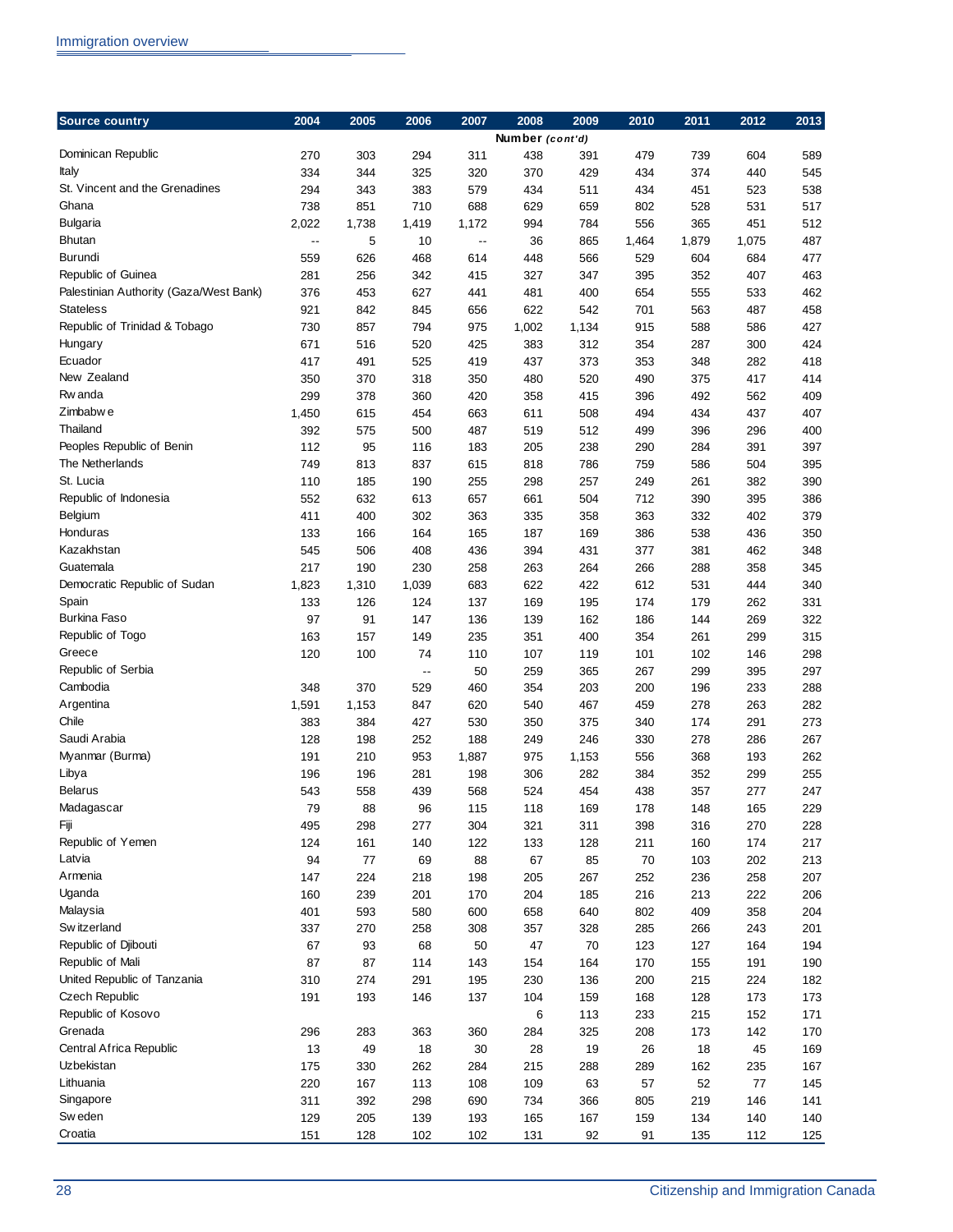

| <b>Source country</b><br>2004<br>2005<br>2006<br>2007<br>2008<br>2009<br>2010<br>2011<br>2012<br>2013<br>Number (cont'd)<br>Georgia<br>106<br>114<br>125<br>132<br>112<br>128<br>139<br>125<br>126<br>147<br>161<br>278<br>Kyrgyzstan<br>245<br>173<br>135<br>168<br>173<br>157<br>159<br>123<br>Costa Rica<br>279<br>217<br>183<br>165<br>188<br>281<br>246<br>190<br>149<br>122<br>Bosnia-Herzegovina<br>121<br>188<br>211<br>217<br>209<br>182<br>156<br>140<br>119<br>168<br>People's Republic of the Congo<br>142<br>143<br>72<br>70<br>114<br>136<br>87<br>75<br>81<br>91<br>Macedonia<br>443<br>285<br>256<br>198<br>130<br>126<br>112<br>211<br>191<br>188<br><b>Bolivia</b><br>85<br>134<br>139<br>107<br>214<br>86<br>83<br>107<br>143<br>180<br>Republic of the Niger<br>38<br>57<br>95<br>105<br>59<br>75<br>75<br>82<br>80<br>90<br>Slovak Republic<br>597<br>369<br>241<br>215<br>125<br>128<br>135<br>134<br>136<br>105<br>People's Republic of Mongolia<br>59<br>82<br>59<br>118<br>68<br>99<br>34<br>64<br>169<br>103<br><b>Barbados</b><br>90<br>97<br>125<br>111<br>130<br>134<br>121<br>97<br>132<br>97<br>Nicaragua<br>67<br>79<br>96<br>76<br>124<br>116<br>94<br>123<br>106<br>96<br>Austria<br>122<br>109<br>102<br>118<br>102<br>98<br>91<br>124<br>84<br>90<br>Gabon Republic<br>67<br>68<br>86<br>74<br>33<br>101<br>86<br>64<br>63<br>90<br>Republic of Chad<br>92<br>126<br>96<br>87<br>79<br>97<br>131<br>95<br>98<br>86<br>Namibia<br>9<br>6<br>19<br>13<br>26<br>14<br>16<br>23<br>24<br>82<br>Denmark<br>89<br>62<br>101<br>97<br>108<br>81<br>92<br>93<br>94<br>81<br>Republic of Botsw ana<br>9<br>7<br>11<br>28<br>42<br>53<br>76<br>8<br>15<br>64<br>Finland<br>51<br>72<br>76<br>54<br>67<br>62<br>89<br>63<br>63<br>62<br>Iceland<br>15<br>15<br>30<br>38<br>42<br>72<br>23<br>10<br>13<br>$\overline{\phantom{a}}$<br>Paraguay<br>75<br>98<br>95<br>88<br>66<br>74<br>88<br>89<br>83<br>55<br>Sierra Leone<br>70<br>72<br>347<br>191<br>138<br>92<br>103<br>63<br>96<br>61<br>Norw ay<br>73<br>57<br>53<br>73<br>66<br>75<br>46<br>49<br>53<br>59<br>Zambia<br>56<br>91<br>77<br>71<br>64<br>60<br>102<br>69<br>46<br>59<br>Uruguay<br>130<br>217<br>175<br>147<br>160<br>99<br>93<br>81<br>47<br>58<br>Azerbaijan<br>209<br>230<br>359<br>236<br>203<br>125<br>165<br>138<br>161<br>57<br>Mauritania<br>124<br>83<br>60<br>86<br>96<br>112<br>74<br>54<br>77<br>57<br>The Bahama Islands<br>18<br>23<br>30<br>27<br>25<br>40<br>60<br>13<br>14<br>55<br>Belize<br>25<br>24<br>53<br>37<br>28<br>48<br>38<br>39<br>36<br>34<br>Dominica<br>50<br>72<br>79<br>59<br>60<br>59<br>43<br>36<br>43<br>48<br>Kuw ait<br>62<br>48<br>74<br>66<br>35<br>53<br>68<br>67<br>58<br>73<br><b>United Arab Emirates</b><br>42<br>37<br>33<br>37<br>54<br>46<br>41<br>31<br>86<br>60<br>70<br>268<br>295<br>184<br>106<br>76<br>62<br>61<br>39<br>45<br>Estonia<br>27<br>26<br>18<br>34<br>34<br>26<br>28<br>15<br>26<br>45<br>Republic of Panama<br>38<br>73<br>63<br>52<br>57<br>73<br>65<br>49<br>34<br>43<br>Liberia<br>356<br>58<br>409<br>581<br>153<br>74<br>94<br>162<br>106<br>39<br>Tajikistan<br>85<br>46<br>15<br>50<br>52<br>47<br>14<br>44<br>34<br>39<br>Serbia and Montenegro<br>29<br>441<br>693<br>792<br>456<br>204<br>109<br>39<br>32<br>34<br>Gambia<br>38<br>37<br>24<br>10<br>29<br>32<br>25<br>10<br>18<br>33<br>Bahrain<br>12<br>12<br>22<br>9<br>32<br>12<br>35<br>28<br>21<br>39<br>Macao<br>21<br>21<br>32<br>16<br>12<br>21<br>21<br>13<br>33<br>29<br>Antigua and Barbuda<br>14<br>24<br>32<br>32<br>27<br>37<br>15<br>38<br>51<br>25<br>Comoros<br>5<br>$\overline{7}$<br>22<br>11<br>19<br>14<br>18<br>22<br>$\overline{\phantom{a}}$<br>--<br>Slovenia<br>12<br>17<br>23<br>11<br>29<br>18<br>27<br>13<br>36<br>20<br>St. Kitts-Nevis<br>8<br>11<br>22<br>12<br>21<br>18<br>11<br>10<br>25<br>$\overline{\phantom{a}}$<br>People's Democratic Republic of Korea<br>19<br>45<br>15<br>14<br>10<br>7<br>11<br>96<br>66<br>17<br>Cyprus<br>11<br>$\overline{7}$<br>9<br>$\overline{7}$<br>6<br>12<br>6<br>18<br>16<br>$\overline{\phantom{a}}$ .<br>Laos<br>38<br>42<br>74<br>53<br>32<br>39<br>54<br>22<br>25<br>15<br>Turkmenistan<br>16<br>37<br>30<br>20<br>40<br>26<br>13<br>20<br>20<br>14<br>Oman<br>12<br>18<br>10<br>10<br>14<br>16<br>7<br>14<br>13<br>11<br>Malaw i<br>17<br>23<br>15<br>13<br>5<br>10<br>28<br>16<br>9<br>10<br>Republic of Montenegro<br>7<br>9<br>0<br>0<br>0<br>18<br>10<br>14<br>19<br>26<br>Luxembourg<br>9<br>7<br>9<br>10<br>9<br>8<br>11<br>6<br>--<br>--<br>Yugoslavia<br>17<br>12<br>7<br>733<br>329<br>138<br>99<br>95<br>48<br>46<br>Seychelles<br>15<br>8<br>10<br>5<br>25<br>9<br>18<br>10<br>6<br>--<br>Country not stated<br>36<br>65<br>80<br>24<br>5<br>7<br>6<br>13<br>32<br>104<br>112<br>104<br>92<br>107<br>120<br>120<br>77<br>94<br>112<br>Other countries<br>235,823<br>262,243<br>251,640<br>236,753<br>247,245<br>252,172<br>280,688<br>248,749<br>257,895<br>258,953 |              |  |  |  |  |  |
|-------------------------------------------------------------------------------------------------------------------------------------------------------------------------------------------------------------------------------------------------------------------------------------------------------------------------------------------------------------------------------------------------------------------------------------------------------------------------------------------------------------------------------------------------------------------------------------------------------------------------------------------------------------------------------------------------------------------------------------------------------------------------------------------------------------------------------------------------------------------------------------------------------------------------------------------------------------------------------------------------------------------------------------------------------------------------------------------------------------------------------------------------------------------------------------------------------------------------------------------------------------------------------------------------------------------------------------------------------------------------------------------------------------------------------------------------------------------------------------------------------------------------------------------------------------------------------------------------------------------------------------------------------------------------------------------------------------------------------------------------------------------------------------------------------------------------------------------------------------------------------------------------------------------------------------------------------------------------------------------------------------------------------------------------------------------------------------------------------------------------------------------------------------------------------------------------------------------------------------------------------------------------------------------------------------------------------------------------------------------------------------------------------------------------------------------------------------------------------------------------------------------------------------------------------------------------------------------------------------------------------------------------------------------------------------------------------------------------------------------------------------------------------------------------------------------------------------------------------------------------------------------------------------------------------------------------------------------------------------------------------------------------------------------------------------------------------------------------------------------------------------------------------------------------------------------------------------------------------------------------------------------------------------------------------------------------------------------------------------------------------------------------------------------------------------------------------------------------------------------------------------------------------------------------------------------------------------------------------------------------------------------------------------------------------------------------------------------------------------------------------------------------------------------------------------------------------------------------------------------------------------------------------------------------------------------------------------------------------------------------------------------------------------------------------------------------------------------------------------------------------------------------------------------------------------------------------------------------------------------------------------------------------------------------------------------------------------------------------------------------------------------------------------------------------------------------------------------------------------------------------------------------------------------------------------------------------------------------------------------------------------------------------------------------------------------------------------------------------------------------------------------------------------------------------------------------------------------------------------------------------------------------------------------------------------------------------------------------------------|--------------|--|--|--|--|--|
|                                                                                                                                                                                                                                                                                                                                                                                                                                                                                                                                                                                                                                                                                                                                                                                                                                                                                                                                                                                                                                                                                                                                                                                                                                                                                                                                                                                                                                                                                                                                                                                                                                                                                                                                                                                                                                                                                                                                                                                                                                                                                                                                                                                                                                                                                                                                                                                                                                                                                                                                                                                                                                                                                                                                                                                                                                                                                                                                                                                                                                                                                                                                                                                                                                                                                                                                                                                                                                                                                                                                                                                                                                                                                                                                                                                                                                                                                                                                                                                                                                                                                                                                                                                                                                                                                                                                                                                                                                                                                                                                                                                                                                                                                                                                                                                                                                                                                                                                                                                     |              |  |  |  |  |  |
|                                                                                                                                                                                                                                                                                                                                                                                                                                                                                                                                                                                                                                                                                                                                                                                                                                                                                                                                                                                                                                                                                                                                                                                                                                                                                                                                                                                                                                                                                                                                                                                                                                                                                                                                                                                                                                                                                                                                                                                                                                                                                                                                                                                                                                                                                                                                                                                                                                                                                                                                                                                                                                                                                                                                                                                                                                                                                                                                                                                                                                                                                                                                                                                                                                                                                                                                                                                                                                                                                                                                                                                                                                                                                                                                                                                                                                                                                                                                                                                                                                                                                                                                                                                                                                                                                                                                                                                                                                                                                                                                                                                                                                                                                                                                                                                                                                                                                                                                                                                     |              |  |  |  |  |  |
|                                                                                                                                                                                                                                                                                                                                                                                                                                                                                                                                                                                                                                                                                                                                                                                                                                                                                                                                                                                                                                                                                                                                                                                                                                                                                                                                                                                                                                                                                                                                                                                                                                                                                                                                                                                                                                                                                                                                                                                                                                                                                                                                                                                                                                                                                                                                                                                                                                                                                                                                                                                                                                                                                                                                                                                                                                                                                                                                                                                                                                                                                                                                                                                                                                                                                                                                                                                                                                                                                                                                                                                                                                                                                                                                                                                                                                                                                                                                                                                                                                                                                                                                                                                                                                                                                                                                                                                                                                                                                                                                                                                                                                                                                                                                                                                                                                                                                                                                                                                     |              |  |  |  |  |  |
|                                                                                                                                                                                                                                                                                                                                                                                                                                                                                                                                                                                                                                                                                                                                                                                                                                                                                                                                                                                                                                                                                                                                                                                                                                                                                                                                                                                                                                                                                                                                                                                                                                                                                                                                                                                                                                                                                                                                                                                                                                                                                                                                                                                                                                                                                                                                                                                                                                                                                                                                                                                                                                                                                                                                                                                                                                                                                                                                                                                                                                                                                                                                                                                                                                                                                                                                                                                                                                                                                                                                                                                                                                                                                                                                                                                                                                                                                                                                                                                                                                                                                                                                                                                                                                                                                                                                                                                                                                                                                                                                                                                                                                                                                                                                                                                                                                                                                                                                                                                     |              |  |  |  |  |  |
|                                                                                                                                                                                                                                                                                                                                                                                                                                                                                                                                                                                                                                                                                                                                                                                                                                                                                                                                                                                                                                                                                                                                                                                                                                                                                                                                                                                                                                                                                                                                                                                                                                                                                                                                                                                                                                                                                                                                                                                                                                                                                                                                                                                                                                                                                                                                                                                                                                                                                                                                                                                                                                                                                                                                                                                                                                                                                                                                                                                                                                                                                                                                                                                                                                                                                                                                                                                                                                                                                                                                                                                                                                                                                                                                                                                                                                                                                                                                                                                                                                                                                                                                                                                                                                                                                                                                                                                                                                                                                                                                                                                                                                                                                                                                                                                                                                                                                                                                                                                     |              |  |  |  |  |  |
|                                                                                                                                                                                                                                                                                                                                                                                                                                                                                                                                                                                                                                                                                                                                                                                                                                                                                                                                                                                                                                                                                                                                                                                                                                                                                                                                                                                                                                                                                                                                                                                                                                                                                                                                                                                                                                                                                                                                                                                                                                                                                                                                                                                                                                                                                                                                                                                                                                                                                                                                                                                                                                                                                                                                                                                                                                                                                                                                                                                                                                                                                                                                                                                                                                                                                                                                                                                                                                                                                                                                                                                                                                                                                                                                                                                                                                                                                                                                                                                                                                                                                                                                                                                                                                                                                                                                                                                                                                                                                                                                                                                                                                                                                                                                                                                                                                                                                                                                                                                     |              |  |  |  |  |  |
|                                                                                                                                                                                                                                                                                                                                                                                                                                                                                                                                                                                                                                                                                                                                                                                                                                                                                                                                                                                                                                                                                                                                                                                                                                                                                                                                                                                                                                                                                                                                                                                                                                                                                                                                                                                                                                                                                                                                                                                                                                                                                                                                                                                                                                                                                                                                                                                                                                                                                                                                                                                                                                                                                                                                                                                                                                                                                                                                                                                                                                                                                                                                                                                                                                                                                                                                                                                                                                                                                                                                                                                                                                                                                                                                                                                                                                                                                                                                                                                                                                                                                                                                                                                                                                                                                                                                                                                                                                                                                                                                                                                                                                                                                                                                                                                                                                                                                                                                                                                     |              |  |  |  |  |  |
|                                                                                                                                                                                                                                                                                                                                                                                                                                                                                                                                                                                                                                                                                                                                                                                                                                                                                                                                                                                                                                                                                                                                                                                                                                                                                                                                                                                                                                                                                                                                                                                                                                                                                                                                                                                                                                                                                                                                                                                                                                                                                                                                                                                                                                                                                                                                                                                                                                                                                                                                                                                                                                                                                                                                                                                                                                                                                                                                                                                                                                                                                                                                                                                                                                                                                                                                                                                                                                                                                                                                                                                                                                                                                                                                                                                                                                                                                                                                                                                                                                                                                                                                                                                                                                                                                                                                                                                                                                                                                                                                                                                                                                                                                                                                                                                                                                                                                                                                                                                     |              |  |  |  |  |  |
|                                                                                                                                                                                                                                                                                                                                                                                                                                                                                                                                                                                                                                                                                                                                                                                                                                                                                                                                                                                                                                                                                                                                                                                                                                                                                                                                                                                                                                                                                                                                                                                                                                                                                                                                                                                                                                                                                                                                                                                                                                                                                                                                                                                                                                                                                                                                                                                                                                                                                                                                                                                                                                                                                                                                                                                                                                                                                                                                                                                                                                                                                                                                                                                                                                                                                                                                                                                                                                                                                                                                                                                                                                                                                                                                                                                                                                                                                                                                                                                                                                                                                                                                                                                                                                                                                                                                                                                                                                                                                                                                                                                                                                                                                                                                                                                                                                                                                                                                                                                     |              |  |  |  |  |  |
|                                                                                                                                                                                                                                                                                                                                                                                                                                                                                                                                                                                                                                                                                                                                                                                                                                                                                                                                                                                                                                                                                                                                                                                                                                                                                                                                                                                                                                                                                                                                                                                                                                                                                                                                                                                                                                                                                                                                                                                                                                                                                                                                                                                                                                                                                                                                                                                                                                                                                                                                                                                                                                                                                                                                                                                                                                                                                                                                                                                                                                                                                                                                                                                                                                                                                                                                                                                                                                                                                                                                                                                                                                                                                                                                                                                                                                                                                                                                                                                                                                                                                                                                                                                                                                                                                                                                                                                                                                                                                                                                                                                                                                                                                                                                                                                                                                                                                                                                                                                     |              |  |  |  |  |  |
|                                                                                                                                                                                                                                                                                                                                                                                                                                                                                                                                                                                                                                                                                                                                                                                                                                                                                                                                                                                                                                                                                                                                                                                                                                                                                                                                                                                                                                                                                                                                                                                                                                                                                                                                                                                                                                                                                                                                                                                                                                                                                                                                                                                                                                                                                                                                                                                                                                                                                                                                                                                                                                                                                                                                                                                                                                                                                                                                                                                                                                                                                                                                                                                                                                                                                                                                                                                                                                                                                                                                                                                                                                                                                                                                                                                                                                                                                                                                                                                                                                                                                                                                                                                                                                                                                                                                                                                                                                                                                                                                                                                                                                                                                                                                                                                                                                                                                                                                                                                     |              |  |  |  |  |  |
|                                                                                                                                                                                                                                                                                                                                                                                                                                                                                                                                                                                                                                                                                                                                                                                                                                                                                                                                                                                                                                                                                                                                                                                                                                                                                                                                                                                                                                                                                                                                                                                                                                                                                                                                                                                                                                                                                                                                                                                                                                                                                                                                                                                                                                                                                                                                                                                                                                                                                                                                                                                                                                                                                                                                                                                                                                                                                                                                                                                                                                                                                                                                                                                                                                                                                                                                                                                                                                                                                                                                                                                                                                                                                                                                                                                                                                                                                                                                                                                                                                                                                                                                                                                                                                                                                                                                                                                                                                                                                                                                                                                                                                                                                                                                                                                                                                                                                                                                                                                     |              |  |  |  |  |  |
|                                                                                                                                                                                                                                                                                                                                                                                                                                                                                                                                                                                                                                                                                                                                                                                                                                                                                                                                                                                                                                                                                                                                                                                                                                                                                                                                                                                                                                                                                                                                                                                                                                                                                                                                                                                                                                                                                                                                                                                                                                                                                                                                                                                                                                                                                                                                                                                                                                                                                                                                                                                                                                                                                                                                                                                                                                                                                                                                                                                                                                                                                                                                                                                                                                                                                                                                                                                                                                                                                                                                                                                                                                                                                                                                                                                                                                                                                                                                                                                                                                                                                                                                                                                                                                                                                                                                                                                                                                                                                                                                                                                                                                                                                                                                                                                                                                                                                                                                                                                     |              |  |  |  |  |  |
|                                                                                                                                                                                                                                                                                                                                                                                                                                                                                                                                                                                                                                                                                                                                                                                                                                                                                                                                                                                                                                                                                                                                                                                                                                                                                                                                                                                                                                                                                                                                                                                                                                                                                                                                                                                                                                                                                                                                                                                                                                                                                                                                                                                                                                                                                                                                                                                                                                                                                                                                                                                                                                                                                                                                                                                                                                                                                                                                                                                                                                                                                                                                                                                                                                                                                                                                                                                                                                                                                                                                                                                                                                                                                                                                                                                                                                                                                                                                                                                                                                                                                                                                                                                                                                                                                                                                                                                                                                                                                                                                                                                                                                                                                                                                                                                                                                                                                                                                                                                     |              |  |  |  |  |  |
|                                                                                                                                                                                                                                                                                                                                                                                                                                                                                                                                                                                                                                                                                                                                                                                                                                                                                                                                                                                                                                                                                                                                                                                                                                                                                                                                                                                                                                                                                                                                                                                                                                                                                                                                                                                                                                                                                                                                                                                                                                                                                                                                                                                                                                                                                                                                                                                                                                                                                                                                                                                                                                                                                                                                                                                                                                                                                                                                                                                                                                                                                                                                                                                                                                                                                                                                                                                                                                                                                                                                                                                                                                                                                                                                                                                                                                                                                                                                                                                                                                                                                                                                                                                                                                                                                                                                                                                                                                                                                                                                                                                                                                                                                                                                                                                                                                                                                                                                                                                     |              |  |  |  |  |  |
|                                                                                                                                                                                                                                                                                                                                                                                                                                                                                                                                                                                                                                                                                                                                                                                                                                                                                                                                                                                                                                                                                                                                                                                                                                                                                                                                                                                                                                                                                                                                                                                                                                                                                                                                                                                                                                                                                                                                                                                                                                                                                                                                                                                                                                                                                                                                                                                                                                                                                                                                                                                                                                                                                                                                                                                                                                                                                                                                                                                                                                                                                                                                                                                                                                                                                                                                                                                                                                                                                                                                                                                                                                                                                                                                                                                                                                                                                                                                                                                                                                                                                                                                                                                                                                                                                                                                                                                                                                                                                                                                                                                                                                                                                                                                                                                                                                                                                                                                                                                     |              |  |  |  |  |  |
|                                                                                                                                                                                                                                                                                                                                                                                                                                                                                                                                                                                                                                                                                                                                                                                                                                                                                                                                                                                                                                                                                                                                                                                                                                                                                                                                                                                                                                                                                                                                                                                                                                                                                                                                                                                                                                                                                                                                                                                                                                                                                                                                                                                                                                                                                                                                                                                                                                                                                                                                                                                                                                                                                                                                                                                                                                                                                                                                                                                                                                                                                                                                                                                                                                                                                                                                                                                                                                                                                                                                                                                                                                                                                                                                                                                                                                                                                                                                                                                                                                                                                                                                                                                                                                                                                                                                                                                                                                                                                                                                                                                                                                                                                                                                                                                                                                                                                                                                                                                     |              |  |  |  |  |  |
|                                                                                                                                                                                                                                                                                                                                                                                                                                                                                                                                                                                                                                                                                                                                                                                                                                                                                                                                                                                                                                                                                                                                                                                                                                                                                                                                                                                                                                                                                                                                                                                                                                                                                                                                                                                                                                                                                                                                                                                                                                                                                                                                                                                                                                                                                                                                                                                                                                                                                                                                                                                                                                                                                                                                                                                                                                                                                                                                                                                                                                                                                                                                                                                                                                                                                                                                                                                                                                                                                                                                                                                                                                                                                                                                                                                                                                                                                                                                                                                                                                                                                                                                                                                                                                                                                                                                                                                                                                                                                                                                                                                                                                                                                                                                                                                                                                                                                                                                                                                     |              |  |  |  |  |  |
|                                                                                                                                                                                                                                                                                                                                                                                                                                                                                                                                                                                                                                                                                                                                                                                                                                                                                                                                                                                                                                                                                                                                                                                                                                                                                                                                                                                                                                                                                                                                                                                                                                                                                                                                                                                                                                                                                                                                                                                                                                                                                                                                                                                                                                                                                                                                                                                                                                                                                                                                                                                                                                                                                                                                                                                                                                                                                                                                                                                                                                                                                                                                                                                                                                                                                                                                                                                                                                                                                                                                                                                                                                                                                                                                                                                                                                                                                                                                                                                                                                                                                                                                                                                                                                                                                                                                                                                                                                                                                                                                                                                                                                                                                                                                                                                                                                                                                                                                                                                     |              |  |  |  |  |  |
|                                                                                                                                                                                                                                                                                                                                                                                                                                                                                                                                                                                                                                                                                                                                                                                                                                                                                                                                                                                                                                                                                                                                                                                                                                                                                                                                                                                                                                                                                                                                                                                                                                                                                                                                                                                                                                                                                                                                                                                                                                                                                                                                                                                                                                                                                                                                                                                                                                                                                                                                                                                                                                                                                                                                                                                                                                                                                                                                                                                                                                                                                                                                                                                                                                                                                                                                                                                                                                                                                                                                                                                                                                                                                                                                                                                                                                                                                                                                                                                                                                                                                                                                                                                                                                                                                                                                                                                                                                                                                                                                                                                                                                                                                                                                                                                                                                                                                                                                                                                     |              |  |  |  |  |  |
|                                                                                                                                                                                                                                                                                                                                                                                                                                                                                                                                                                                                                                                                                                                                                                                                                                                                                                                                                                                                                                                                                                                                                                                                                                                                                                                                                                                                                                                                                                                                                                                                                                                                                                                                                                                                                                                                                                                                                                                                                                                                                                                                                                                                                                                                                                                                                                                                                                                                                                                                                                                                                                                                                                                                                                                                                                                                                                                                                                                                                                                                                                                                                                                                                                                                                                                                                                                                                                                                                                                                                                                                                                                                                                                                                                                                                                                                                                                                                                                                                                                                                                                                                                                                                                                                                                                                                                                                                                                                                                                                                                                                                                                                                                                                                                                                                                                                                                                                                                                     |              |  |  |  |  |  |
|                                                                                                                                                                                                                                                                                                                                                                                                                                                                                                                                                                                                                                                                                                                                                                                                                                                                                                                                                                                                                                                                                                                                                                                                                                                                                                                                                                                                                                                                                                                                                                                                                                                                                                                                                                                                                                                                                                                                                                                                                                                                                                                                                                                                                                                                                                                                                                                                                                                                                                                                                                                                                                                                                                                                                                                                                                                                                                                                                                                                                                                                                                                                                                                                                                                                                                                                                                                                                                                                                                                                                                                                                                                                                                                                                                                                                                                                                                                                                                                                                                                                                                                                                                                                                                                                                                                                                                                                                                                                                                                                                                                                                                                                                                                                                                                                                                                                                                                                                                                     |              |  |  |  |  |  |
|                                                                                                                                                                                                                                                                                                                                                                                                                                                                                                                                                                                                                                                                                                                                                                                                                                                                                                                                                                                                                                                                                                                                                                                                                                                                                                                                                                                                                                                                                                                                                                                                                                                                                                                                                                                                                                                                                                                                                                                                                                                                                                                                                                                                                                                                                                                                                                                                                                                                                                                                                                                                                                                                                                                                                                                                                                                                                                                                                                                                                                                                                                                                                                                                                                                                                                                                                                                                                                                                                                                                                                                                                                                                                                                                                                                                                                                                                                                                                                                                                                                                                                                                                                                                                                                                                                                                                                                                                                                                                                                                                                                                                                                                                                                                                                                                                                                                                                                                                                                     |              |  |  |  |  |  |
|                                                                                                                                                                                                                                                                                                                                                                                                                                                                                                                                                                                                                                                                                                                                                                                                                                                                                                                                                                                                                                                                                                                                                                                                                                                                                                                                                                                                                                                                                                                                                                                                                                                                                                                                                                                                                                                                                                                                                                                                                                                                                                                                                                                                                                                                                                                                                                                                                                                                                                                                                                                                                                                                                                                                                                                                                                                                                                                                                                                                                                                                                                                                                                                                                                                                                                                                                                                                                                                                                                                                                                                                                                                                                                                                                                                                                                                                                                                                                                                                                                                                                                                                                                                                                                                                                                                                                                                                                                                                                                                                                                                                                                                                                                                                                                                                                                                                                                                                                                                     |              |  |  |  |  |  |
|                                                                                                                                                                                                                                                                                                                                                                                                                                                                                                                                                                                                                                                                                                                                                                                                                                                                                                                                                                                                                                                                                                                                                                                                                                                                                                                                                                                                                                                                                                                                                                                                                                                                                                                                                                                                                                                                                                                                                                                                                                                                                                                                                                                                                                                                                                                                                                                                                                                                                                                                                                                                                                                                                                                                                                                                                                                                                                                                                                                                                                                                                                                                                                                                                                                                                                                                                                                                                                                                                                                                                                                                                                                                                                                                                                                                                                                                                                                                                                                                                                                                                                                                                                                                                                                                                                                                                                                                                                                                                                                                                                                                                                                                                                                                                                                                                                                                                                                                                                                     |              |  |  |  |  |  |
|                                                                                                                                                                                                                                                                                                                                                                                                                                                                                                                                                                                                                                                                                                                                                                                                                                                                                                                                                                                                                                                                                                                                                                                                                                                                                                                                                                                                                                                                                                                                                                                                                                                                                                                                                                                                                                                                                                                                                                                                                                                                                                                                                                                                                                                                                                                                                                                                                                                                                                                                                                                                                                                                                                                                                                                                                                                                                                                                                                                                                                                                                                                                                                                                                                                                                                                                                                                                                                                                                                                                                                                                                                                                                                                                                                                                                                                                                                                                                                                                                                                                                                                                                                                                                                                                                                                                                                                                                                                                                                                                                                                                                                                                                                                                                                                                                                                                                                                                                                                     |              |  |  |  |  |  |
|                                                                                                                                                                                                                                                                                                                                                                                                                                                                                                                                                                                                                                                                                                                                                                                                                                                                                                                                                                                                                                                                                                                                                                                                                                                                                                                                                                                                                                                                                                                                                                                                                                                                                                                                                                                                                                                                                                                                                                                                                                                                                                                                                                                                                                                                                                                                                                                                                                                                                                                                                                                                                                                                                                                                                                                                                                                                                                                                                                                                                                                                                                                                                                                                                                                                                                                                                                                                                                                                                                                                                                                                                                                                                                                                                                                                                                                                                                                                                                                                                                                                                                                                                                                                                                                                                                                                                                                                                                                                                                                                                                                                                                                                                                                                                                                                                                                                                                                                                                                     |              |  |  |  |  |  |
|                                                                                                                                                                                                                                                                                                                                                                                                                                                                                                                                                                                                                                                                                                                                                                                                                                                                                                                                                                                                                                                                                                                                                                                                                                                                                                                                                                                                                                                                                                                                                                                                                                                                                                                                                                                                                                                                                                                                                                                                                                                                                                                                                                                                                                                                                                                                                                                                                                                                                                                                                                                                                                                                                                                                                                                                                                                                                                                                                                                                                                                                                                                                                                                                                                                                                                                                                                                                                                                                                                                                                                                                                                                                                                                                                                                                                                                                                                                                                                                                                                                                                                                                                                                                                                                                                                                                                                                                                                                                                                                                                                                                                                                                                                                                                                                                                                                                                                                                                                                     |              |  |  |  |  |  |
|                                                                                                                                                                                                                                                                                                                                                                                                                                                                                                                                                                                                                                                                                                                                                                                                                                                                                                                                                                                                                                                                                                                                                                                                                                                                                                                                                                                                                                                                                                                                                                                                                                                                                                                                                                                                                                                                                                                                                                                                                                                                                                                                                                                                                                                                                                                                                                                                                                                                                                                                                                                                                                                                                                                                                                                                                                                                                                                                                                                                                                                                                                                                                                                                                                                                                                                                                                                                                                                                                                                                                                                                                                                                                                                                                                                                                                                                                                                                                                                                                                                                                                                                                                                                                                                                                                                                                                                                                                                                                                                                                                                                                                                                                                                                                                                                                                                                                                                                                                                     |              |  |  |  |  |  |
|                                                                                                                                                                                                                                                                                                                                                                                                                                                                                                                                                                                                                                                                                                                                                                                                                                                                                                                                                                                                                                                                                                                                                                                                                                                                                                                                                                                                                                                                                                                                                                                                                                                                                                                                                                                                                                                                                                                                                                                                                                                                                                                                                                                                                                                                                                                                                                                                                                                                                                                                                                                                                                                                                                                                                                                                                                                                                                                                                                                                                                                                                                                                                                                                                                                                                                                                                                                                                                                                                                                                                                                                                                                                                                                                                                                                                                                                                                                                                                                                                                                                                                                                                                                                                                                                                                                                                                                                                                                                                                                                                                                                                                                                                                                                                                                                                                                                                                                                                                                     |              |  |  |  |  |  |
|                                                                                                                                                                                                                                                                                                                                                                                                                                                                                                                                                                                                                                                                                                                                                                                                                                                                                                                                                                                                                                                                                                                                                                                                                                                                                                                                                                                                                                                                                                                                                                                                                                                                                                                                                                                                                                                                                                                                                                                                                                                                                                                                                                                                                                                                                                                                                                                                                                                                                                                                                                                                                                                                                                                                                                                                                                                                                                                                                                                                                                                                                                                                                                                                                                                                                                                                                                                                                                                                                                                                                                                                                                                                                                                                                                                                                                                                                                                                                                                                                                                                                                                                                                                                                                                                                                                                                                                                                                                                                                                                                                                                                                                                                                                                                                                                                                                                                                                                                                                     |              |  |  |  |  |  |
|                                                                                                                                                                                                                                                                                                                                                                                                                                                                                                                                                                                                                                                                                                                                                                                                                                                                                                                                                                                                                                                                                                                                                                                                                                                                                                                                                                                                                                                                                                                                                                                                                                                                                                                                                                                                                                                                                                                                                                                                                                                                                                                                                                                                                                                                                                                                                                                                                                                                                                                                                                                                                                                                                                                                                                                                                                                                                                                                                                                                                                                                                                                                                                                                                                                                                                                                                                                                                                                                                                                                                                                                                                                                                                                                                                                                                                                                                                                                                                                                                                                                                                                                                                                                                                                                                                                                                                                                                                                                                                                                                                                                                                                                                                                                                                                                                                                                                                                                                                                     |              |  |  |  |  |  |
|                                                                                                                                                                                                                                                                                                                                                                                                                                                                                                                                                                                                                                                                                                                                                                                                                                                                                                                                                                                                                                                                                                                                                                                                                                                                                                                                                                                                                                                                                                                                                                                                                                                                                                                                                                                                                                                                                                                                                                                                                                                                                                                                                                                                                                                                                                                                                                                                                                                                                                                                                                                                                                                                                                                                                                                                                                                                                                                                                                                                                                                                                                                                                                                                                                                                                                                                                                                                                                                                                                                                                                                                                                                                                                                                                                                                                                                                                                                                                                                                                                                                                                                                                                                                                                                                                                                                                                                                                                                                                                                                                                                                                                                                                                                                                                                                                                                                                                                                                                                     |              |  |  |  |  |  |
|                                                                                                                                                                                                                                                                                                                                                                                                                                                                                                                                                                                                                                                                                                                                                                                                                                                                                                                                                                                                                                                                                                                                                                                                                                                                                                                                                                                                                                                                                                                                                                                                                                                                                                                                                                                                                                                                                                                                                                                                                                                                                                                                                                                                                                                                                                                                                                                                                                                                                                                                                                                                                                                                                                                                                                                                                                                                                                                                                                                                                                                                                                                                                                                                                                                                                                                                                                                                                                                                                                                                                                                                                                                                                                                                                                                                                                                                                                                                                                                                                                                                                                                                                                                                                                                                                                                                                                                                                                                                                                                                                                                                                                                                                                                                                                                                                                                                                                                                                                                     | Angola       |  |  |  |  |  |
|                                                                                                                                                                                                                                                                                                                                                                                                                                                                                                                                                                                                                                                                                                                                                                                                                                                                                                                                                                                                                                                                                                                                                                                                                                                                                                                                                                                                                                                                                                                                                                                                                                                                                                                                                                                                                                                                                                                                                                                                                                                                                                                                                                                                                                                                                                                                                                                                                                                                                                                                                                                                                                                                                                                                                                                                                                                                                                                                                                                                                                                                                                                                                                                                                                                                                                                                                                                                                                                                                                                                                                                                                                                                                                                                                                                                                                                                                                                                                                                                                                                                                                                                                                                                                                                                                                                                                                                                                                                                                                                                                                                                                                                                                                                                                                                                                                                                                                                                                                                     |              |  |  |  |  |  |
|                                                                                                                                                                                                                                                                                                                                                                                                                                                                                                                                                                                                                                                                                                                                                                                                                                                                                                                                                                                                                                                                                                                                                                                                                                                                                                                                                                                                                                                                                                                                                                                                                                                                                                                                                                                                                                                                                                                                                                                                                                                                                                                                                                                                                                                                                                                                                                                                                                                                                                                                                                                                                                                                                                                                                                                                                                                                                                                                                                                                                                                                                                                                                                                                                                                                                                                                                                                                                                                                                                                                                                                                                                                                                                                                                                                                                                                                                                                                                                                                                                                                                                                                                                                                                                                                                                                                                                                                                                                                                                                                                                                                                                                                                                                                                                                                                                                                                                                                                                                     |              |  |  |  |  |  |
|                                                                                                                                                                                                                                                                                                                                                                                                                                                                                                                                                                                                                                                                                                                                                                                                                                                                                                                                                                                                                                                                                                                                                                                                                                                                                                                                                                                                                                                                                                                                                                                                                                                                                                                                                                                                                                                                                                                                                                                                                                                                                                                                                                                                                                                                                                                                                                                                                                                                                                                                                                                                                                                                                                                                                                                                                                                                                                                                                                                                                                                                                                                                                                                                                                                                                                                                                                                                                                                                                                                                                                                                                                                                                                                                                                                                                                                                                                                                                                                                                                                                                                                                                                                                                                                                                                                                                                                                                                                                                                                                                                                                                                                                                                                                                                                                                                                                                                                                                                                     |              |  |  |  |  |  |
|                                                                                                                                                                                                                                                                                                                                                                                                                                                                                                                                                                                                                                                                                                                                                                                                                                                                                                                                                                                                                                                                                                                                                                                                                                                                                                                                                                                                                                                                                                                                                                                                                                                                                                                                                                                                                                                                                                                                                                                                                                                                                                                                                                                                                                                                                                                                                                                                                                                                                                                                                                                                                                                                                                                                                                                                                                                                                                                                                                                                                                                                                                                                                                                                                                                                                                                                                                                                                                                                                                                                                                                                                                                                                                                                                                                                                                                                                                                                                                                                                                                                                                                                                                                                                                                                                                                                                                                                                                                                                                                                                                                                                                                                                                                                                                                                                                                                                                                                                                                     |              |  |  |  |  |  |
|                                                                                                                                                                                                                                                                                                                                                                                                                                                                                                                                                                                                                                                                                                                                                                                                                                                                                                                                                                                                                                                                                                                                                                                                                                                                                                                                                                                                                                                                                                                                                                                                                                                                                                                                                                                                                                                                                                                                                                                                                                                                                                                                                                                                                                                                                                                                                                                                                                                                                                                                                                                                                                                                                                                                                                                                                                                                                                                                                                                                                                                                                                                                                                                                                                                                                                                                                                                                                                                                                                                                                                                                                                                                                                                                                                                                                                                                                                                                                                                                                                                                                                                                                                                                                                                                                                                                                                                                                                                                                                                                                                                                                                                                                                                                                                                                                                                                                                                                                                                     |              |  |  |  |  |  |
|                                                                                                                                                                                                                                                                                                                                                                                                                                                                                                                                                                                                                                                                                                                                                                                                                                                                                                                                                                                                                                                                                                                                                                                                                                                                                                                                                                                                                                                                                                                                                                                                                                                                                                                                                                                                                                                                                                                                                                                                                                                                                                                                                                                                                                                                                                                                                                                                                                                                                                                                                                                                                                                                                                                                                                                                                                                                                                                                                                                                                                                                                                                                                                                                                                                                                                                                                                                                                                                                                                                                                                                                                                                                                                                                                                                                                                                                                                                                                                                                                                                                                                                                                                                                                                                                                                                                                                                                                                                                                                                                                                                                                                                                                                                                                                                                                                                                                                                                                                                     |              |  |  |  |  |  |
|                                                                                                                                                                                                                                                                                                                                                                                                                                                                                                                                                                                                                                                                                                                                                                                                                                                                                                                                                                                                                                                                                                                                                                                                                                                                                                                                                                                                                                                                                                                                                                                                                                                                                                                                                                                                                                                                                                                                                                                                                                                                                                                                                                                                                                                                                                                                                                                                                                                                                                                                                                                                                                                                                                                                                                                                                                                                                                                                                                                                                                                                                                                                                                                                                                                                                                                                                                                                                                                                                                                                                                                                                                                                                                                                                                                                                                                                                                                                                                                                                                                                                                                                                                                                                                                                                                                                                                                                                                                                                                                                                                                                                                                                                                                                                                                                                                                                                                                                                                                     |              |  |  |  |  |  |
|                                                                                                                                                                                                                                                                                                                                                                                                                                                                                                                                                                                                                                                                                                                                                                                                                                                                                                                                                                                                                                                                                                                                                                                                                                                                                                                                                                                                                                                                                                                                                                                                                                                                                                                                                                                                                                                                                                                                                                                                                                                                                                                                                                                                                                                                                                                                                                                                                                                                                                                                                                                                                                                                                                                                                                                                                                                                                                                                                                                                                                                                                                                                                                                                                                                                                                                                                                                                                                                                                                                                                                                                                                                                                                                                                                                                                                                                                                                                                                                                                                                                                                                                                                                                                                                                                                                                                                                                                                                                                                                                                                                                                                                                                                                                                                                                                                                                                                                                                                                     |              |  |  |  |  |  |
|                                                                                                                                                                                                                                                                                                                                                                                                                                                                                                                                                                                                                                                                                                                                                                                                                                                                                                                                                                                                                                                                                                                                                                                                                                                                                                                                                                                                                                                                                                                                                                                                                                                                                                                                                                                                                                                                                                                                                                                                                                                                                                                                                                                                                                                                                                                                                                                                                                                                                                                                                                                                                                                                                                                                                                                                                                                                                                                                                                                                                                                                                                                                                                                                                                                                                                                                                                                                                                                                                                                                                                                                                                                                                                                                                                                                                                                                                                                                                                                                                                                                                                                                                                                                                                                                                                                                                                                                                                                                                                                                                                                                                                                                                                                                                                                                                                                                                                                                                                                     |              |  |  |  |  |  |
|                                                                                                                                                                                                                                                                                                                                                                                                                                                                                                                                                                                                                                                                                                                                                                                                                                                                                                                                                                                                                                                                                                                                                                                                                                                                                                                                                                                                                                                                                                                                                                                                                                                                                                                                                                                                                                                                                                                                                                                                                                                                                                                                                                                                                                                                                                                                                                                                                                                                                                                                                                                                                                                                                                                                                                                                                                                                                                                                                                                                                                                                                                                                                                                                                                                                                                                                                                                                                                                                                                                                                                                                                                                                                                                                                                                                                                                                                                                                                                                                                                                                                                                                                                                                                                                                                                                                                                                                                                                                                                                                                                                                                                                                                                                                                                                                                                                                                                                                                                                     |              |  |  |  |  |  |
|                                                                                                                                                                                                                                                                                                                                                                                                                                                                                                                                                                                                                                                                                                                                                                                                                                                                                                                                                                                                                                                                                                                                                                                                                                                                                                                                                                                                                                                                                                                                                                                                                                                                                                                                                                                                                                                                                                                                                                                                                                                                                                                                                                                                                                                                                                                                                                                                                                                                                                                                                                                                                                                                                                                                                                                                                                                                                                                                                                                                                                                                                                                                                                                                                                                                                                                                                                                                                                                                                                                                                                                                                                                                                                                                                                                                                                                                                                                                                                                                                                                                                                                                                                                                                                                                                                                                                                                                                                                                                                                                                                                                                                                                                                                                                                                                                                                                                                                                                                                     |              |  |  |  |  |  |
|                                                                                                                                                                                                                                                                                                                                                                                                                                                                                                                                                                                                                                                                                                                                                                                                                                                                                                                                                                                                                                                                                                                                                                                                                                                                                                                                                                                                                                                                                                                                                                                                                                                                                                                                                                                                                                                                                                                                                                                                                                                                                                                                                                                                                                                                                                                                                                                                                                                                                                                                                                                                                                                                                                                                                                                                                                                                                                                                                                                                                                                                                                                                                                                                                                                                                                                                                                                                                                                                                                                                                                                                                                                                                                                                                                                                                                                                                                                                                                                                                                                                                                                                                                                                                                                                                                                                                                                                                                                                                                                                                                                                                                                                                                                                                                                                                                                                                                                                                                                     |              |  |  |  |  |  |
|                                                                                                                                                                                                                                                                                                                                                                                                                                                                                                                                                                                                                                                                                                                                                                                                                                                                                                                                                                                                                                                                                                                                                                                                                                                                                                                                                                                                                                                                                                                                                                                                                                                                                                                                                                                                                                                                                                                                                                                                                                                                                                                                                                                                                                                                                                                                                                                                                                                                                                                                                                                                                                                                                                                                                                                                                                                                                                                                                                                                                                                                                                                                                                                                                                                                                                                                                                                                                                                                                                                                                                                                                                                                                                                                                                                                                                                                                                                                                                                                                                                                                                                                                                                                                                                                                                                                                                                                                                                                                                                                                                                                                                                                                                                                                                                                                                                                                                                                                                                     |              |  |  |  |  |  |
|                                                                                                                                                                                                                                                                                                                                                                                                                                                                                                                                                                                                                                                                                                                                                                                                                                                                                                                                                                                                                                                                                                                                                                                                                                                                                                                                                                                                                                                                                                                                                                                                                                                                                                                                                                                                                                                                                                                                                                                                                                                                                                                                                                                                                                                                                                                                                                                                                                                                                                                                                                                                                                                                                                                                                                                                                                                                                                                                                                                                                                                                                                                                                                                                                                                                                                                                                                                                                                                                                                                                                                                                                                                                                                                                                                                                                                                                                                                                                                                                                                                                                                                                                                                                                                                                                                                                                                                                                                                                                                                                                                                                                                                                                                                                                                                                                                                                                                                                                                                     |              |  |  |  |  |  |
|                                                                                                                                                                                                                                                                                                                                                                                                                                                                                                                                                                                                                                                                                                                                                                                                                                                                                                                                                                                                                                                                                                                                                                                                                                                                                                                                                                                                                                                                                                                                                                                                                                                                                                                                                                                                                                                                                                                                                                                                                                                                                                                                                                                                                                                                                                                                                                                                                                                                                                                                                                                                                                                                                                                                                                                                                                                                                                                                                                                                                                                                                                                                                                                                                                                                                                                                                                                                                                                                                                                                                                                                                                                                                                                                                                                                                                                                                                                                                                                                                                                                                                                                                                                                                                                                                                                                                                                                                                                                                                                                                                                                                                                                                                                                                                                                                                                                                                                                                                                     |              |  |  |  |  |  |
|                                                                                                                                                                                                                                                                                                                                                                                                                                                                                                                                                                                                                                                                                                                                                                                                                                                                                                                                                                                                                                                                                                                                                                                                                                                                                                                                                                                                                                                                                                                                                                                                                                                                                                                                                                                                                                                                                                                                                                                                                                                                                                                                                                                                                                                                                                                                                                                                                                                                                                                                                                                                                                                                                                                                                                                                                                                                                                                                                                                                                                                                                                                                                                                                                                                                                                                                                                                                                                                                                                                                                                                                                                                                                                                                                                                                                                                                                                                                                                                                                                                                                                                                                                                                                                                                                                                                                                                                                                                                                                                                                                                                                                                                                                                                                                                                                                                                                                                                                                                     |              |  |  |  |  |  |
|                                                                                                                                                                                                                                                                                                                                                                                                                                                                                                                                                                                                                                                                                                                                                                                                                                                                                                                                                                                                                                                                                                                                                                                                                                                                                                                                                                                                                                                                                                                                                                                                                                                                                                                                                                                                                                                                                                                                                                                                                                                                                                                                                                                                                                                                                                                                                                                                                                                                                                                                                                                                                                                                                                                                                                                                                                                                                                                                                                                                                                                                                                                                                                                                                                                                                                                                                                                                                                                                                                                                                                                                                                                                                                                                                                                                                                                                                                                                                                                                                                                                                                                                                                                                                                                                                                                                                                                                                                                                                                                                                                                                                                                                                                                                                                                                                                                                                                                                                                                     |              |  |  |  |  |  |
|                                                                                                                                                                                                                                                                                                                                                                                                                                                                                                                                                                                                                                                                                                                                                                                                                                                                                                                                                                                                                                                                                                                                                                                                                                                                                                                                                                                                                                                                                                                                                                                                                                                                                                                                                                                                                                                                                                                                                                                                                                                                                                                                                                                                                                                                                                                                                                                                                                                                                                                                                                                                                                                                                                                                                                                                                                                                                                                                                                                                                                                                                                                                                                                                                                                                                                                                                                                                                                                                                                                                                                                                                                                                                                                                                                                                                                                                                                                                                                                                                                                                                                                                                                                                                                                                                                                                                                                                                                                                                                                                                                                                                                                                                                                                                                                                                                                                                                                                                                                     |              |  |  |  |  |  |
|                                                                                                                                                                                                                                                                                                                                                                                                                                                                                                                                                                                                                                                                                                                                                                                                                                                                                                                                                                                                                                                                                                                                                                                                                                                                                                                                                                                                                                                                                                                                                                                                                                                                                                                                                                                                                                                                                                                                                                                                                                                                                                                                                                                                                                                                                                                                                                                                                                                                                                                                                                                                                                                                                                                                                                                                                                                                                                                                                                                                                                                                                                                                                                                                                                                                                                                                                                                                                                                                                                                                                                                                                                                                                                                                                                                                                                                                                                                                                                                                                                                                                                                                                                                                                                                                                                                                                                                                                                                                                                                                                                                                                                                                                                                                                                                                                                                                                                                                                                                     |              |  |  |  |  |  |
|                                                                                                                                                                                                                                                                                                                                                                                                                                                                                                                                                                                                                                                                                                                                                                                                                                                                                                                                                                                                                                                                                                                                                                                                                                                                                                                                                                                                                                                                                                                                                                                                                                                                                                                                                                                                                                                                                                                                                                                                                                                                                                                                                                                                                                                                                                                                                                                                                                                                                                                                                                                                                                                                                                                                                                                                                                                                                                                                                                                                                                                                                                                                                                                                                                                                                                                                                                                                                                                                                                                                                                                                                                                                                                                                                                                                                                                                                                                                                                                                                                                                                                                                                                                                                                                                                                                                                                                                                                                                                                                                                                                                                                                                                                                                                                                                                                                                                                                                                                                     |              |  |  |  |  |  |
|                                                                                                                                                                                                                                                                                                                                                                                                                                                                                                                                                                                                                                                                                                                                                                                                                                                                                                                                                                                                                                                                                                                                                                                                                                                                                                                                                                                                                                                                                                                                                                                                                                                                                                                                                                                                                                                                                                                                                                                                                                                                                                                                                                                                                                                                                                                                                                                                                                                                                                                                                                                                                                                                                                                                                                                                                                                                                                                                                                                                                                                                                                                                                                                                                                                                                                                                                                                                                                                                                                                                                                                                                                                                                                                                                                                                                                                                                                                                                                                                                                                                                                                                                                                                                                                                                                                                                                                                                                                                                                                                                                                                                                                                                                                                                                                                                                                                                                                                                                                     |              |  |  |  |  |  |
|                                                                                                                                                                                                                                                                                                                                                                                                                                                                                                                                                                                                                                                                                                                                                                                                                                                                                                                                                                                                                                                                                                                                                                                                                                                                                                                                                                                                                                                                                                                                                                                                                                                                                                                                                                                                                                                                                                                                                                                                                                                                                                                                                                                                                                                                                                                                                                                                                                                                                                                                                                                                                                                                                                                                                                                                                                                                                                                                                                                                                                                                                                                                                                                                                                                                                                                                                                                                                                                                                                                                                                                                                                                                                                                                                                                                                                                                                                                                                                                                                                                                                                                                                                                                                                                                                                                                                                                                                                                                                                                                                                                                                                                                                                                                                                                                                                                                                                                                                                                     |              |  |  |  |  |  |
|                                                                                                                                                                                                                                                                                                                                                                                                                                                                                                                                                                                                                                                                                                                                                                                                                                                                                                                                                                                                                                                                                                                                                                                                                                                                                                                                                                                                                                                                                                                                                                                                                                                                                                                                                                                                                                                                                                                                                                                                                                                                                                                                                                                                                                                                                                                                                                                                                                                                                                                                                                                                                                                                                                                                                                                                                                                                                                                                                                                                                                                                                                                                                                                                                                                                                                                                                                                                                                                                                                                                                                                                                                                                                                                                                                                                                                                                                                                                                                                                                                                                                                                                                                                                                                                                                                                                                                                                                                                                                                                                                                                                                                                                                                                                                                                                                                                                                                                                                                                     |              |  |  |  |  |  |
|                                                                                                                                                                                                                                                                                                                                                                                                                                                                                                                                                                                                                                                                                                                                                                                                                                                                                                                                                                                                                                                                                                                                                                                                                                                                                                                                                                                                                                                                                                                                                                                                                                                                                                                                                                                                                                                                                                                                                                                                                                                                                                                                                                                                                                                                                                                                                                                                                                                                                                                                                                                                                                                                                                                                                                                                                                                                                                                                                                                                                                                                                                                                                                                                                                                                                                                                                                                                                                                                                                                                                                                                                                                                                                                                                                                                                                                                                                                                                                                                                                                                                                                                                                                                                                                                                                                                                                                                                                                                                                                                                                                                                                                                                                                                                                                                                                                                                                                                                                                     | <b>Total</b> |  |  |  |  |  |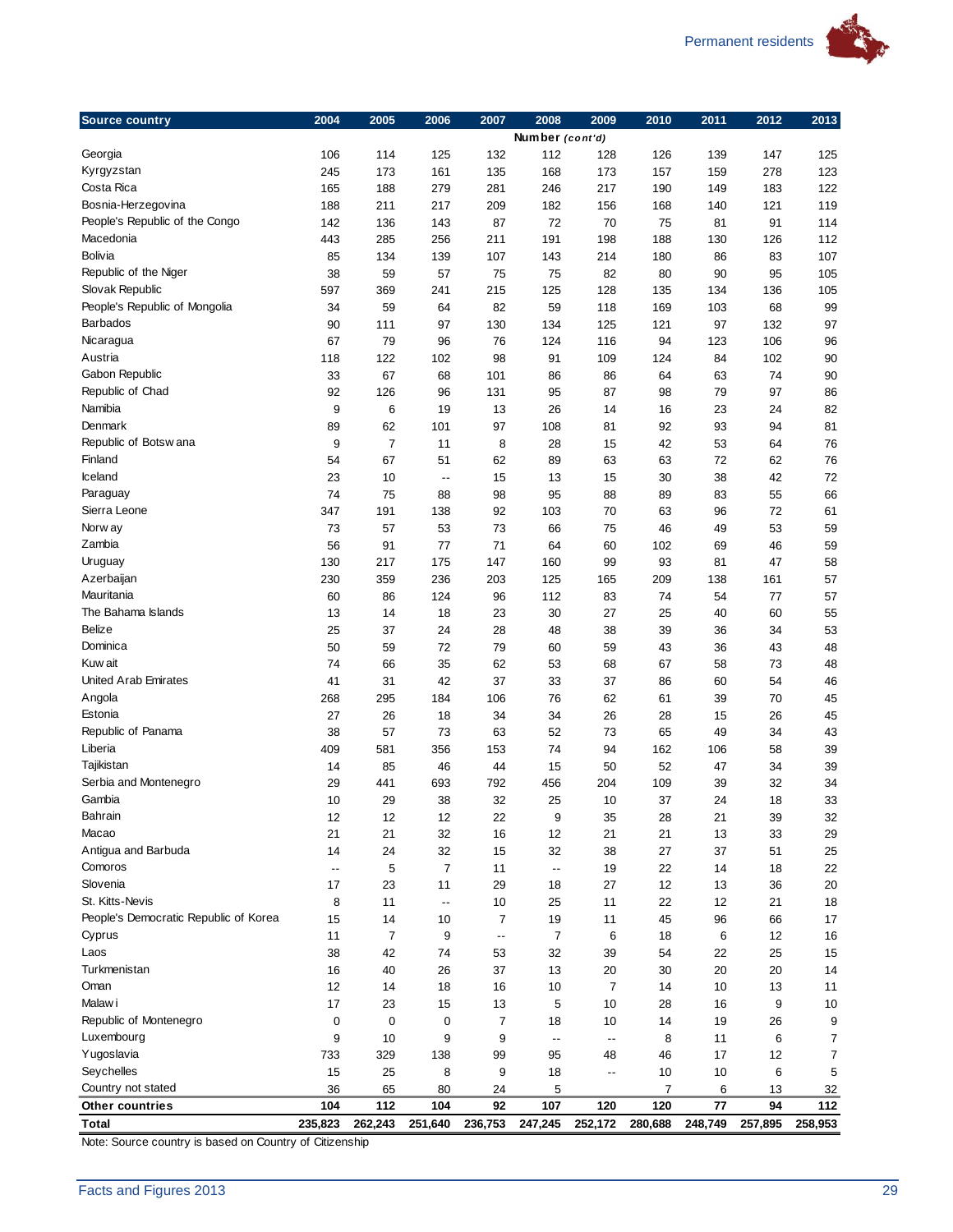## <span id="page-33-0"></span>**Canada – Permanent residents by province or territory and urban area**

| Urban area                       | 2004    | 2005    | 2006    | 2007    | 2008          | 2009    | 2010    | 2011   | 2012   | 2013    |
|----------------------------------|---------|---------|---------|---------|---------------|---------|---------|--------|--------|---------|
|                                  |         |         |         |         | <b>Number</b> |         |         |        |        |         |
| St. John's                       | 424     | 399     | 397     | 380     | 481           | 454     | 526     | 462    | 434    | 545     |
| Other New foundland and Labrador | 155     | 98      | 111     | 166     | 135           | 152     | 188     | 220    | 297    | 280     |
| Newfoundland and Labrador        | 579     | 497     | 508     | 546     | 616           | 606     | 714     | 682    | 731    | 825     |
| Charlottetow n                   | 224     | 233     | 490     | 900     | 1,360         | 1,631   | 2,493   | 1,665  | 982    | 851     |
| Other Prince Edw ard Island      | 86      | 97      | 75      | 92      | 83            | 92      | 88      | 66     | 106    | 147     |
| <b>Prince Edward Island</b>      | 310     | 330     | 565     | 992     | 1,443         | 1,723   | 2,581   | 1,731  | 1,088  | 998     |
| <b>Halif ax</b>                  | 1,360   | 1,490   | 1,972   | 2,041   | 2,058         | 1,805   | 1,815   | 1,583  | 1,756  | 1,947   |
| Other Nova Scotia                | 411     | 439     | 614     | 482     | 593           | 619     | 593     | 555    | 585    | 582     |
| <b>Nova Scotia</b>               | 1,771   | 1,929   | 2,586   | 2,523   | 2,651         | 2,424   | 2,408   | 2,138  | 2,341  | 2,529   |
| Moncton                          | 206     | 191     | 262     | 345     | 365           | 479     | 424     | 470    | 528    | 535     |
| Saint John                       | 186     | 310     | 547     | 523     | 560           | 585     | 655     | 474    | 678    | 438     |
| Fredericton                      | 195     | 312     | 486     | 409     | 544           | 493     | 562     | 581    | 657    | 612     |
| Other New Brunswick              | 208     | 278     | 351     | 366     | 387           | 356     | 483     | 442    | 348    | 434     |
| New Brunswick                    | 795     | 1,091   | 1,646   | 1,643   | 1,856         | 1,913   | 2,124   | 1,967  | 2,211  | 2,019   |
| Québec                           | 2,201   | 2,092   | 1,830   | 2,112   | 2,058         | 2,414   | 2,677   | 2,316  | 2,894  | 2,873   |
| Sherbrooke                       | 893     | 814     | 1,132   | 1,074   | 1,081         | 1,026   | 1,176   | 967    | 970    | 999     |
| Trois-Rivières                   | 244     | 245     | 344     | 305     | 280           | 376     | 315     | 269    | 269    | 363     |
| Granby                           | 182     | 171     | 156     | 171     | 116           | 196     | 157     | 170    | 148    | 113     |
| Saint-Hyacinthe                  | 121     | 157     | 124     | 185     | 111           | 182     | 102     | 187    | 163    | 155     |
| Montréal                         | 37,833  | 37,153  | 38,389  | 38,687  | 38,883        | 42,510  | 46,428  | 44,850 | 46,795 | 43,944  |
| Ottaw a - Gatineau               | 1,021   | 1,009   | 1,020   | 1,125   | 1,162         | 1,199   | 1,537   | 1,456  | 1,534  | 1,542   |
| <b>Other Quebec</b>              | 1,750   | 1,674   | 1,686   | 1,541   | 1,526         | 1,585   | 1,591   | 1,531  | 2,290  | 1,994   |
| Quebec                           | 44,245  | 43,315  | 44,681  | 45,200  | 45,217        | 49,488  | 53,983  | 51,746 | 55,063 | 51,983  |
| Ottaw a - Gatineau               | 6,366   | 6,377   | 6,279   | 5,798   | 6,286         | 6,297   | 7,172   | 6,412  | 6,084  | 5,978   |
| Kingston                         | 480     | 394     | 415     | 378     | 416           | 396     | 437     | 328    | 289    | 319     |
| Peterborough                     | 151     | 177     | 163     | 167     | 155           | 203     | 141     | 133    | 135    | 152     |
| Oshaw a                          | 756     | 839     | 745     | 859     | 734           | 799     | 759     | 768    | 722    | 838     |
| Toronto                          | 99,913  | 112,832 | 99,289  | 87,139  | 86,899        | 82,638  | 92,182  | 77,759 | 77,397 | 81,691  |
| Hamilton                         | 4,155   | 4,611   | 4,036   | 3,680   | 3,805         | 3,777   | 4,003   | 3,295  | 4,075  | 3,213   |
| St. Catharines - Niagara         | 1,300   | 1,765   | 1,598   | 1,384   | 1,235         | 1,114   | 1,259   | 1,164  | 967    | 984     |
| Kitchener - Cambridge - Waterloo | 2,767   | 2,964   | 3,321   | 3,205   | 2,914         | 2,823   | 3,059   | 2,517  | 2,545  | 2,802   |
| <b>Brantford</b>                 | 200     | 226     | 269     | 217     | 229           | 166     | 247     | 195    | 170    | 195     |
| Guelph                           | 854     | 826     | 776     | 708     | 758           | 634     | 617     | 523    | 614    | 621     |
| London                           | 2,349   | 3,235   | 2,981   | 2,459   | 2,334         | 2,467   | 2,936   | 2,276  | 1,867  | 2,057   |
| Windsor                          | 2,729   | 2,981   | 2,781   | 2,215   | 1,951         | 1,892   | 1,835   | 1,662  | 1,210  | 1,673   |
| <b>Barrie</b>                    | 353     | 371     | 427     | 404     | 357           | 418     | 358     | 312    | 275    | 374     |
| <b>Greater Sudbury</b>           | 102     | 131     | 134     | 138     | 138           | 146     | 116     | 144    | 150    | 172     |
| <b>Other Ontario</b>             | 2,618   | 2,797   | 2,677   | 2,565   | 2,666         | 3,090   | 2,989   | 1,971  | 2,649  | 2,425   |
| Ontario                          | 125,093 | 140,526 | 125,891 | 111,316 | 110,877       | 106,860 | 118,110 | 99,459 | 99,149 | 103,494 |
| Winnipeg                         | 5,909   | 6,191   | 7,721   | 8,486   | 8,153         | 9,974   | 12,345  | 13,403 | 11,076 | 11,114  |
| Steinbach                        | 310     | 369     | 398     | 369     | 488           | 409     | 313     | 315    | 206    | 181     |
| Brandon                          | 131     | 181     | 173     | 642     | 668           | 1,149   | 1,433   | 702    | 580    | 457     |
| Other Manitoba                   | 1,076   | 1,355   | 1,756   | 1,457   | 1,909         | 1,989   | 1,716   | 1,543  | 1,450  | 1,348   |
| Manitoba                         | 7,426   | 8,096   | 10,048  | 10,954  | 11,218        | 13,521  | 15,807  | 15,963 | 13,312 | 13,100  |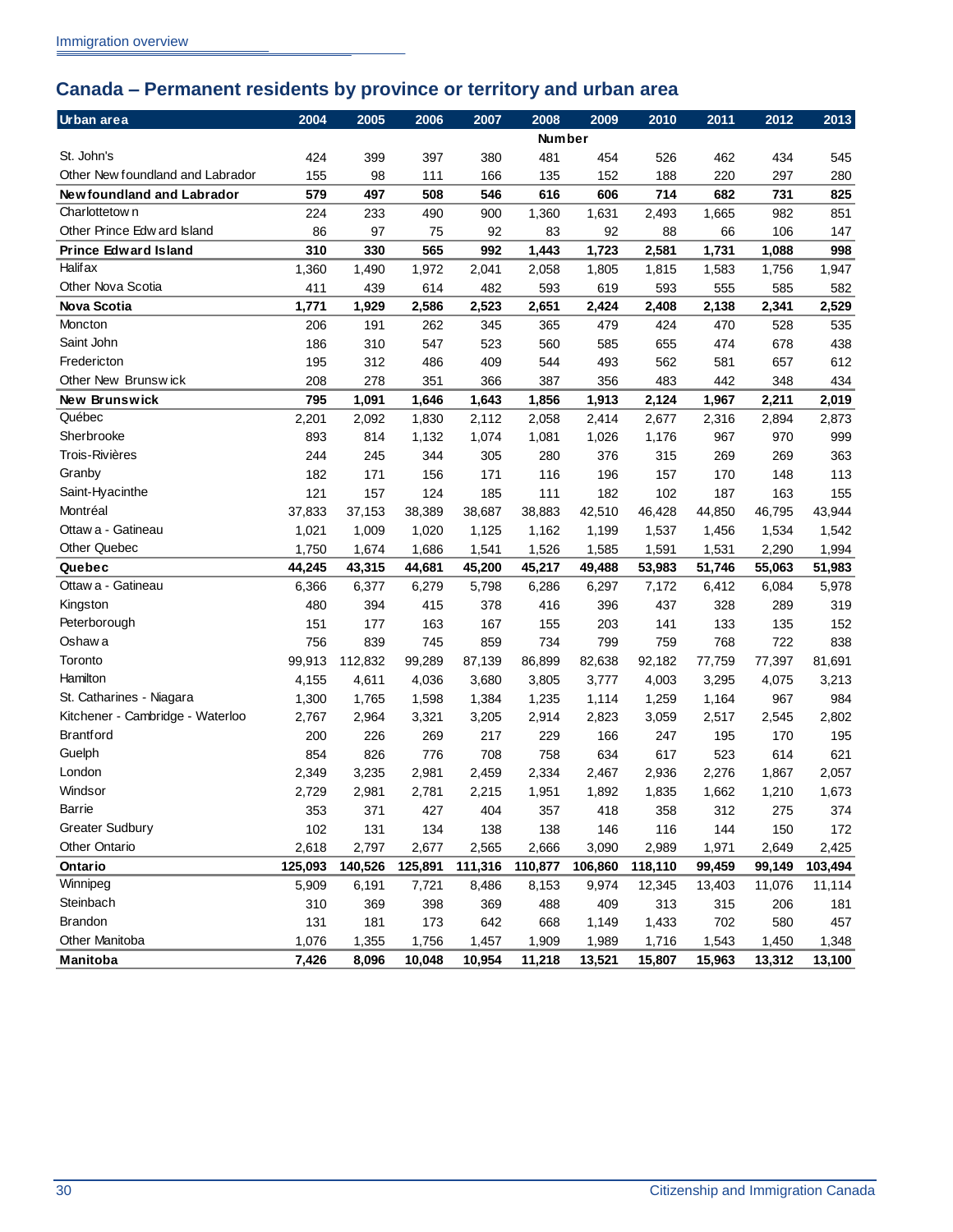

| Urban area                       | 2004    | 2005    | 2006    | 2007    | 2008    | 2009        | 2010           | 2011    | 2012    | 2013    |
|----------------------------------|---------|---------|---------|---------|---------|-------------|----------------|---------|---------|---------|
|                                  |         |         |         |         | Number  |             |                |         |         |         |
| Regina                           | 656     | 629     | 821     | 910     | 1,406   | 2,058       | 2,567          | 3,202   | 3,932   | 3,654   |
| Saskatoon                        | 802     | 844     | 1,164   | 1,618   | 2,061   | 2,564       | 3,176          | 3,796   | 4,457   | 3,739   |
| Other Saskatchew an              | 485     | 646     | 739     | 988     | 1,368   | 2,268       | 1,872          | 1,957   | 2,790   | 3,286   |
| <b>Saskatchewan</b>              | 1,943   | 2,119   | 2,724   | 3,516   | 4,835   | 6,890       | 7,615          | 8,955   | 11,179  | 10,679  |
| Medicine Hat                     | 151     | 149     | 171     | 163     | 181     | 169         | 207            | 189     | 220     | 190     |
| Lethbridge                       | 215     | 252     | 288     | 310     | 361     | 514         | 625            | 560     | 613     | 555     |
| Calgary                          | 9,449   | 11,186  | 11,823  | 11,246  | 13,039  | 13,708      | 16,106         | 15,059  | 16,816  | 17,602  |
| <b>Red Deer</b>                  | 254     | 322     | 293     | 567     | 676     | 537         | 586            | 759     | 1,066   | 718     |
| Edmonton                         | 5,057   | 6,016   | 6,444   | 6,543   | 7,520   | 8,510       | 11,011         | 10,461  | 11,986  | 12,858  |
| Wood Buffalo                     | 130     | 247     | 320     | 431     | 478     | 681         | 691            | 731     | 852     | 954     |
| <b>Other Alberta</b>             | 1,220   | 1,233   | 1,377   | 1,600   | 1,946   | 2,898       | 3,424          | 3,202   | 4,542   | 3,759   |
| Alberta                          | 16,476  | 19,405  | 20,716  | 20,860  | 24,201  | 27,017      | 32,650         | 30,961  | 36,095  | 36,636  |
| Kelow na                         | 312     | 367     | 403     | 531     | 603     | 605         | 592            | 463     | 549     | 557     |
| Kamloops                         | 134     | 124     | 183     | 174     | 225     | 267         | 234            | 212     | 263     | 219     |
| Chilliw ack                      | 165     | 185     | 185     | 209     | 216     | 237         | 184            | 182     | 258     | 235     |
| Abbotsford - Mission             | 904     | 1,317   | 1,387   | 1,306   | 1,397   | 1,368       | 1,360          | 1,118   | 1,125   | 1,220   |
| Vancouver                        | 32,698  | 39,499  | 36,299  | 32,956  | 37,466  | 34,626      | 37,339         | 28,969  | 29,492  | 29,506  |
| Victoria                         | 1,066   | 1,204   | 1,267   | 1,270   | 1,491   | 1,482       | 1,517          | 1,277   | 1,379   | 1,193   |
| Nanaimo                          | 173     | 220     | 211     | 284     | 245     | 284         | 258            | 226     | 205     | 205     |
| Prince George                    | 141     | 150     | 152     | 142     | 148     | 180         | 175            | 149     | 177     | 189     |
| Other British Columbia           | 1,433   | 1,704   | 1,997   | 2,089   | 2,201   | 2,390       | 2,529          | 2,191   | 2,794   | 2,886   |
| <b>British Columbia</b>          | 37,026  | 44,770  | 42,084  | 38,961  | 43,992  | 41,439      | 44,188         | 34,787  | 36,242  | 36,210  |
| Whitehorse                       | 53      | 52      | 56      | 69      | 100     | 156         | 323            | 218     | 250     | 278     |
| Other Yukon                      | 9       | 13      | 9       | 14      | 10      | 18          | 27             | 19      | 29      | 38      |
| Yukon                            | 62      | 65      | 65      | 83      | 110     | 174         | 350            | 237     | 279     | 316     |
| Yellow knife                     | 67      | 73      | 93      | 71      | 110     | 87          | 108            | 65      | 139     | 113     |
| Other Northw est Territories     | 22      | 11      | 5       | 17      | 17      | 20          | 29             | 20      | 27      | 37      |
| <b>Northwest Territories</b>     | 89      | 84      | 98      | 88      | 127     | 107         | 137            | 85      | 166     | 150     |
| <b>Nunavut</b>                   | 8       | 12      | 12      | 19      | 50      | 10          | 19             | 24      | 20      | 11      |
| Province or territory not stated | 0       | 4       | 16      | 52      | 52      | $\mathbf 0$ | $\overline{2}$ | 14      | 19      | 3       |
| <b>Total</b>                     | 235,823 | 262,243 | 251,640 | 236,753 | 247,245 | 252,172     | 280,688        | 248,749 | 257,895 | 258,953 |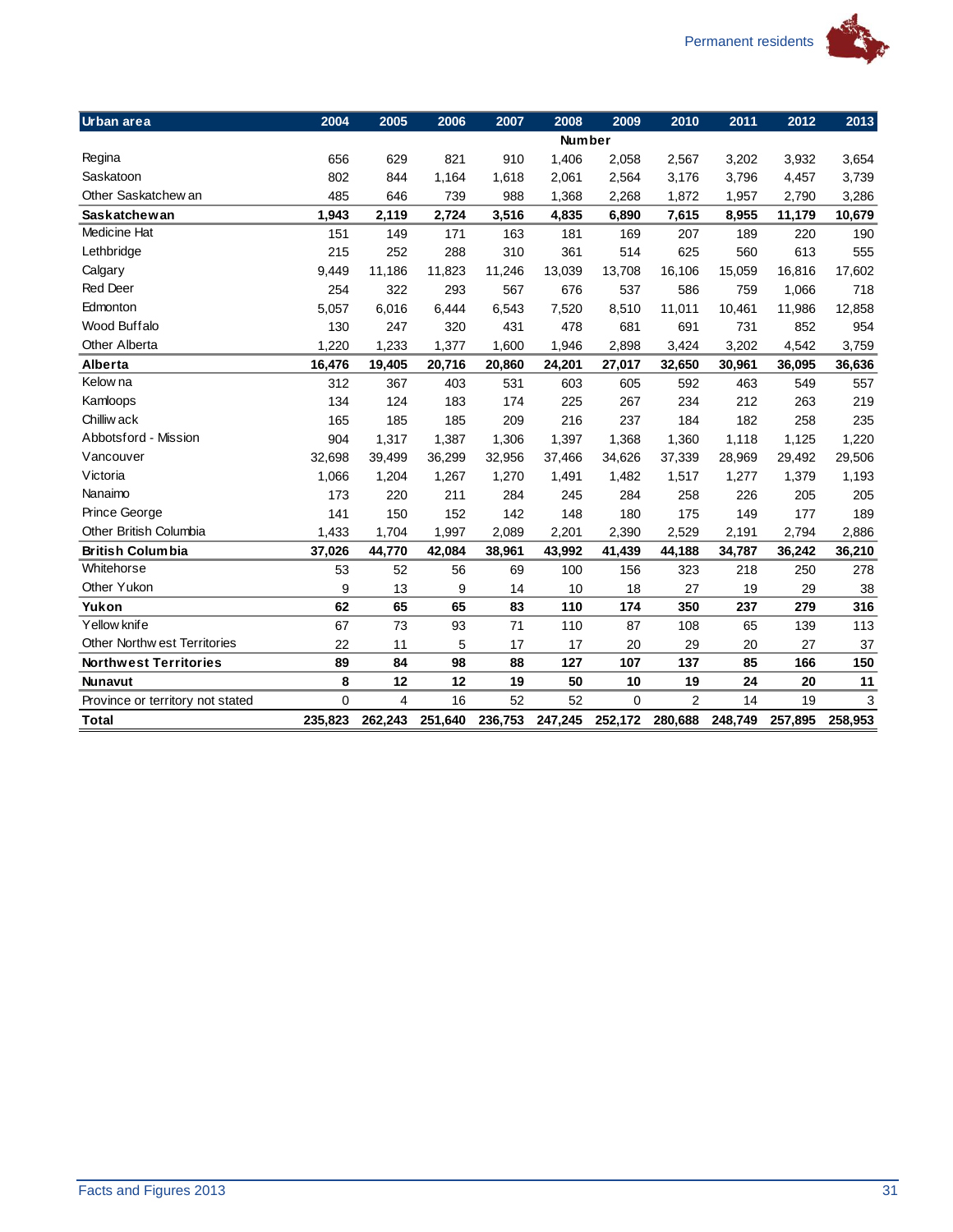### **Canada – Permanent residents by province or territory and urban area (***cont'd***)**

| Urban area                       | 2004 | 2005    | 2006    | 2007    | 2008 | 2009                    | 2010    | 2011    | 2012 | 2013    |
|----------------------------------|------|---------|---------|---------|------|-------------------------|---------|---------|------|---------|
|                                  |      |         |         |         |      | Percentage distribution |         |         |      |         |
| St. John's                       | 0.2  | 0.2     | 0.2     | 0.2     | 0.2  | 0.2                     | 0.2     | 0.2     | 0.2  | 0.2     |
| Other New foundland and Labrador | 0.1  | 0.0     | 0.0     | 0.1     | 0.1  | 0.1                     | 0.1     | 0.1     | 0.1  | 0.1     |
| Newfoundland and Labrador        | 0.2  | 0.2     | 0.2     | 0.2     | 0.2  | 0.2                     | 0.3     | 0.3     | 0.3  | 0.3     |
| Charlottetow n                   | 0.1  | 0.1     | 0.2     | 0.4     | 0.6  | 0.6                     | 0.9     | 0.7     | 0.4  | 0.3     |
| Other Prince Edw ard Island      | 0.0  | 0.0     | 0.0     | 0.0     | 0.0  | 0.0                     | 0.0     | 0.0     | 0.0  | 0.1     |
| <b>Prince Edward Island</b>      | 0.1  | 0.1     | 0.2     | 0.4     | 0.6  | 0.7                     | 0.9     | 0.7     | 0.4  | 0.4     |
| <b>Halif ax</b>                  | 0.6  | 0.6     | 0.8     | 0.9     | 0.8  | 0.7                     | 0.6     | 0.6     | 0.7  | 0.8     |
| Other Nova Scotia                | 0.2  | 0.2     | 0.2     | 0.2     | 0.2  | 0.2                     | 0.2     | 0.2     | 0.2  | 0.2     |
| <b>Nova Scotia</b>               | 0.8  | 0.7     | 1.0     | 1.1     | 1.1  | 1.0                     | 0.9     | 0.9     | 0.9  | 1.0     |
| Moncton                          | 0.1  | 0.1     | 0.1     | 0.1     | 0.1  | 0.2                     | 0.2     | 0.2     | 0.2  | 0.2     |
| Saint John                       | 0.1  | 0.1     | 0.2     | 0.2     | 0.2  | 0.2                     | 0.2     | 0.2     | 0.3  | 0.2     |
| Fredericton                      | 0.1  | 0.1     | 0.2     | 0.2     | 0.2  | 0.2                     | 0.2     | 0.2     | 0.3  | 0.2     |
| Other New Brunswick              | 0.1  | 0.1     | 0.1     | 0.2     | 0.2  | 0.1                     | 0.2     | 0.2     | 0.1  | 0.2     |
| New Brunswick                    | 0.3  | 0.4     | 0.7     | 0.7     | 0.8  | 0.8                     | 0.8     | 0.8     | 0.9  | 0.8     |
| Québec                           | 0.9  | 0.8     | 0.7     | 0.9     | 0.8  | 1.0                     | 1.0     | 0.9     | 1.1  | 1.1     |
| Sherbrooke                       | 0.4  | 0.3     | 0.4     | 0.5     | 0.4  | 0.4                     | 0.4     | 0.4     | 0.4  | 0.4     |
| <b>Trois-Rivières</b>            | 0.1  | 0.1     | 0.1     | 0.1     | 0.1  | 0.1                     | 0.1     | 0.1     | 0.1  | 0.1     |
| Granby                           | 0.1  | 0.1     | 0.1     | 0.1     | 0.0  | 0.1                     | 0.1     | 0.1     | 0.1  | 0.0     |
| Saint-Hyacinthe                  | 0.1  | 0.1     | 0.0     | 0.1     | 0.0  | 0.1                     | 0.0     | 0.1     | 0.1  | 0.1     |
| Montréal                         | 16.0 | 14.2    | 15.3    | 16.3    | 15.7 | 16.9                    | 16.5    | 18.0    | 18.1 | 17.0    |
| Ottaw a - Gatineau               | 0.4  | 0.4     | 0.4     | 0.5     | 0.5  | 0.5                     | 0.5     | 0.6     | 0.6  | 0.6     |
| Other Quebec                     | 0.7  | 0.6     | 0.7     | 0.7     | 0.6  | 0.6                     | 0.6     | 0.6     | 0.9  | 0.8     |
| Quebec                           | 18.8 | 16.5    | 17.8    | 19.1    | 18.3 | 19.6                    | 19.2    | 20.8    | 21.4 | 20.1    |
| Ottaw a - Gatineau               | 2.7  | 2.4     | 2.5     | 2.4     | 2.5  | 2.5                     | 2.6     | 2.6     | 2.4  | 2.3     |
| Kingston                         | 0.2  | 0.2     | 0.2     | 0.2     | 0.2  | 0.2                     | 0.2     | 0.1     | 0.1  | 0.1     |
| Peterborough                     | 0.1  | 0.1     | 0.1     | 0.1     | 0.1  | 0.1                     | 0.1     | 0.1     | 0.1  | 0.1     |
| Oshaw a                          | 0.3  | 0.3     | 0.3     | 0.4     | 0.3  | 0.3                     | 0.3     | 0.3     | 0.3  | 0.3     |
| Toronto                          | 42.4 | 43.0    | 39.5    | 36.8    | 35.1 | 32.8                    | 32.8    | 31.3    | 30.0 | 31.5    |
| Hamilton                         | 1.8  | 1.8     | 1.6     | 1.6     | 1.5  | 1.5                     | 1.4     | 1.3     | 1.6  | 1.2     |
| St. Catharines - Niagara         | 0.6  | 0.7     | 0.6     | 0.6     | 0.5  | 0.4                     | 0.4     | $0.5\,$ | 0.4  | 0.4     |
| Kitchener - Cambridge - Waterloo | 1.2  | 1.1     | 1.3     | 1.4     | 1.2  | 1.1                     | 1.1     | 1.0     | 1.0  | 1.1     |
| <b>Brantford</b>                 | 0.1  | 0.1     | 0.1     | 0.1     | 0.1  | 0.1                     | 0.1     | 0.1     | 0.1  | 0.1     |
| Guelph                           | 0.4  | 0.3     | 0.3     | 0.3     | 0.3  | 0.3                     | 0.2     | 0.2     | 0.2  | 0.2     |
| London                           | 1.0  | 1.2     | 1.2     | 1.0     | 0.9  | 1.0                     | 1.0     | 0.9     | 0.7  | 0.8     |
| Windsor                          | 1.2  | 1.1     | 1.1     | 0.9     | 0.8  | 0.8                     | 0.7     | 0.7     | 0.5  | 0.6     |
| Barrie                           | 0.1  | 0.1     | $0.2\,$ | $0.2\,$ | 0.1  | $0.2\,$                 | 0.1     | 0.1     | 0.1  | 0.1     |
| <b>Greater Sudbury</b>           | 0.0  | $0.0\,$ | 0.1     | 0.1     | 0.1  | 0.1                     | $0.0\,$ | 0.1     | 0.1  | 0.1     |
| <b>Other Ontario</b>             | 1.1  | 1.1     | 1.1     | 1.1     | 1.1  | 1.2                     | 1.1     | 0.8     | 1.0  | 0.9     |
| Ontario                          | 53.0 | 53.6    | 50.0    | 47.0    | 44.8 | 42.4                    | 42.1    | 40.0    | 38.4 | 40.0    |
| Winnipeg                         | 2.5  | 2.4     | 3.1     | 3.6     | 3.3  | 4.0                     | 4.4     | 5.4     | 4.3  | 4.3     |
| Steinbach                        | 0.1  | 0.1     | 0.2     | 0.2     | 0.2  | 0.2                     | 0.1     | 0.1     | 0.1  | 0.1     |
| <b>Brandon</b>                   | 0.1  | 0.1     | 0.1     | 0.3     | 0.3  | 0.5                     | 0.5     | 0.3     | 0.2  | 0.2     |
| Other Manitoba                   | 0.5  | 0.5     | 0.7     | 0.6     | 0.8  | 0.8                     | 0.6     | 0.6     | 0.6  | $0.5\,$ |
| Manitoba                         | 3.1  | 3.1     | 4.0     | 4.6     | 4.5  | 5.4                     | 5.6     | 6.4     | 5.2  | 5.1     |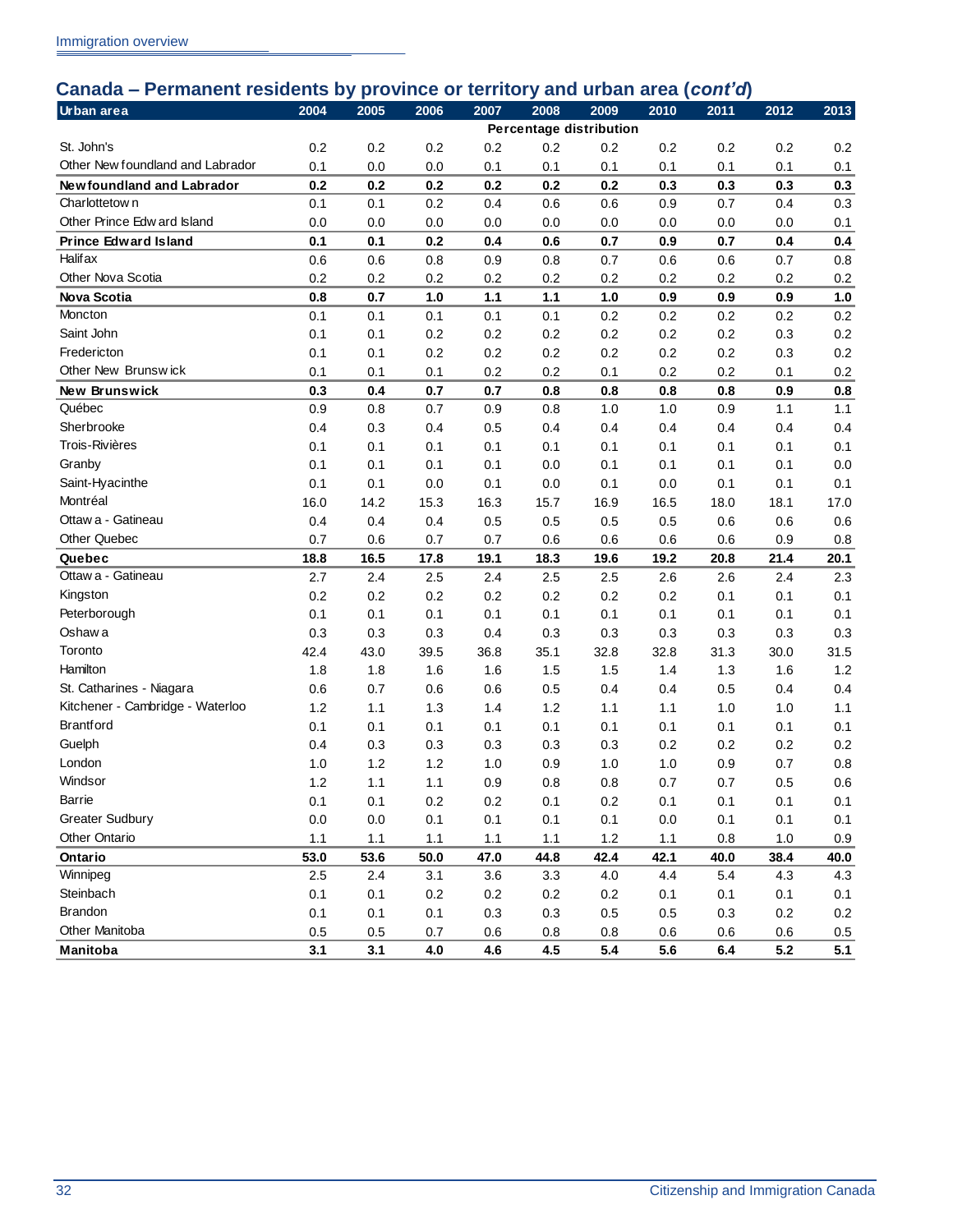

| Urban area                       | 2004  | 2005  | 2006  | 2007  | 2008  | 2009                    | 2010  | 2011  | 2012  | 2013  |
|----------------------------------|-------|-------|-------|-------|-------|-------------------------|-------|-------|-------|-------|
|                                  |       |       |       |       |       | Percentage distribution |       |       |       |       |
| Regina                           | 0.3   | 0.2   | 0.3   | 0.4   | 0.6   | 0.8                     | 0.9   | 1.3   | 1.5   | 1.4   |
| Saskatoon                        | 0.3   | 0.3   | 0.5   | 0.7   | 0.8   | 1.0                     | 1.1   | 1.5   | 1.7   | 1.4   |
| Other Saskatchew an              | 0.2   | 0.2   | 0.3   | 0.4   | 0.6   | 0.9                     | 0.7   | 0.8   | 1.1   | 1.3   |
| <b>Saskatchewan</b>              | 0.8   | 0.8   | 1.1   | 1.5   | 2.0   | 2.7                     | 2.7   | 3.6   | 4.3   | 4.1   |
| Medicine Hat                     | 0.1   | 0.1   | 0.1   | 0.1   | 0.1   | 0.1                     | 0.1   | 0.1   | 0.1   | 0.1   |
| Lethbridge                       | 0.1   | 0.1   | 0.1   | 0.1   | 0.1   | 0.2                     | 0.2   | 0.2   | 0.2   | 0.2   |
| Calgary                          | 4.0   | 4.3   | 4.7   | 4.8   | 5.3   | 5.4                     | 5.7   | 6.1   | 6.5   | 6.8   |
| <b>Red Deer</b>                  | 0.1   | 0.1   | 0.1   | 0.2   | 0.3   | 0.2                     | 0.2   | 0.3   | 0.4   | 0.3   |
| Edmonton                         | 2.1   | 2.3   | 2.6   | 2.8   | 3.0   | 3.4                     | 3.9   | 4.2   | 4.6   | 5.0   |
| Wood Buffalo                     | 0.1   | 0.1   | 0.1   | 0.2   | 0.2   | 0.3                     | 0.2   | 0.3   | 0.3   | 0.4   |
| <b>Other Alberta</b>             | 0.5   | 0.5   | 0.5   | 0.7   | 0.8   | 1.1                     | 1.2   | 1.3   | 1.8   | 1.5   |
| Alberta                          | 7.0   | 7.4   | 8.2   | 8.8   | 9.8   | 10.7                    | 11.6  | 12.4  | 14.0  | 14.1  |
| Kelow na                         | 0.1   | 0.1   | 0.2   | 0.2   | 0.2   | 0.2                     | 0.2   | 0.2   | 0.2   | 0.2   |
| Kamloops                         | 0.1   | 0.0   | 0.1   | 0.1   | 0.1   | 0.1                     | 0.1   | 0.1   | 0.1   | 0.1   |
| Chilliw ack                      | 0.1   | 0.1   | 0.1   | 0.1   | 0.1   | 0.1                     | 0.1   | 0.1   | 0.1   | 0.1   |
| Abbotsford - Mission             | 0.4   | 0.5   | 0.6   | 0.6   | 0.6   | 0.5                     | 0.5   | 0.4   | 0.4   | 0.5   |
| Vancouver                        | 13.9  | 15.1  | 14.4  | 13.9  | 15.2  | 13.7                    | 13.3  | 11.6  | 11.4  | 11.4  |
| Victoria                         | 0.5   | 0.5   | 0.5   | 0.5   | 0.6   | 0.6                     | 0.5   | 0.5   | 0.5   | 0.5   |
| Nanaimo                          | 0.1   | 0.1   | 0.1   | 0.1   | 0.1   | 0.1                     | 0.1   | 0.1   | 0.1   | 0.1   |
| Prince George                    | 0.1   | 0.1   | 0.1   | 0.1   | 0.1   | 0.1                     | 0.1   | 0.1   | 0.1   | 0.1   |
| Other British Columbia           | 0.6   | 0.6   | 0.8   | 0.9   | 0.9   | 0.9                     | 0.9   | 0.9   | 1.1   | 1.1   |
| <b>British Columbia</b>          | 15.7  | 17.1  | 16.7  | 16.5  | 17.8  | 16.4                    | 15.7  | 14.0  | 14.1  | 14.0  |
| Whitehorse                       | 0.0   | 0.0   | 0.0   | 0.0   | 0.0   | 0.1                     | 0.1   | 0.1   | 0.1   | 0.1   |
| Other Yukon                      | 0.0   | 0.0   | 0.0   | 0.0   | 0.0   | 0.0                     | 0.0   | 0.0   | 0.0   | 0.0   |
| Yukon                            | 0.0   | 0.0   | 0.0   | 0.0   | 0.0   | 0.1                     | 0.1   | 0.1   | 0.1   | 0.1   |
| Yellow knife                     | 0.0   | 0.0   | 0.0   | 0.0   | 0.0   | 0.0                     | 0.0   | 0.0   | 0.1   | 0.0   |
| Other Northw est Territories     | 0.0   | 0.0   | 0.0   | 0.0   | 0.0   | 0.0                     | 0.0   | 0.0   | 0.0   | 0.0   |
| <b>Northwest Territories</b>     | 0.0   | 0.0   | 0.0   | 0.0   | 0.1   | 0.0                     | 0.0   | 0.0   | 0.1   | 0.1   |
| <b>Nunavut</b>                   | 0.0   | 0.0   | 0.0   | 0.0   | 0.0   | 0.0                     | 0.0   | 0.0   | 0.0   | 0.0   |
| Province or territory not stated | 0.0   | 0.0   | 0.0   | 0.0   | 0.0   | 0.0                     | 0.0   | 0.0   | 0.0   | 0.0   |
| <b>Total</b>                     | 100.0 | 100.0 | 100.0 | 100.0 | 100.0 | 100.0                   | 100.0 | 100.0 | 100.0 | 100.0 |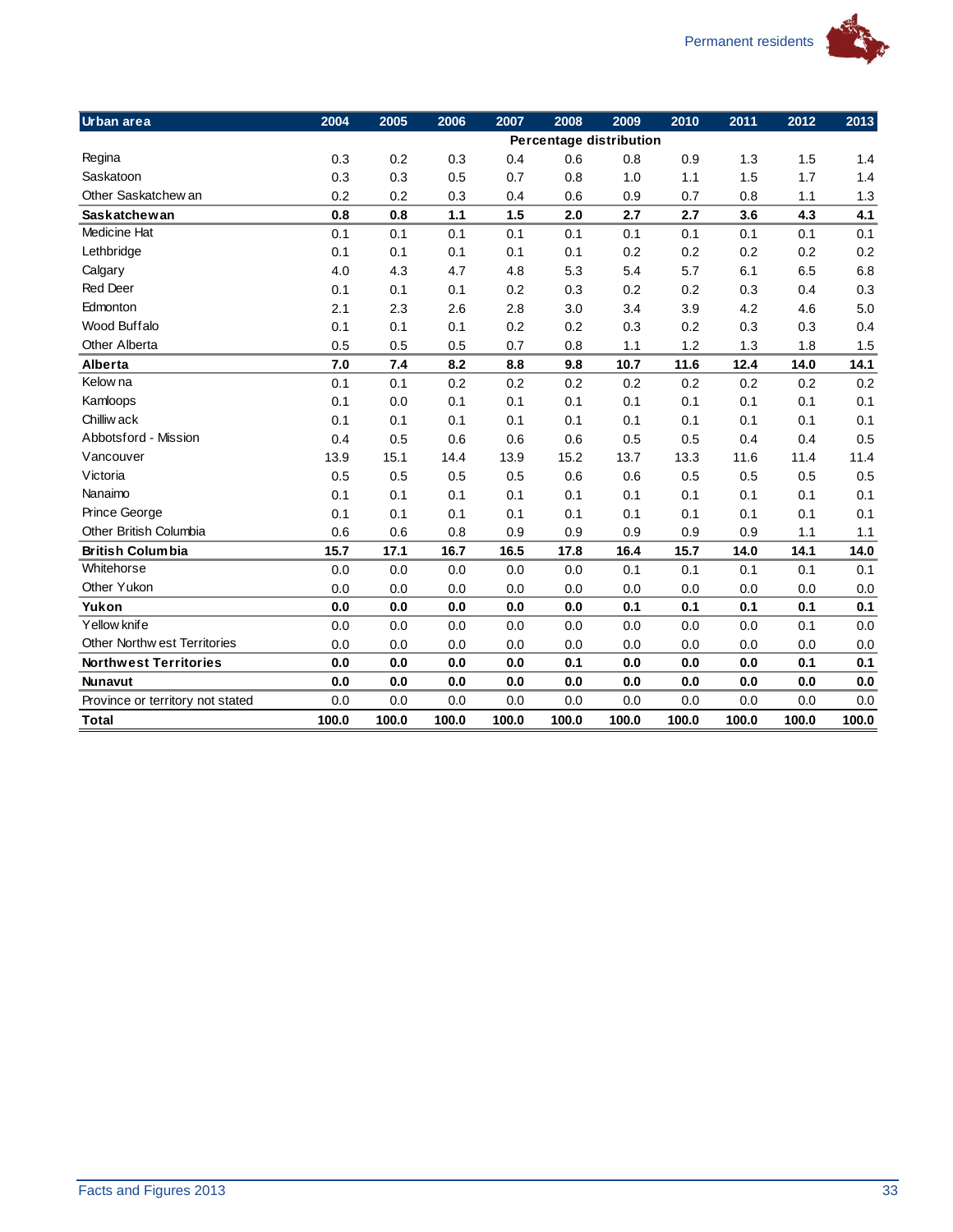## <span id="page-37-0"></span>**Canada – Permanent residents by province or territory and category**

| <b>Category</b>                                       | 2004        | 2005           | 2006           | 2007    | 2008          | 2009                                         | 2010    | 2011        | 2012    | 2013    |
|-------------------------------------------------------|-------------|----------------|----------------|---------|---------------|----------------------------------------------|---------|-------------|---------|---------|
|                                                       |             |                |                |         | <b>Number</b> |                                              |         |             |         |         |
| Family class                                          | 518         | 462            | 510            | 436     | 532           | 479                                          | 449     | 432         | 468     | 593     |
| Economic immigrants                                   | 1,000       | 1,223          | 1,774          | 1,790   | 1,829         | 1,690                                        | 1,685   | 1,411       | 1,623   | 1,680   |
| Refugees                                              | 199         | 202            | 217            | 180     | 193           | 166                                          | 218     | 225         | 195     | 202     |
| Other immigrants                                      | 54          | 42             | 85             | 117     | 97            | 89                                           | 56      | 70          | 55      | 54      |
| Nova Scotia                                           | 1,771       | 1,929          | 2,586          | 2,523   | 2,651         | 2,424                                        | 2,408   | 2,138       | 2,341   | 2,529   |
| Family class                                          | 239         | 244            | 249            | 256     | 291           | 251                                          | 211     | 283         | 236     | 304     |
| Economic immigrants                                   | 349         | 649            | 1,191          | 1,171   | 1,355         | 1,498                                        | 1,726   | 1,473       | 1,799   | 1,529   |
| <b>Refugees</b>                                       | 174         | 181            | 178            | 174     | 165           | 132                                          | 157     | 179         | 155     | 165     |
| Other immigrants                                      | 33          | 17             | 28             | 42      | 45            | 32                                           | 30      | 32          | 21      | 21      |
| New Brunswick                                         | 795         | 1,091          | 1,646          | 1,643   | 1,856         | 1,913                                        | 2,124   | 1,967       | 2,211   | 2,019   |
| Family class                                          | 145         | 126            | 156            | 162     | 220           | 186                                          | 161     | 173         | 190     | 250     |
| Economic immigrants                                   | 521         | 461            | 695            | 1,093   | 1,588         | 1,892                                        | 2,896   | 1,993       | 1,456   | 1,377   |
| Refugees                                              | 196         | 217            | 204            | 256     | 208           | 224                                          | 216     | 225         | 153     | 165     |
| Other immigrants                                      | 27          | 23             | 18             | 27      | 43            | 27                                           | 22      | 22          | 20      | 31      |
| Other Atlantic provinces*                             | 889         | 827            | 1,073          | 1,538   | 2,059         | 2,329                                        | 3,295   | 2,413       | 1,819   | 1,823   |
| Family class                                          | 8,631       | 8,358          | 9,225          | 8,524   | 9,143         | 8,869                                        | 9,630   | 9,047       | 9,189   | 11,529  |
| Economic immigrants                                   | 26,669      | 26,294         | 25,949         | 28,026  | 29,379        | 34,509                                       | 37,917  | 36,102      | 39,645  | 34,822  |
| <b>Refugees</b>                                       | 7,383       | 7,165          | 7,104          | 5,933   | 4,522         | 4,057                                        | 4,711   | 5,020       | 4,609   | 4,200   |
| Other immigrants                                      | 1,562       | 1,498          | 2,403          | 2,716   | 2,172         | 2,053                                        | 1,723   | 1,577       | 1,620   | 1,432   |
| Category not stated                                   | $\mathbf 0$ | $\mathbf 0$    | $\mathbf 0$    | 1       | 1             | 0                                            | 2       | $\mathbf 0$ | 0       | 0       |
| Quebec                                                | 44,245      | 43,315         | 44,681         | 45,200  | 45,217        | 49,488                                       | 53,983  | 51,746      | 55,063  | 51,983  |
| Family class                                          | 35,018      | 35,034         | 38,351         | 35,540  | 33,806        | 33,135                                       | 29,342  | 27,371      | 31,972  | 39,166  |
| Economic immigrants                                   | 67,602      | 79,560         | 62,616         | 53,685  | 59,117        | 54,832                                       | 69,497  | 51,403      | 49,178  | 47,623  |
| <b>Refugees</b>                                       | 18,341      | 21,892         | 18,704         | 15,516  | 11,858        | 12,654                                       | 13,914  | 15,921      | 12,594  | 12,736  |
| Other immigrants                                      | 4,132       | 4,038          | 6,218          | 6,575   | 6,095         | 6,238                                        | 5,353   | 4,761       | 5,400   | 3,969   |
| Category not stated                                   | $\mathbf 0$ | $\overline{2}$ | $\overline{2}$ | 0       | 1             | 1                                            | 4       | 3           | 5       | 0       |
| Ontario                                               | 125,093     | 140,526        | 125,891        | 111,316 | 110,877       | 106,860                                      | 118,110 | 99,459      | 99,149  | 103,494 |
| Family class                                          | 1,118       | 1,192          | 1,333          | 1,322   | 1,385         | 1,359                                        | 1,377   | 1,400       | 1,739   | 1,937   |
| Economic immigrants                                   | 4,999       | 5,724          | 7,376          | 8,328   | 8,694         | 10,905                                       | 13,274  | 13,152      | 10,337  | 9,602   |
| Refugees                                              | 1,252       | 1,094          | 1,238          | 1,170   | 972           | 1,098                                        | 1,032   | 1,303       | 1,140   | 1,457   |
| Other immigrants                                      | 57          | 86             | 101            | 134     | 167           | 159                                          | 124     | 108         | 96      | 104     |
| <b>Manitoba</b>                                       | 7,426       | 8,096          | 10,048         | 10,954  | 11,218        | 13,521                                       | 15,807  | 15,963      | 13,312  | 13,100  |
| Family class                                          | 456         | 456            | 477            | 514     | 552           | 628                                          | 726     | 689         | 827     | 1,218   |
| Economic immigrants                                   | 883         | 1,018          | 1,582          | 2,346   | 3,665         | 5,538                                        | 6,243   | 7,658       | 9,736   | 8,812   |
| Refugees                                              | 560         | 614            | 626            | 617     | 552           | 646                                          | 574     | 547         | 549     | 590     |
| Other immigrants                                      | 44          | 31             | 39             | 39      | 66            | 78                                           | 72      | 61          | 67      | 59      |
| <b>Saskatchewan</b>                                   | 1,943       | 2,119          | 2,724          | 3,516   | 4,835         | 6,890                                        | 7,615   | 8,955       | 11,179  | 10,679  |
| Family class                                          | 5,184       | 5,673          | 6,679          | 6,790   | 7,135         | 7,599                                        | 7,372   | 6,845       | 8,436   | 10,423  |
| Economic immigrants                                   | 8,742       | 11,130         | 11,219         | 11,275  | 14,503        | 16,532                                       | 22,404  | 20,757      | 24,577  | 22,645  |
| <b>Refugees</b>                                       | 2,210       | 2,247          | 2,334          | 2,216   | 1,845         | 2,237                                        | 2,205   | 2,638       | 2,250   | 2,751   |
| Other immigrants                                      | 340         | 355            | 484            | 579     | 718           | 649                                          | 669     | 721         | 832     | 817     |
| Alberta                                               | 16,476      | 19,405         | 20,716         | 20,860  | 24,201        | 27,017                                       | 32,650  | 30,961      | 36,095  | 36,636  |
| Family class                                          | 10,871      | 11,726         | 13,460         | 12,613  | 12,424        | 12,613                                       | 10,867  | 10,130      | 11,855  | 14,166  |
| Economic immigrants                                   | 22,934      | 30,199         | 25,740         | 23,395  | 28,718        | 25,916                                       | 30,877  | 21,903      | 22,116  | 19,735  |
| Refugees                                              | 2,367       | 2,159          | 1,891          | 1,883   | 1,533         | 1,634                                        | 1,667   | 1,810       | 1,438   | 1,770   |
| Other immigrants                                      | 854         | 686            | 993            | 1,070   | 1,317         | 1,276                                        | 776     | 944         | 833     | 539     |
| Category not stated                                   | 0           | 0              | 0              | 0       | 0             | 0                                            | 1       | 0           | 0       | 0       |
| <b>British Columbia</b>                               | 37,026      | 44,770         | 42,084         | 38,961  | 43,992        | 41,439                                       | 44,188  | 34,787      | 36,242  | 36,210  |
| Family class                                          | 95          | 103            | 76             | 83      | 91            | 88                                           | 89      | 76          | 94      | 98      |
| Economic immigrants                                   | 47          | 51             | 90             | 85      | 177           | 179                                          | 396     | 258         | 349     | 355     |
| Refugees                                              | 5           | 4              | 3              | 9       | 6             | 2                                            | 2       | 4           | 6       | 11      |
| Other immigrants                                      | 12          | 3              | 6              | 13      | 13            | 22                                           | 19      | 8           | 16      | 13      |
| Territories**                                         | 159         | 161            | 175            | 190     | 287           | 291                                          | 506     | 346         | 465     | 477     |
| Family class                                          | 62,275      | 63,374         | 70,516         | 66,240  | 65,579        | 65,207                                       | 60,224  | 56,446      | 65,006  | 79,684  |
| Economic immigrants                                   | 133,746     | 156,309        | 138,232        | 131,194 | 149,025       | 153,491                                      | 186,915 | 156,110     | 160,816 | 148,180 |
| <b>Refugees</b>                                       | 32,687      | 35,775         | 32,499         | 27,954  | 21,854        | 22,850                                       | 24,696  | 27,872      | 23,089  | 24,047  |
| Other immigrants                                      | 7,115       | 6,779          | 10,375         | 11,312  | 10,733        | 10,623                                       | 8,844   | 8,304       | 8,960   | 7,039   |
| Category not stated                                   | 0           | 2              | 2              | 1       | 2             | 1                                            | 7       | 3           | 5       |         |
| Province or territory not stated                      | 0           | 4              | 16             | 52      | 52            | 0                                            | 2       | 14          | 19      | 3       |
| Total                                                 | 235,823     | 262,243        | 251,640        | 236,753 | 247,245       | 252,172                                      | 280,688 | 248,749     | 257,895 | 258,953 |
| *New foundland and Labrador and Prince Edw ard Island |             |                |                |         |               | **Yukon, Northw est Territories, and Nunavut |         |             |         |         |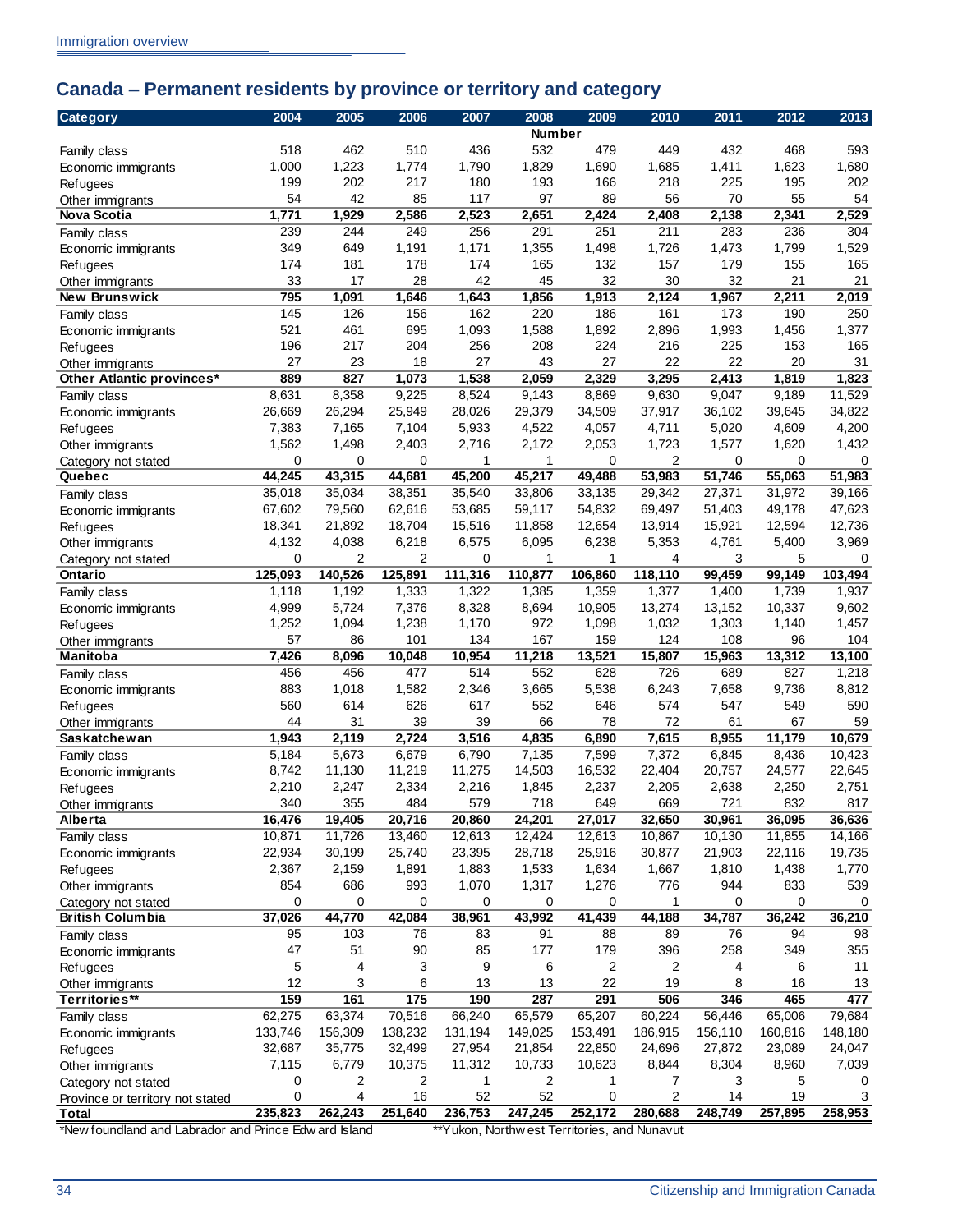

| Category                                              | 2004         | 2005         | 2006          | 2007          | 2008         | 2009                                         | 2010        | 2011        | 2012        | 2013        |
|-------------------------------------------------------|--------------|--------------|---------------|---------------|--------------|----------------------------------------------|-------------|-------------|-------------|-------------|
|                                                       |              |              |               |               |              | <b>Percentage distribution</b>               |             |             |             |             |
| Family class                                          | 29.2         | 24.0         | 19.7          | 17.3          | 20.1         | 19.8                                         | 18.6        | 20.2        | 20.0        | 23.4        |
| Economic immigrants                                   | 56.5         | 63.4         | 68.6          | 70.9          | 69.0         | 69.7                                         | 70.0        | 66.0        | 69.3        | 66.4        |
| <b>Refugees</b>                                       | 11.2         | 10.5         | 8.4           | 7.1           | 7.3          | 6.8                                          | 9.1         | 10.5        | 8.3         | 8.0         |
| Other immigrants                                      | 3.0          | 2.2          | 3.3           | 4.6           | 3.7          | 3.7                                          | 2.3         | 3.3         | 2.3         | 2.1         |
| Nova Scotia                                           | 100.0        | 100.0        | 100.0         | 100.0         | 100.0        | 100.0                                        | 100.0       | 100.0       | 100.0       | 100.0       |
| Family class                                          | 30.1         | 22.4         | 15.1          | 15.6          | 15.7         | 13.1                                         | 9.9         | 14.4        | 10.7        | 15.1        |
| Economic immigrants                                   | 43.9         | 59.5         | 72.4          | 71.3          | 73.0         | 78.3                                         | 81.3        | 74.9        | 81.4        | 75.7        |
| <b>Refugees</b>                                       | 21.9         | 16.6         | 10.8          | 10.6          | 8.9          | 6.9                                          | 7.4         | 9.1         | 7.0         | 8.2         |
| Other immigrants                                      | 4.2          | 1.6          | 1.7           | 2.6           | 2.4          | 1.7                                          | 1.4         | 1.6         | 0.9         | 1.0         |
| New Brunswick                                         | 100.0        | 100.0        | 100.0         | 100.0         | 100.0        | 100.0                                        | 100.0       | 100.0       | 100.0       | 100.0       |
| Family class                                          | 16.3         | 15.2         | 14.5          | 10.5          | 10.7         | 8.0                                          | 4.9         | 7.2         | 10.4        | 13.7        |
| Economic immigrants                                   | 58.6         | 55.7         | 64.8          | 71.1          | 77.1         | 81.2                                         | 87.9        | 82.6        | 80.0        | 75.5        |
| Refugees                                              | 22.0         | 26.2         | 19.0          | 16.6          | 10.1         | 9.6                                          | 6.6         | 9.3         | 8.4         | 9.1         |
| Other immigrants                                      | 3.0          | 2.8          | 1.7           | 1.8           | 2.1          | 1.2                                          | 0.7         | 0.9         | 1.1         | 1.7         |
| Other Atlantic provinces*                             | 100.0        | 100.0        | 100.0         | 100.0         | 100.0        | 100.0                                        | 100.0       | 100.0       | 100.0       | 100.0       |
| Family class                                          | 19.5         | 19.3         | 20.6          | 18.9          | 20.2         | 17.9                                         | 17.8        | 17.5        | 16.7        | 22.2        |
| Economic immigrants                                   | 60.3<br>16.7 | 60.7<br>16.5 | 58.1<br>15.9  | 62.0<br>13.1  | 65.0<br>10.0 | 69.7<br>8.2                                  | 70.2        | 69.8<br>9.7 | 72.0<br>8.4 | 67.0        |
| <b>Refugees</b>                                       | 3.5          | 3.5          | 5.4           | 6.0           | 4.8          | 4.1                                          | 8.7<br>3.2  | 3.0         | 2.9         | 8.1<br>2.8  |
| Other immigrants                                      | 0.0          | 0.0          | 0.0           | 0.0           | 0.0          | 0.0                                          | 0.0         | 0.0         | 0.0         | 0.0         |
| Category not stated<br>Quebec                         | 100.0        | 100.0        | 100.0         | 100.0         | 100.0        | 100.0                                        | 100.0       | 100.0       | 100.0       | 100.0       |
| Family class                                          | 28.0         | 24.9         | 30.5          | 31.9          | 30.5         | 31.0                                         | 24.8        | 27.5        | 32.2        | 37.8        |
| Economic immigrants                                   | 54.0         | 56.6         | 49.7          | 48.2          | 53.3         | 51.3                                         | 58.8        | 51.7        | 49.6        | 46.0        |
| <b>Refugees</b>                                       | 14.7         | 15.6         | 14.9          | 13.9          | 10.7         | 11.8                                         | 11.8        | 16.0        | 12.7        | 12.3        |
| Other immigrants                                      | 3.3          | 2.9          | 4.9           | 5.9           | 5.5          | 5.8                                          | 4.5         | 4.8         | 5.4         | 3.8         |
| Category not stated                                   | 0.0          | 0.0          | 0.0           | 0.0           | 0.0          | 0.0                                          | 0.0         | 0.0         | 0.0         | 0.0         |
| Ontario                                               | 100.0        | 100.0        | 100.0         | 100.0         | 100.0        | 100.0                                        | 100.0       | 100.0       | 100.0       | 100.0       |
| Family class                                          | 15.1         | 14.7         | 13.3          | 12.1          | 12.3         | 10.1                                         | 8.7         | 8.8         | 13.1        | 14.8        |
| Economic immigrants                                   | 67.3         | 70.7         | 73.4          | 76.0          | 77.5         | 80.7                                         | 84.0        | 82.4        | 77.7        | 73.3        |
| <b>Refugees</b>                                       | 16.9         | 13.5         | 12.3          | 10.7          | 8.7          | 8.1                                          | 6.5         | 8.2         | 8.6         | 11.1        |
| Other immigrants                                      | 0.8          | 1.1          | 1.0           | 1.2           | 1.5          | 1.2                                          | 0.8         | 0.7         | 0.7         | 0.8         |
| <b>Manitoba</b>                                       | 100.0        | 100.0        | 100.0         | 100.0         | 100.0        | 100.0                                        | 100.0       | 100.0       | 100.0       | 100.0       |
| Family class                                          | 23.5         | 21.5         | 17.5          | 14.6          | 11.4         | 9.1                                          | 9.5         | 7.7         | 7.4         | 11.4        |
| Economic immigrants                                   | 45.4         | 48.0         | 58.1          | 66.7          | 75.8         | 80.4                                         | 82.0        | 85.5        | 87.1        | 82.5        |
| <b>Refugees</b>                                       | 28.8         | 29.0         | 23.0          | 17.5          | 11.4         | 9.4                                          | 7.5         | 6.1         | 4.9         | 5.5         |
| Other immigrants                                      | 2.3          | 1.5          | 1.4           | 1.1           | 1.4          | 1.1                                          | 0.9         | 0.7         | 0.6         | 0.6         |
| Saskatchewan                                          | 100.0        | 100.0        | 100.0         | 100.0         | 100.0        | 100.0                                        | 100.0       | 100.0       | 100.0       | 100.0       |
| Family class                                          | 31.5         | 29.2         | 32.2          | 32.6          | 29.5         | 28.1                                         | 22.6        | 22.1        | 23.4        | 28.5        |
| Economic immigrants                                   | 53.1         | 57.4         | 54.2          | 54.1          | 59.9         | 61.2                                         | 68.6        | 67.0        | 68.1        | 61.8        |
| Refugees                                              | 13.4         | 11.6         | 11.3          | 10.6          | 7.6          | 8.3                                          | 6.8         | 8.5         | 6.2         | 7.5         |
| Other immigrants                                      | 2.1          | 1.8          | 2.3           | 2.8           | 3.0          | 2.4                                          | 2.0         | 2.3         | 2.3         | $2.2\,$     |
| Alberta                                               | 100.0        | 100.0        | 100.0         | 100.0         | 100.0        | 100.0                                        | 100.0       | 100.0       | 100.0       | 100.0       |
| Family class                                          | 29.4         | 26.2         | 32.0          | 32.4          | 28.2         | 30.4                                         | 24.6        | 29.1        | 32.7        | 39.1        |
| Economic immigrants                                   | 61.9         | 67.5         | 61.2          | 60.0          | 65.3         | 62.5                                         | 69.9        | 63.0        | 61.0        | 54.5        |
| Refugees                                              | 6.4          | 4.8          | 4.5           | 4.8           | 3.5          | 3.9                                          | 3.8         | 5.2         | 4.0         | 4.9         |
| Other immigrants                                      | 2.3          | 1.5          | 2.4           | 2.7           | 3.0          | 3.1                                          | 1.8         | 2.7         | 2.3         | 1.5         |
| Category not stated                                   | 0.0          | 0.0          | 0.0           | 0.0           | 0.0          | 0.0                                          | 0.0         | 0.0         | 0.0         | 0.0         |
| <b>British Columbia</b>                               | 100.0        | 100.0        | 100.0<br>43.4 | 100.0<br>43.7 | 100.0        | 100.0                                        | 100.0       | 100.0       | 100.0       | 100.0       |
| Family class                                          | 59.7         | 64.0         |               |               | 31.7<br>61.7 | 30.2                                         | 17.6        | 22.0        | 20.2        | 20.5        |
| Economic immigrants                                   | 29.6<br>3.1  | 31.7<br>2.5  | 51.4<br>1.7   | 44.7<br>4.7   | 2.1          | 61.5<br>0.7                                  | 78.3<br>0.4 | 74.6<br>1.2 | 75.1<br>1.3 | 74.4<br>2.3 |
| Refugees                                              | 7.5          | 1.9          | 3.4           | 6.8           | 4.5          | 7.6                                          | 3.8         | 2.3         | 3.4         | 2.7         |
| Other immigrants<br>Territories**                     | 100.0        | 100.0        | 100.0         | 100.0         | 100.0        | 100.0                                        | 100.0       | 100.0       | 100.0       | 100.0       |
| Family class                                          | 26.4         | 24.2         | 28.0          | 28.0          | 26.5         | 25.9                                         | 21.5        | 22.7        | 25.2        | 30.8        |
| Economic immigrants                                   | 56.7         | 59.6         | 54.9          | 55.4          | 60.3         | 60.9                                         | 66.6        | 62.8        | 62.4        | 57.2        |
| Refugees                                              | 13.9         | 13.6         | 12.9          | 11.8          | 8.8          | 9.1                                          | 8.8         | 11.2        | 9.0         | 9.3         |
| Other immigrants                                      | 3.0          | 2.6          | 4.1           | 4.8           | 4.3          | 4.2                                          | 3.2         | 3.3         | 3.5         | 2.7         |
| Category not stated                                   | 0.0          | 0.0          | 0.0           | 0.0           | 0.0          | 0.0                                          | 0.0         | 0.0         | 0.0         | 0.0         |
| Province or territory not stated                      | 0.0          | 0.0          | 0.0           | 0.0           | 0.0          | 0.0                                          | 0.0         | 0.0         | 0.0         | 0.0         |
| Total                                                 | 100.0        | 100.0        | 100.0         | 100.0         | 100.0        | 100.0                                        | 100.0       | 100.0       | 100.0       | 100.0       |
| *New foundland and Labrador and Prince Edw ard Island |              |              |               |               |              | **Yukon, Northw est Territories, and Nunavut |             |             |             |             |
|                                                       |              |              |               |               |              |                                              |             |             |             |             |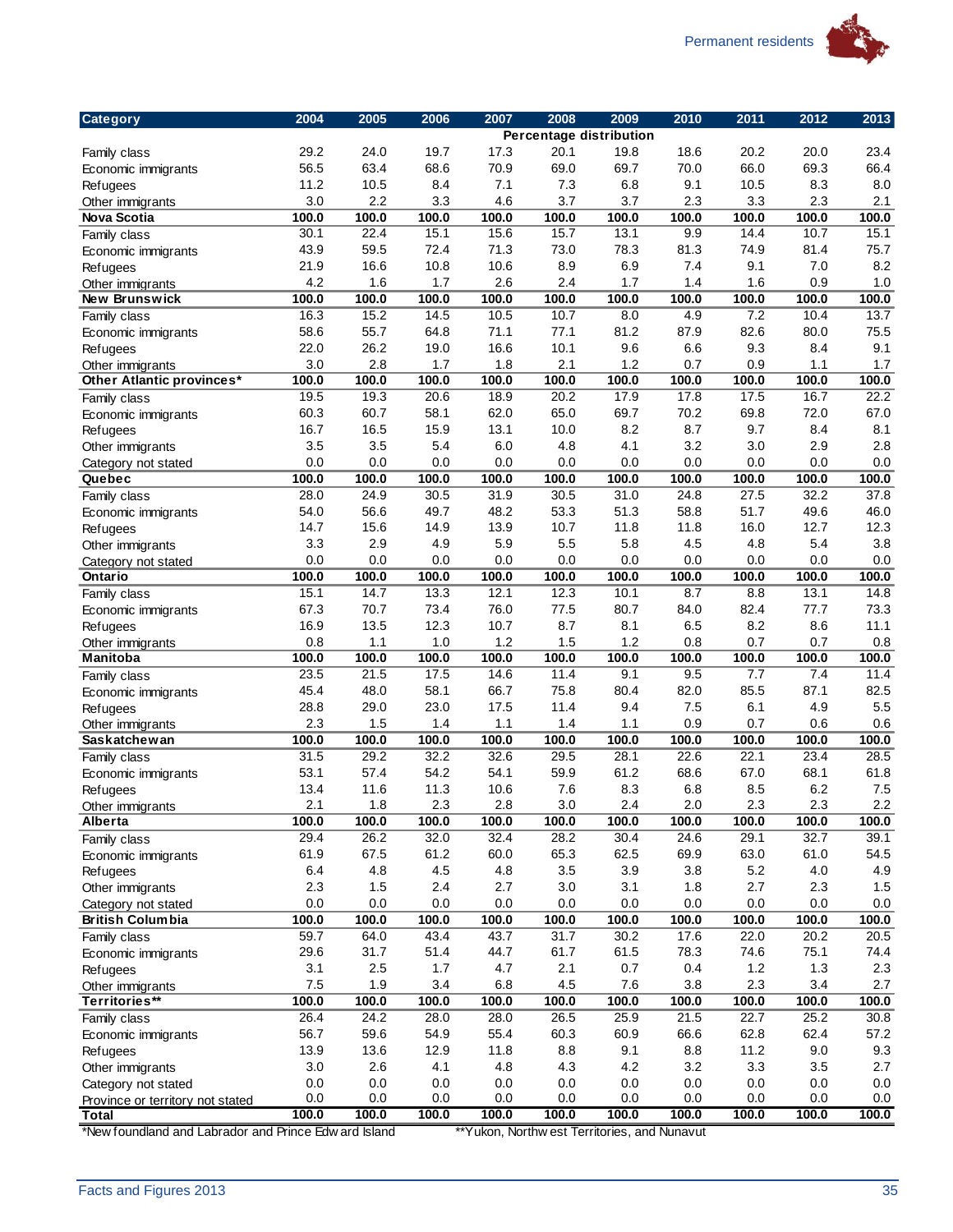## <span id="page-39-0"></span>**Canada – Permanent residents by province or territory and language ability**

| <b>Language ability</b>                               | 2004    | 2005    | 2006    | 2007                                         | 2008           | 2009    | 2010              | 2011    | 2012    | 2013    |
|-------------------------------------------------------|---------|---------|---------|----------------------------------------------|----------------|---------|-------------------|---------|---------|---------|
|                                                       |         |         |         |                                              | Number         |         |                   |         |         |         |
| English                                               | 1,105   | 1,301   | 1,763   | 1,777                                        | 1,953          | 1,821   | 1,821             | 1,553   | 1,657   | 1,793   |
| French                                                | 21      | 13      | 22      | 19                                           | 27             | 22      | 18                | 24      | 13      | 18      |
| Both French and English                               | 172     | 192     | 162     | 138                                          | 202            | 132     | 139               | 132     | 115     | 120     |
| Neither                                               | 473     | 423     | 639     | 589                                          | 469            | 449     | 430               | 429     | 556     | 598     |
| Nova Scotia                                           | 1,771   | 1,929   | 2,586   | 2,523                                        | 2,651          | 2,424   | 2,408             | 2,138   | 2,341   | 2,529   |
| English                                               | 449     | 604     | 1,014   | 951                                          | 1,099          | 1,066   | 1,163             | 1,161   | 1,389   | 1,252   |
| French                                                | 38      | 58      | 58      | 64                                           | 90             | 80      | 65                | 109     | 110     | 85      |
| Both French and English                               | 129     | 142     | 110     | 129                                          | 131            | 198     | 167               | 174     | 144     | 138     |
| Neither                                               | 179     | 287     | 464     | 499                                          | 536            | 569     | 729               | 523     | 568     | 544     |
| New Brunswick                                         | 795     | 1,091   | 1,646   | 1,643                                        | 1,856          | 1,913   | 2,124             | 1,967   | 2,211   | 2,019   |
| English                                               | 506     | 459     | 608     | 725                                          | 943            | 951     | 1,101             | 1,057   | 1,014   | 1,254   |
| French                                                | 12      | 10      | 11      | 3                                            | $\overline{7}$ | 11      | 10                | 18      | 11      | 29      |
| Both French and English                               | 47      | 33      | 30      | 32                                           | 58             | 57      | 48                | 59      | 60      | 48      |
| Neither                                               | 324     | 325     | 424     | 778                                          | 1,051          | 1,310   | 2,136             | 1,279   | 734     | 492     |
| Other Atlantic provinces*                             | 889     | 827     | 1,073   | 1,538                                        | 2,059          | 2,329   | 3,295             | 2,413   | 1,819   | 1,823   |
|                                                       | 7,842   | 8,049   | 8,795   | 8,283                                        | 8,473          | 7,976   | 7,832             | 8,667   | 8,808   | 7,384   |
| English                                               |         |         |         |                                              |                |         |                   | 13,895  |         |         |
| French                                                | 9,732   | 10,239  | 10,697  | 10,758                                       | 10,590         | 11,633  | 14,337            |         | 14,248  | 13,089  |
| Both French and English                               | 14,742  | 14,601  | 15,096  | 16,513                                       | 16,709         | 20,079  | 20,813            | 18,926  | 19,670  | 16,718  |
| Neither                                               | 11,929  | 10,426  | 10,093  | 9,646                                        | 9,445          | 9,800   | 11,001            | 10,258  | 12,337  | 14,792  |
| Quebec                                                | 44,245  | 43,315  | 44,681  | 45,200                                       | 45,217         | 49,488  | 53,983            | 51,746  | 55,063  | 51,983  |
| English                                               | 72,329  | 84,372  | 78,632  | 71,414                                       | 74,359         | 73,564  | 81,454            | 68,674  | 65,305  | 60,649  |
| French                                                | 1,148   | 1,274   | 1,198   | 1,350                                        | 1,402          | 1,313   | 1,771             | 1,733   | 1,509   | 1,317   |
| Both French and English                               | 5,355   | 5,562   | 4,748   | 4,719                                        | 4,887          | 4,668   | 5,011             | 4,260   | 3,275   | 3,027   |
| Neither                                               | 46,261  | 49,318  | 41,313  | 33,833                                       | 30,229         | 27,315  | 29,874            | 24,792  | 29,060  | 38,501  |
| Ontario                                               | 125,093 | 140,526 | 125,891 | 111,316                                      | 110,877        | 106,860 | 118,110           | 99,459  | 99,149  | 103,494 |
| English                                               | 3,788   | 4,078   | 5,277   | 5,809                                        | 6,354          | 8,331   | 10,065            | 10,723  | 8,832   | 8,832   |
| French                                                | 57      | 144     | 100     | 182                                          | 98             | 135     | 126               | 181     | 185     | 193     |
| Both French and English                               | 180     | 201     | 164     | 152                                          | 166            | 214     | 304               | 284     | 322     | 269     |
| Neither                                               | 3,401   | 3,673   | 4,507   | 4,811                                        | 4,600          | 4,841   | 5,312             | 4,775   | 3,973   | 3,806   |
| Manitoba                                              | 7,426   | 8,096   | 10,048  | 10,954                                       | 11,218         | 13,521  | 15,807            | 15,963  | 13,312  | 13,100  |
| English                                               | 1,155   | 1,198   | 1,637   | 1,973                                        | 2,855          | 4,299   | 5,048             | 6,399   | 7,629   | 7,672   |
| French                                                | 20      | 24      | 25      | 32                                           | 29             | 20      | 36                | 32      | 90      | 36      |
| Both French and English                               | 139     | 108     | 65      | 73                                           | 96             | 135     | 109               | 150     | 174     | 129     |
| Neither                                               | 629     | 789     | 997     | 1,438                                        | 1,855          | 2,436   | 2,422             | 2,374   | 3,286   | 2,842   |
| <b>Saskatchewan</b>                                   | 1,943   | 2,119   | 2,724   | 3,516                                        | 4,835          | 6,890   | 7,615             | 8,955   | 11,179  | 10,679  |
| English                                               | 9,321   | 10,878  | 12,354  | 13,178                                       | 16,834         | 19,053  | 23,804            | 22,826  | 25,729  | 24,744  |
| French                                                | 155     | 177     | 273     | 269                                          | 285            | 310     | 318               | 320     | 368     | 324     |
| Both French and English                               | 688     | 798     | 876     | 904                                          | 862            | 1,041   | 1,027             | 936     | 959     | 752     |
| Neither                                               | 6,312   | 7,552   | 7,213   | 6,509                                        | 6,220          | 6,613   | 7,501             | 6,879   | 9,039   | 10,816  |
| Alberta                                               | 16,476  | 19,405  | 20,716  | 20,860                                       | 24,201         | 27,017  | 32,650            | 30,961  | 36,095  | 36,636  |
| English                                               | 18,120  | 21,995  | 22,917  | 22,924                                       | 26,920         | 25,621  | 27,650            | 23,206  | 23,800  | 21,293  |
| French                                                | 118     | 125     | 176     | 145                                          | 159            | 168     | 153               | 103     | 129     | 85      |
| Both French and English                               | 1,139   | 1,367   | 1,376   | 1,427                                        | 1,488          | 1,383   | 1,307             | 1,035   | 1,059   | 901     |
| Neither                                               | 17,649  | 21,283  | 17,615  | 14,465                                       | 15,425         | 14,267  | 15,078            | 10,443  | 11,254  | 13,931  |
| <b>British Columbia</b>                               | 37,026  | 44,770  | 42,084  | 38,961                                       | 43,992         | 41,439  | 44,188            | 34,787  | 36,242  | 36,210  |
| English                                               | 94      | 103     | 117     | 139                                          | 215            | 224     | 408               | 286     | 362     | 367     |
| French                                                | 1       | 2       | 1       | 1                                            | 5              | 5       | 5                 | 3       | 1       | 2       |
| Both French and English                               | 17      | 6       | 28      | 12                                           | 25             | 25      | 24                | 16      | 16      | 22      |
| Neither                                               | 47      | 50      | 29      | 38                                           | 42             | 37      | 69                | 41      | 86      | 86      |
| Territories**                                         | 159     | 161     | 175     | 190                                          | 287            | 291     | 506               | 346     | 465     | 477     |
|                                                       | 114,709 | 133,037 |         |                                              | 140,005        | 142,906 |                   | 144,552 | 144,525 |         |
| English                                               |         |         | 133,114 | 127,173                                      |                |         | 160,346<br>16,839 |         |         | 135,240 |
| French                                                | 11,302  | 12,066  | 12,561  | 12,823                                       | 12,692         | 13,697  |                   | 16,418  | 16,664  | 15,178  |
| Both French and English                               | 22,608  | 23,010  | 22,655  | 24,099                                       | 24,624         | 27,932  | 28,949            | 25,972  | 25,794  | 22,124  |
| Neither                                               | 87,204  | 94,126  | 83,294  | 72,606                                       | 69,872         | 67,637  | 74,552            | 61,793  | 70,893  | 86,408  |
| Province or territory not stated                      | 0       | 4       | 16      | 52                                           | 52             | 0       | 2                 | 14      | 19      | 3       |
| Total                                                 | 235,823 | 262,243 | 251,640 | 236,753                                      | 247,245        | 252,172 | 280,688           | 248,749 | 257,895 | 258,953 |
| *New foundland and Labrador and Prince Edw ard Island |         |         |         | **Yukon, Northw est Territories, and Nunavut |                |         |                   |         |         |         |
|                                                       |         |         |         |                                              |                |         |                   |         |         |         |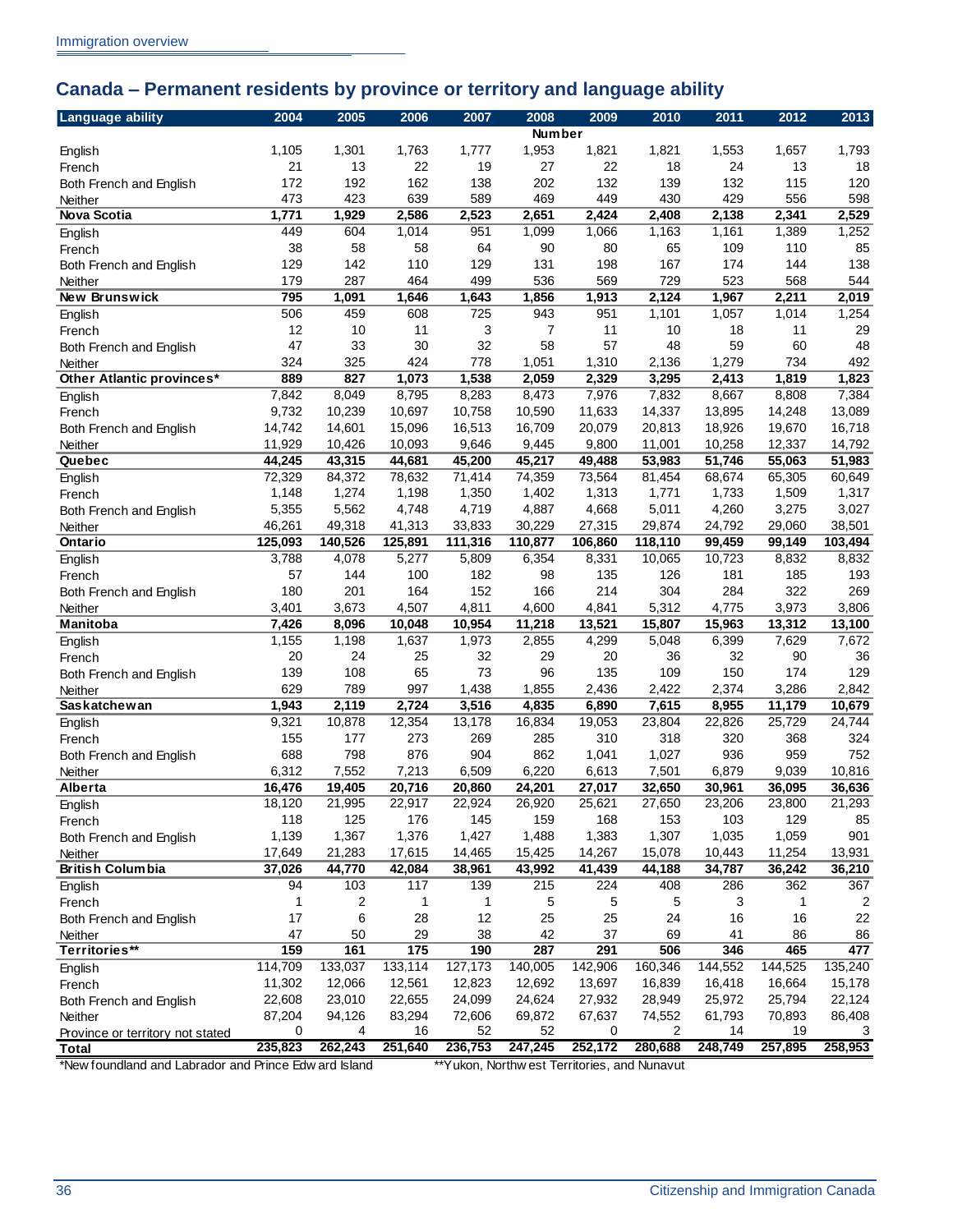

| <b>Percentage distribution</b><br>62.4<br>68.2<br>73.7<br>75.1<br>75.6<br>72.6<br>70.9<br>67.4<br>70.4<br>70.8<br>English<br>1.2<br>0.7<br>0.7<br>0.9<br>0.8<br>1.0<br>0.9<br>0.7<br>1.1<br>0.6<br>French<br>9.7<br>10.0<br>6.3<br>5.5<br>5.4<br>5.8<br>6.2<br>4.7<br>7.6<br>4.9<br>Both French and English<br>26.7<br>23.6<br>21.9<br>24.7<br>23.3<br>17.7<br>18.5<br>20.1<br>23.8<br>17.9<br>Neither<br>Nova Scotia<br>100.0<br>100.0<br>100.0<br>100.0<br>100.0<br>100.0<br>100.0<br>100.0<br>100.0<br>100.0<br>56.5<br>55.4<br>55.7<br>61.6<br>57.9<br>59.2<br>54.8<br>59.0<br>62.8<br>62.0<br>English<br>4.8<br>4.2<br>5.3<br>3.5<br>3.9<br>4.8<br>4.2<br>3.1<br>5.5<br>5.0<br>French<br>16.2<br>13.0<br>6.7<br>7.9<br>7.1<br>10.4<br>7.9<br>8.8<br>6.5<br>6.8<br>Both French and English<br>22.5<br>26.3<br>28.2<br>26.9<br>30.4<br>28.9<br>29.7<br>34.3<br>26.6<br>25.7<br>Neither<br>100.0<br>100.0<br>100.0<br>New Brunswick<br>100.0<br>100.0<br>100.0<br>100.0<br>100.0<br>100.0<br>100.0<br>56.9<br>55.5<br>56.7<br>55.7<br>68.8<br>47.1<br>45.8<br>40.8<br>33.4<br>43.8<br>English<br>1.3<br>1.2<br>1.0<br>0.2<br>0.3<br>0.5<br>0.3<br>0.6<br>1.6<br>0.7<br>French<br>5.3<br>$4.0$<br>2.1<br>2.6<br>2.8<br>2.8<br>2.4<br>1.5<br>2.4<br>3.3<br>Both French and English<br>36.4<br>56.2<br>39.3<br>39.5<br>50.6<br>51.0<br>64.8<br>53.0<br>40.4<br>27.0<br>Neither<br>100.0<br>100.0<br>100.0<br>100.0<br>100.0<br>100.0<br>100.0<br>100.0<br>100.0<br>100.0<br>Other Atlantic provinces*<br>17.7<br>18.6<br>19.7<br>18.3<br>18.7<br>16.1<br>14.5<br>16.7<br>16.0<br>14.2<br>English<br>25.2<br>22.0<br>23.6<br>23.9<br>23.8<br>23.4<br>23.5<br>26.6<br>26.9<br>25.9<br>French<br>33.3<br>33.7<br>33.8<br>35.7<br>32.2<br>36.5<br>37.0<br>40.6<br>38.6<br>36.6<br>Both French and English<br>27.0<br>24.1<br>22.6<br>22.4<br>28.5<br>21.3<br>20.9<br>19.8<br>20.4<br>19.8<br>Neither<br>Quebec<br>100.0<br>100.0<br>100.0<br>100.0<br>100.0<br>100.0<br>100.0<br>100.0<br>100.0<br>100.0<br>57.8<br>62.5<br>64.2<br>67.1<br>68.8<br>65.9<br>58.6<br>60.0<br>69.0<br>69.0<br>English<br>0.9<br>1.0<br>1.2<br>1.3<br>1.2<br>1.5<br>1.3<br>0.9<br>1.5<br>1.7<br>French<br>2.9<br>4.3<br>4.0<br>3.8<br>4.2<br>4.4<br>4.3<br>3.3<br>4.4<br>4.2<br>Both French and English<br>37.2<br>37.0<br>35.1<br>32.8<br>30.4<br>27.3<br>25.6<br>25.3<br>29.3<br>24.9<br>Neither<br>100.0<br>100.0<br>Ontario<br>100.0<br>100.0<br>100.0<br>100.0<br>100.0<br>100.0<br>100.0<br>100.0<br>51.0<br>50.4<br>52.5<br>53.0<br>56.6<br>61.6<br>63.7<br>67.2<br>66.3<br>67.4<br>English<br>0.8<br>1.8<br>1.5<br>1.0<br>1.7<br>0.9<br>1.0<br>0.8<br>1.1<br>1.4<br>French<br>2.4<br>2.1<br>2.5<br>1.6<br>1.4<br>1.5<br>1.6<br>1.9<br>1.8<br>2.4<br>Both French and English<br>45.8<br>45.4<br>35.8<br>29.8<br>29.1<br>44.9<br>43.9<br>41.0<br>33.6<br>29.9<br>Neither<br>100.0<br>Manitoba<br>100.0<br>100.0<br>100.0<br>100.0<br>100.0<br>100.0<br>100.0<br>100.0<br>100.0<br>59.4<br>62.4<br>71.8<br>56.5<br>60.1<br>56.1<br>59.0<br>66.3<br>71.5<br>68.2<br>English<br>1.0<br>1.1<br>0.9<br>0.3<br>0.5<br>0.8<br>0.3<br>0.9<br>0.6<br>0.4<br>French<br>7.2<br>5.1<br>1.2<br>2.4<br>2.1<br>2.0<br>2.0<br>1.4<br>1.7<br>1.6<br>Both French and English<br>32.4<br>37.2<br>36.6<br>29.4<br>26.6<br>40.9<br>38.4<br>35.4<br>31.8<br>26.5<br>Neither<br>100.0<br>100.0<br>100.0<br>Saskatchewan<br>100.0<br>100.0<br>100.0<br>100.0<br>100.0<br>100.0<br>100.0<br>56.6<br>56.1<br>67.5<br>59.6<br>63.2<br>69.6<br>72.9<br>73.7<br>71.3<br>70.5<br>English<br>1.3<br>0.9<br>0.9<br>0.9<br>1.3<br>1.2<br>1.1<br>1.0<br>1.0<br>1.0<br>French<br>4.2<br>4.2<br>2.1<br>4.1<br>4.3<br>3.6<br>3.9<br>3.1<br>3.0<br>2.7<br>Both French and English<br>38.3<br>25.0<br>29.5<br>38.9<br>34.8<br>31.2<br>25.7<br>22.2<br>24.5<br>23.0<br>Neither<br>100.0<br>100.0<br>100.0<br>Alberta<br>100.0<br>100.0<br>100.0<br>100.0<br>100.0<br>100.0<br>100.0<br>48.9<br>54.5<br>58.8<br>61.2<br>62.6<br>66.7<br>65.7<br>58.8<br>49.1<br>61.8<br>English<br>0.3<br>0.4<br>0.4<br>0.4<br>0.3<br>0.3<br>0.4<br>0.3<br>0.4<br>0.2<br>French<br>3.1<br>3.1<br>3.3<br>3.7<br>3.4<br>3.3<br>3.0<br>3.0<br>2.9<br>2.5<br>Both French and English<br>47.7<br>38.5<br>47.5<br>41.9<br>37.1<br>35.1<br>34.4<br>34.1<br>30.0<br>31.1<br>Neither<br><b>British Columbia</b><br>100.0<br>100.0<br>100.0<br>100.0<br>100.0<br>100.0<br>100.0<br>100.0<br>100.0<br>100.0<br>59.1<br>64.0<br>73.2<br>74.9<br>77.0<br>77.8<br>76.9<br>66.9<br>80.6<br>82.7<br>English<br>0.6<br>$1.2$<br>0.6<br>0.5<br>1.7<br>0.9<br>0.2<br>0.4<br>1.7<br>1.0<br>French<br>10.7<br>$3.7\,$<br>6.3<br>4.6<br>16.0<br>8.7<br>8.6<br>4.7<br>4.6<br>3.4<br>Both French and English<br>29.6<br>31.1<br>16.6<br>20.0<br>14.6<br>12.7<br>13.6<br>18.5<br>11.8<br>18.0<br>Neither<br>Territories**<br>100.0<br>100.0<br>100.0<br>100.0<br>100.0<br>100.0<br>100.0<br>100.0<br>100.0<br>100.0<br>48.6<br>50.7<br>52.9<br>53.7<br>56.6<br>56.7<br>56.0<br>52.2<br>57.1<br>58.1<br>English<br>4.6<br>5.9<br>4.8<br>5.0<br>5.4<br>5.1<br>5.4<br>6.0<br>6.6<br>6.5<br>French<br>9.6<br>$8.8\,$<br>9.0<br>10.2<br>10.0<br>11.1<br>10.3<br>10.4<br>10.0<br>8.5<br>Both French and English<br>37.0<br>35.9<br>33.1<br>30.7<br>28.3<br>26.8<br>26.6<br>24.8<br>27.5<br>33.4<br>Neither<br>0.0<br>0.0<br>0.0<br>0.0<br>0.0<br>0.0<br>0.0<br>0.0<br>0.0<br>0.0<br>Province or territory not stated<br>100.0<br>100.0<br>100.0<br>100.0<br>100.0<br>100.0<br>100.0<br>100.0<br>100.0<br>100.0<br>Total<br>*New foundland and Labrador and Prince Edw ard Island<br>**Yukon, Northw est Territories, and Nunavut | <b>Language ability</b> | 2004 | 2005 | 2006 | 2007 | 2008 | 2009 | 2010 | 2011 | 2012 | 2013 |
|------------------------------------------------------------------------------------------------------------------------------------------------------------------------------------------------------------------------------------------------------------------------------------------------------------------------------------------------------------------------------------------------------------------------------------------------------------------------------------------------------------------------------------------------------------------------------------------------------------------------------------------------------------------------------------------------------------------------------------------------------------------------------------------------------------------------------------------------------------------------------------------------------------------------------------------------------------------------------------------------------------------------------------------------------------------------------------------------------------------------------------------------------------------------------------------------------------------------------------------------------------------------------------------------------------------------------------------------------------------------------------------------------------------------------------------------------------------------------------------------------------------------------------------------------------------------------------------------------------------------------------------------------------------------------------------------------------------------------------------------------------------------------------------------------------------------------------------------------------------------------------------------------------------------------------------------------------------------------------------------------------------------------------------------------------------------------------------------------------------------------------------------------------------------------------------------------------------------------------------------------------------------------------------------------------------------------------------------------------------------------------------------------------------------------------------------------------------------------------------------------------------------------------------------------------------------------------------------------------------------------------------------------------------------------------------------------------------------------------------------------------------------------------------------------------------------------------------------------------------------------------------------------------------------------------------------------------------------------------------------------------------------------------------------------------------------------------------------------------------------------------------------------------------------------------------------------------------------------------------------------------------------------------------------------------------------------------------------------------------------------------------------------------------------------------------------------------------------------------------------------------------------------------------------------------------------------------------------------------------------------------------------------------------------------------------------------------------------------------------------------------------------------------------------------------------------------------------------------------------------------------------------------------------------------------------------------------------------------------------------------------------------------------------------------------------------------------------------------------------------------------------------------------------------------------------------------------------------------------------------------------------------------------------------------------------------------------------------------------------------------------------------------------------------------------------------------------------------------------------------------------------------------------------------------------------------------------------------------------------------------------------------------------------------------------------------------------------------------------------------------------------------------------------------------------------------------------------------------------------------------------------------------------------------------------------------------------------------------------------------------------------------------------------------------------------------------------------------------------------------------------------------------------------------------------------------------------------------------------------------------------------------------------------------------------------------------------------------------------------------------------------------------------------------------------------------------------------------------------------------------------------------------------------------------------------------------------------------------------------------|-------------------------|------|------|------|------|------|------|------|------|------|------|
|                                                                                                                                                                                                                                                                                                                                                                                                                                                                                                                                                                                                                                                                                                                                                                                                                                                                                                                                                                                                                                                                                                                                                                                                                                                                                                                                                                                                                                                                                                                                                                                                                                                                                                                                                                                                                                                                                                                                                                                                                                                                                                                                                                                                                                                                                                                                                                                                                                                                                                                                                                                                                                                                                                                                                                                                                                                                                                                                                                                                                                                                                                                                                                                                                                                                                                                                                                                                                                                                                                                                                                                                                                                                                                                                                                                                                                                                                                                                                                                                                                                                                                                                                                                                                                                                                                                                                                                                                                                                                                                                                                                                                                                                                                                                                                                                                                                                                                                                                                                                                                                                                                                                                                                                                                                                                                                                                                                                                                                                                                                                                                                                                        |                         |      |      |      |      |      |      |      |      |      |      |
|                                                                                                                                                                                                                                                                                                                                                                                                                                                                                                                                                                                                                                                                                                                                                                                                                                                                                                                                                                                                                                                                                                                                                                                                                                                                                                                                                                                                                                                                                                                                                                                                                                                                                                                                                                                                                                                                                                                                                                                                                                                                                                                                                                                                                                                                                                                                                                                                                                                                                                                                                                                                                                                                                                                                                                                                                                                                                                                                                                                                                                                                                                                                                                                                                                                                                                                                                                                                                                                                                                                                                                                                                                                                                                                                                                                                                                                                                                                                                                                                                                                                                                                                                                                                                                                                                                                                                                                                                                                                                                                                                                                                                                                                                                                                                                                                                                                                                                                                                                                                                                                                                                                                                                                                                                                                                                                                                                                                                                                                                                                                                                                                                        |                         |      |      |      |      |      |      |      |      |      |      |
|                                                                                                                                                                                                                                                                                                                                                                                                                                                                                                                                                                                                                                                                                                                                                                                                                                                                                                                                                                                                                                                                                                                                                                                                                                                                                                                                                                                                                                                                                                                                                                                                                                                                                                                                                                                                                                                                                                                                                                                                                                                                                                                                                                                                                                                                                                                                                                                                                                                                                                                                                                                                                                                                                                                                                                                                                                                                                                                                                                                                                                                                                                                                                                                                                                                                                                                                                                                                                                                                                                                                                                                                                                                                                                                                                                                                                                                                                                                                                                                                                                                                                                                                                                                                                                                                                                                                                                                                                                                                                                                                                                                                                                                                                                                                                                                                                                                                                                                                                                                                                                                                                                                                                                                                                                                                                                                                                                                                                                                                                                                                                                                                                        |                         |      |      |      |      |      |      |      |      |      |      |
|                                                                                                                                                                                                                                                                                                                                                                                                                                                                                                                                                                                                                                                                                                                                                                                                                                                                                                                                                                                                                                                                                                                                                                                                                                                                                                                                                                                                                                                                                                                                                                                                                                                                                                                                                                                                                                                                                                                                                                                                                                                                                                                                                                                                                                                                                                                                                                                                                                                                                                                                                                                                                                                                                                                                                                                                                                                                                                                                                                                                                                                                                                                                                                                                                                                                                                                                                                                                                                                                                                                                                                                                                                                                                                                                                                                                                                                                                                                                                                                                                                                                                                                                                                                                                                                                                                                                                                                                                                                                                                                                                                                                                                                                                                                                                                                                                                                                                                                                                                                                                                                                                                                                                                                                                                                                                                                                                                                                                                                                                                                                                                                                                        |                         |      |      |      |      |      |      |      |      |      |      |
|                                                                                                                                                                                                                                                                                                                                                                                                                                                                                                                                                                                                                                                                                                                                                                                                                                                                                                                                                                                                                                                                                                                                                                                                                                                                                                                                                                                                                                                                                                                                                                                                                                                                                                                                                                                                                                                                                                                                                                                                                                                                                                                                                                                                                                                                                                                                                                                                                                                                                                                                                                                                                                                                                                                                                                                                                                                                                                                                                                                                                                                                                                                                                                                                                                                                                                                                                                                                                                                                                                                                                                                                                                                                                                                                                                                                                                                                                                                                                                                                                                                                                                                                                                                                                                                                                                                                                                                                                                                                                                                                                                                                                                                                                                                                                                                                                                                                                                                                                                                                                                                                                                                                                                                                                                                                                                                                                                                                                                                                                                                                                                                                                        |                         |      |      |      |      |      |      |      |      |      |      |
|                                                                                                                                                                                                                                                                                                                                                                                                                                                                                                                                                                                                                                                                                                                                                                                                                                                                                                                                                                                                                                                                                                                                                                                                                                                                                                                                                                                                                                                                                                                                                                                                                                                                                                                                                                                                                                                                                                                                                                                                                                                                                                                                                                                                                                                                                                                                                                                                                                                                                                                                                                                                                                                                                                                                                                                                                                                                                                                                                                                                                                                                                                                                                                                                                                                                                                                                                                                                                                                                                                                                                                                                                                                                                                                                                                                                                                                                                                                                                                                                                                                                                                                                                                                                                                                                                                                                                                                                                                                                                                                                                                                                                                                                                                                                                                                                                                                                                                                                                                                                                                                                                                                                                                                                                                                                                                                                                                                                                                                                                                                                                                                                                        |                         |      |      |      |      |      |      |      |      |      |      |
|                                                                                                                                                                                                                                                                                                                                                                                                                                                                                                                                                                                                                                                                                                                                                                                                                                                                                                                                                                                                                                                                                                                                                                                                                                                                                                                                                                                                                                                                                                                                                                                                                                                                                                                                                                                                                                                                                                                                                                                                                                                                                                                                                                                                                                                                                                                                                                                                                                                                                                                                                                                                                                                                                                                                                                                                                                                                                                                                                                                                                                                                                                                                                                                                                                                                                                                                                                                                                                                                                                                                                                                                                                                                                                                                                                                                                                                                                                                                                                                                                                                                                                                                                                                                                                                                                                                                                                                                                                                                                                                                                                                                                                                                                                                                                                                                                                                                                                                                                                                                                                                                                                                                                                                                                                                                                                                                                                                                                                                                                                                                                                                                                        |                         |      |      |      |      |      |      |      |      |      |      |
|                                                                                                                                                                                                                                                                                                                                                                                                                                                                                                                                                                                                                                                                                                                                                                                                                                                                                                                                                                                                                                                                                                                                                                                                                                                                                                                                                                                                                                                                                                                                                                                                                                                                                                                                                                                                                                                                                                                                                                                                                                                                                                                                                                                                                                                                                                                                                                                                                                                                                                                                                                                                                                                                                                                                                                                                                                                                                                                                                                                                                                                                                                                                                                                                                                                                                                                                                                                                                                                                                                                                                                                                                                                                                                                                                                                                                                                                                                                                                                                                                                                                                                                                                                                                                                                                                                                                                                                                                                                                                                                                                                                                                                                                                                                                                                                                                                                                                                                                                                                                                                                                                                                                                                                                                                                                                                                                                                                                                                                                                                                                                                                                                        |                         |      |      |      |      |      |      |      |      |      |      |
|                                                                                                                                                                                                                                                                                                                                                                                                                                                                                                                                                                                                                                                                                                                                                                                                                                                                                                                                                                                                                                                                                                                                                                                                                                                                                                                                                                                                                                                                                                                                                                                                                                                                                                                                                                                                                                                                                                                                                                                                                                                                                                                                                                                                                                                                                                                                                                                                                                                                                                                                                                                                                                                                                                                                                                                                                                                                                                                                                                                                                                                                                                                                                                                                                                                                                                                                                                                                                                                                                                                                                                                                                                                                                                                                                                                                                                                                                                                                                                                                                                                                                                                                                                                                                                                                                                                                                                                                                                                                                                                                                                                                                                                                                                                                                                                                                                                                                                                                                                                                                                                                                                                                                                                                                                                                                                                                                                                                                                                                                                                                                                                                                        |                         |      |      |      |      |      |      |      |      |      |      |
|                                                                                                                                                                                                                                                                                                                                                                                                                                                                                                                                                                                                                                                                                                                                                                                                                                                                                                                                                                                                                                                                                                                                                                                                                                                                                                                                                                                                                                                                                                                                                                                                                                                                                                                                                                                                                                                                                                                                                                                                                                                                                                                                                                                                                                                                                                                                                                                                                                                                                                                                                                                                                                                                                                                                                                                                                                                                                                                                                                                                                                                                                                                                                                                                                                                                                                                                                                                                                                                                                                                                                                                                                                                                                                                                                                                                                                                                                                                                                                                                                                                                                                                                                                                                                                                                                                                                                                                                                                                                                                                                                                                                                                                                                                                                                                                                                                                                                                                                                                                                                                                                                                                                                                                                                                                                                                                                                                                                                                                                                                                                                                                                                        |                         |      |      |      |      |      |      |      |      |      |      |
|                                                                                                                                                                                                                                                                                                                                                                                                                                                                                                                                                                                                                                                                                                                                                                                                                                                                                                                                                                                                                                                                                                                                                                                                                                                                                                                                                                                                                                                                                                                                                                                                                                                                                                                                                                                                                                                                                                                                                                                                                                                                                                                                                                                                                                                                                                                                                                                                                                                                                                                                                                                                                                                                                                                                                                                                                                                                                                                                                                                                                                                                                                                                                                                                                                                                                                                                                                                                                                                                                                                                                                                                                                                                                                                                                                                                                                                                                                                                                                                                                                                                                                                                                                                                                                                                                                                                                                                                                                                                                                                                                                                                                                                                                                                                                                                                                                                                                                                                                                                                                                                                                                                                                                                                                                                                                                                                                                                                                                                                                                                                                                                                                        |                         |      |      |      |      |      |      |      |      |      |      |
|                                                                                                                                                                                                                                                                                                                                                                                                                                                                                                                                                                                                                                                                                                                                                                                                                                                                                                                                                                                                                                                                                                                                                                                                                                                                                                                                                                                                                                                                                                                                                                                                                                                                                                                                                                                                                                                                                                                                                                                                                                                                                                                                                                                                                                                                                                                                                                                                                                                                                                                                                                                                                                                                                                                                                                                                                                                                                                                                                                                                                                                                                                                                                                                                                                                                                                                                                                                                                                                                                                                                                                                                                                                                                                                                                                                                                                                                                                                                                                                                                                                                                                                                                                                                                                                                                                                                                                                                                                                                                                                                                                                                                                                                                                                                                                                                                                                                                                                                                                                                                                                                                                                                                                                                                                                                                                                                                                                                                                                                                                                                                                                                                        |                         |      |      |      |      |      |      |      |      |      |      |
|                                                                                                                                                                                                                                                                                                                                                                                                                                                                                                                                                                                                                                                                                                                                                                                                                                                                                                                                                                                                                                                                                                                                                                                                                                                                                                                                                                                                                                                                                                                                                                                                                                                                                                                                                                                                                                                                                                                                                                                                                                                                                                                                                                                                                                                                                                                                                                                                                                                                                                                                                                                                                                                                                                                                                                                                                                                                                                                                                                                                                                                                                                                                                                                                                                                                                                                                                                                                                                                                                                                                                                                                                                                                                                                                                                                                                                                                                                                                                                                                                                                                                                                                                                                                                                                                                                                                                                                                                                                                                                                                                                                                                                                                                                                                                                                                                                                                                                                                                                                                                                                                                                                                                                                                                                                                                                                                                                                                                                                                                                                                                                                                                        |                         |      |      |      |      |      |      |      |      |      |      |
|                                                                                                                                                                                                                                                                                                                                                                                                                                                                                                                                                                                                                                                                                                                                                                                                                                                                                                                                                                                                                                                                                                                                                                                                                                                                                                                                                                                                                                                                                                                                                                                                                                                                                                                                                                                                                                                                                                                                                                                                                                                                                                                                                                                                                                                                                                                                                                                                                                                                                                                                                                                                                                                                                                                                                                                                                                                                                                                                                                                                                                                                                                                                                                                                                                                                                                                                                                                                                                                                                                                                                                                                                                                                                                                                                                                                                                                                                                                                                                                                                                                                                                                                                                                                                                                                                                                                                                                                                                                                                                                                                                                                                                                                                                                                                                                                                                                                                                                                                                                                                                                                                                                                                                                                                                                                                                                                                                                                                                                                                                                                                                                                                        |                         |      |      |      |      |      |      |      |      |      |      |
|                                                                                                                                                                                                                                                                                                                                                                                                                                                                                                                                                                                                                                                                                                                                                                                                                                                                                                                                                                                                                                                                                                                                                                                                                                                                                                                                                                                                                                                                                                                                                                                                                                                                                                                                                                                                                                                                                                                                                                                                                                                                                                                                                                                                                                                                                                                                                                                                                                                                                                                                                                                                                                                                                                                                                                                                                                                                                                                                                                                                                                                                                                                                                                                                                                                                                                                                                                                                                                                                                                                                                                                                                                                                                                                                                                                                                                                                                                                                                                                                                                                                                                                                                                                                                                                                                                                                                                                                                                                                                                                                                                                                                                                                                                                                                                                                                                                                                                                                                                                                                                                                                                                                                                                                                                                                                                                                                                                                                                                                                                                                                                                                                        |                         |      |      |      |      |      |      |      |      |      |      |
|                                                                                                                                                                                                                                                                                                                                                                                                                                                                                                                                                                                                                                                                                                                                                                                                                                                                                                                                                                                                                                                                                                                                                                                                                                                                                                                                                                                                                                                                                                                                                                                                                                                                                                                                                                                                                                                                                                                                                                                                                                                                                                                                                                                                                                                                                                                                                                                                                                                                                                                                                                                                                                                                                                                                                                                                                                                                                                                                                                                                                                                                                                                                                                                                                                                                                                                                                                                                                                                                                                                                                                                                                                                                                                                                                                                                                                                                                                                                                                                                                                                                                                                                                                                                                                                                                                                                                                                                                                                                                                                                                                                                                                                                                                                                                                                                                                                                                                                                                                                                                                                                                                                                                                                                                                                                                                                                                                                                                                                                                                                                                                                                                        |                         |      |      |      |      |      |      |      |      |      |      |
|                                                                                                                                                                                                                                                                                                                                                                                                                                                                                                                                                                                                                                                                                                                                                                                                                                                                                                                                                                                                                                                                                                                                                                                                                                                                                                                                                                                                                                                                                                                                                                                                                                                                                                                                                                                                                                                                                                                                                                                                                                                                                                                                                                                                                                                                                                                                                                                                                                                                                                                                                                                                                                                                                                                                                                                                                                                                                                                                                                                                                                                                                                                                                                                                                                                                                                                                                                                                                                                                                                                                                                                                                                                                                                                                                                                                                                                                                                                                                                                                                                                                                                                                                                                                                                                                                                                                                                                                                                                                                                                                                                                                                                                                                                                                                                                                                                                                                                                                                                                                                                                                                                                                                                                                                                                                                                                                                                                                                                                                                                                                                                                                                        |                         |      |      |      |      |      |      |      |      |      |      |
|                                                                                                                                                                                                                                                                                                                                                                                                                                                                                                                                                                                                                                                                                                                                                                                                                                                                                                                                                                                                                                                                                                                                                                                                                                                                                                                                                                                                                                                                                                                                                                                                                                                                                                                                                                                                                                                                                                                                                                                                                                                                                                                                                                                                                                                                                                                                                                                                                                                                                                                                                                                                                                                                                                                                                                                                                                                                                                                                                                                                                                                                                                                                                                                                                                                                                                                                                                                                                                                                                                                                                                                                                                                                                                                                                                                                                                                                                                                                                                                                                                                                                                                                                                                                                                                                                                                                                                                                                                                                                                                                                                                                                                                                                                                                                                                                                                                                                                                                                                                                                                                                                                                                                                                                                                                                                                                                                                                                                                                                                                                                                                                                                        |                         |      |      |      |      |      |      |      |      |      |      |
|                                                                                                                                                                                                                                                                                                                                                                                                                                                                                                                                                                                                                                                                                                                                                                                                                                                                                                                                                                                                                                                                                                                                                                                                                                                                                                                                                                                                                                                                                                                                                                                                                                                                                                                                                                                                                                                                                                                                                                                                                                                                                                                                                                                                                                                                                                                                                                                                                                                                                                                                                                                                                                                                                                                                                                                                                                                                                                                                                                                                                                                                                                                                                                                                                                                                                                                                                                                                                                                                                                                                                                                                                                                                                                                                                                                                                                                                                                                                                                                                                                                                                                                                                                                                                                                                                                                                                                                                                                                                                                                                                                                                                                                                                                                                                                                                                                                                                                                                                                                                                                                                                                                                                                                                                                                                                                                                                                                                                                                                                                                                                                                                                        |                         |      |      |      |      |      |      |      |      |      |      |
|                                                                                                                                                                                                                                                                                                                                                                                                                                                                                                                                                                                                                                                                                                                                                                                                                                                                                                                                                                                                                                                                                                                                                                                                                                                                                                                                                                                                                                                                                                                                                                                                                                                                                                                                                                                                                                                                                                                                                                                                                                                                                                                                                                                                                                                                                                                                                                                                                                                                                                                                                                                                                                                                                                                                                                                                                                                                                                                                                                                                                                                                                                                                                                                                                                                                                                                                                                                                                                                                                                                                                                                                                                                                                                                                                                                                                                                                                                                                                                                                                                                                                                                                                                                                                                                                                                                                                                                                                                                                                                                                                                                                                                                                                                                                                                                                                                                                                                                                                                                                                                                                                                                                                                                                                                                                                                                                                                                                                                                                                                                                                                                                                        |                         |      |      |      |      |      |      |      |      |      |      |
|                                                                                                                                                                                                                                                                                                                                                                                                                                                                                                                                                                                                                                                                                                                                                                                                                                                                                                                                                                                                                                                                                                                                                                                                                                                                                                                                                                                                                                                                                                                                                                                                                                                                                                                                                                                                                                                                                                                                                                                                                                                                                                                                                                                                                                                                                                                                                                                                                                                                                                                                                                                                                                                                                                                                                                                                                                                                                                                                                                                                                                                                                                                                                                                                                                                                                                                                                                                                                                                                                                                                                                                                                                                                                                                                                                                                                                                                                                                                                                                                                                                                                                                                                                                                                                                                                                                                                                                                                                                                                                                                                                                                                                                                                                                                                                                                                                                                                                                                                                                                                                                                                                                                                                                                                                                                                                                                                                                                                                                                                                                                                                                                                        |                         |      |      |      |      |      |      |      |      |      |      |
|                                                                                                                                                                                                                                                                                                                                                                                                                                                                                                                                                                                                                                                                                                                                                                                                                                                                                                                                                                                                                                                                                                                                                                                                                                                                                                                                                                                                                                                                                                                                                                                                                                                                                                                                                                                                                                                                                                                                                                                                                                                                                                                                                                                                                                                                                                                                                                                                                                                                                                                                                                                                                                                                                                                                                                                                                                                                                                                                                                                                                                                                                                                                                                                                                                                                                                                                                                                                                                                                                                                                                                                                                                                                                                                                                                                                                                                                                                                                                                                                                                                                                                                                                                                                                                                                                                                                                                                                                                                                                                                                                                                                                                                                                                                                                                                                                                                                                                                                                                                                                                                                                                                                                                                                                                                                                                                                                                                                                                                                                                                                                                                                                        |                         |      |      |      |      |      |      |      |      |      |      |
|                                                                                                                                                                                                                                                                                                                                                                                                                                                                                                                                                                                                                                                                                                                                                                                                                                                                                                                                                                                                                                                                                                                                                                                                                                                                                                                                                                                                                                                                                                                                                                                                                                                                                                                                                                                                                                                                                                                                                                                                                                                                                                                                                                                                                                                                                                                                                                                                                                                                                                                                                                                                                                                                                                                                                                                                                                                                                                                                                                                                                                                                                                                                                                                                                                                                                                                                                                                                                                                                                                                                                                                                                                                                                                                                                                                                                                                                                                                                                                                                                                                                                                                                                                                                                                                                                                                                                                                                                                                                                                                                                                                                                                                                                                                                                                                                                                                                                                                                                                                                                                                                                                                                                                                                                                                                                                                                                                                                                                                                                                                                                                                                                        |                         |      |      |      |      |      |      |      |      |      |      |
|                                                                                                                                                                                                                                                                                                                                                                                                                                                                                                                                                                                                                                                                                                                                                                                                                                                                                                                                                                                                                                                                                                                                                                                                                                                                                                                                                                                                                                                                                                                                                                                                                                                                                                                                                                                                                                                                                                                                                                                                                                                                                                                                                                                                                                                                                                                                                                                                                                                                                                                                                                                                                                                                                                                                                                                                                                                                                                                                                                                                                                                                                                                                                                                                                                                                                                                                                                                                                                                                                                                                                                                                                                                                                                                                                                                                                                                                                                                                                                                                                                                                                                                                                                                                                                                                                                                                                                                                                                                                                                                                                                                                                                                                                                                                                                                                                                                                                                                                                                                                                                                                                                                                                                                                                                                                                                                                                                                                                                                                                                                                                                                                                        |                         |      |      |      |      |      |      |      |      |      |      |
|                                                                                                                                                                                                                                                                                                                                                                                                                                                                                                                                                                                                                                                                                                                                                                                                                                                                                                                                                                                                                                                                                                                                                                                                                                                                                                                                                                                                                                                                                                                                                                                                                                                                                                                                                                                                                                                                                                                                                                                                                                                                                                                                                                                                                                                                                                                                                                                                                                                                                                                                                                                                                                                                                                                                                                                                                                                                                                                                                                                                                                                                                                                                                                                                                                                                                                                                                                                                                                                                                                                                                                                                                                                                                                                                                                                                                                                                                                                                                                                                                                                                                                                                                                                                                                                                                                                                                                                                                                                                                                                                                                                                                                                                                                                                                                                                                                                                                                                                                                                                                                                                                                                                                                                                                                                                                                                                                                                                                                                                                                                                                                                                                        |                         |      |      |      |      |      |      |      |      |      |      |
|                                                                                                                                                                                                                                                                                                                                                                                                                                                                                                                                                                                                                                                                                                                                                                                                                                                                                                                                                                                                                                                                                                                                                                                                                                                                                                                                                                                                                                                                                                                                                                                                                                                                                                                                                                                                                                                                                                                                                                                                                                                                                                                                                                                                                                                                                                                                                                                                                                                                                                                                                                                                                                                                                                                                                                                                                                                                                                                                                                                                                                                                                                                                                                                                                                                                                                                                                                                                                                                                                                                                                                                                                                                                                                                                                                                                                                                                                                                                                                                                                                                                                                                                                                                                                                                                                                                                                                                                                                                                                                                                                                                                                                                                                                                                                                                                                                                                                                                                                                                                                                                                                                                                                                                                                                                                                                                                                                                                                                                                                                                                                                                                                        |                         |      |      |      |      |      |      |      |      |      |      |
|                                                                                                                                                                                                                                                                                                                                                                                                                                                                                                                                                                                                                                                                                                                                                                                                                                                                                                                                                                                                                                                                                                                                                                                                                                                                                                                                                                                                                                                                                                                                                                                                                                                                                                                                                                                                                                                                                                                                                                                                                                                                                                                                                                                                                                                                                                                                                                                                                                                                                                                                                                                                                                                                                                                                                                                                                                                                                                                                                                                                                                                                                                                                                                                                                                                                                                                                                                                                                                                                                                                                                                                                                                                                                                                                                                                                                                                                                                                                                                                                                                                                                                                                                                                                                                                                                                                                                                                                                                                                                                                                                                                                                                                                                                                                                                                                                                                                                                                                                                                                                                                                                                                                                                                                                                                                                                                                                                                                                                                                                                                                                                                                                        |                         |      |      |      |      |      |      |      |      |      |      |
|                                                                                                                                                                                                                                                                                                                                                                                                                                                                                                                                                                                                                                                                                                                                                                                                                                                                                                                                                                                                                                                                                                                                                                                                                                                                                                                                                                                                                                                                                                                                                                                                                                                                                                                                                                                                                                                                                                                                                                                                                                                                                                                                                                                                                                                                                                                                                                                                                                                                                                                                                                                                                                                                                                                                                                                                                                                                                                                                                                                                                                                                                                                                                                                                                                                                                                                                                                                                                                                                                                                                                                                                                                                                                                                                                                                                                                                                                                                                                                                                                                                                                                                                                                                                                                                                                                                                                                                                                                                                                                                                                                                                                                                                                                                                                                                                                                                                                                                                                                                                                                                                                                                                                                                                                                                                                                                                                                                                                                                                                                                                                                                                                        |                         |      |      |      |      |      |      |      |      |      |      |
|                                                                                                                                                                                                                                                                                                                                                                                                                                                                                                                                                                                                                                                                                                                                                                                                                                                                                                                                                                                                                                                                                                                                                                                                                                                                                                                                                                                                                                                                                                                                                                                                                                                                                                                                                                                                                                                                                                                                                                                                                                                                                                                                                                                                                                                                                                                                                                                                                                                                                                                                                                                                                                                                                                                                                                                                                                                                                                                                                                                                                                                                                                                                                                                                                                                                                                                                                                                                                                                                                                                                                                                                                                                                                                                                                                                                                                                                                                                                                                                                                                                                                                                                                                                                                                                                                                                                                                                                                                                                                                                                                                                                                                                                                                                                                                                                                                                                                                                                                                                                                                                                                                                                                                                                                                                                                                                                                                                                                                                                                                                                                                                                                        |                         |      |      |      |      |      |      |      |      |      |      |
|                                                                                                                                                                                                                                                                                                                                                                                                                                                                                                                                                                                                                                                                                                                                                                                                                                                                                                                                                                                                                                                                                                                                                                                                                                                                                                                                                                                                                                                                                                                                                                                                                                                                                                                                                                                                                                                                                                                                                                                                                                                                                                                                                                                                                                                                                                                                                                                                                                                                                                                                                                                                                                                                                                                                                                                                                                                                                                                                                                                                                                                                                                                                                                                                                                                                                                                                                                                                                                                                                                                                                                                                                                                                                                                                                                                                                                                                                                                                                                                                                                                                                                                                                                                                                                                                                                                                                                                                                                                                                                                                                                                                                                                                                                                                                                                                                                                                                                                                                                                                                                                                                                                                                                                                                                                                                                                                                                                                                                                                                                                                                                                                                        |                         |      |      |      |      |      |      |      |      |      |      |
|                                                                                                                                                                                                                                                                                                                                                                                                                                                                                                                                                                                                                                                                                                                                                                                                                                                                                                                                                                                                                                                                                                                                                                                                                                                                                                                                                                                                                                                                                                                                                                                                                                                                                                                                                                                                                                                                                                                                                                                                                                                                                                                                                                                                                                                                                                                                                                                                                                                                                                                                                                                                                                                                                                                                                                                                                                                                                                                                                                                                                                                                                                                                                                                                                                                                                                                                                                                                                                                                                                                                                                                                                                                                                                                                                                                                                                                                                                                                                                                                                                                                                                                                                                                                                                                                                                                                                                                                                                                                                                                                                                                                                                                                                                                                                                                                                                                                                                                                                                                                                                                                                                                                                                                                                                                                                                                                                                                                                                                                                                                                                                                                                        |                         |      |      |      |      |      |      |      |      |      |      |
|                                                                                                                                                                                                                                                                                                                                                                                                                                                                                                                                                                                                                                                                                                                                                                                                                                                                                                                                                                                                                                                                                                                                                                                                                                                                                                                                                                                                                                                                                                                                                                                                                                                                                                                                                                                                                                                                                                                                                                                                                                                                                                                                                                                                                                                                                                                                                                                                                                                                                                                                                                                                                                                                                                                                                                                                                                                                                                                                                                                                                                                                                                                                                                                                                                                                                                                                                                                                                                                                                                                                                                                                                                                                                                                                                                                                                                                                                                                                                                                                                                                                                                                                                                                                                                                                                                                                                                                                                                                                                                                                                                                                                                                                                                                                                                                                                                                                                                                                                                                                                                                                                                                                                                                                                                                                                                                                                                                                                                                                                                                                                                                                                        |                         |      |      |      |      |      |      |      |      |      |      |
|                                                                                                                                                                                                                                                                                                                                                                                                                                                                                                                                                                                                                                                                                                                                                                                                                                                                                                                                                                                                                                                                                                                                                                                                                                                                                                                                                                                                                                                                                                                                                                                                                                                                                                                                                                                                                                                                                                                                                                                                                                                                                                                                                                                                                                                                                                                                                                                                                                                                                                                                                                                                                                                                                                                                                                                                                                                                                                                                                                                                                                                                                                                                                                                                                                                                                                                                                                                                                                                                                                                                                                                                                                                                                                                                                                                                                                                                                                                                                                                                                                                                                                                                                                                                                                                                                                                                                                                                                                                                                                                                                                                                                                                                                                                                                                                                                                                                                                                                                                                                                                                                                                                                                                                                                                                                                                                                                                                                                                                                                                                                                                                                                        |                         |      |      |      |      |      |      |      |      |      |      |
|                                                                                                                                                                                                                                                                                                                                                                                                                                                                                                                                                                                                                                                                                                                                                                                                                                                                                                                                                                                                                                                                                                                                                                                                                                                                                                                                                                                                                                                                                                                                                                                                                                                                                                                                                                                                                                                                                                                                                                                                                                                                                                                                                                                                                                                                                                                                                                                                                                                                                                                                                                                                                                                                                                                                                                                                                                                                                                                                                                                                                                                                                                                                                                                                                                                                                                                                                                                                                                                                                                                                                                                                                                                                                                                                                                                                                                                                                                                                                                                                                                                                                                                                                                                                                                                                                                                                                                                                                                                                                                                                                                                                                                                                                                                                                                                                                                                                                                                                                                                                                                                                                                                                                                                                                                                                                                                                                                                                                                                                                                                                                                                                                        |                         |      |      |      |      |      |      |      |      |      |      |
|                                                                                                                                                                                                                                                                                                                                                                                                                                                                                                                                                                                                                                                                                                                                                                                                                                                                                                                                                                                                                                                                                                                                                                                                                                                                                                                                                                                                                                                                                                                                                                                                                                                                                                                                                                                                                                                                                                                                                                                                                                                                                                                                                                                                                                                                                                                                                                                                                                                                                                                                                                                                                                                                                                                                                                                                                                                                                                                                                                                                                                                                                                                                                                                                                                                                                                                                                                                                                                                                                                                                                                                                                                                                                                                                                                                                                                                                                                                                                                                                                                                                                                                                                                                                                                                                                                                                                                                                                                                                                                                                                                                                                                                                                                                                                                                                                                                                                                                                                                                                                                                                                                                                                                                                                                                                                                                                                                                                                                                                                                                                                                                                                        |                         |      |      |      |      |      |      |      |      |      |      |
|                                                                                                                                                                                                                                                                                                                                                                                                                                                                                                                                                                                                                                                                                                                                                                                                                                                                                                                                                                                                                                                                                                                                                                                                                                                                                                                                                                                                                                                                                                                                                                                                                                                                                                                                                                                                                                                                                                                                                                                                                                                                                                                                                                                                                                                                                                                                                                                                                                                                                                                                                                                                                                                                                                                                                                                                                                                                                                                                                                                                                                                                                                                                                                                                                                                                                                                                                                                                                                                                                                                                                                                                                                                                                                                                                                                                                                                                                                                                                                                                                                                                                                                                                                                                                                                                                                                                                                                                                                                                                                                                                                                                                                                                                                                                                                                                                                                                                                                                                                                                                                                                                                                                                                                                                                                                                                                                                                                                                                                                                                                                                                                                                        |                         |      |      |      |      |      |      |      |      |      |      |
|                                                                                                                                                                                                                                                                                                                                                                                                                                                                                                                                                                                                                                                                                                                                                                                                                                                                                                                                                                                                                                                                                                                                                                                                                                                                                                                                                                                                                                                                                                                                                                                                                                                                                                                                                                                                                                                                                                                                                                                                                                                                                                                                                                                                                                                                                                                                                                                                                                                                                                                                                                                                                                                                                                                                                                                                                                                                                                                                                                                                                                                                                                                                                                                                                                                                                                                                                                                                                                                                                                                                                                                                                                                                                                                                                                                                                                                                                                                                                                                                                                                                                                                                                                                                                                                                                                                                                                                                                                                                                                                                                                                                                                                                                                                                                                                                                                                                                                                                                                                                                                                                                                                                                                                                                                                                                                                                                                                                                                                                                                                                                                                                                        |                         |      |      |      |      |      |      |      |      |      |      |
|                                                                                                                                                                                                                                                                                                                                                                                                                                                                                                                                                                                                                                                                                                                                                                                                                                                                                                                                                                                                                                                                                                                                                                                                                                                                                                                                                                                                                                                                                                                                                                                                                                                                                                                                                                                                                                                                                                                                                                                                                                                                                                                                                                                                                                                                                                                                                                                                                                                                                                                                                                                                                                                                                                                                                                                                                                                                                                                                                                                                                                                                                                                                                                                                                                                                                                                                                                                                                                                                                                                                                                                                                                                                                                                                                                                                                                                                                                                                                                                                                                                                                                                                                                                                                                                                                                                                                                                                                                                                                                                                                                                                                                                                                                                                                                                                                                                                                                                                                                                                                                                                                                                                                                                                                                                                                                                                                                                                                                                                                                                                                                                                                        |                         |      |      |      |      |      |      |      |      |      |      |
|                                                                                                                                                                                                                                                                                                                                                                                                                                                                                                                                                                                                                                                                                                                                                                                                                                                                                                                                                                                                                                                                                                                                                                                                                                                                                                                                                                                                                                                                                                                                                                                                                                                                                                                                                                                                                                                                                                                                                                                                                                                                                                                                                                                                                                                                                                                                                                                                                                                                                                                                                                                                                                                                                                                                                                                                                                                                                                                                                                                                                                                                                                                                                                                                                                                                                                                                                                                                                                                                                                                                                                                                                                                                                                                                                                                                                                                                                                                                                                                                                                                                                                                                                                                                                                                                                                                                                                                                                                                                                                                                                                                                                                                                                                                                                                                                                                                                                                                                                                                                                                                                                                                                                                                                                                                                                                                                                                                                                                                                                                                                                                                                                        |                         |      |      |      |      |      |      |      |      |      |      |
|                                                                                                                                                                                                                                                                                                                                                                                                                                                                                                                                                                                                                                                                                                                                                                                                                                                                                                                                                                                                                                                                                                                                                                                                                                                                                                                                                                                                                                                                                                                                                                                                                                                                                                                                                                                                                                                                                                                                                                                                                                                                                                                                                                                                                                                                                                                                                                                                                                                                                                                                                                                                                                                                                                                                                                                                                                                                                                                                                                                                                                                                                                                                                                                                                                                                                                                                                                                                                                                                                                                                                                                                                                                                                                                                                                                                                                                                                                                                                                                                                                                                                                                                                                                                                                                                                                                                                                                                                                                                                                                                                                                                                                                                                                                                                                                                                                                                                                                                                                                                                                                                                                                                                                                                                                                                                                                                                                                                                                                                                                                                                                                                                        |                         |      |      |      |      |      |      |      |      |      |      |
|                                                                                                                                                                                                                                                                                                                                                                                                                                                                                                                                                                                                                                                                                                                                                                                                                                                                                                                                                                                                                                                                                                                                                                                                                                                                                                                                                                                                                                                                                                                                                                                                                                                                                                                                                                                                                                                                                                                                                                                                                                                                                                                                                                                                                                                                                                                                                                                                                                                                                                                                                                                                                                                                                                                                                                                                                                                                                                                                                                                                                                                                                                                                                                                                                                                                                                                                                                                                                                                                                                                                                                                                                                                                                                                                                                                                                                                                                                                                                                                                                                                                                                                                                                                                                                                                                                                                                                                                                                                                                                                                                                                                                                                                                                                                                                                                                                                                                                                                                                                                                                                                                                                                                                                                                                                                                                                                                                                                                                                                                                                                                                                                                        |                         |      |      |      |      |      |      |      |      |      |      |
|                                                                                                                                                                                                                                                                                                                                                                                                                                                                                                                                                                                                                                                                                                                                                                                                                                                                                                                                                                                                                                                                                                                                                                                                                                                                                                                                                                                                                                                                                                                                                                                                                                                                                                                                                                                                                                                                                                                                                                                                                                                                                                                                                                                                                                                                                                                                                                                                                                                                                                                                                                                                                                                                                                                                                                                                                                                                                                                                                                                                                                                                                                                                                                                                                                                                                                                                                                                                                                                                                                                                                                                                                                                                                                                                                                                                                                                                                                                                                                                                                                                                                                                                                                                                                                                                                                                                                                                                                                                                                                                                                                                                                                                                                                                                                                                                                                                                                                                                                                                                                                                                                                                                                                                                                                                                                                                                                                                                                                                                                                                                                                                                                        |                         |      |      |      |      |      |      |      |      |      |      |
|                                                                                                                                                                                                                                                                                                                                                                                                                                                                                                                                                                                                                                                                                                                                                                                                                                                                                                                                                                                                                                                                                                                                                                                                                                                                                                                                                                                                                                                                                                                                                                                                                                                                                                                                                                                                                                                                                                                                                                                                                                                                                                                                                                                                                                                                                                                                                                                                                                                                                                                                                                                                                                                                                                                                                                                                                                                                                                                                                                                                                                                                                                                                                                                                                                                                                                                                                                                                                                                                                                                                                                                                                                                                                                                                                                                                                                                                                                                                                                                                                                                                                                                                                                                                                                                                                                                                                                                                                                                                                                                                                                                                                                                                                                                                                                                                                                                                                                                                                                                                                                                                                                                                                                                                                                                                                                                                                                                                                                                                                                                                                                                                                        |                         |      |      |      |      |      |      |      |      |      |      |
|                                                                                                                                                                                                                                                                                                                                                                                                                                                                                                                                                                                                                                                                                                                                                                                                                                                                                                                                                                                                                                                                                                                                                                                                                                                                                                                                                                                                                                                                                                                                                                                                                                                                                                                                                                                                                                                                                                                                                                                                                                                                                                                                                                                                                                                                                                                                                                                                                                                                                                                                                                                                                                                                                                                                                                                                                                                                                                                                                                                                                                                                                                                                                                                                                                                                                                                                                                                                                                                                                                                                                                                                                                                                                                                                                                                                                                                                                                                                                                                                                                                                                                                                                                                                                                                                                                                                                                                                                                                                                                                                                                                                                                                                                                                                                                                                                                                                                                                                                                                                                                                                                                                                                                                                                                                                                                                                                                                                                                                                                                                                                                                                                        |                         |      |      |      |      |      |      |      |      |      |      |
|                                                                                                                                                                                                                                                                                                                                                                                                                                                                                                                                                                                                                                                                                                                                                                                                                                                                                                                                                                                                                                                                                                                                                                                                                                                                                                                                                                                                                                                                                                                                                                                                                                                                                                                                                                                                                                                                                                                                                                                                                                                                                                                                                                                                                                                                                                                                                                                                                                                                                                                                                                                                                                                                                                                                                                                                                                                                                                                                                                                                                                                                                                                                                                                                                                                                                                                                                                                                                                                                                                                                                                                                                                                                                                                                                                                                                                                                                                                                                                                                                                                                                                                                                                                                                                                                                                                                                                                                                                                                                                                                                                                                                                                                                                                                                                                                                                                                                                                                                                                                                                                                                                                                                                                                                                                                                                                                                                                                                                                                                                                                                                                                                        |                         |      |      |      |      |      |      |      |      |      |      |
|                                                                                                                                                                                                                                                                                                                                                                                                                                                                                                                                                                                                                                                                                                                                                                                                                                                                                                                                                                                                                                                                                                                                                                                                                                                                                                                                                                                                                                                                                                                                                                                                                                                                                                                                                                                                                                                                                                                                                                                                                                                                                                                                                                                                                                                                                                                                                                                                                                                                                                                                                                                                                                                                                                                                                                                                                                                                                                                                                                                                                                                                                                                                                                                                                                                                                                                                                                                                                                                                                                                                                                                                                                                                                                                                                                                                                                                                                                                                                                                                                                                                                                                                                                                                                                                                                                                                                                                                                                                                                                                                                                                                                                                                                                                                                                                                                                                                                                                                                                                                                                                                                                                                                                                                                                                                                                                                                                                                                                                                                                                                                                                                                        |                         |      |      |      |      |      |      |      |      |      |      |
|                                                                                                                                                                                                                                                                                                                                                                                                                                                                                                                                                                                                                                                                                                                                                                                                                                                                                                                                                                                                                                                                                                                                                                                                                                                                                                                                                                                                                                                                                                                                                                                                                                                                                                                                                                                                                                                                                                                                                                                                                                                                                                                                                                                                                                                                                                                                                                                                                                                                                                                                                                                                                                                                                                                                                                                                                                                                                                                                                                                                                                                                                                                                                                                                                                                                                                                                                                                                                                                                                                                                                                                                                                                                                                                                                                                                                                                                                                                                                                                                                                                                                                                                                                                                                                                                                                                                                                                                                                                                                                                                                                                                                                                                                                                                                                                                                                                                                                                                                                                                                                                                                                                                                                                                                                                                                                                                                                                                                                                                                                                                                                                                                        |                         |      |      |      |      |      |      |      |      |      |      |
|                                                                                                                                                                                                                                                                                                                                                                                                                                                                                                                                                                                                                                                                                                                                                                                                                                                                                                                                                                                                                                                                                                                                                                                                                                                                                                                                                                                                                                                                                                                                                                                                                                                                                                                                                                                                                                                                                                                                                                                                                                                                                                                                                                                                                                                                                                                                                                                                                                                                                                                                                                                                                                                                                                                                                                                                                                                                                                                                                                                                                                                                                                                                                                                                                                                                                                                                                                                                                                                                                                                                                                                                                                                                                                                                                                                                                                                                                                                                                                                                                                                                                                                                                                                                                                                                                                                                                                                                                                                                                                                                                                                                                                                                                                                                                                                                                                                                                                                                                                                                                                                                                                                                                                                                                                                                                                                                                                                                                                                                                                                                                                                                                        |                         |      |      |      |      |      |      |      |      |      |      |
|                                                                                                                                                                                                                                                                                                                                                                                                                                                                                                                                                                                                                                                                                                                                                                                                                                                                                                                                                                                                                                                                                                                                                                                                                                                                                                                                                                                                                                                                                                                                                                                                                                                                                                                                                                                                                                                                                                                                                                                                                                                                                                                                                                                                                                                                                                                                                                                                                                                                                                                                                                                                                                                                                                                                                                                                                                                                                                                                                                                                                                                                                                                                                                                                                                                                                                                                                                                                                                                                                                                                                                                                                                                                                                                                                                                                                                                                                                                                                                                                                                                                                                                                                                                                                                                                                                                                                                                                                                                                                                                                                                                                                                                                                                                                                                                                                                                                                                                                                                                                                                                                                                                                                                                                                                                                                                                                                                                                                                                                                                                                                                                                                        |                         |      |      |      |      |      |      |      |      |      |      |
|                                                                                                                                                                                                                                                                                                                                                                                                                                                                                                                                                                                                                                                                                                                                                                                                                                                                                                                                                                                                                                                                                                                                                                                                                                                                                                                                                                                                                                                                                                                                                                                                                                                                                                                                                                                                                                                                                                                                                                                                                                                                                                                                                                                                                                                                                                                                                                                                                                                                                                                                                                                                                                                                                                                                                                                                                                                                                                                                                                                                                                                                                                                                                                                                                                                                                                                                                                                                                                                                                                                                                                                                                                                                                                                                                                                                                                                                                                                                                                                                                                                                                                                                                                                                                                                                                                                                                                                                                                                                                                                                                                                                                                                                                                                                                                                                                                                                                                                                                                                                                                                                                                                                                                                                                                                                                                                                                                                                                                                                                                                                                                                                                        |                         |      |      |      |      |      |      |      |      |      |      |
|                                                                                                                                                                                                                                                                                                                                                                                                                                                                                                                                                                                                                                                                                                                                                                                                                                                                                                                                                                                                                                                                                                                                                                                                                                                                                                                                                                                                                                                                                                                                                                                                                                                                                                                                                                                                                                                                                                                                                                                                                                                                                                                                                                                                                                                                                                                                                                                                                                                                                                                                                                                                                                                                                                                                                                                                                                                                                                                                                                                                                                                                                                                                                                                                                                                                                                                                                                                                                                                                                                                                                                                                                                                                                                                                                                                                                                                                                                                                                                                                                                                                                                                                                                                                                                                                                                                                                                                                                                                                                                                                                                                                                                                                                                                                                                                                                                                                                                                                                                                                                                                                                                                                                                                                                                                                                                                                                                                                                                                                                                                                                                                                                        |                         |      |      |      |      |      |      |      |      |      |      |
|                                                                                                                                                                                                                                                                                                                                                                                                                                                                                                                                                                                                                                                                                                                                                                                                                                                                                                                                                                                                                                                                                                                                                                                                                                                                                                                                                                                                                                                                                                                                                                                                                                                                                                                                                                                                                                                                                                                                                                                                                                                                                                                                                                                                                                                                                                                                                                                                                                                                                                                                                                                                                                                                                                                                                                                                                                                                                                                                                                                                                                                                                                                                                                                                                                                                                                                                                                                                                                                                                                                                                                                                                                                                                                                                                                                                                                                                                                                                                                                                                                                                                                                                                                                                                                                                                                                                                                                                                                                                                                                                                                                                                                                                                                                                                                                                                                                                                                                                                                                                                                                                                                                                                                                                                                                                                                                                                                                                                                                                                                                                                                                                                        |                         |      |      |      |      |      |      |      |      |      |      |
|                                                                                                                                                                                                                                                                                                                                                                                                                                                                                                                                                                                                                                                                                                                                                                                                                                                                                                                                                                                                                                                                                                                                                                                                                                                                                                                                                                                                                                                                                                                                                                                                                                                                                                                                                                                                                                                                                                                                                                                                                                                                                                                                                                                                                                                                                                                                                                                                                                                                                                                                                                                                                                                                                                                                                                                                                                                                                                                                                                                                                                                                                                                                                                                                                                                                                                                                                                                                                                                                                                                                                                                                                                                                                                                                                                                                                                                                                                                                                                                                                                                                                                                                                                                                                                                                                                                                                                                                                                                                                                                                                                                                                                                                                                                                                                                                                                                                                                                                                                                                                                                                                                                                                                                                                                                                                                                                                                                                                                                                                                                                                                                                                        |                         |      |      |      |      |      |      |      |      |      |      |
|                                                                                                                                                                                                                                                                                                                                                                                                                                                                                                                                                                                                                                                                                                                                                                                                                                                                                                                                                                                                                                                                                                                                                                                                                                                                                                                                                                                                                                                                                                                                                                                                                                                                                                                                                                                                                                                                                                                                                                                                                                                                                                                                                                                                                                                                                                                                                                                                                                                                                                                                                                                                                                                                                                                                                                                                                                                                                                                                                                                                                                                                                                                                                                                                                                                                                                                                                                                                                                                                                                                                                                                                                                                                                                                                                                                                                                                                                                                                                                                                                                                                                                                                                                                                                                                                                                                                                                                                                                                                                                                                                                                                                                                                                                                                                                                                                                                                                                                                                                                                                                                                                                                                                                                                                                                                                                                                                                                                                                                                                                                                                                                                                        |                         |      |      |      |      |      |      |      |      |      |      |
|                                                                                                                                                                                                                                                                                                                                                                                                                                                                                                                                                                                                                                                                                                                                                                                                                                                                                                                                                                                                                                                                                                                                                                                                                                                                                                                                                                                                                                                                                                                                                                                                                                                                                                                                                                                                                                                                                                                                                                                                                                                                                                                                                                                                                                                                                                                                                                                                                                                                                                                                                                                                                                                                                                                                                                                                                                                                                                                                                                                                                                                                                                                                                                                                                                                                                                                                                                                                                                                                                                                                                                                                                                                                                                                                                                                                                                                                                                                                                                                                                                                                                                                                                                                                                                                                                                                                                                                                                                                                                                                                                                                                                                                                                                                                                                                                                                                                                                                                                                                                                                                                                                                                                                                                                                                                                                                                                                                                                                                                                                                                                                                                                        |                         |      |      |      |      |      |      |      |      |      |      |
|                                                                                                                                                                                                                                                                                                                                                                                                                                                                                                                                                                                                                                                                                                                                                                                                                                                                                                                                                                                                                                                                                                                                                                                                                                                                                                                                                                                                                                                                                                                                                                                                                                                                                                                                                                                                                                                                                                                                                                                                                                                                                                                                                                                                                                                                                                                                                                                                                                                                                                                                                                                                                                                                                                                                                                                                                                                                                                                                                                                                                                                                                                                                                                                                                                                                                                                                                                                                                                                                                                                                                                                                                                                                                                                                                                                                                                                                                                                                                                                                                                                                                                                                                                                                                                                                                                                                                                                                                                                                                                                                                                                                                                                                                                                                                                                                                                                                                                                                                                                                                                                                                                                                                                                                                                                                                                                                                                                                                                                                                                                                                                                                                        |                         |      |      |      |      |      |      |      |      |      |      |
|                                                                                                                                                                                                                                                                                                                                                                                                                                                                                                                                                                                                                                                                                                                                                                                                                                                                                                                                                                                                                                                                                                                                                                                                                                                                                                                                                                                                                                                                                                                                                                                                                                                                                                                                                                                                                                                                                                                                                                                                                                                                                                                                                                                                                                                                                                                                                                                                                                                                                                                                                                                                                                                                                                                                                                                                                                                                                                                                                                                                                                                                                                                                                                                                                                                                                                                                                                                                                                                                                                                                                                                                                                                                                                                                                                                                                                                                                                                                                                                                                                                                                                                                                                                                                                                                                                                                                                                                                                                                                                                                                                                                                                                                                                                                                                                                                                                                                                                                                                                                                                                                                                                                                                                                                                                                                                                                                                                                                                                                                                                                                                                                                        |                         |      |      |      |      |      |      |      |      |      |      |
|                                                                                                                                                                                                                                                                                                                                                                                                                                                                                                                                                                                                                                                                                                                                                                                                                                                                                                                                                                                                                                                                                                                                                                                                                                                                                                                                                                                                                                                                                                                                                                                                                                                                                                                                                                                                                                                                                                                                                                                                                                                                                                                                                                                                                                                                                                                                                                                                                                                                                                                                                                                                                                                                                                                                                                                                                                                                                                                                                                                                                                                                                                                                                                                                                                                                                                                                                                                                                                                                                                                                                                                                                                                                                                                                                                                                                                                                                                                                                                                                                                                                                                                                                                                                                                                                                                                                                                                                                                                                                                                                                                                                                                                                                                                                                                                                                                                                                                                                                                                                                                                                                                                                                                                                                                                                                                                                                                                                                                                                                                                                                                                                                        |                         |      |      |      |      |      |      |      |      |      |      |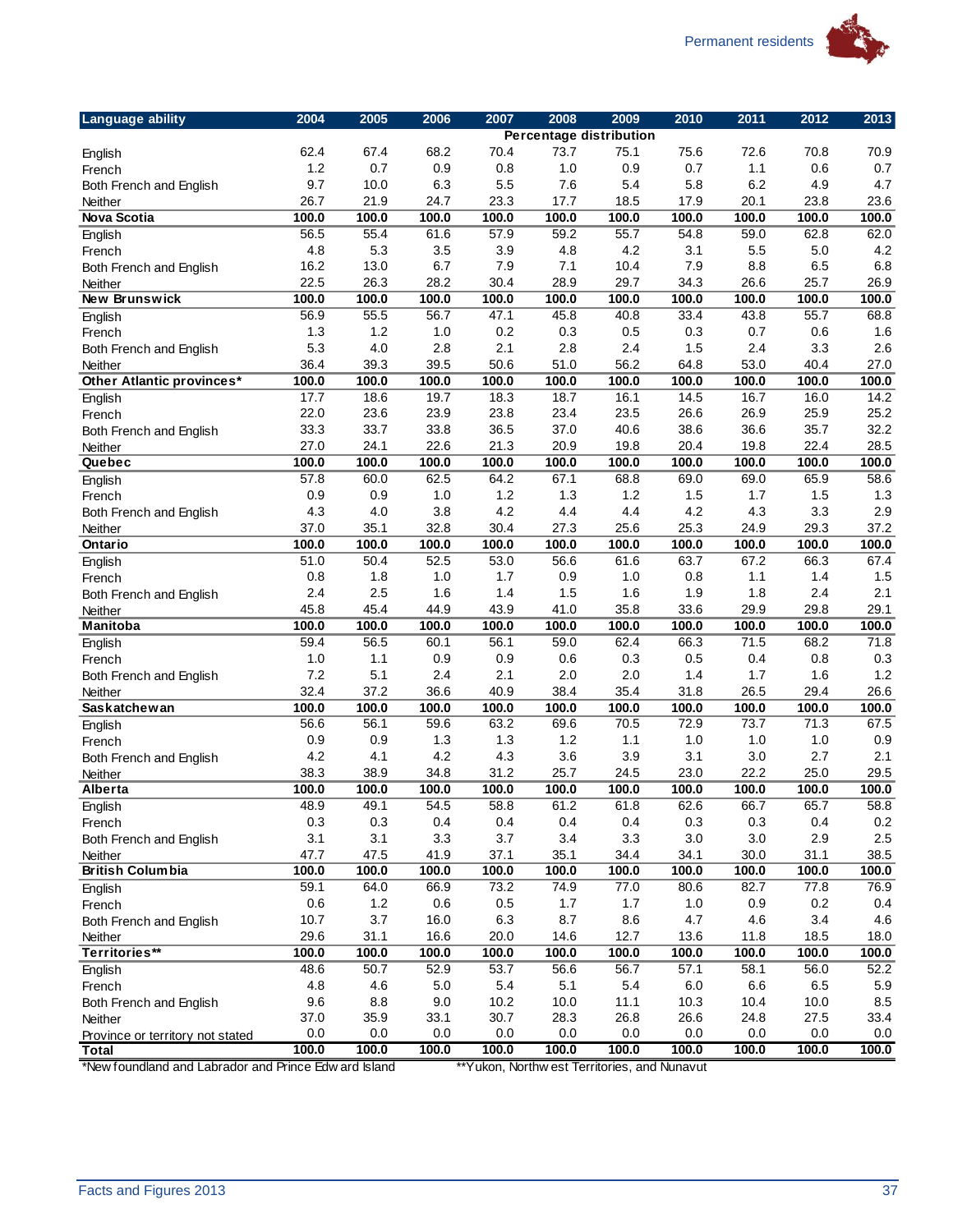## <span id="page-41-0"></span>**Canada – Permanent residents by province or territory and source area**

| Source area                                                           | 2004            | 2005            | 2006                    | 2007            | 2008            | 2009            | 2010                                         | 2011            | 2012            | 2013            |
|-----------------------------------------------------------------------|-----------------|-----------------|-------------------------|-----------------|-----------------|-----------------|----------------------------------------------|-----------------|-----------------|-----------------|
|                                                                       |                 |                 |                         |                 | Number          |                 |                                              |                 |                 |                 |
| Africa and the Middle East                                            | 696             | 663             | 763                     | 746             | 848             | 790             | 709                                          | 572             | 596             | 677             |
| Asia and Pacific                                                      | 423             | 589             | 936                     | 941             | 762             | 633             | 706                                          | 833             | 911             | 1,050           |
| South and Central America                                             | 337             | 404             | 502                     | 547             | 595             | 662             | 695                                          | 518             | 547             | 488             |
| <b>United States</b>                                                  | 173             | 167             | 240                     | 206             | 290             | 210             | 152                                          | 131             | 183             | 157             |
| Europe and the United Kingdom                                         | 120             | 89              | 126                     | 81              | 146             | 113             | 127                                          | 82              | 98              | 147             |
| Source area not stated                                                | 22              | 17              | 19                      | 2               | 10              | 16              | 19                                           | 2               | 6               | 10              |
| Nova Scotia                                                           | 1,771           | 1,929           | 2,586                   | 2,523           | 2,651           | 2,424           | 2,408                                        | 2,138           | 2,341           | 2,529           |
| Africa and the Middle East                                            | 435             | 392             | 446                     | 533             | 534             | 715             | 880                                          | 924             | 1,039           | 925             |
| Asia and Pacific                                                      | 648             | 819             | 1,445                   | 1,719           | 2,349           | 2,568           | 3,560                                        | 2,503           | 2,074           | 1,928           |
| South and Central America                                             | 321             | 373             | 421                     | 590             | 586             | 572             | 659                                          | 635             | 603             | 624             |
| <b>United States</b>                                                  | 151             | 167             | 217                     | 184             | 233<br>204      | 214             | 160                                          | 152             | 147             | 192             |
| Europe and the United Kingdom                                         | 119             | 161             | 160                     | 143             |                 | 170             | 144                                          | 162             | 149             | 167             |
| Source area not stated                                                | 10              | 6               | 30<br>2.719             | 12              | 9               | 3               | 16                                           | 4               | 18<br>4.030     | 6               |
| Other Atlantic provinces*                                             | 1,684           | 1,918<br>14,890 | 17,087                  | 3,181           | 3,915           | 4,242           | 5,419                                        | 4,380           |                 | 3,842           |
| Africa and the Middle East                                            | 14,887<br>9,362 | 9,033           | 8,853                   | 17,558<br>7,416 | 18,072<br>8,000 | 21,933          | 24,475                                       | 22,150          | 21,447<br>9,892 | 22,173<br>9,360 |
| Asia and Pacific                                                      |                 |                 |                         |                 |                 | 7,809           | 8,414                                        | 8,917           |                 |                 |
| South and Central America                                             | 11,453<br>706   | 10,415<br>618   | 9,566<br>906            | 10,082<br>891   | 8,883<br>973    | 9,577<br>976    | 9,716<br>820                                 | 8,525<br>876    | 11,229<br>923   | 9,347           |
| <b>United States</b>                                                  |                 |                 |                         |                 |                 |                 |                                              |                 |                 | 1,088<br>9,946  |
| Europe and the United Kingdom                                         | 7,734<br>103    | 8,241<br>118    | 8,163<br>106            | 9,149<br>104    | 9,234<br>55     | 9,123<br>70     | 10,490<br>68                                 | 11,205<br>73    | 11,519<br>53    | 69              |
| Source area not stated<br>Quebec                                      | 44,245          | 43,315          | 44,681                  | 45.200          | 45.217          | 49,488          |                                              | 51.746          |                 |                 |
|                                                                       |                 |                 |                         |                 |                 |                 | 53,983                                       |                 | 55,063          | 51,983          |
| Africa and the Middle East                                            | 21,691          | 21,979          | 20,952                  | 19,273          | 20,061          | 20,364          | 25,166                                       | 21,888          | 20,568          | 23,090          |
| Asia and Pacific                                                      | 68,572          | 82,101          | 71,839                  | 60,216          | 59,722          | 56,314          | 63,639                                       | 52,108          | 55,338          | 56,670          |
| South and Central America                                             | 19,577          | 18,557          | 15,163                  | 14,501          | 13,867          | 13,172          | 12,421                                       | 9,978           | 9,535           | 9,995           |
| <b>United States</b>                                                  | 3,577           | 4,517           | 4,688                   | 4,477           | 4,632           | 4,159           | 4,027                                        | 3,720           | 3,490           | 3,815           |
| Europe and the United Kingdom                                         | 10,978          | 12,728<br>644   | 12,594                  | 12,390          | 12,200          | 12,496          | 12,409                                       | 11,416<br>349   | 9,908<br>310    | 9,626<br>298    |
| Source area not stated                                                | 698             | 140,526         | 655<br>125.891          | 459             | 395<br>110,877  | 355             | 448                                          |                 | 99.149          | 103,494         |
| Ontario                                                               | 125,093         |                 |                         | 111,316         |                 | 106,860         | 118,110                                      | 99,459          |                 |                 |
| Africa and the Middle East                                            | 1,646           | 1,545           | 1,859                   | 1,705           | 1,790           | 1,893           | 2,256<br>10.496                              | 2,534           | 2,500           | 3,057           |
| Asia and Pacific                                                      | 3,319           | 3,874           | 5,176                   | 5,973           | 5,935           | 8,335           |                                              | 11,044          | 8,635           | 8,110           |
| South and Central America                                             | 1,748           | 1,926           | 2,399                   | 2,286           | 2,535           | 2,298           | 1,887                                        | 1,405           | 1,252           | 1,116           |
| <b>United States</b>                                                  | 136<br>567      | 189<br>551      | 180<br>424              | 179<br>807      | 216<br>733      | 226<br>754      | 192                                          | 215<br>749      | 262<br>646      | 254<br>549      |
| Europe and the United Kingdom                                         |                 |                 |                         | 4               | 9               |                 | 954<br>22                                    |                 | 17              |                 |
| Source area not stated                                                | 10              | 11              | 10                      | 10,954          |                 | 15              | 15,807                                       | 16              | 13,312          | 14              |
| Manitoba                                                              | 7,426<br>578    | 8,096<br>557    | 10,048<br>620           | 636             | 11,218<br>896   | 13,521<br>1,046 |                                              | 15,963<br>1,133 | 1,327           | 13,100          |
| Africa and the Middle East                                            | 752             | 867             | 1,055                   | 1,723           | 2,475           | 4,191           | 1,201                                        |                 |                 | 1,150<br>7,801  |
| Asia and Pacific                                                      | 407             | 440             | 701                     | 843             |                 |                 | 4,710                                        | 6,590<br>791    | 8,336<br>994    |                 |
| South and Central America                                             | 109             | 115             | 142                     | 133             | 1,081<br>162    | 1,293<br>184    | 1,290<br>176                                 | 131             | 151             | 1,177<br>208    |
| <b>United States</b>                                                  | 89              | 138             | 201                     | 173             | 215             | 170             | 233                                          | 296             | 365             | 334             |
| Europe and the United Kingdom                                         | 8               | 2               | 5                       | 8               | 6               | 6               | 5                                            | 14              | 6               | 9               |
| Source area not stated<br>Sas katche w an                             | 1,943           | 2,119           | 2,724                   | 3,516           | 4,835           | 6,890           | 7,615                                        | 8,955           | 11,179          | 10,679          |
|                                                                       | 2,764           | 2,846           | 3,561                   | 3,338           | 3,831           | 4,702           | 5,864                                        | 5,275           | 5,526           | 6,627           |
| Africa and the Middle East<br>Asia and Pacific                        | 8,772           | 11,191          | 11,499                  | 11,510          | 12,796          | 14,362          | 18,904                                       | 19,096          | 23,325          | 22,624          |
| South and Central America                                             | 3,052           | 3,259           | 3,188                   | 3,334           | 4,185           | 4,523           | 4,345                                        | 3,285           | 3,368           | 3,486           |
| <b>United States</b>                                                  | 700             | 734             | 891                     | 859             | 1,141           | 1,011           | 955                                          | 1,028           | 1,105           | 1,265           |
| Europe and the United Kingdom                                         | 1,153           | 1,342           | 1,546                   | 1,794           | 2,188           | 2,379           | 2,533                                        | 2,231           | 2,730           | 2,595           |
| Source area not stated                                                | 35              | 33              | 31                      | 25              | 60              | 40              | 49                                           | 46              | 41              | 39              |
| Alberta                                                               | 16,476          | 19,405          | 20,716                  | 20,860          | 24,201          | 27,017          | 32,650                                       | 30,961          | 36,095          | 36,636          |
| Africa and the Middle East                                            | 3,331           | 3,186           | 3,658                   | 3,080           | 3,443           | 3,576           | 4,201                                        | 3,440           | 3,398           | 4,462           |
| Asia and Pacific                                                      | 25,666          | 32,931          | 29,548                  | 26,763          | 30,543          | 28,132          | 30,645                                       | 23,785          | 24,992          | 24,236          |
| South and Central America                                             | 5,124           | 5,214           | 5,021                   | 5,085           | 5,796           | 6,046           | 5,716                                        | 4,392           | 4,442           | 4,403           |
| <b>United States</b>                                                  | 1,427           | 1,877           | 2,334                   | 2,510           | 2,516           | 2,000           | 1,631                                        | 1,405           | 1,615           | 1,503           |
| Europe and the United Kingdom                                         | 1,408           | 1,486           | 1,456                   | 1,457           | 1,612           | 1,648           | 1,914                                        | 1,699           | 1,745           | 1,558           |
| Source area not stated                                                | 70              | 76              | 67                      | 66              | 82              | 37              | 81                                           | 66              | 50              | 48              |
| <b>British Columbia</b>                                               | 37,026          | 44,770          | 42,084                  | 38,961          | 43,992          | 41,439          | 44,188                                       | 34,787          | 36,242          | 36,210          |
| Africa and the Middle East                                            | 14              | 24              | 29                      | 20              | 29              | 16              | 28                                           | 18              | 33              | 41              |
| Asia and Pacific                                                      | 78              | 76              | 84                      | 94              | 140             | 176             | 367                                          | 241             | 344             | 340             |
| South and Central America                                             | 42              | 38              | 44                      | 42              | 81              | 67              | 69                                           | 60              | 65              | 72              |
| <b>United States</b>                                                  | 11              | 10              | 11                      | 17              | 18              | 15              | 29                                           | 17              | 14              | 13              |
| Europe and the United Kingdom                                         | 13              | 13              | 5                       | 17              | 19              | 17              | 13                                           | 10              | 9               | 11              |
| Source area not stated                                                | 1               | 0               | $\overline{\mathbf{c}}$ | 0               | 0               | 0               | 0                                            | 0               | 0               | 0               |
| Territories**                                                         | 159             | 161             | 175                     | 190             | 287             | 291             | 506                                          | 346             | 465             | 477             |
| Africa and the Middle East                                            | 46,042          | 46,082          | 48,975                  | 46,889          | 49,504          | 55,035          | 64,780                                       | 57,934          | 56,434          | 62,202          |
| Asia and Pacific                                                      | 117,592         | 141,481         | 130,435                 | 116,355         | 122,722         | 122,520         | 141,441                                      | 125,117         | 133,847         | 132,119         |
| South and Central America                                             | 42,061          | 40,626          | 37,005                  | 37,310          | 37,609          | 38,210          | 36,798                                       | 29,589          | 32,035          | 30,708          |
| <b>United States</b>                                                  | 6,990           | 8,394           | 9,609                   | 9,456           | 10,181          | 8,995           | 8,142                                        | 7,675           | 7,890           | 8,495           |
| Europe and the United Kingdom                                         | 22,181          | 24,749          | 24,675                  | 26,011          | 26,551          | 26,870          | 28,817                                       | 27,850          | 27,169          | 24,933          |
| Source area not stated                                                | 957             | 907             | 925                     | 680             | 626             | 542             | 708                                          | 570             | 501             | 493             |
| Province or territory not stated                                      | 0               | 4               | 16                      | 52              | 52              | 0               | 2                                            | 14              | 19              | 3               |
| Total                                                                 | 235,823         | 262,243         | 251,640                 | 236,753         | 247,245         | 252,172         | 280,688                                      | 248,749         | 257,895         | 258,953         |
| *New foundland and Labrador, Prince Edw ard Island, and New Brunswick |                 |                 |                         |                 |                 |                 | **Yukon, Northw est Territories, and Nunavut |                 |                 |                 |
| Note: Source area is based on Country of Citizenship.                 |                 |                 |                         |                 |                 |                 |                                              |                 |                 |                 |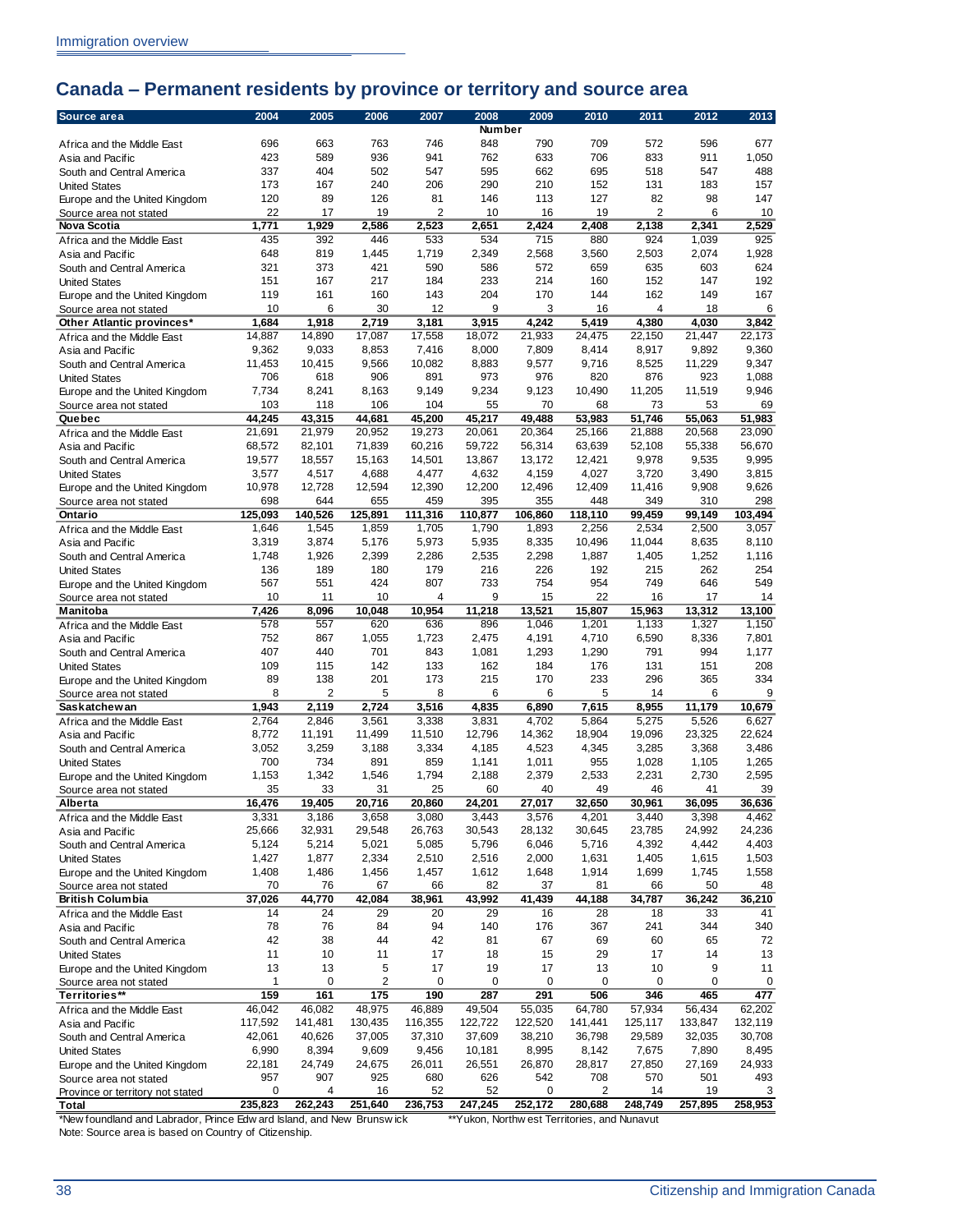

| Source area                                                           | 2004         | 2005         | 2006         | 2007         | 2008<br>Percentage distribution | 2009                                         | 2010         | 2011         | 2012         | 2013         |
|-----------------------------------------------------------------------|--------------|--------------|--------------|--------------|---------------------------------|----------------------------------------------|--------------|--------------|--------------|--------------|
| Africa and the Middle East                                            | 39.3         | 34.4         | 29.5         | 29.6         | 32.0                            | 32.6                                         | 29.4         | 26.8         | 25.5         | 26.8         |
| Asia and Pacific                                                      | 23.9         | 30.5         | 36.2         | 37.3         | 28.7                            | 26.1                                         | 29.3         | 39.0         | 38.9         | 41.5         |
| South and Central America                                             | 19.0         | 20.9         | 19.4         | 21.7         | 22.4                            | 27.3                                         | 28.9         | 24.2         | 23.4         | 19.3         |
| <b>United States</b>                                                  | 9.8          | 8.7          | 9.3          | 8.2          | 10.9                            | 8.7                                          | 6.3          | 6.1          | 7.8          | 6.2          |
| Europe and the United Kingdom                                         | 6.8          | 4.6          | 4.9          | 3.2          | 5.5                             | 4.7                                          | 5.3          | 3.8          | 4.2          | 5.8          |
| Source area not stated                                                | 1.2          | 0.9          | 0.7          | 0.1          | 0.4                             | 0.7                                          | 0.8          | 0.1          | 0.3          | 0.4          |
| Nova Scotia                                                           | 100.0        | 100.0        | 100.0        | 100.0        | 100.0                           | 100.0                                        | 100.0        | 100.0        | 100.0        | 100.0        |
| Africa and the Middle East                                            | 25.8         | 20.4         | 16.4         | 16.8         | 13.6                            | 16.9                                         | 16.2         | 21.1         | 25.8         | 24.1         |
| Asia and Pacific                                                      | 38.5<br>19.1 | 42.7<br>19.4 | 53.1<br>15.5 | 54.0<br>18.5 | 60.0<br>15.0                    | 60.5<br>13.5                                 | 65.7<br>12.2 | 57.1<br>14.5 | 51.5<br>15.0 | 50.2<br>16.2 |
| South and Central America<br><b>United States</b>                     | 9.0          | 8.7          | 8.0          | 5.8          | 6.0                             | 5.0                                          | 3.0          | 3.5          | 3.6          | 5.0          |
| Europe and the United Kingdom                                         | 7.1          | 8.4          | 5.9          | 4.5          | 5.2                             | 4.0                                          | 2.7          | 3.7          | 3.7          | 4.3          |
| Source area not stated                                                | 0.6          | 0.3          | 1.1          | 0.4          | 0.2                             | 0.1                                          | 0.3          | 0.1          | 0.4          | 0.2          |
| Other Atlantic provinces*                                             | 100.0        | 100.0        | 100.0        | 100.0        | 100.0                           | 100.0                                        | 100.0        | 100.0        | 100.0        | 100.0        |
| Africa and the Middle East                                            | 33.6         | 34.4         | 38.2         | 38.8         | 40.0                            | 44.3                                         | 45.3         | 42.8         | 38.9         | 42.7         |
| Asia and Pacific                                                      | 21.2         | 20.9         | 19.8         | 16.4         | 17.7                            | 15.8                                         | 15.6         | 17.2         | 18.0         | 18.0         |
| South and Central America                                             | 25.9         | 24.0         | 21.4         | 22.3         | 19.6                            | 19.4                                         | 18.0         | 16.5         | 20.4         | 18.0         |
| <b>United States</b>                                                  | 1.6          | 1.4          | 2.0          | 2.0          | 2.2                             | 2.0                                          | 1.5          | 1.7          | 1.7          | 2.1          |
| Europe and the United Kingdom                                         | 17.5         | 19.0         | 18.3         | 20.2         | 20.4                            | 18.4                                         | 19.4         | 21.7         | 20.9         | 19.1         |
| Source area not stated<br>Quebec                                      | 0.2<br>100.0 | 0.3<br>100.0 | 0.2<br>100.0 | 0.2<br>100.0 | 0.1<br>100.0                    | 0.1<br>100.0                                 | 0.1<br>100.0 | 0.1<br>100.0 | 0.1<br>100.0 | 0.1<br>100.0 |
| Africa and the Middle East                                            | 17.3         | 15.6         | 16.6         | 17.3         | 18.1                            | 19.1                                         | 21.3         | 22.0         | 20.7         | 22.3         |
| Asia and Pacific                                                      | 54.8         | 58.4         | 57.1         | 54.1         | 53.9                            | 52.7                                         | 53.9         | 52.4         | 55.8         | 54.8         |
| South and Central America                                             | 15.6         | 13.2         | 12.0         | 13.0         | 12.5                            | 12.3                                         | 10.5         | 10.0         | 9.6          | 9.7          |
| <b>United States</b>                                                  | 2.9          | 3.2          | 3.7          | 4.0          | 4.2                             | 3.9                                          | 3.4          | 3.7          | 3.5          | 3.7          |
| Europe and the United Kingdom                                         | 8.8          | 9.1          | 10.0         | 11.1         | 11.0                            | 11.7                                         | 10.5         | 11.5         | 10.0         | 9.3          |
| Source area not stated                                                | 0.6          | 0.5          | 0.5          | 0.4          | 0.4                             | 0.3                                          | 0.4          | 0.4          | 0.3          | 0.3          |
| Ontario                                                               | 100.0        | 100.0        | 100.0        | 100.0        | 100.0                           | 100.0                                        | 100.0        | 100.0        | 100.0        | 100.0        |
| Africa and the Middle East                                            | 22.2         | 19.1         | 18.5         | 15.6         | 16.0                            | 14.0                                         | 14.3         | 15.9         | 18.8         | 23.3         |
| Asia and Pacific<br>South and Central America                         | 44.7<br>23.5 | 47.9<br>23.8 | 51.5<br>23.9 | 54.5<br>20.9 | 52.9<br>22.6                    | 61.6<br>17.0                                 | 66.4<br>11.9 | 69.2<br>8.8  | 64.9<br>9.4  | 61.9<br>8.5  |
| <b>United States</b>                                                  | 1.8          | 2.3          | 1.8          | 1.6          | 1.9                             | 1.7                                          | 1.2          | 1.3          | 2.0          | 1.9          |
| Europe and the United Kingdom                                         | 7.6          | 6.8          | 4.2          | 7.4          | 6.5                             | 5.6                                          | 6.0          | 4.7          | 4.9          | 4.2          |
| Source area not stated                                                | 0.1          | 0.1          | 0.1          | 0.0          | 0.1                             | 0.1                                          | 0.1          | 0.1          | 0.1          | 0.1          |
| Manitoba                                                              | 100.0        | 100.0        | 100.0        | 100.0        | 100.0                           | 100.0                                        | 100.0        | 100.0        | 100.0        | 100.0        |
| Africa and the Middle East                                            | 29.7         | 26.3         | 22.8         | 18.1         | 18.5                            | 15.2                                         | 15.8         | 12.7         | 11.9         | 10.8         |
| Asia and Pacific                                                      | 38.7         | 40.9         | 38.7         | 49.0         | 51.2                            | 60.8                                         | 61.9         | 73.6         | 74.6         | 73.0         |
| South and Central America                                             | 20.9         | 20.8         | 25.7         | 24.0         | 22.4                            | 18.8                                         | 16.9         | 8.8          | 8.9          | 11.0         |
| <b>United States</b><br>Europe and the United Kingdom                 | 5.6<br>4.6   | 5.4<br>6.5   | 5.2<br>7.4   | 3.8<br>4.9   | 3.4<br>4.4                      | 2.7<br>2.5                                   | 2.3<br>3.1   | 1.5<br>3.3   | 1.4<br>3.3   | 1.9<br>3.1   |
| Source area not stated                                                | 0.4          | 0.1          | 0.2          | 0.2          | 0.1                             | 0.1                                          | 0.1          | 0.2          | 0.1          | 0.1          |
| Saskatchewan                                                          | 100.0        | 100.0        | 100.0        | 100.0        | 100.0                           | 100.0                                        | 100.0        | 100.0        | 100.0        | 100.0        |
| Africa and the Middle East                                            | 16.8         | 14.7         | 17.2         | 16.0         | 15.8                            | 17.4                                         | 18.0         | 17.0         | 15.3         | 18.1         |
| Asia and Pacific                                                      | 53.2         | 57.7         | 55.5         | 55.2         | 52.9                            | 53.2                                         | 57.9         | 61.7         | 64.6         | 61.8         |
| South and Central America                                             | 18.5         | 16.8         | 15.4         | 16.0         | 17.3                            | 16.7                                         | 13.3         | 10.6         | 9.3          | 9.5          |
| <b>United States</b>                                                  | 4.2          | 3.8          | 4.3          | 4.1          | 4.7                             | 3.7                                          | 2.9          | 3.3          | 3.1          | 3.5          |
| Europe and the United Kingdom                                         | 7.0          | 6.9<br>0.2   | 7.5          | 8.6          | 9.0<br>0.2                      | 8.8                                          | 7.8          | 7.2          | 7.6          | 7.1          |
| Source area not stated<br>Alberta                                     | 0.2<br>100.0 | 100.0        | 0.1<br>100.0 | 0.1<br>100.0 | 100.0                           | 0.1<br>100.0                                 | 0.2<br>100.0 | 0.1<br>100.0 | 0.1<br>100.0 | 0.1<br>100.0 |
| Africa and the Middle East                                            | 9.0          | 7.1          | 8.7          | 7.9          | 7.8                             | 8.6                                          | 9.5          | 9.9          | 9.4          | 12.3         |
| Asia and Pacific                                                      | 69.3         | 73.6         | 70.2         | 68.7         | 69.4                            | 67.9                                         | 69.4         | 68.4         | 69.0         | 66.9         |
| South and Central America                                             | 13.8         | 11.6         | 11.9         | 13.1         | 13.2                            | 14.6                                         | 12.9         | 12.6         | 12.3         | 12.2         |
| <b>United States</b>                                                  | 3.9          | 4.2          | 5.5          | 6.4          | 5.7                             | 4.8                                          | 3.7          | 4.0          | 4.5          | 4.2          |
| Europe and the United Kingdom                                         | 3.8          | 3.3          | 3.5          | 3.7          | 3.7                             | 4.0                                          | 4.3          | 4.9          | 4.8          | 4.3          |
| Source area not stated                                                | 0.2          | 0.2          | 0.2          | 0.2          | 0.2                             | 0.1                                          | 0.2          | 0.2          | 0.1          | 0.1          |
| <b>British Columbia</b>                                               | 100.0        | 100.0        | 100.0        | 100.0        | 100.0                           | 100.0                                        | 100.0        | 100.0        | 100.0        | 100.0        |
| Africa and the Middle East<br>Asia and Pacific                        | 8.8<br>49.1  | 14.9<br>47.2 | 16.6<br>48.0 | 10.5<br>49.5 | 10.1<br>48.8                    | 5.5<br>60.5                                  | 5.5<br>72.5  | 5.2<br>69.7  | 7.1<br>74.0  | 8.6<br>71.3  |
| South and Central America                                             | 26.4         | 23.6         | 25.1         | 22.1         | 28.2                            | 23.0                                         | 13.6         | 17.3         | 14.0         | 15.1         |
| <b>United States</b>                                                  | 6.9          | 6.2          | 6.3          | 8.9          | 6.3                             | 5.2                                          | 5.7          | 4.9          | 3.0          | 2.7          |
| Europe and the United Kingdom                                         | 8.2          | 8.1          | 2.9          | 8.9          | 6.6                             | 5.8                                          | 2.6          | 2.9          | 1.9          | 2.3          |
| Source area not stated                                                | 0.6          | 0.0          | 1.1          | 0.0          | 0.0                             | 0.0                                          | 0.0          | 0.0          | 0.0          | 0.0          |
| Territories**                                                         | 100.0        | 100.0        | 100.0        | 100.0        | 100.0                           | 100.0                                        | 100.0        | 100.0        | 100.0        | 100.0        |
| Africa and the Middle East                                            | 19.5         | 17.6         | 19.5         | 19.8         | 20.0                            | 21.8                                         | 23.1         | 23.3         | 21.9         | 24.0         |
| Asia and Pacific                                                      | 49.9         | 54.0         | 51.8         | 49.1         | 49.6                            | 48.6                                         | 50.4         | 50.3         | 51.9         | 51.0         |
| South and Central America                                             | 17.8         | 15.5         | 14.7         | 15.8         | 15.2                            | 15.2                                         | 13.1         | 11.9         | 12.4         | 11.9         |
| <b>United States</b>                                                  | 3.0<br>9.4   | 3.2<br>9.4   | 3.8<br>9.8   | 4.0<br>11.0  | 4.1<br>10.7                     | 3.6<br>10.7                                  | 2.9<br>10.3  | 3.1<br>11.2  | 3.1<br>10.5  | 3.3<br>9.6   |
| Europe and the United Kingdom<br>Source area not stated               | 0.4          | 0.3          | 0.4          | 0.3          | 0.3                             | 0.2                                          | 0.3          | 0.2          | 0.2          | 0.2          |
| Province or territory not stated                                      | 0.0          | 0.0          | 0.0          | 0.0          | 0.0                             | 0.0                                          | 0.0          | 0.0          | 0.0          | 0.0          |
| Total                                                                 | 100.0        | 100.0        | 100.0        | 100.0        | 100.0                           | 100.0                                        | 100.0        | 100.0        | 100.0        | 100.0        |
| *New foundland and Labrador, Prince Edw ard Island, and New Brunswick |              |              |              |              |                                 | **Yukon, Northw est Territories, and Nunavut |              |              |              |              |
| Note: Source area is based on Country of Citizenship.                 |              |              |              |              |                                 |                                              |              |              |              |              |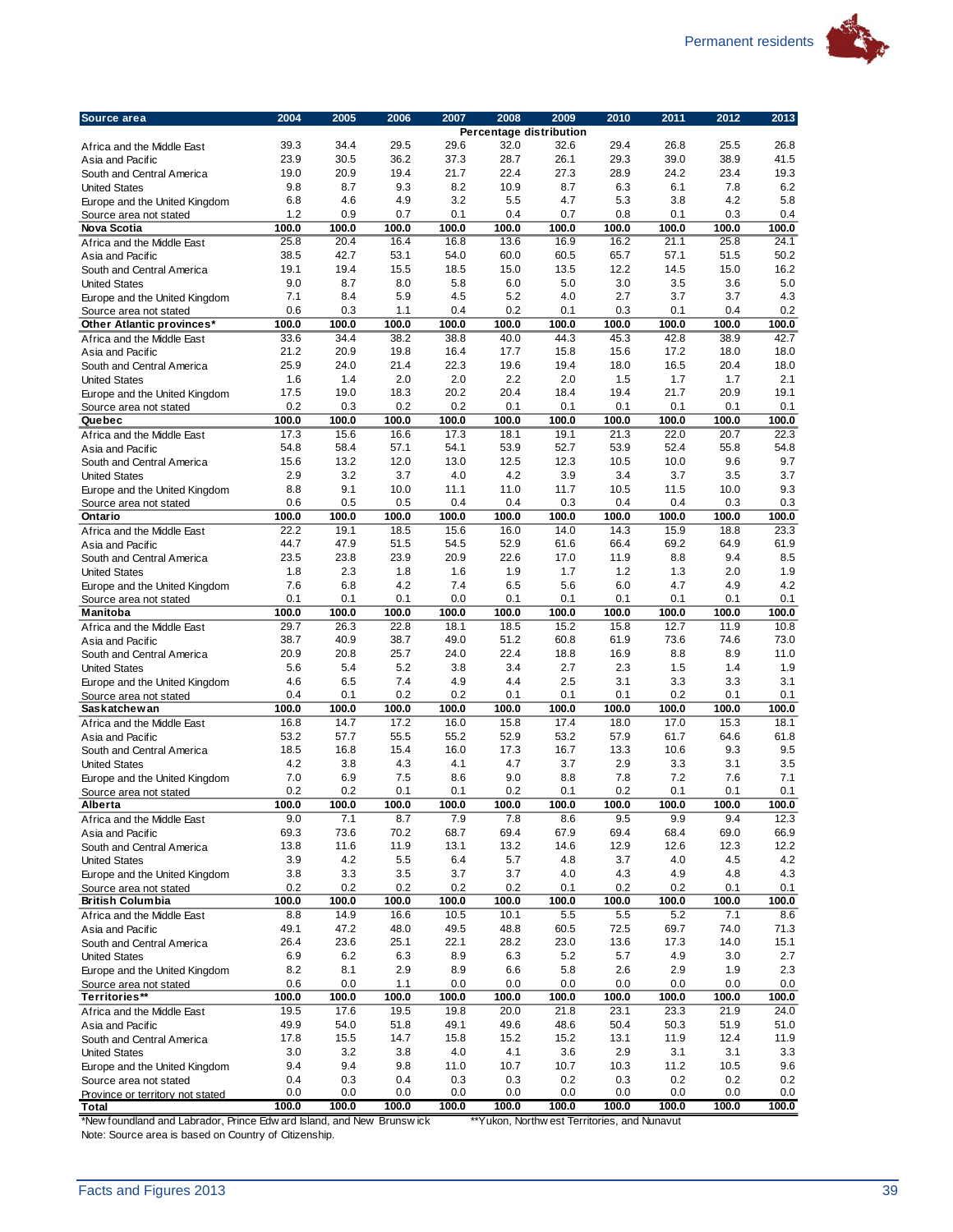

#### <span id="page-43-0"></span>*Canada – Permanent residents by province or territory and source area, 2013*

■Africa and the Middle East ■Asia and Pacific ■South and Central America ■United States ■Europe and the United Kingdom

\*Newfoundland and Labrador, Prince Edward Island , and New Brunswick \*\*Yukon, Northwest Territories , and Nunavut

#### <span id="page-43-1"></span>*Canada – Permanent residents 15 years of age or older by gender and marital status, 2013*

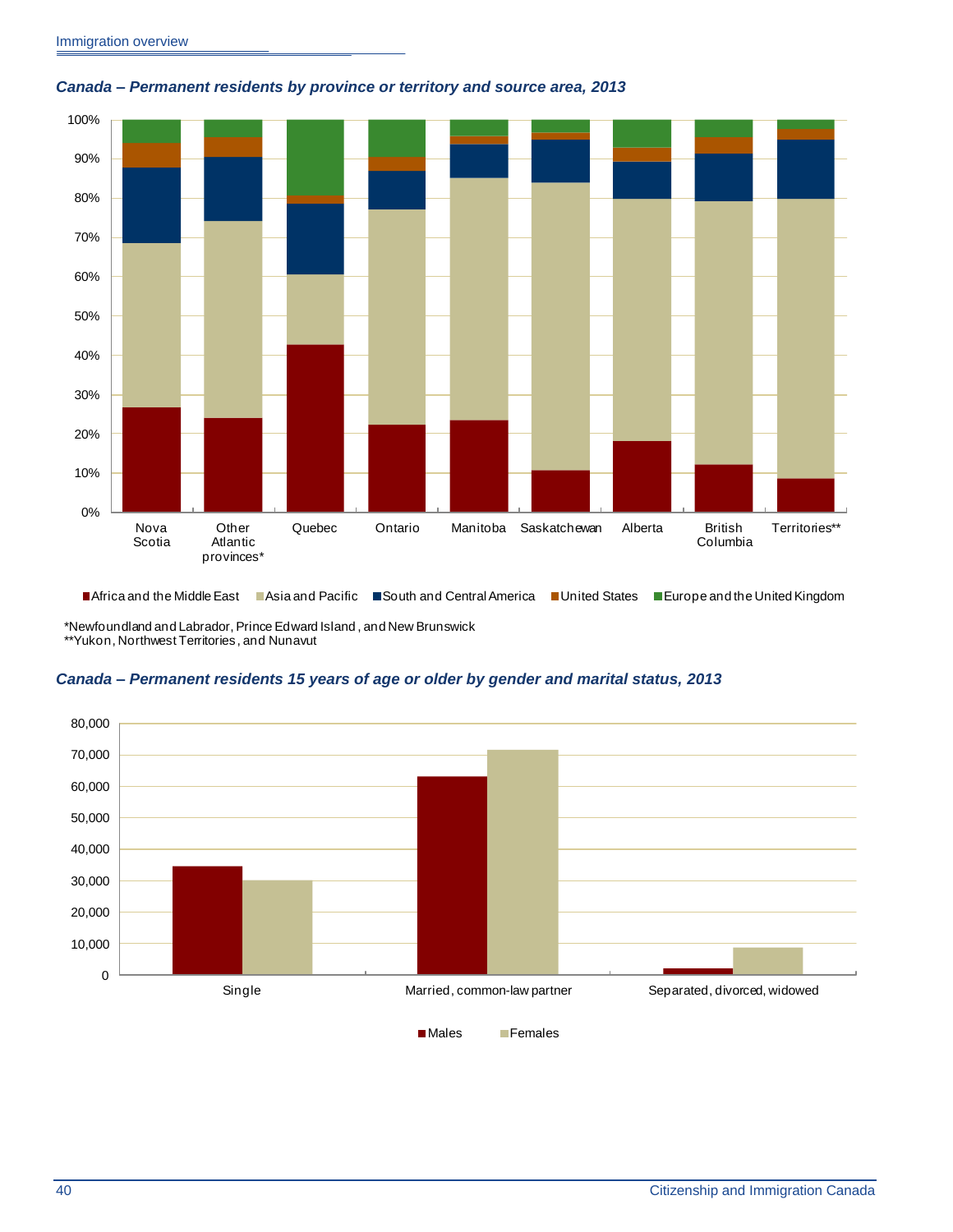

## Permanent residents

## <span id="page-44-0"></span>**Canada – Permanent residents 15 years of age or older by gender and marital status**

|                               |         | ັ       |         |         |               |         |         |         |         |         |
|-------------------------------|---------|---------|---------|---------|---------------|---------|---------|---------|---------|---------|
| <b>Marital status</b>         | 2004    | 2005    | 2006    | 2007    | 2008          | 2009    | 2010    | 2011    | 2012    | 2013    |
|                               |         |         |         |         | <b>Number</b> |         |         |         |         |         |
| Single                        | 29,891  | 33,031  | 32,682  | 29,876  | 29,840        | 31,282  | 33,816  | 30,665  | 33,614  | 34,833  |
| Married, common-law partner   | 56,715  | 63,450  | 61,049  | 57,692  | 61,329        | 63,142  | 70,141  | 62,224  | 64,132  | 63,172  |
| Separated, divorced, widow ed | 1,588   | 1,602   | 1,671   | 1,557   | 1,387         | 1,484   | 1,567   | 1,479   | 1,677   | 1,933   |
| Marital status not stated     |         | 3       | 26      | 5       | 4             | 5       | 2       | 15      | 11      | 14      |
| Males                         | 88,201  | 98,086  | 95,428  | 89,130  | 92,560        | 95,913  | 105,526 | 94,383  | 99,434  | 99,952  |
| Single                        | 21,398  | 24,400  | 24,050  | 22,878  | 25,171        | 26,472  | 28,451  | 26,001  | 26,859  | 30,238  |
| Married, common-law partner   | 69,816  | 76,798  | 74,667  | 70,930  | 73,620        | 73,478  | 79,938  | 69,995  | 72,587  | 71,603  |
| Separated, divorced, widow ed | 5,488   | 5,363   | 6,148   | 5,528   | 5,599         | 6,012   | 6,105   | 5,490   | 6,861   | 8,765   |
| Marital status not stated     | 9       | 4       | 27      | 6       | 2             | 3       | 4       | 10      | 15      | 36      |
| <b>Females</b>                | 96,711  | 106,565 | 104,892 | 99,342  | 104,392       | 105,965 | 114,498 | 101,496 | 106,322 | 110,642 |
| Single                        | 51,289  | 57,431  | 56,732  | 52,754  | 55,011        | 57,754  | 62,267  | 56,666  | 60,473  | 65,071  |
| Married, common-law partner   | 126,531 | 140,248 | 135,716 | 128,622 | 134,949       | 136,620 | 150,079 | 132,219 | 136,719 | 134,775 |
| Separated, divorced, widow ed | 7,076   | 6,965   | 7,819   | 7,085   | 6,986         | 7,496   | 7,672   | 6,969   | 8,538   | 10,698  |
| Marital status not stated     | 16      |         | 53      | 11      | 6             | 8       | 6       | 25      | 26      | 50      |
| Gender not stated             | 2       |         | 0       | 2       |               | 0       |         |         | 0       | 0       |
| Total                         | 184.914 | 204.652 | 200.320 | 188.474 | 196,953       | 201,878 | 220.024 | 195,880 | 205.756 | 210.594 |

| <b>Marital status</b>         | 2004  | 2005  | 2006  | 2007  | 2008  | 2009                    | 2010  | 2011  | 2012  | 2013  |
|-------------------------------|-------|-------|-------|-------|-------|-------------------------|-------|-------|-------|-------|
|                               |       |       |       |       |       | Percentage distribution |       |       |       |       |
| Single                        | 33.9  | 33.7  | 34.2  | 33.5  | 32.2  | 32.6                    | 32.0  | 32.5  | 33.8  | 34.8  |
| Married, common-law partner   | 64.3  | 64.7  | 64.0  | 64.7  | 66.3  | 65.8                    | 66.5  | 65.9  | 64.5  | 63.2  |
| Separated, divorced, widow ed | 1.8   | 1.6   | 1.8   | 1.7   | 1.5   | 1.5                     | 1.5   | 1.6   | 1.7   | 1.9   |
| Marital status not stated     | 0.0   | 0.0   | 0.0   | 0.0   | 0.0   | 0.0                     | 0.0   | 0.0   | 0.0   | 0.0   |
| <b>Males</b>                  | 100.0 | 100.0 | 100.0 | 100.0 | 100.0 | 100.0                   | 100.0 | 100.0 | 100.0 | 100.0 |
| Single                        | 22.1  | 22.9  | 22.9  | 23.0  | 24.1  | 25.0                    | 24.8  | 25.6  | 25.3  | 27.3  |
| Married, common-law partner   | 72.2  | 72.1  | 71.2  | 71.4  | 70.5  | 69.3                    | 69.8  | 69.0  | 68.3  | 64.7  |
| Separated, divorced, widow ed | 5.7   | 5.0   | 5.9   | 5.6   | 5.4   | 5.7                     | 5.3   | 5.4   | 6.5   | 7.9   |
| Marital status not stated     | 0.0   | 0.0   | 0.0   | 0.0   | 0.0   | 0.0                     | 0.0   | 0.0   | 0.0   | 0.0   |
| <b>Females</b>                | 100.0 | 100.0 | 100.0 | 100.0 | 100.0 | 100.0                   | 100.0 | 100.0 | 100.0 | 100.0 |
| Single                        | 27.7  | 28.1  | 28.3  | 28.0  | 27.9  | 28.6                    | 28.3  | 28.9  | 29.4  | 30.9  |
| Married, common-law partner   | 68.4  | 68.5  | 67.7  | 68.2  | 68.5  | 67.7                    | 68.2  | 67.5  | 66.4  | 64.0  |
| Separated, divorced, widow ed | 3.8   | 3.4   | 3.9   | 3.8   | 3.5   | 3.7                     | 3.5   | 3.6   | 4.1   | 5.1   |
| Marital status not stated     | 0.0   | 0.0   | 0.0   | 0.0   | 0.0   | 0.0                     | 0.0   | 0.0   | 0.0   | 0.0   |
| Gender not stated             | 0.0   | 0.0   | 0.0   | 0.0   | 0.0   | 0.0                     | 0.0   | 0.0   | 0.0   | 0.0   |
| Total                         | 100.0 | 100.0 | 100.0 | 100.0 | 100.0 | 100.0                   | 100.0 | 100.0 | 100.0 | 100.0 |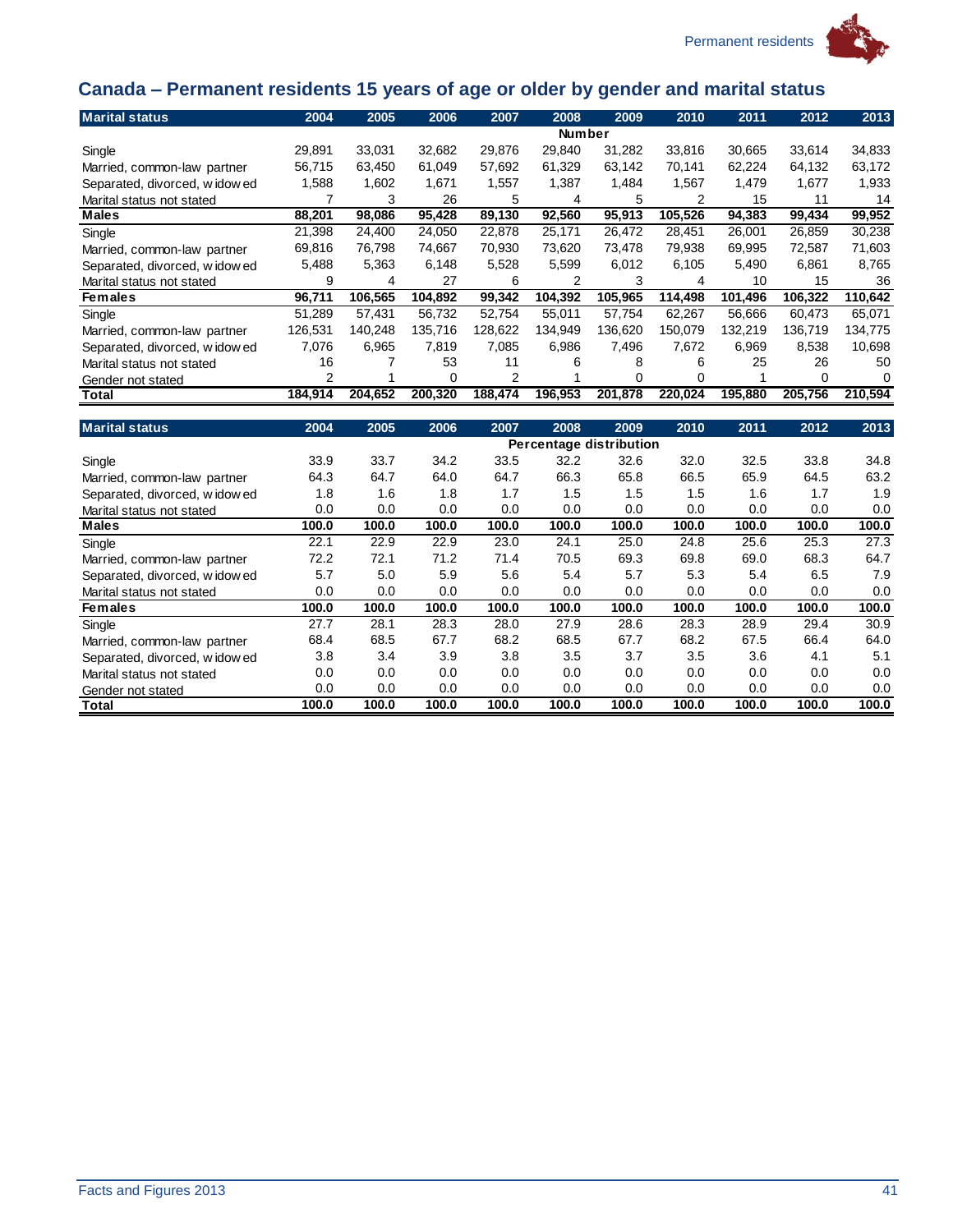## <span id="page-45-0"></span>**Canada – Permanent residents by category and language ability**

| <b>Language ability</b>      | 2004    | 2005           | 2006           | 2007    | 2008    | 2009    | 2010           | 2011    | 2012    | 2013    |
|------------------------------|---------|----------------|----------------|---------|---------|---------|----------------|---------|---------|---------|
|                              |         |                |                |         | Number  |         |                |         |         |         |
| English                      | 32,872  | 33,399         | 35,637         | 35,857  | 37,691  | 37,799  | 34,559         | 35,216  | 31,983  | 31,397  |
| French                       | 2,386   | 2,535          | 2,904          | 2,639   | 3,002   | 2,865   | 4,358          | 4,207   | 3,309   | 3,652   |
| Both French and English      | 2,510   | 2,514          | 2,727          | 2,908   | 2,994   | 3,093   | 2,866          | 2,754   | 2,496   | 3,087   |
| Neither                      | 24,507  | 24,926         | 29,248         | 24,838  | 21,896  | 21,450  | 18,441         | 14,273  | 27,222  | 41,548  |
| Family class                 | 62,275  | 63,374         | 70,516         | 66,242  | 65,583  | 65,207  | 60,224         | 56,450  | 65,010  | 79,684  |
| English                      | 30,737  | 36,215         | 34,650         | 33,200  | 39,334  | 39,439  | 49,159         | 40,683  | 43,307  | 42,725  |
| French                       | 2,392   | 2,493          | 2,597          | 2,721   | 2,757   | 3,111   | 3,817          | 3,570   | 3,982   | 3,542   |
| Both French and English      | 12,348  | 12,367         | 12,423         | 13,510  | 13,903  | 16,172  | 16,645         | 14,335  | 14,784  | 12,521  |
| <b>Neither</b>               | 9,704   | 10,543         | 6,049          | 4,391   | 5,308   | 5,282   | 6,939          | 5,768   | 6,191   | 5,977   |
| Economic immigrants - p.a.*  | 55,181  | 61,618         | 55,719         | 53,822  | 61,302  | 64,004  | 76,560         | 64,356  | 68,264  | 64,765  |
| English                      | 29,817  | 38,386         | 37,965         | 36,061  | 44,759  | 46,472  | 57,814         | 46,882  | 51,126  | 45,634  |
| French                       | 3,305   | 3,602          | 3,609          | 3,926   | 4,381   | 5,184   | 5,528          | 5,237   | 5,987   | 5,077   |
| Both French and English      | 5,713   | 6,143          | 5,883          | 6,308   | 6,688   | 7,523   | 8,271          | 7,121   | 7,015   | 5,345   |
| Neither                      | 39,730  | 46,564         | 35,072         | 31,127  | 31,938  | 30,308  | 38,742         | 32,522  | 28,429  | 27,360  |
| Economic immigrants - s.d.** | 78,565  | 94,695         | 82,529         | 77,422  | 87,766  | 89,487  | 110,355        | 91,762  | 92,557  | 83,416  |
| English                      | 15,807  | 19,790         | 16,968         | 13,123  | 9,480   | 10,330  | 11,605         | 14,956  | 10,859  | 9,962   |
| French                       | 2.364   | 2.705          | 2,634          | 2,495   | 1,695   | 1,626   | 2,114          | 2,506   | 2,525   | 2,050   |
| Both French and English      | 1,776   | 1,622          | 883            | 730     | 609     | 752     | 889            | 1,495   | 1,207   | 899     |
| Neither                      | 12,740  | 11,658         | 12,014         | 11,606  | 10,075  | 10,142  | 10,089         | 8,916   | 8,508   | 11,138  |
| <b>Refugees</b>              | 32,687  | 35,775         | 32,499         | 27,954  | 21,859  | 22,850  | 24,697         | 27,873  | 23,099  | 24,049  |
| English                      | 5,476   | 5,248          | 7,906          | 8,967   | 8,786   | 8,865   | 7,206          | 6,817   | 7,252   | 5,523   |
| French                       | 855     | 731            | 817            | 1,042   | 857     | 911     | 1,021          | 902     | 861     | 858     |
| Both French and English      | 261     | 364            | 739            | 649     | 431     | 392     | 278            | 268     | 293     | 272     |
| <b>Neither</b>               | 523     | 436            | 913            | 654     | 659     | 455     | 340            | 318     | 554     | 386     |
| Other immigrants             | 7,115   | 6,779          | 10,375         | 11,312  | 10,733  | 10,623  | 8,845          | 8,305   | 8,960   | 7,039   |
| English                      | 114,709 | 133,038        | 133,126        | 127,208 | 140,050 | 142,905 | 160,343        | 144,554 | 144,527 | 135,241 |
| French                       | 11,302  | 12,066         | 12,561         | 12,823  | 12,692  | 13,697  | 16,838         | 16,422  | 16,664  | 15,179  |
| Both French and English      | 22,608  | 23,010         | 22,655         | 24,105  | 24,625  | 27,932  | 28,949         | 25,973  | 25,795  | 22,124  |
| Neither                      | 87,204  | 94,127         | 83,296         | 72,616  | 69,876  | 67,637  | 74,551         | 61,797  | 70,904  | 86,409  |
| Category not stated          | 0       | $\overline{2}$ | $\overline{2}$ | 1       | 2       | 1       | $\overline{7}$ | 3       | 5       | 0       |
| <b>Total</b>                 | 235,823 | 262,243        | 251,640        | 236,753 | 247,245 | 252,172 | 280,688        | 248,749 | 257,895 | 258,953 |

\*Principal applicants \*\*Spouses and dependants

#### <span id="page-45-1"></span>*Canada – Permanent residents by category and language ability, 2013 (showing percentage distribution)*

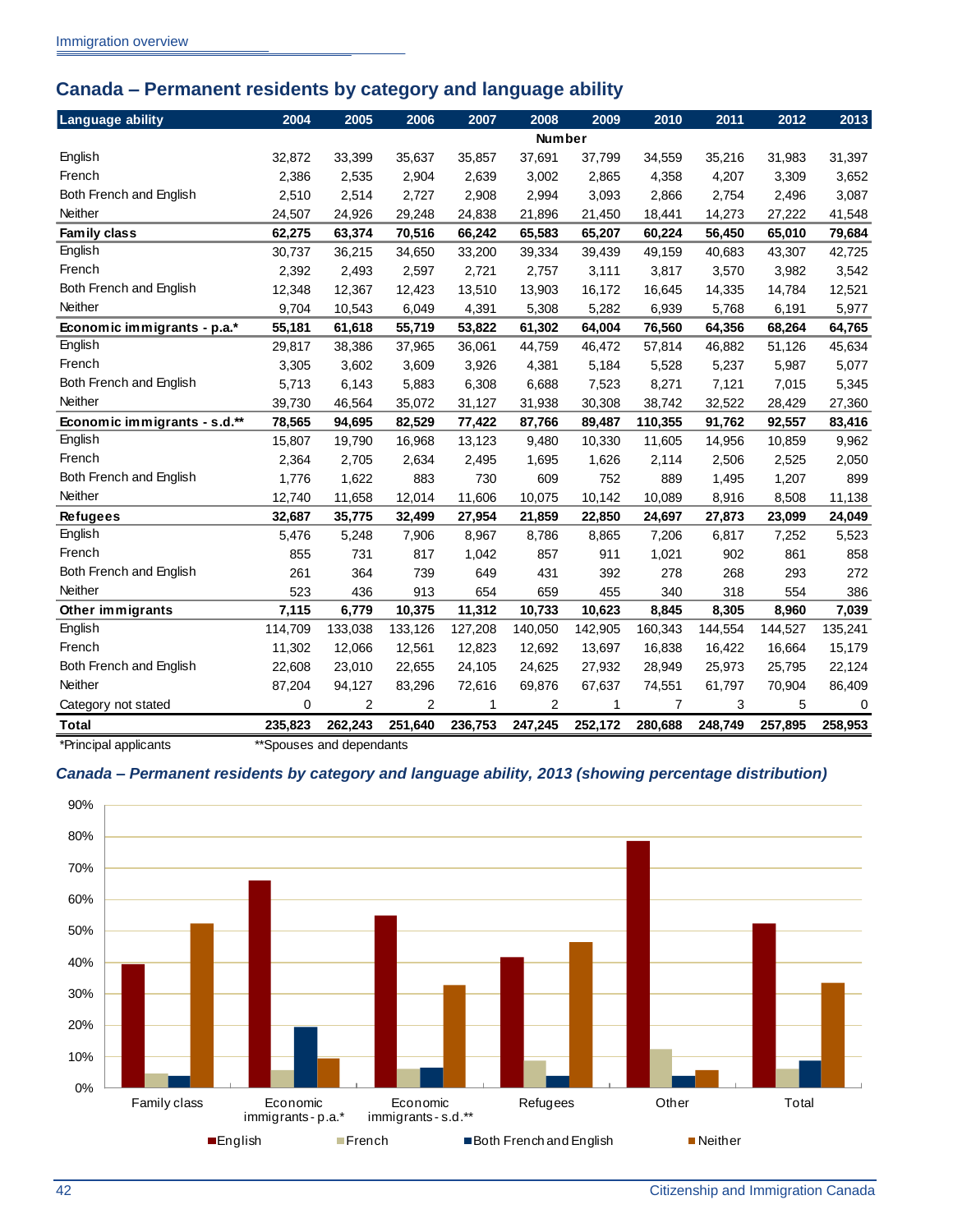

| English                      | 52.8  |       |       |       |         |                         |       |       |       |       |
|------------------------------|-------|-------|-------|-------|---------|-------------------------|-------|-------|-------|-------|
|                              |       |       |       |       |         | Percentage distribution |       |       |       |       |
|                              |       | 52.7  | 50.5  | 54.1  | 57.5    | 58.0                    | 57.4  | 62.4  | 49.2  | 39.4  |
| French                       | 3.8   | 4.0   | 4.1   | 4.0   | 4.6     | 4.4                     | 7.2   | 7.5   | 5.1   | 4.6   |
| Both French and English      | 4.0   | 4.0   | 3.9   | 4.4   | 4.6     | 4.7                     | 4.8   | 4.9   | 3.8   | 3.9   |
| Neither                      | 39.4  | 39.3  | 41.5  | 37.5  | 33.4    | 32.9                    | 30.6  | 25.3  | 41.9  | 52.1  |
| Family class                 | 100.0 | 100.0 | 100.0 | 100.0 | 100.0   | 100.0                   | 100.0 | 100.0 | 100.0 | 100.0 |
| English                      | 55.7  | 58.8  | 62.2  | 61.7  | 64.2    | 61.6                    | 64.2  | 63.2  | 63.4  | 66.0  |
| French                       | 4.3   | 4.0   | 4.7   | 5.1   | 4.5     | 4.9                     | 5.0   | 5.5   | 5.8   | 5.5   |
| Both French and English      | 22.4  | 20.1  | 22.3  | 25.1  | 22.7    | 25.3                    | 21.7  | 22.3  | 21.7  | 19.3  |
| <b>Neither</b>               | 17.6  | 17.1  | 10.9  | 8.2   | 8.7     | 8.3                     | 9.1   | 9.0   | 9.1   | 9.2   |
| Economic immigrants - p.a.*  | 100.0 | 100.0 | 100.0 | 100.0 | 100.0   | 100.0                   | 100.0 | 100.0 | 100.0 | 100.0 |
| English                      | 38.0  | 40.5  | 46.0  | 46.6  | 51.0    | 51.9                    | 52.4  | 51.1  | 55.2  | 54.7  |
| French                       | 4.2   | 3.8   | 4.4   | 5.1   | $5.0\,$ | 5.8                     | 5.0   | 5.7   | 6.5   | 6.1   |
| Both French and English      | 7.3   | 6.5   | 7.1   | 8.1   | 7.6     | 8.4                     | 7.5   | 7.8   | 7.6   | 6.4   |
| Neither                      | 50.6  | 49.2  | 42.5  | 40.2  | 36.4    | 33.9                    | 35.1  | 35.4  | 30.7  | 32.8  |
| Economic immigrants - s.d.** | 100.0 | 100.0 | 100.0 | 100.0 | 100.0   | 100.0                   | 100.0 | 100.0 | 100.0 | 100.0 |
| English                      | 48.4  | 55.3  | 52.2  | 46.9  | 43.4    | 45.2                    | 47.0  | 53.7  | 47.0  | 41.4  |
| French                       | 7.2   | 7.6   | 8.1   | 8.9   | 7.8     | 7.1                     | 8.6   | 9.0   | 10.9  | 8.5   |
| Both French and English      | 5.4   | 4.5   | 2.7   | 2.6   | 2.8     | 3.3                     | 3.6   | 5.4   | 5.2   | 3.7   |
| Neither                      | 39.0  | 32.6  | 37.0  | 41.5  | 46.1    | 44.4                    | 40.9  | 32.0  | 36.8  | 46.3  |
| <b>Refugees</b>              | 100.0 | 100.0 | 100.0 | 100.0 | 100.0   | 100.0                   | 100.0 | 100.0 | 100.0 | 100.0 |
| English                      | 77.0  | 77.4  | 76.2  | 79.3  | 81.9    | 83.5                    | 81.5  | 82.1  | 80.9  | 78.5  |
| French                       | 12.0  | 10.8  | 7.9   | 9.2   | 8.0     | 8.6                     | 11.5  | 10.9  | 9.6   | 12.2  |
| Both French and English      | 3.7   | 5.4   | 7.1   | 5.7   | 4.0     | 3.7                     | 3.1   | 3.2   | 3.3   | 3.9   |
| <b>Neither</b>               | 7.4   | 6.4   | 8.8   | 5.8   | 6.1     | 4.3                     | 3.8   | 3.8   | 6.2   | 5.5   |
| Other immigrants             | 100.0 | 100.0 | 100.0 | 100.0 | 100.0   | 100.0                   | 100.0 | 100.0 | 100.0 | 100.0 |
| English                      | 48.6  | 50.7  | 52.9  | 53.7  | 56.6    | 56.7                    | 57.1  | 58.1  | 56.0  | 52.2  |
| French                       | 4.8   | 4.6   | 5.0   | 5.4   | 5.1     | 5.4                     | 6.0   | 6.6   | 6.5   | 5.9   |
| Both French and English      | 9.6   | 8.8   | 9.0   | 10.2  | 10.0    | 11.1                    | 10.3  | 10.4  | 10.0  | 8.5   |
| Neither                      | 37.0  | 35.9  | 33.1  | 30.7  | 28.3    | 26.8                    | 26.6  | 24.8  | 27.5  | 33.4  |
| Category not stated          | 0.0   | 0.0   | 0.0   | 0.0   | 0.0     | 0.0                     | 0.0   | 0.0   | 0.0   | 0.0   |
| <b>Total</b>                 | 100.0 | 100.0 | 100.0 | 100.0 | 100.0   | 100.0                   | 100.0 | 100.0 | 100.0 | 100.0 |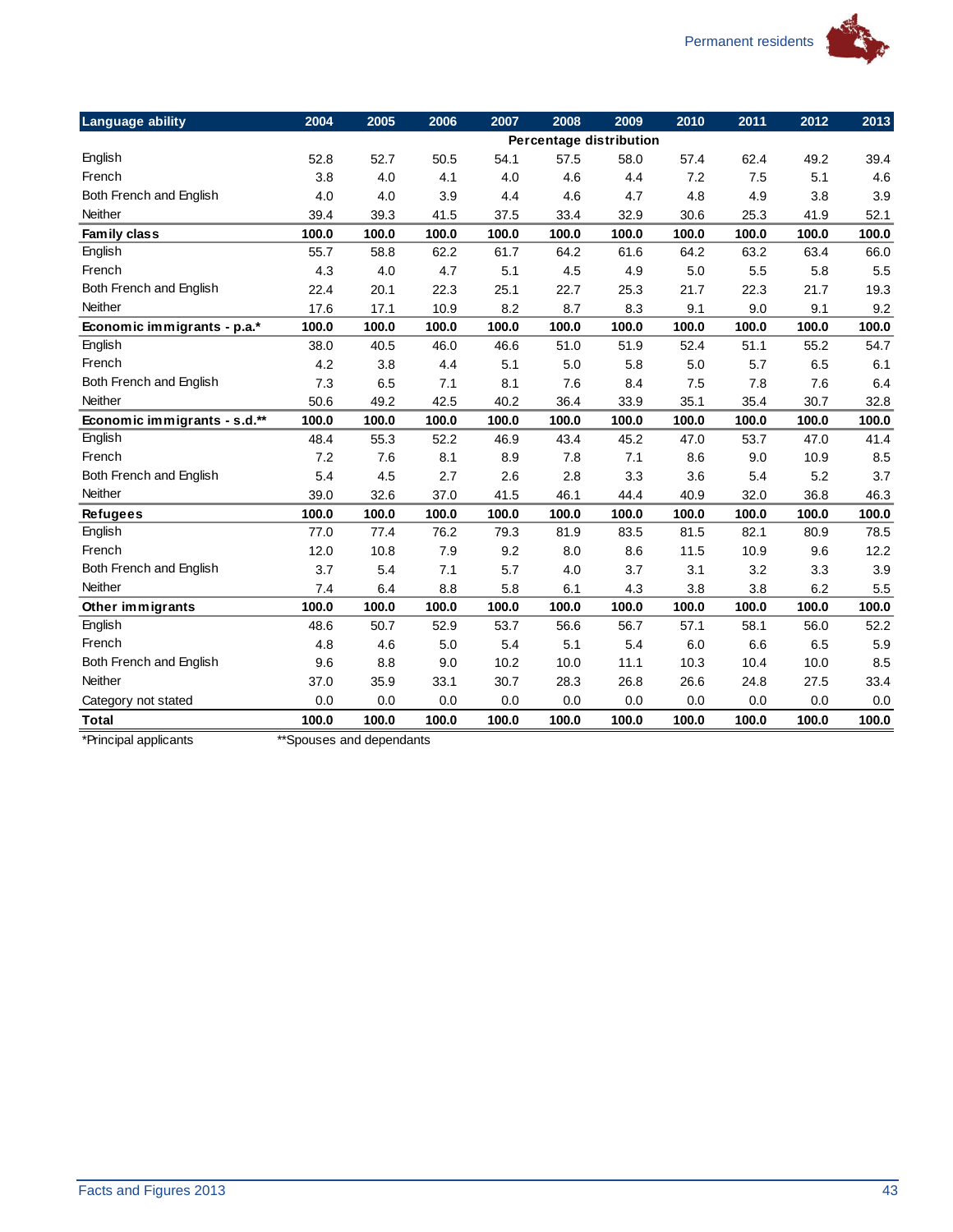## <span id="page-47-0"></span>**Canada – Permanent residents by top languages reported as mother tongue**

| <b>Mother Tongue</b> | 2004    | 2005    | 2006    | 2007    | 2008          | 2009    | 2010    | 2011    | 2012    | 2013    |
|----------------------|---------|---------|---------|---------|---------------|---------|---------|---------|---------|---------|
|                      |         |         |         |         | <b>Number</b> |         |         |         |         |         |
| Tagalog              | 12,443  | 16,332  | 16,099  | 16,540  | 20,836        | 25,282  | 34,622  | 32,707  | 29,960  | 24,886  |
| English              | 22,032  | 22,906  | 24,885  | 26,614  | 28,750        | 27,534  | 25,928  | 22,846  | 30,246  | 24,527  |
| Chinese              | 4,656   | 5,743   | 6,114   | 5,230   | 5,694         | 5,770   | 4,497   | 4,939   | 11,156  | 16,753  |
| Punjabi              | 13,256  | 17,037  | 17,714  | 14,281  | 14,314        | 15,682  | 16,855  | 12,800  | 14,325  | 16,485  |
| Mandarin             | 31,455  | 37,321  | 28,049  | 23,207  | 26,085        | 25,137  | 28,207  | 24,870  | 21,100  | 15,721  |
| Arabic               | 18,985  | 19,516  | 20,007  | 18,996  | 21,925        | 24,351  | 29,385  | 24,967  | 17,783  | 15,002  |
| Spanish              | 14,319  | 17,106  | 17,058  | 16,913  | 16,292        | 16,306  | 16,344  | 15,115  | 14,190  | 14,165  |
| French               | 6,802   | 7,476   | 7,429   | 8,304   | 8,332         | 9,274   | 9,967   | 8,791   | 13,052  | 11,852  |
| Urdu                 | 11,722  | 12,798  | 11,231  | 8,896   | 7,899         | 6,456   | 6,226   | 6,560   | 8,883   | 11,129  |
| Farsi                | 5,068   | 4,937   | 6,117   | 5,838   | 5,459         | 5,269   | 5,669   | 5,873   | 5,430   | 7,950   |
| Russian              | 8,759   | 8,637   | 7,299   | 7,293   | 6,697         | 7,268   | 6,940   | 5,442   | 5,041   | 5,805   |
| Hindi                | 5,347   | 6,017   | 5,220   | 4,604   | 4,615         | 4,984   | 5,641   | 4,784   | 4,915   | 5,125   |
| Gujarati             | 4,656   | 7,363   | 5,615   | 5,183   | 4,193         | 3,562   | 3,872   | 3,199   | 3,988   | 4,610   |
| Korean               | 5,420   | 5,905   | 6,295   | 5,983   | 7,378         | 5,930   | 5,614   | 4,671   | 5,292   | 4,524   |
| Bengali              | 3,158   | 4,656   | 4,411   | 3,271   | 3,370         | 2,499   | 5,126   | 2,997   | 2,859   | 4,106   |
| Cantonese            | 5,008   | 5,452   | 4,677   | 3,977   | 3,434         | 2,936   | 2,630   | 2,231   | 2,905   | 3,477   |
| Persian              | 1,678   | 1,453   | 1,565   | 1,442   | 1,271         | 1,374   | 1,994   | 1,834   | 2,159   | 3,343   |
| Tamil                | 5,113   | 5,318   | 5,237   | 4,292   | 4,491         | 4,443   | 4,715   | 3,761   | 3,429   | 3,000   |
| Creole               | 2,254   | 2,252   | 1,956   | 1,989   | 3,142         | 2,938   | 6,247   | 7,181   | 3,988   | 2,939   |
| Malayalam            | 1,305   | 1,316   | 1,358   | 1,099   | 1,256         | 1,440   | 2,724   | 2,396   | 2,949   | 2,905   |
| Somali               | 1,531   | 1,317   | 1,112   | 1,178   | 1,100         | 1,339   | 1,719   | 1,700   | 1,689   | 2,175   |
| Vietnamese           | 1,814   | 1,872   | 3,062   | 2,540   | 1,916         | 2,201   | 1,967   | 1,733   | 1,698   | 2,100   |
| Romanian             | 5,859   | 5,261   | 4,877   | 4,494   | 3,536         | 3,096   | 3,332   | 2,716   | 2,404   | 2,019   |
| Creole Haiti         |         |         |         |         |               |         |         | 126     | 2,084   | 1,956   |
| Nepali               | 431     | 621     | 559     | 554     | 635           | 1,431   | 2,858   | 3,017   | 2,235   | 1,797   |
| Top 25 languages     | 199,791 | 225,767 | 214,815 | 199,638 | 211,246       | 214,105 | 239,210 | 210,547 | 214,072 | 208,351 |
| Other languages      | 36,032  | 36,476  | 36,825  | 37,115  | 35,999        | 38,067  | 41,478  | 38,202  | 43,823  | 50,602  |
| <b>Total</b>         | 235,823 | 262,243 | 251,640 | 236,753 | 247,245       | 252,172 | 280,688 | 248,749 | 257,895 | 258,953 |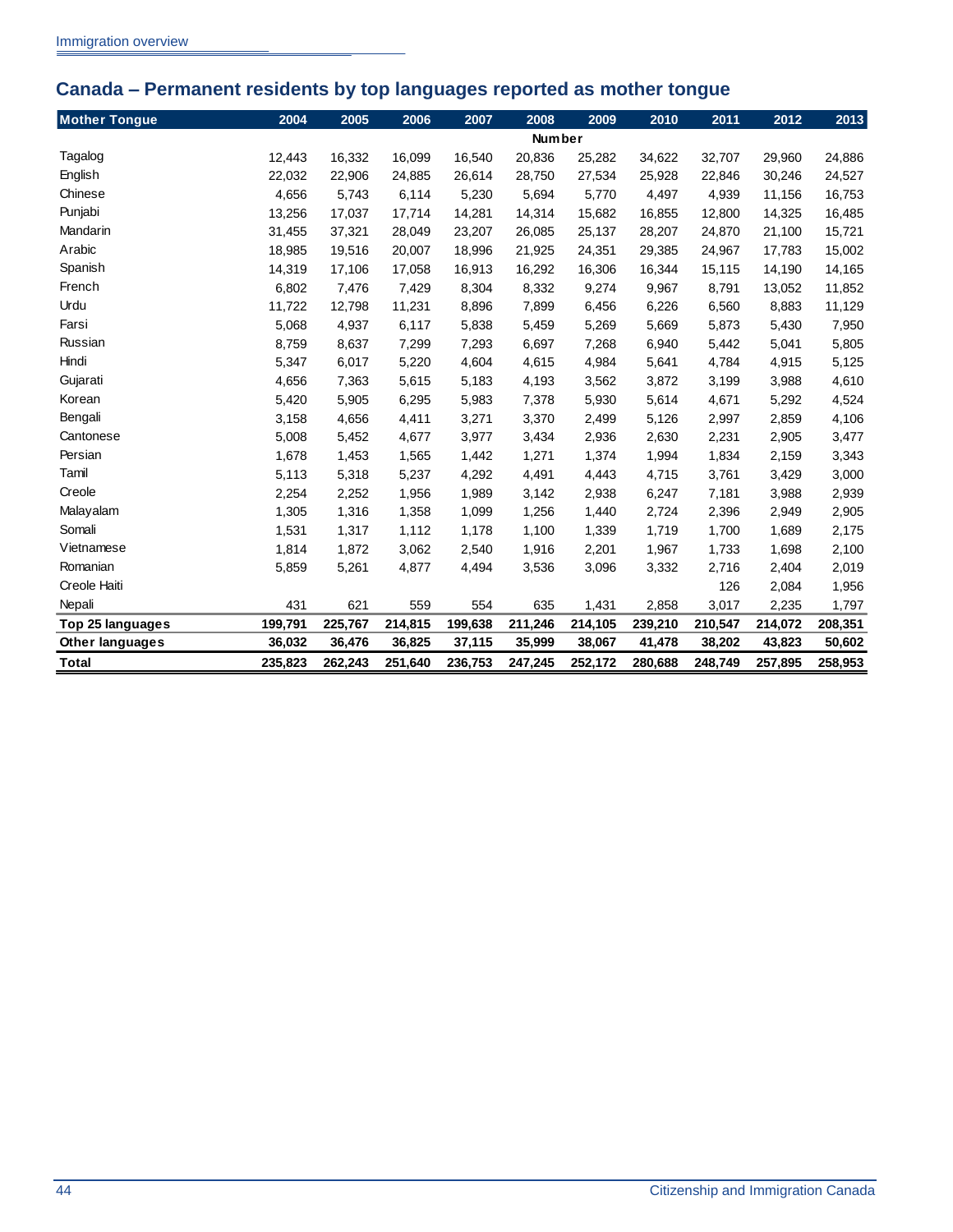

| <b>Mother Tongue</b>   | 2004  | 2005  | 2006  | 2007  | 2008                    | 2009  | 2010  | 2011  | 2012  | 2013  |
|------------------------|-------|-------|-------|-------|-------------------------|-------|-------|-------|-------|-------|
|                        |       |       |       |       | Percentage distribution |       |       |       |       |       |
| Tagalog                | 5.3   | 6.2   | 6.4   | 7.0   | 8.4                     | 10.0  | 12.3  | 13.1  | 11.6  | 9.6   |
| English                | 9.3   | 8.7   | 9.9   | 11.2  | 11.6                    | 10.9  | 9.2   | 9.2   | 11.7  | 9.5   |
| Chinese                | 2.0   | 2.2   | 2.4   | 2.2   | 2.3                     | 2.3   | 1.6   | 2.0   | 4.3   | 6.5   |
| Punjabi                | 5.6   | 6.5   | 7.0   | 6.0   | 5.8                     | 6.2   | 6.0   | 5.1   | 5.6   | 6.4   |
| Mandarin               | 13.3  | 14.2  | 11.1  | 9.8   | 10.6                    | 10.0  | 10.0  | 10.0  | 8.2   | 6.1   |
| Arabic                 | 8.1   | 7.4   | 8.0   | 8.0   | 8.9                     | 9.7   | 10.5  | 10.0  | 6.9   | 5.8   |
| Spanish                | 6.1   | 6.5   | 6.8   | 7.1   | 6.6                     | 6.5   | 5.8   | 6.1   | 5.5   | 5.5   |
| French                 | 2.9   | 2.9   | 3.0   | 3.5   | 3.4                     | 3.7   | 3.6   | 3.5   | 5.1   | 4.6   |
| Urdu                   | 5.0   | 4.9   | 4.5   | 3.8   | 3.2                     | 2.6   | 2.2   | 2.6   | 3.4   | 4.3   |
| Farsi                  | 2.1   | 1.9   | 2.4   | 2.5   | 2.2                     | 2.1   | 2.0   | 2.4   | 2.1   | 3.1   |
| Russian                | 3.7   | 3.3   | 2.9   | 3.1   | 2.7                     | 2.9   | 2.5   | 2.2   | 2.0   | 2.2   |
| Hindi                  | 2.3   | 2.3   | 2.1   | 1.9   | 1.9                     | 2.0   | 2.0   | 1.9   | 1.9   | 2.0   |
| Gujarati               | 2.0   | 2.8   | 2.2   | 2.2   | 1.7                     | 1.4   | 1.4   | 1.3   | 1.5   | 1.8   |
| Korean                 | 2.3   | 2.3   | 2.5   | 2.5   | 3.0                     | 2.4   | 2.0   | 1.9   | 2.1   | 1.7   |
| Bengali                | 1.3   | 1.8   | 1.8   | 1.4   | 1.4                     | 1.0   | 1.8   | 1.2   | 1.1   | 1.6   |
| Cantonese              | 2.1   | 2.1   | 1.9   | 1.7   | 1.4                     | 1.2   | 0.9   | 0.9   | 1.1   | 1.3   |
| Persian                | 0.7   | 0.6   | 0.6   | 0.6   | 0.5                     | 0.5   | 0.7   | 0.7   | 0.8   | 1.3   |
| Tamil                  | 2.2   | 2.0   | 2.1   | 1.8   | 1.8                     | 1.8   | 1.7   | 1.5   | 1.3   | 1.2   |
| Creole                 | 1.0   | 0.9   | 0.8   | 0.8   | 1.3                     | 1.2   | 2.2   | 2.9   | 1.5   | 1.1   |
| Malayalam              | 0.6   | 0.5   | 0.5   | 0.5   | 0.5                     | 0.6   | 1.0   | 1.0   | 1.1   | 1.1   |
| Somali                 | 0.6   | 0.5   | 0.4   | 0.5   | 0.4                     | 0.5   | 0.6   | 0.7   | 0.7   | 0.8   |
| Vietnamese             | 0.8   | 0.7   | 1.2   | 1.1   | 0.8                     | 0.9   | 0.7   | 0.7   | 0.7   | 0.8   |
| Romanian               | 2.5   | 2.0   | 1.9   | 1.9   | 1.4                     | 1.2   | 1.2   | 1.1   | 0.9   | 0.8   |
| Creole Haiti           |       |       |       |       |                         |       |       | 0.1   | 0.8   | 0.8   |
| Nepali                 | 0.2   | 0.2   | 0.2   | 0.2   | 0.3                     | 0.6   | 1.0   | 1.2   | 0.9   | 0.7   |
| Top 25 languages       | 84.7  | 86.1  | 85.4  | 84.3  | 85.4                    | 84.9  | 85.2  | 84.6  | 83.0  | 80.5  |
| <b>Other languages</b> | 15.3  | 13.9  | 14.6  | 15.7  | 14.6                    | 15.1  | 14.8  | 15.4  | 17.0  | 19.5  |
| <b>Total</b>           | 100.0 | 100.0 | 100.0 | 100.0 | 100.0                   | 100.0 | 100.0 | 100.0 | 100.0 | 100.0 |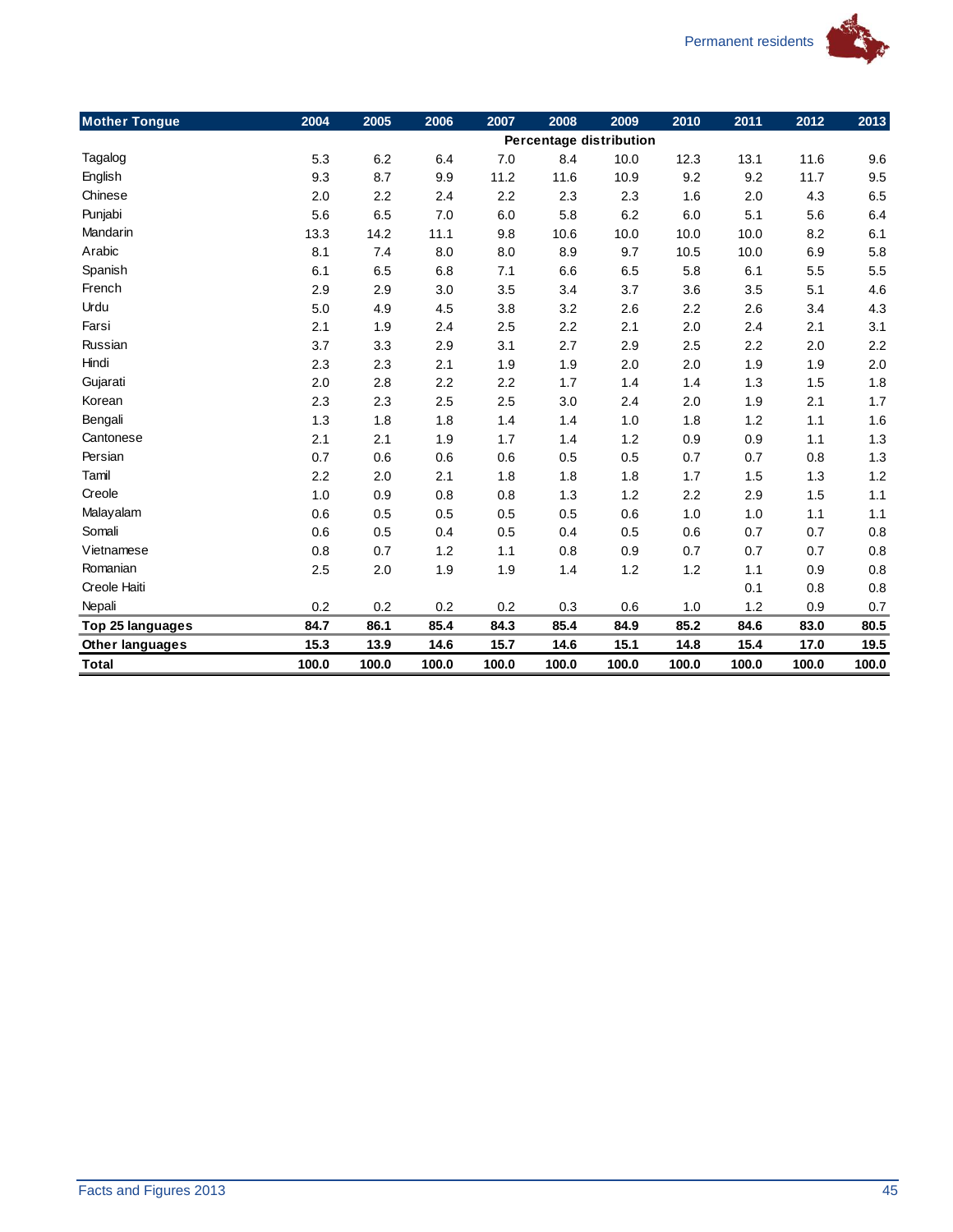## <span id="page-49-0"></span>**Canada – Permanent residents by labour market intention, occupation and skill level**

| <b>Occupational skill level</b>                   | 2004   | 2005   | 2006   | 2007   | 2008          | 2009   | 2010   | 2011   | 2012   | 2013   |
|---------------------------------------------------|--------|--------|--------|--------|---------------|--------|--------|--------|--------|--------|
|                                                   |        |        |        |        | <b>Number</b> |        |        |        |        |        |
| Senior management occupations                     | 323    | 651    | 729    | 973    | 1,478         | 1,543  | 1,697  | 1,226  | 980    | 664    |
| Management - administration, financial, business, |        |        |        |        |               |        |        |        |        |        |
| communication                                     | 2,565  | 3,559  | 3,225  | 3,527  | 4,107         | 4,136  | 4,827  | 3,687  | 3,233  | 2,853  |
| Management - engineering, architecture, science,  |        |        |        |        |               |        |        |        |        |        |
| information systems                               | 341    | 514    | 534    | 619    | 812           | 880    | 2,096  | 2,015  | 1,583  | 1,708  |
| Management - health care                          | 29     | 50     | 71     | 83     | 96            | 88     | 171    | 161    | 105    | 150    |
| Management - public administration, education,    |        |        |        |        |               |        |        |        |        |        |
| social services, public protection                | 125    | 177    | 192    | 194    | 280           | 287    | 293    | 252    | 241    | 165    |
| Management - art, culture, recreation and sport   | 20     | 45     | 49     | 59     | 78            | 72     | 69     | 57     | 72     | 53     |
| Management - corporate sales, retail and          |        |        |        |        |               |        |        |        |        |        |
| w holesale trade, food and accommodation,         |        |        |        |        |               |        |        |        |        |        |
| customer services                                 | 532    | 773    | 834    | 889    | 1,210         | 1,198  | 1,635  | 1,491  | 2,001  | 1,652  |
| Management - construction and facility operation, |        |        |        |        |               |        |        |        |        |        |
| transportation                                    | 200    | 312    | 308    | 343    | 477           | 442    | 703    | 709    | 552    | 614    |
| Management - natural resources, fishing,          |        |        |        |        |               |        |        |        |        |        |
| agriculture, horticulture, aquaculture            | 329    | 275    | 214    | 234    | 315           | 451    | 426    | 783    | 711    | 350    |
| Management - manufacturing and utilities          | 134    | 185    | 228    | 236    | 281           | 292    | 276    | 202    | 187    | 168    |
| Investor, entrepreneur and other codes            | 1,629  | 2,328  | 2,184  | 1,664  | 2,336         | 2,564  | 3,079  | 3,026  | 2,872  | 2,164  |
| Level 0 - Managerial                              | 6,227  | 8,869  | 8,568  | 8,821  | 11,470        | 11,953 | 15,272 | 13,609 | 12,537 | 10,541 |
| Professional occupations in business and          |        |        |        |        |               |        |        |        |        |        |
| finance                                           | 4,558  | 4,572  | 3,703  | 3,519  | 3,712         | 3,765  | 4,427  | 4,278  | 4,983  | 4,453  |
| Professional occupations in natural and applied   |        |        |        |        |               |        |        |        |        |        |
| sciences                                          | 22,959 | 22,214 | 15,890 | 12,888 | 11,801        | 10,065 | 9,314  | 8,473  | 10,030 | 9,374  |
| Professional occupations in nursing               | 683    | 712    | 704    | 857    | 1,045         | 1,211  | 2,571  | 3,084  | 2,853  | 2,571  |
| Professional occupations in health (except        |        |        |        |        |               |        |        |        |        |        |
| nursing)                                          | 2,242  | 2,462  | 2,282  | 2,432  | 2,787         | 2,925  | 4,169  | 3,655  | 5,245  | 3,971  |
| Professional occupations in education services    | 3,384  | 4,086  | 5,072  | 5,256  |               | 6,021  | 8,649  | 6,371  | 5,370  |        |
| Professional occupations in law and social,       |        |        |        |        | 6,117         |        |        |        |        | 4,965  |
| community and government services                 | 2,327  | 2,526  | 2,185  | 2,216  | 2,333         | 2,228  | 2,158  | 2,113  | 3,241  | 2,530  |
| Professional occupations in art and culture       | 1,676  | 1,660  | 1,412  | 1,268  | 1,290         |        | 1,013  | 921    | 856    | 588    |
| Level A - Professional                            | 37,829 | 38,232 |        |        |               | 1,134  |        | 28,895 | 32,578 | 28,452 |
| Administrative and financial supervisors and      |        |        | 31,248 | 28,436 | 29,085        | 27,349 | 32,301 |        |        |        |
| administrative occupations                        | 2,458  | 2,707  | 2,469  | 2,669  | 3,078         | 3,314  | 3,144  | 2,607  | 2,788  | 2,344  |
| Finance, insurance and related business           |        |        |        |        |               |        |        |        |        |        |
| administrative occupations                        | 322    | 367    | 425    | 470    | 705           | 852    | 781    | 758    | 1,016  | 774    |
| Technical occupations related to natural and      |        |        |        |        |               |        |        |        |        |        |
| applied sciences                                  | 3,314  | 3,896  | 3,337  | 3,700  | 3,738         | 3,678  | 3,531  | 2,999  | 2,921  | 2,566  |
| Technical occupations in health                   | 1,033  | 1,236  | 960    | 939    | 829           | 770    | 900    | 909    | 1,418  | 957    |
| Paraprofessional occupations in legal, social,    |        |        |        |        |               |        |        |        |        |        |
| community and education services                  | 485    | 539    | 621    | 672    | 725           | 708    | 682    | 711    | 889    | 648    |
| Occupations in front-line public protection       |        |        |        |        |               |        |        |        |        |        |
| services                                          | 161    | 122    | 125    | 138    | 207           | 213    | 217    | 221    | 182    | 110    |
| Technical occupations in art, culture, recreation |        |        |        |        |               |        |        |        |        |        |
| and sport                                         | 967    | 1,042  | 1,085  | 1,066  | 1,216         | 1,165  | 1,011  | 1,017  | 1,164  | 876    |
| Retail sales supervisors and specialized sales    |        |        |        |        |               |        |        |        |        |        |
| occupations                                       | 1,420  | 1,467  | 1,282  | 1,186  | 1,290         | 1,256  | 1,161  | 1,100  | 1,101  | 1,082  |
| Service supervisors and specialized service       |        |        |        |        |               |        |        |        |        |        |
| occupations                                       | 1,137  | 1,120  | 1,268  | 1,268  | 1,490         | 1,966  | 2,485  | 2,658  | 4,005  | 3,870  |
| Industrial, electrical and construction trades    | 1,520  | 1,657  | 1,739  | 1,818  | 2,209         | 2,670  | 3,044  | 2,738  | 2,815  | 2,399  |
| Maintenance and equipment operation trades        | 701    | 732    | 738    | 837    | 874           |        |        | 989    |        |        |
|                                                   |        |        |        |        |               | 1,044  | 1,100  |        | 1,260  | 1,051  |
| Supervisors and technical occupations in natural  |        |        |        |        |               |        |        |        |        |        |
| resources, agriculture and related production     | 69     | 74     | 104    | 147    | 247           | 387    | 322    | 242    | 362    | 405    |
| Processing, manufacturing and utilities           |        |        |        |        |               |        |        |        |        |        |
| supervisors and central control operators         | 91     | 151    | 168    | 187    | 233           | 273    | 366    | 304    | 291    | 300    |
| Level B - Skilled and technical                   | 13,678 | 15,110 | 14,321 | 15,097 | 16,841        | 18,296 | 18,744 | 17,253 | 20,212 | 17,382 |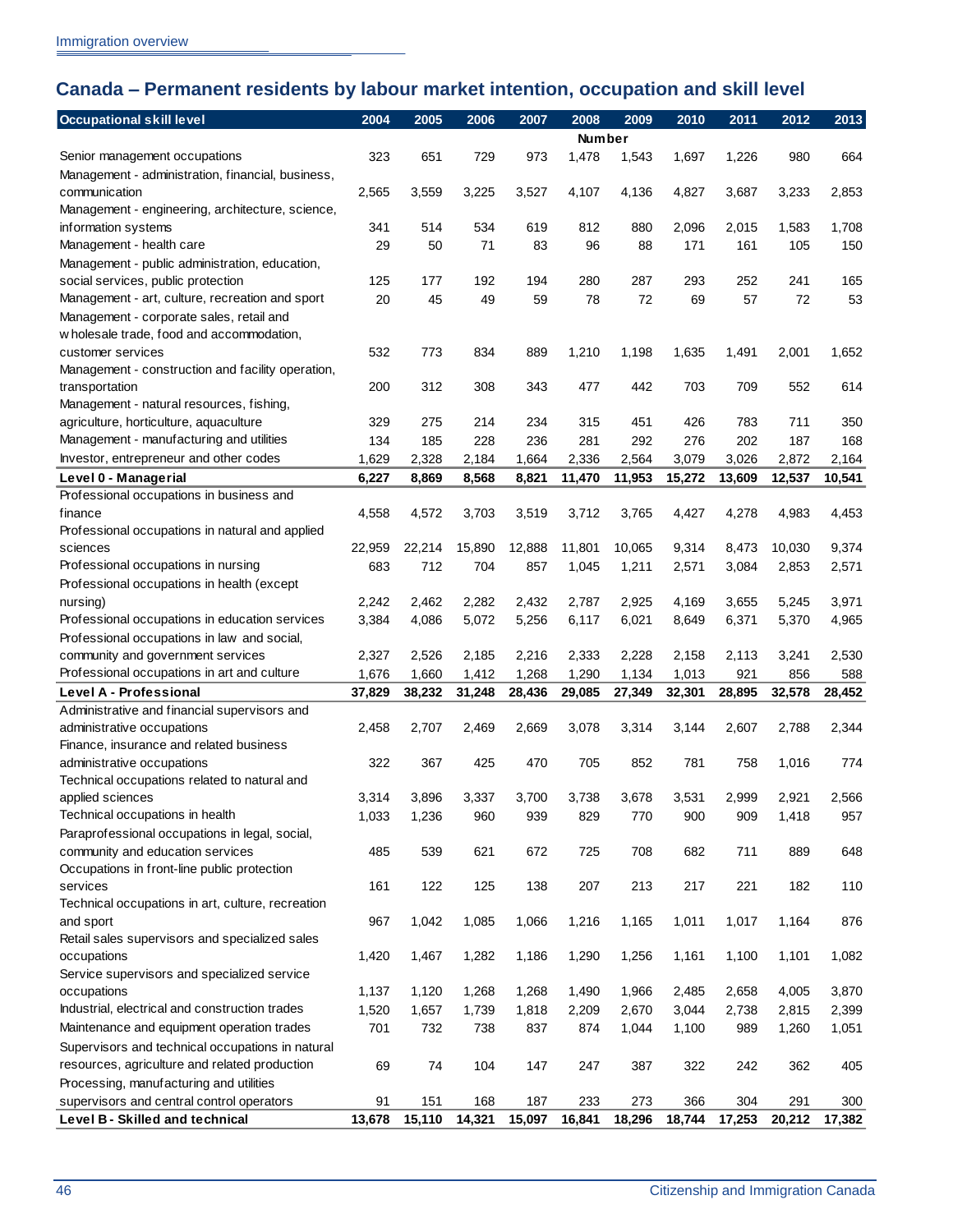

| <b>Occupational skill level</b>                  | 2004   | 2005   | 2006   | 2007           | 2008   | 2009          | 2010   | 2011                                                                            | 2012   | 2013   |
|--------------------------------------------------|--------|--------|--------|----------------|--------|---------------|--------|---------------------------------------------------------------------------------|--------|--------|
|                                                  |        |        |        |                |        | <b>Number</b> |        |                                                                                 |        |        |
| Office support occupations                       | 999    | 888    | 897    | 1,106          | 1,177  | 1,410         | 1,485  | 1,492                                                                           | 1,578  | 1,196  |
| Distribution, tracking and scheduling co-        |        |        |        |                |        |               |        |                                                                                 |        |        |
| ordination occupations                           | 124    | 110    | 120    | 142            | 203    | 221           | 262    | 242                                                                             | 329    | 310    |
| Assisting occupations in support of health       |        |        |        |                |        |               |        |                                                                                 |        |        |
| services                                         | 153    | 204    | 208    | 225            | 289    | 303           | 361    | 433                                                                             | 379    | 331    |
| Care providers and educational, legal and public |        |        |        |                |        |               |        |                                                                                 |        |        |
| protection support occupations                   | 2,095  | 2,645  | 2,960  | 2,964          | 5,025  | 4,739         | 4,676  | 3,608                                                                           | 2.459  | 2,180  |
| Sales representatives and salespersons -         |        |        |        |                |        |               |        |                                                                                 |        |        |
| w holesale and retail trade                      | 748    | 733    | 652    | 659            | 712    | 806           | 815    | 786                                                                             | 892    | 702    |
| Service representatives and other customer and   |        |        |        |                |        |               |        |                                                                                 |        |        |
| personal services occupations                    | 950    | 970    | 808    | 886            | 982    | 1,149         | 1,406  | 1,601                                                                           | 1,754  | 1,403  |
| Other installers, repairers and servicers and    |        |        |        |                |        |               |        |                                                                                 |        |        |
| material handlers                                | 56     | 52     | 47     | 69             | 77     | 84            | 92     | 79                                                                              | 76     | 159    |
| Transport and heavy equipment operation and      |        |        |        |                |        |               |        |                                                                                 |        |        |
| related maintenance occupations                  | 292    | 350    | 452    | 551            | 721    | 918           | 824    | 861                                                                             | 780    | 692    |
| Workers in natural resources, agriculture and    |        |        |        |                |        |               |        |                                                                                 |        |        |
| related production                               | 183    | 140    | 106    | 104            | 102    | 67            | 94     | 165                                                                             | 263    | 191    |
| Processing and manufacturing machine             |        |        |        |                |        |               |        |                                                                                 |        |        |
| operators and related production w orkers        | 190    | 174    | 226    | 455            | 479    | 680           | 882    | 767                                                                             | 616    | 493    |
| Assemblers in manufacturing                      | 94     | 129    | 102    | 126            | 190    | 170           | 179    | 164                                                                             | 183    | 143    |
| Level C - Intermediate and clerical              | 5,884  | 6,395  | 6,578  | 7,287          | 9,957  | 10,547        | 11,076 | 10,198                                                                          | 9,309  | 7,800  |
| Sales support occupations                        | 118    | 153    | 103    | 92             | 121    | 118           | 119    | 197                                                                             | 346    | 315    |
| Service support and other service occupations,   |        |        |        |                |        |               |        |                                                                                 |        |        |
| n.e.c.                                           | 168    | 181    | 142    | 125            | 183    | 436           | 943    | 1,458                                                                           | 2,172  | 1,873  |
| Trades helpers, construction labourers and       |        |        |        |                |        |               |        |                                                                                 |        |        |
| related occupations                              | 199    | 299    | 231    | 199            | 251    | 213           | 231    | 187                                                                             | 189    | 111    |
| Harvesting, landscaping and natural resources    |        |        |        |                |        |               |        |                                                                                 |        |        |
| labourers                                        | 9      | 16     | 5      | $\overline{7}$ | 9      | 10            | 10     | 9                                                                               | 18     | 26     |
| Labourers in processing, manufacturing and       |        |        |        |                |        |               |        |                                                                                 |        |        |
| utilities                                        | 114    | 100    | 54     | 192            | 151    | 272           | 418    | 653                                                                             | 577    | 235    |
| Level D - Elemental and labourers                | 608    | 749    | 535    | 615            | 715    | 1,049         | 1,721  | 2,504                                                                           | 3,302  | 2,560  |
| Occupational skill level identified              | 64,226 | 69,355 | 61,250 | 60,256         | 68,068 | 69,194        | 79,114 | 72,459                                                                          | 77,938 | 66,735 |
| New workers - 15 years of age or older           | 59,720 | 67,776 | 67,850 | 63,516         | 61,278 | 64,300        | 71,034 | 62,655                                                                          | 67,536 | 77,723 |
| Industrial Codes - 15 years of age or older      | 529    | 507    | 468    | 270            | 117    | 215           | 111    | 154                                                                             | 124    | 56     |
| Intending to work                                |        |        |        |                |        |               |        | 124,475 137,638 129,568 124,042 129,463 133,709 150,259 135,268 145,598 144,514 |        |        |
| Children under 15 years of age                   | 50,883 | 57,568 | 51,297 | 48,260         | 50,265 | 50,278        | 60,622 | 52,816                                                                          | 51,977 | 48,245 |
| Students 15 years of age or older                | 22,572 | 27,428 | 27,618 | 24,684         | 25,744 | 26,162        | 27,201 | 24,928                                                                          | 24,597 | 22,407 |
| Retirees 15 years of age or older                | 6,052  | 3.599  | 6.421  | 6,382          | 6,977  | 7,796         | 7,237  | 6,976                                                                           | 11,962 | 26,830 |
| Other non-workers 15 years of age or older       | 31,787 | 35,855 | 36,498 | 33,289         | 34,746 | 34,154        | 35,242 | 28,680                                                                          | 23,657 | 16,889 |
| Not intending to work                            |        |        |        |                |        |               |        | 111,294 124,450 121,834 112,615 117,732 118,390 130,302 113,400 112,193 114,371 |        |        |
| Labour market intention not stated               | 54     | 155    | 238    | 96             | 50     | 73            | 127    | 81                                                                              | 104    | 68     |
| Total                                            |        |        |        |                |        |               |        | 235,823 262,243 251,640 236,753 247,245 252,172 280,688 248,749 257,895 258,953 |        |        |
|                                                  |        |        |        |                |        |               |        |                                                                                 |        |        |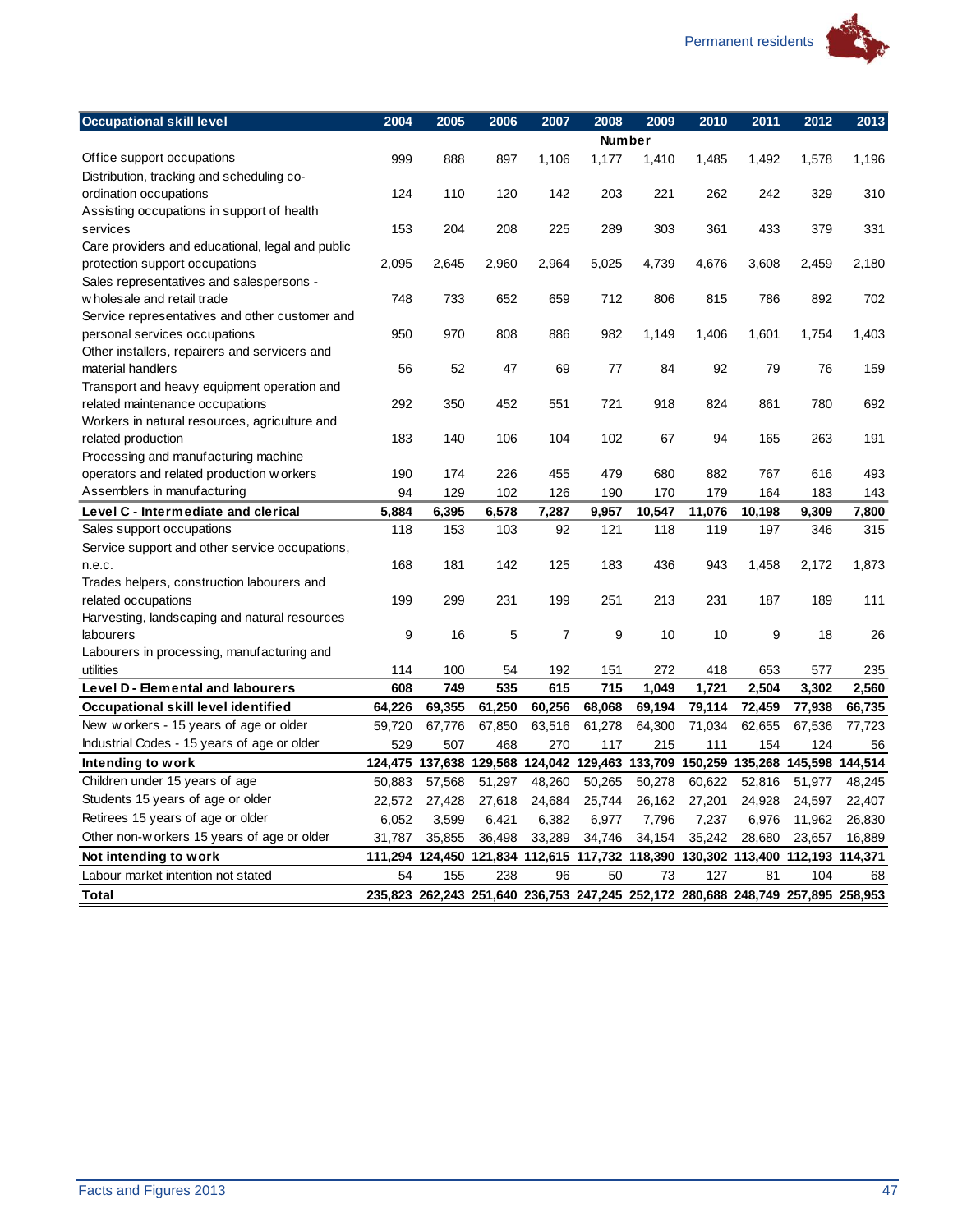#### <span id="page-51-0"></span>**Canada – Skilled workers 15 years of age or older intending to work by gender and occupational skill level (principal applicants)**

| <b>Occupational skill level</b>  | 2004   | 2005   | 2006   | 2007   | 2008          | 2009   | 2010   | 2011   | 2012   | 2013        |
|----------------------------------|--------|--------|--------|--------|---------------|--------|--------|--------|--------|-------------|
|                                  |        |        |        |        | <b>Number</b> |        |        |        |        |             |
| 0 - Managerial                   | 2,349  | 3,355  | 3,139  | 3,317  | 4,201         | 4,087  | 6,127  | 4,553  | 3,646  | 3,616       |
| A - Professionals                | 23,749 | 24,131 | 18,837 | 16,156 | 15,593        | 13,347 | 15,415 | 11,131 | 11,923 | 10,877      |
| <b>B</b> - Skilled and Technical | 6.913  | 7,864  | 7,110  | 7.033  | 7,086         | 6,583  | 6,700  | 4,811  | 5,366  | 4,522       |
| C - Intermediate and Clerical    | 869    | 786    | 812    | 864    | 987           | 1,181  | 1,364  | 958    | 808    | 693         |
| D - Elemental and Labourers      | 7      | 13     | 18     | 12     | 20            | $- -$  | 27     | 23     | 24     | 12          |
| Skill level not stated*          | 394    | 856    | 1,068  | 592    | 600           | --     | 1,348  | 915    | 1,072  | 1,001       |
| <b>Males</b>                     | 34,281 | 37,005 | 30,984 | 27,974 | 28,487        | 26,231 | 30,981 | 22,391 | 22,839 | 20,721      |
| 0 - Managerial                   | 664    | 1,122  | 1,021  | 1,113  | 1,458         | 1,421  | 1,962  | 1,484  | 1,319  | 1,142       |
| A - Professionals                | 9,004  | 9,338  | 7,726  | 7,370  | 7,962         | 7,558  | 10,268 | 8,771  | 9,379  | 8,505       |
| <b>B</b> - Skilled and Technical | 2,924  | 3,546  | 3,152  | 3,495  | 4,074         | 3,799  | 3,599  | 2,408  | 2,936  | 2,212       |
| C - Intermediate and Clerical    | 637    | 603    | 553    | 750    | 837           | 913    | 1,040  | 827    | 703    | 557         |
| D - Elemental and Labourers      | 6      | 6      | 11     | 5      | 12            | --     | 17     | 21     | 24     | 19          |
| Skill level not stated*          | 216    | 538    | 603    | 433    | 433           | $-$    | 809    | 746    | 1,034  | 814         |
| <b>Females</b>                   | 13,451 | 15,153 | 13,066 | 13,166 | 14,776        | 14,391 | 17,695 | 14,257 | 15,395 | 13,249      |
| 0 - Managerial                   | 3,013  | 4,477  | 4,160  | 4,430  | 5,659         | 5,508  | 8,089  | 6,037  | 4,965  | 4,758       |
| A - Professionals                | 32,753 | 33,469 | 26.563 | 23,526 | 23,555        | 20,905 | 25,683 | 19,902 | 21,302 | 19,382      |
| <b>B</b> - Skilled and Technical | 9,837  | 11,410 | 10,262 | 10,528 | 11,160        | 10,382 | 10,299 | 7,219  | 8,302  | 6,734       |
| C - Intermediate and Clerical    | 1.506  | 1,389  | 1,365  | 1,614  | 1.824         | 2,094  | 2,404  | 1,785  | 1.511  | 1,250       |
| D - Elemental and Labourers      | 13     | 19     | 29     | 17     | 32            | 37     | 44     | 44     | 48     | 31          |
| Skill level not stated*          | 610    | 1,394  | 1,671  | 1,025  | 1,033         | 1,696  | 2,157  | 1,661  | 2,106  | 1,815       |
| Gender not stated                | 0      | 0      | 0      | 0      | 0             | 0      | 0      | 0      | 0      | $\mathbf 0$ |
| Total                            | 47,732 | 52,158 | 44,050 | 41,140 | 43,263        | 40,622 | 48,676 | 36,648 | 38,234 | 33,970      |

| <b>Occupational skill level</b>  | 2004  | 2005  | 2006  | 2007  | 2008  | 2009                    | 2010  | 2011  | 2012  | 2013  |
|----------------------------------|-------|-------|-------|-------|-------|-------------------------|-------|-------|-------|-------|
|                                  |       |       |       |       |       | Percentage distribution |       |       |       |       |
| 0 - Managerial                   | 6.9   | 9.1   | 10.1  | 11.9  | 14.7  | 15.6                    | 19.8  | 20.3  | 16.0  | 17.5  |
| A - Professionals                | 69.3  | 65.2  | 60.8  | 57.8  | 54.7  | 50.9                    | 49.8  | 49.7  | 52.2  | 52.5  |
| <b>B</b> - Skilled and Technical | 20.2  | 21.3  | 22.9  | 25.1  | 24.9  | 25.1                    | 21.6  | 21.5  | 23.5  | 21.8  |
| C - Intermediate and Clerical    | 2.5   | 2.1   | 2.6   | 3.1   | 3.5   | 4.5                     | 4.4   | 4.3   | 3.5   | 3.3   |
| D - Elemental and Labourers      | 0.0   | 0.0   | 0.1   | 0.0   | 0.1   | $-$                     | 0.1   | 0.1   | 0.1   | 0.1   |
| Skill level not stated*          | 1.1   | 2.3   | 3.4   | 2.1   | 2.1   | --                      | 4.4   | 4.1   | 4.7   | 4.8   |
| <b>Males</b>                     | 100.0 | 100.0 | 100.0 | 100.0 | 100.0 | 100.0                   | 100.0 | 100.0 | 100.0 | 100.0 |
| 0 - Managerial                   | 4.9   | 7.4   | 7.8   | 8.5   | 9.9   | 9.9                     | 11.1  | 10.4  | 8.6   | 8.6   |
| A - Professionals                | 66.9  | 61.6  | 59.1  | 56.0  | 53.9  | 52.5                    | 58.0  | 61.5  | 60.9  | 64.2  |
| <b>B</b> - Skilled and Technical | 21.7  | 23.4  | 24.1  | 26.5  | 27.6  | 26.4                    | 20.3  | 16.9  | 19.1  | 16.7  |
| C - Intermediate and Clerical    | 4.7   | 4.0   | 4.2   | 5.7   | 5.7   | 6.3                     | 5.9   | 5.8   | 4.6   | 4.2   |
| D - Elemental and Labourers      | 0.0   | 0.0   | 0.1   | 0.0   | 0.1   | $- -$                   | 0.1   | 0.1   | 0.2   | 0.1   |
| Skill level not stated*          | 1.6   | 3.6   | 4.6   | 3.3   | 2.9   | $-$                     | 4.6   | 5.2   | 6.7   | 6.1   |
| <b>Females</b>                   | 100.0 | 100.0 | 100.0 | 100.0 | 100.0 | 100.0                   | 100.0 | 100.0 | 100.0 | 100.0 |
| 0 - Managerial                   | 6.3   | 8.6   | 9.4   | 10.8  | 13.1  | 13.6                    | 16.6  | 16.5  | 13.0  | 14.0  |
| A - Professionals                | 68.6  | 64.2  | 60.3  | 57.2  | 54.4  | 51.5                    | 52.8  | 54.3  | 55.7  | 57.1  |
| <b>B</b> - Skilled and Technical | 20.6  | 21.9  | 23.3  | 25.6  | 25.8  | 25.6                    | 21.2  | 19.7  | 21.7  | 19.8  |
| C - Intermediate and Clerical    | 3.2   | 2.7   | 3.1   | 3.9   | 4.2   | 5.2                     | 4.9   | 4.9   | 4.0   | 3.7   |
| D - Elemental and Labourers      | 0.0   | 0.0   | 0.1   | 0.0   | 0.1   | 0.1                     | 0.1   | 0.1   | 0.1   | 0.1   |
| Skill level not stated*          | 1.3   | 2.7   | 3.8   | 2.5   | 2.4   | 4.2                     | 4.4   | 4.5   | 5.5   | 5.3   |
| Gender not stated                | 0.0   | 0.0   | 0.0   | 0.0   | 0.0   | 0.0                     | 0.0   | 0.0   | 0.0   | 0.0   |
| Total                            | 100.0 | 100.0 | 100.0 | 100.0 | 100.0 | 100.0                   | 100.0 | 100.0 | 100.0 | 100.0 |

\* Includes new w orkers and industrial codes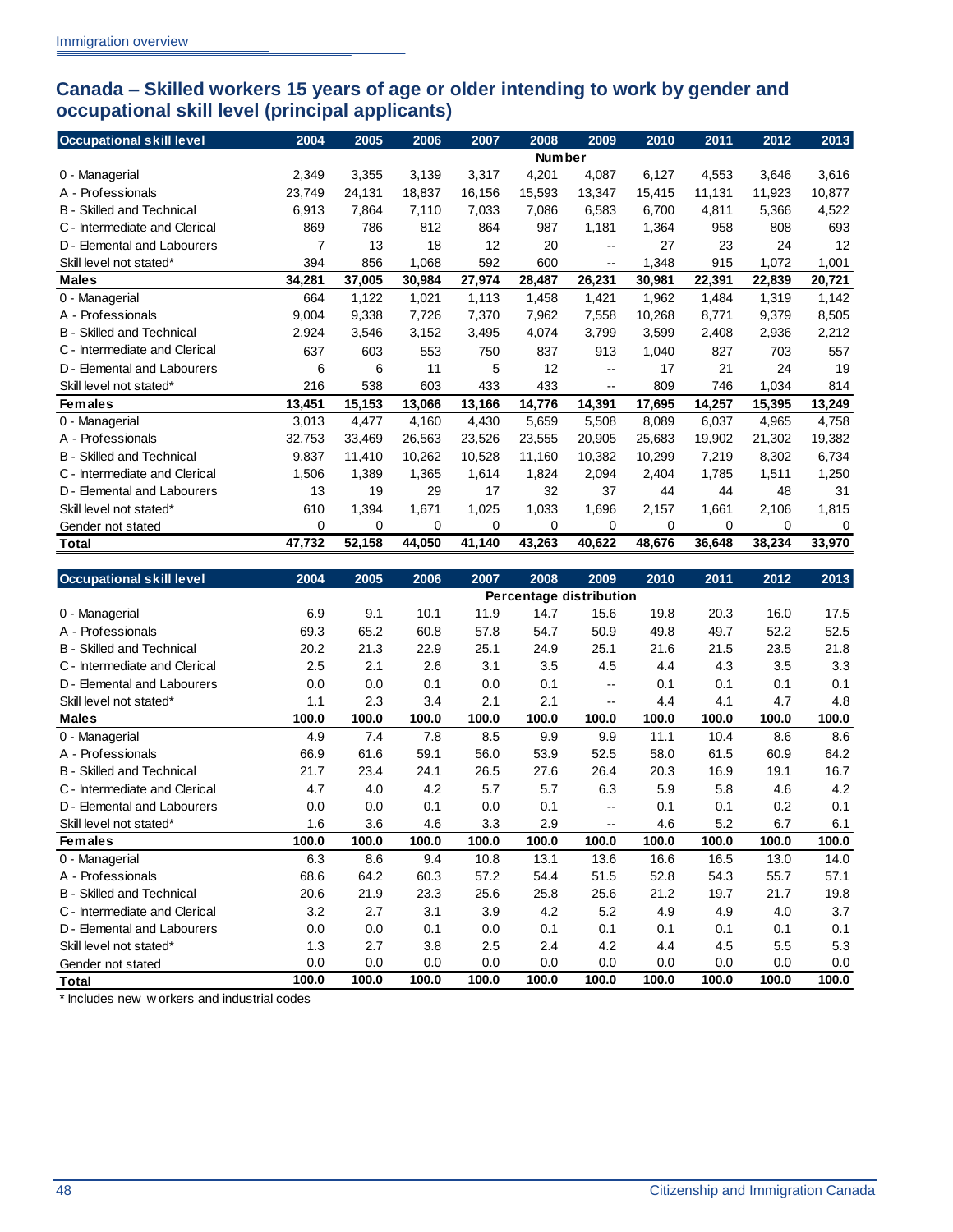

## <span id="page-52-0"></span>**Glossary of terms and concepts**

**Age**: Five age groups are shown: 0 to 14 years, 15 to 24 years, 25 to 44 years, 45 to 64 years, and 65 years or older. Age refers to age at landing for permanent residents and age at entry or age on December 1<sup>st</sup> for temporary residents.

**Business immigrants**: Permanent residents in the economic immigrant category selected on the basis of their ability to establish themselves economically in Canada through entrepreneurial activity, self-employment or direct investment. Business immigrants include entrepreneurs, self-employed people and investors. The spouse or common-law partner and the dependent children of the business immigrant are also included in this category.

**Canadian Experience Class (CEC)**: This immigration category became effective in September 17, 2008. This is a prescribed class of persons who may become permanent residents on the basis of their Canadian experience. They must intend to reside in a province or territory other than Quebec and must have maintained temporary resident status during their qualifying period of work experience as well as during any period of full-time study or training in Canada.

**Category**: Immigration categories are shown for the three main groups of permanent residents—family class, economic immigrants, and refugees—as well as for "other" immigrants who do not qualify in any of these categories. On an exceptional basis, the *Immigration and Refugee Protection Act* gives Citizenship and Immigration Canada the authority to grant permanent resident status to individuals who would not otherwise qualify in any category—for example, in cases where there are strong humanitarian and compassionate considerations. In reference to labour market characteristics, the economic immigrant category is further divided into two subgroups: principal applicants, and spouse and dependants.

**Common-law partner**: The family class includes, among others, persons who are the sponsor's common-law partner. Common law partner means, in relation to a person, an individual who is cohabiting with the person in a conjugal relationship, having so cohabited for a period of at least one year. The term refers to both opposite-sex and same-sex couples. Fiancés are no longer designated as a component of the Family class under the *Immigration and Refugee Protection Act*. In this publication, the term common-law partner is also used as a designation of marital status for all immigrants regardless of their immigration category.

**Conjugal partner**: The family class includes, among others, persons who are the sponsor's conjugal partner. A conjugal partner is a person who has maintained a conjugal relationship with the sponsor for at least one year but has been unable to live with the sponsor. The term refers to both opposite-sex and same-sex couples. This category is intended for partners of sponsors who would ordinarily apply as common-law partners but cannot meet the definition, that is, they were not able to live together continuously for at least one year.

**Deferred removal orders**: Permanent residents determined to be members of the Deferred Removal Orders Class (DROC) who are included with other immigrants. This class was designed to grant relief to individuals who have not been recognized as refugees in Canada, who have cooperated with the authorities, but who have not been removed from Canada within three years of the time they became removable. This category was introduced in 1994 under the Immigration Regulations, of the *Immigration Act* (1976) but is no longer designated under the *Immigration and Refugee Protection Act*.

**Dependent children**: Under current legislation, children are dependent if they are unmarried and under the age of 22, or if they have been full-time students since before the age of 22, attend a post-secondary educational institution and have been substantially dependent on the financial support of a parent since before the age of 22 or, if married or a common-law partner, since becoming a spouse or a common-law partner, or if 22 or older, they have been substantially dependent on the financial support of a parent since before the age of 22 because of a physical or mental condition. A dependent child is either a biological child or an adopted child.

**Economic immigrants**: Permanent residents selected for their skills and ability to contribute to Canada's economy. The economic immigrant category includes skilled workers, business immigrants, provincial or territorial nominees, live-in caregivers and Canadian Experience Class.

**Entrepreneurs**: Economic immigrants in the business immigrant category who are selected on the condition that they have managed and controlled a percentage of equity of a qualifying business for at least two years in the period beginning five years before they apply, and that they have a legally obtained net worth of at least CAN\$300,000. They must own and manage a qualifying business in Canada for at least one year in the three years following arrival in Canada.

**Family class**: Permanent residents sponsored by a Canadian citizen or a permanent resident living in Canada who is 18 years of age or over. Family class immigrants include spouses and partners (i.e., spouse, common-law partner or conjugal partner); parents and grandparents; and others (i.e., dependent children, children under the age of 18 whom the sponsor intends to adopt in Canada, brothers, sisters, nephews, nieces, and grandchildren who are orphans under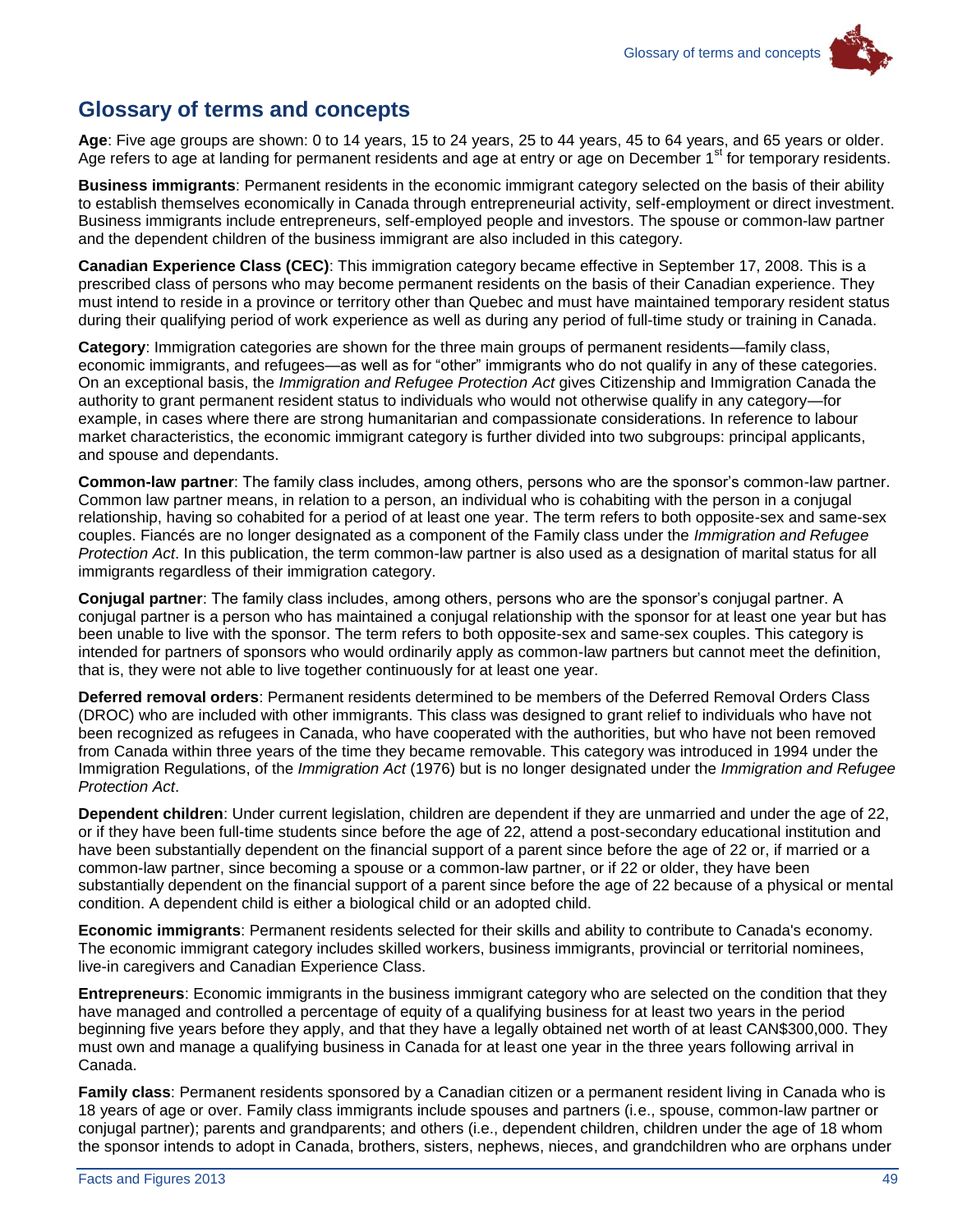18 years of age, or any other relative if the sponsor has no relative as described above, either abroad or in Canada). Fiancés are no longer designated as a component of the family class under the *Immigration and Refugee Protection Act*.

**Foreign Students**: Temporary residents who are in Canada principally to study in the observed calendar year. Foreign students have been issued a study permit (with or without other types of permits). Under the *Immigration and Refugee Protection Act*, a study permit is not needed for any program of study that is six months or less. Foreign students exclude temporary residents who have been issued a study permit but who entered Canada principally for reasons other than study.

**Foreign Workers**: Temporary residents who are in Canada principally to work in the observed calendar year. Foreign workers have been issued a document that allows them to work in Canada. Foreign workers exclude temporary residents who have been issued a work permit but who entered Canada mainly for reasons other than work.

**FTA**: A free trade agreement (FTA) is a trade treaty between two or more countries. These agreements are meant to reduce or completely remove tariffs to trade. One example of such an agreement is the Canada–Chile Free Trade Agreement (CCFTA).

**GATS**: The General Agreement on Trade in Services (GATS) is a treaty of the World Trade Organization (WTO) that came into force January 1995. The treaty was created to extend the multilateral trading system to the service sector. GATS professionals possess the necessary academic credentials and professional qualifications which have been duly recognized by the professional association of Canada.

**Government-assisted refugees**: Permanent residents in the refugee category who are selected abroad for resettlement to Canada as Convention refugees under the *Immigration and Refugee Protection Act* or as members of the Convention Refugees Abroad Class, and who receive resettlement assistance from the federal government.

**Humanitarian and Compassionate Cases**: Permanent residents included with other immigrants who are sponsored humanitarian and compassionate cases outside the family class, humanitarian and compassionate cases without sponsorship, and cases that take into account public policy. On an exceptional basis, the *Immigration and Refugee Protection Act* gives Citizenship and Immigration Canada the authority to grant permanent resident status to individuals and families who would not otherwise qualify in any category, in cases where there are strong humanitarian and compassionate (H&C) considerations, or for public policy reasons. The purpose of these discretionary provisions is to provide the flexibility to approve deserving cases not anticipated in the legislation.

**Humanitarian population**: Temporary residents who are primarily refugee claimants but also includes other foreign nationals allowed to remain in Canada on humanitarian or compassionate grounds under "special considerations."

*Immigration Act* **(1976)**: Federal legislation respecting immigration to Canada. The *Immigration Act* of 1976 became law in 1978 and remained in effect until 2002.

*Immigration and Refugee Protection Act* **(IRPA)**: Federal legislation respecting immigration to Canada and the granting of refugee protection to people who are displaced, persecuted or in danger. IRPA received royal assent on November 1, 2001 and came into effect on June 28, 2002.

**Independent immigrants**: The independent immigrant category is a pre-IRPA immigration category that includes skilled workers selected for their labour market skills and business immigrants selected on the basis of their business experience and other related skills.

**Industrial codes**: Economic immigrants in the business immigrant category who have declared their industry of activity, in lieu of their intended occupation.

**Investors**: Economic immigrants in the business immigrant category who are required to make a substantial investment in Canada that is allocated to participating provinces and territories for economic development and job creation.

**Language ability**: Four categories of language ability in one of Canada's official languages are shown for permanent residents: English only, French only, both French and English, and neither language. These are self-declared indicators of knowledge of an official language.

**Level of education**: Eight levels of education are shown for permanent residents who are 15 years of age or older, based on the number of years of schooling or the certificate, diploma or degree obtained.

- 0 to 9 years of schooling
- 10 to 12 years of schooling
- 13 or more years of schooling, with no additional certificate, diploma or degree
- Trade certificate: completion of vocational training at non-university educational institutions
- Non-university diploma: completion of a diploma program not at the university or trade level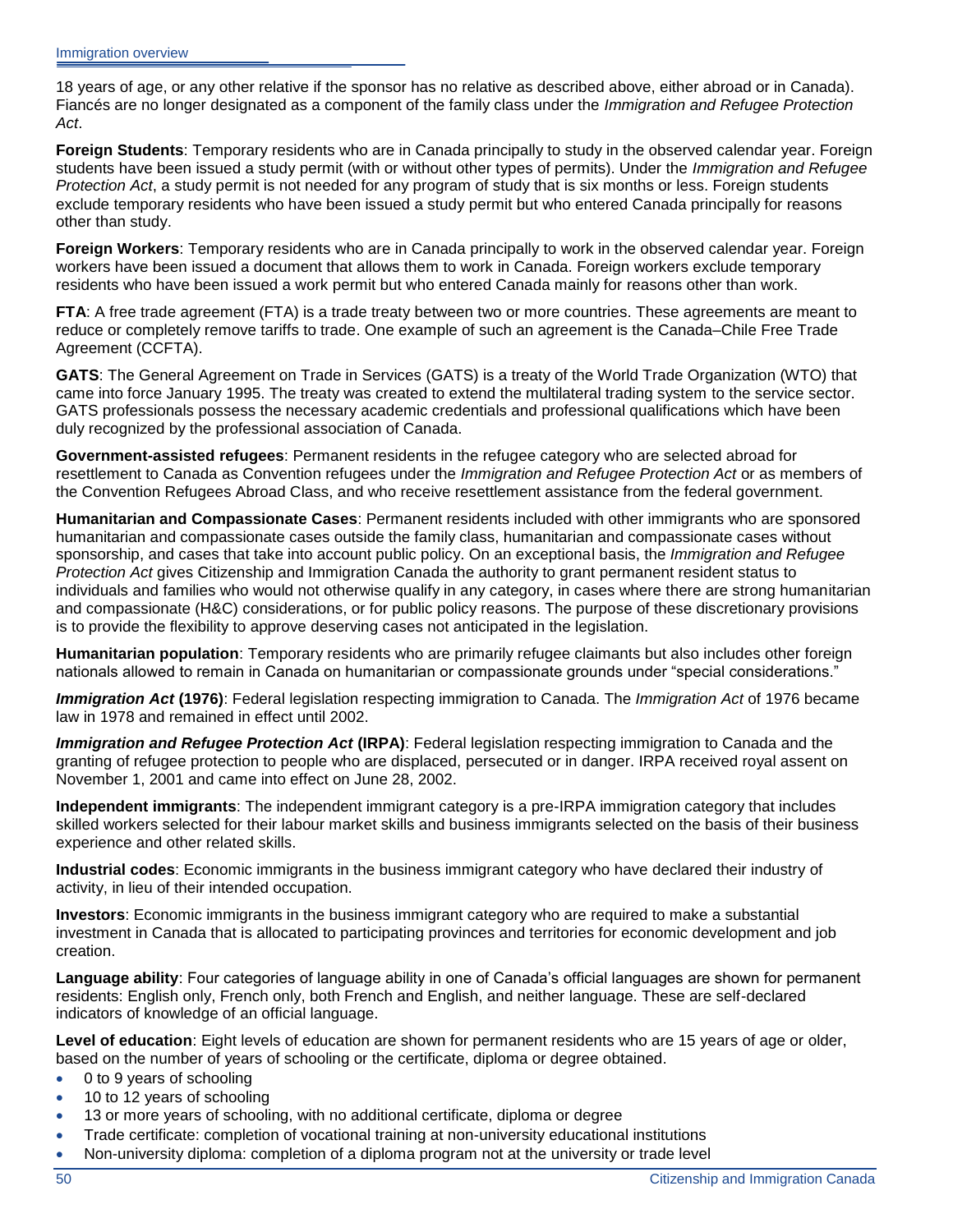

- Bachelor's degree: completion of a bachelor's program at the university level
- Master's degree: completion of a master's program at the university level
- Doctoral degree: completion of a doctoral program at the university level

**Level of study**: Five levels of study are shown for foreign students.

- Secondary or less: primary or secondary educational institutions in Canada
- Trade: vocational trade at non-university educational institutions in Canada (such as technical and vocational institutions, CEGEPs and colleges)
- University: undergraduate, postgraduate (master's and doctoral) and other studies at university institutions in Canada
- Other post-secondary: post-secondary level of study, not at the university or trade level, including language institutions, private institutions and university qualifying programs
- Other: foreign students not classified in any of the above levels of study

**Live-in caregivers**: Persons granted permanent resident status as economic immigrants after their participation in the Live-in Caregiver Program. This program brings temporary foreign workers to Canada as live-in employees to work without supervision in private households to care for children, seniors or people with disabilities. Participants in this program may apply for permanent resident status within three years of arrival in Canada, once they have completed two years of employment as live-in caregivers. The Live-in Caregiver Program replaced the Foreign Domestic Movement Program on April 27, 1992.

**LMO**: A Labour Market Opinion (LMO) is an assessment provided from HRSDC/Service Canada to an employer who wants to hire a foreign worker. The assessment is based on the impact a worker would have on Canada's labour market or, in other words, how the offer of employment would affect Canadian jobs. In some cases, special exemption applies. For example, some defined occupations do not require a LMO but need a CIC exemption approval.

**Marital status**: The marital status of an individual upon entering Canada (single, married, common-law, separated, divorced, or widowed).

**Mother tongue**: The native (first) language of an individual upon entering Canada. In this publication, the top 25 languages reported as mother tongue appear in decreasing order based on the most recent year

**NAFTA**: The North American Free Trade Agreement (NAFTA) is an agreement signed by the governments of Canada, Mexico, and the United States, creating a trilateral trade bloc in North America. The agreement came into force on January 1, 1994. It superseded the Canada-United States Free Trade Agreement signed in 1988.

**National occupational classification (NOC)**: The National Occupational Classification (NOC) is the nationally accepted categorization of occupations in Canada. The NOC provides a standardized framework for organizing the world of work in a coherent system. [www5.hrsdc.gc.ca/noc/english/noc/2006/AboutNOC.aspx](http://www5.hrsdc.gc.ca/noc/english/noc/2006/AboutNOC.aspx)

**New workers**: Permanent residents who are intending to work in Canada but who are without a declared occupation. Occupational skill level cannot be assessed.

**Occupational skill level**: Five skill levels, based on the National Occupational Classification, are shown for permanent residents 15 years of age or older as well as for temporary foreign workers.

- Level O (managerial): management occupations.
- Level A (professional): professional occupations in business and finance; natural and applied sciences; health; social science, education, government service, and religion; and art and culture. Educational or training requirements: university degree.
- Level B (skilled and technical): skilled or technical occupations in administration and business; natural and applied sciences; health; law, social service, education, and religion; art, culture, recreation and sport; sales and service; as well as trades and skilled transport and equipment operators; skilled occupations in primary industries; and processing, manufacturing and utilities supervisors and skilled operators. Educational or training requirements: two to three years of post-secondary education, or two to five years of apprenticeship training, or three to four years of secondary school and more than two years of on-the-job training, occupation-specific training courses or specific work experience.
- Level C (intermediate and clerical): clerical occupations; assisting occupations in health services; intermediate occupations in sales and services; transport, equipment operations, installation and maintenance; primary industries; as well as processing and manufacturing machine operators and assemblers. Educational or training requirements: one to four years of secondary school education, or up to two years of on-the-job training, training courses or specific work experience.
- Level D (elemental and labourers): elemental sales and service occupations and labourers in construction; primary industries; and processing, manufacturing and utilities. Educational or training requirements: no formal educational requirements; short work demonstration or on-the-job training.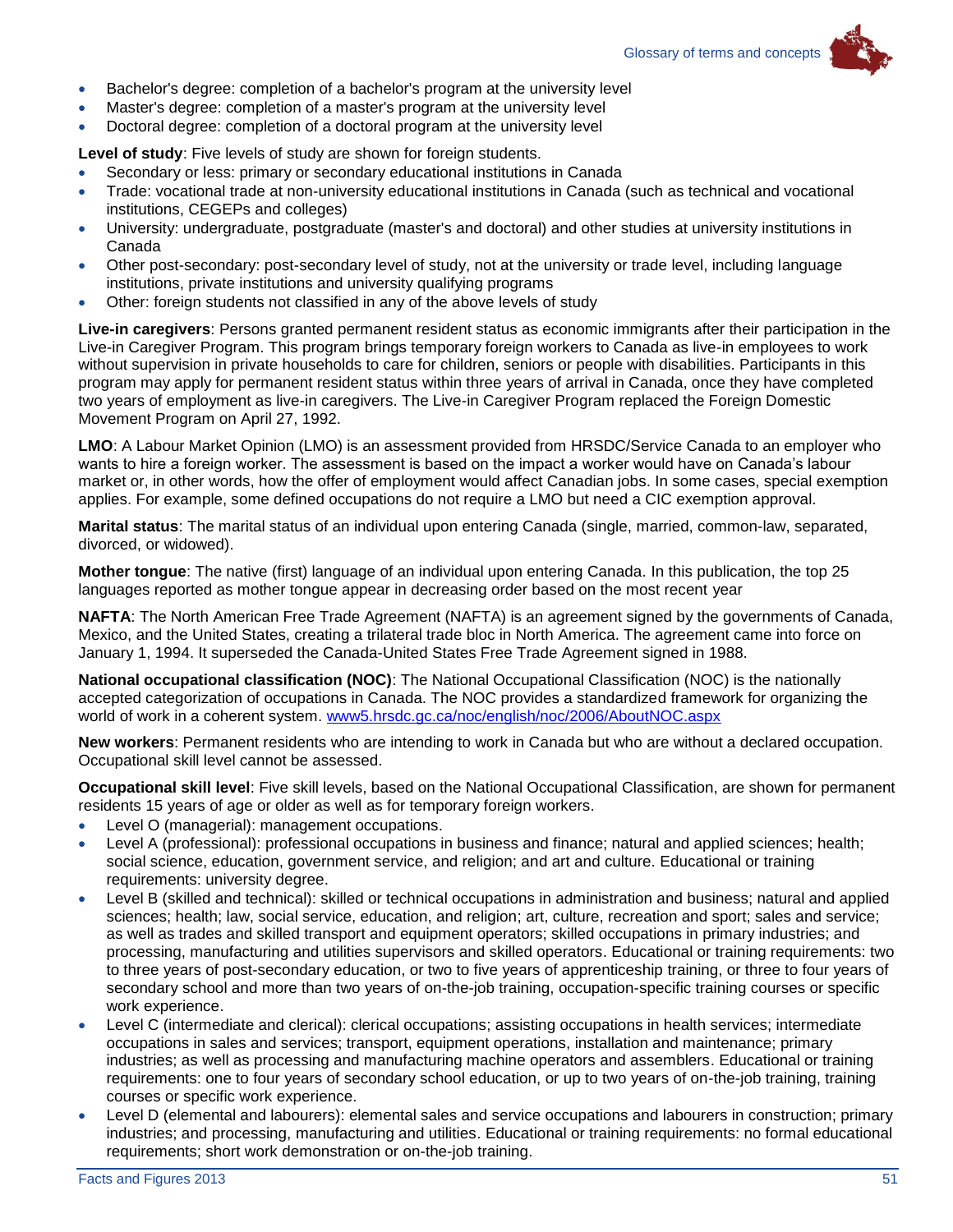**Other humanitarian cases**: Temporary residents in the humanitarian population composed of foreign nationals other than refugee claimants, who are allowed to remain in Canada on humanitarian or compassionate grounds under "special circumstances". These other humanitarian cases include a small number of individuals who have never filed a refugee claim but who are processed under special programs established to handle refugee-like cases.

**Other temporary residents**: Persons with a temporary resident permit or a visitor record issued for the purpose of entering Canada. These temporary residents do not hold a work permit, a study permit, a permit processed under special programs established to handle refugee-like cases nor have they ever filed a refugee claim.

**Other immigrants**: Permanent residents in the other immigrant category include post-determination refugee claimants in Canada, deferred removal orders, retirees (no longer designated under the *Immigration and Refugee Protection Act*), temporary resident permit holders, humanitarian and compassionate cases, sponsored humanitarian and compassionate cases outside the family class, and people granted permanent resident status based on public policy considerations.

**Permanent residents**: People who have been granted permanent resident status in Canada. Permanent residents must live in Canada for at least 730 days (two years) within a five-year period or risk losing their status. Permanent residents have all the rights guaranteed under the Canadian Charter of Rights and Freedoms such as equality rights, legal rights, and mobility rights, freedom of religion, freedom of expression and freedom of association. They do not, however, have the right to vote in elections.

**Post-determination refugee claimants in Canada**: Permanent residents determined to be members of the Post-Determination Refugee Claimants in Canada class (PDRCC) who are included with other immigrants. The PDRCC is a prescribed class (no longer designated under the *Immigration and Refugee Protection Act*) where permanent residence is granted to protect a failed refugee claimant from a threat in the country of nationality or origin where there is a risk to life, or a risk of excessive sanctions or inhumane treatment.

**Principal applicants**: Permanent residents identified as the principal applicant on their application for a permanent resident visa for themselves and, if applicable, for accompanying spouse and/or dependants when they apply to immigrate to Canada. For individuals or families applying to immigrate to Canada in the skilled worker category, only the principal applicant is assessed on the basis of selection criteria in place at the time of the application.

**Privately sponsored refugees**: Permanent residents in the refugee category who are selected for resettlement in the Convention refugees abroad class, the source country class or the country of asylum class and who are privately sponsored by organizations, individuals or groups of individuals.

**Province or territory**: The province or territory of intended destination in Canada. [http://geodepot.statcan.ca/Diss/Reference/COGG/Index\\_e.cfm](http://geodepot.statcan.ca/Diss/Reference/COGG/Index_e.cfm)

**Provincial or territorial nominees**: Economic immigrants selected by a province or territory for specific skills that will contribute to the local economy to meet specific labour market needs. The Regulations establish a provincial or territorial nominee class, allowing provinces and territories that have agreements with Citizenship and Immigration Canada to nominate persons to go to that province. A nominee must meet federal admissibility requirements, such as those related to health and security.

**Refugee claimants**: Temporary residents in the humanitarian population who request refugee protection upon or after arrival in Canada. A refugee claimant receives Canada's protection when he or she is found to be a Convention refugee as defined by the United Nations 1951 Geneva Convention Relating to the Status of Refugees and its 1967 protocol, or when found to be a person needing protection based on risk to life, risk of cruel and unusual treatment or punishment, or danger of torture as defined in the Convention Against Torture. A refugee claimant whose claim is accepted may make an application in Canada for permanent residence. The application may include family members in Canada and abroad.

**Refugee dependants**: Refugee dependants are permanent residents in the refugee category who are family members of a refugee landed in Canada, and who were living abroad or in Canada at the time of application. Their applications for permanent residence are considered concurrently with that of the principal applicant in Canada.

**Refugees**: Permanent residents in the refugee category include government-assisted refugees, privately sponsored refugees, refugees landed in Canada and refugee dependants (i.e., dependants of refugees landed in Canada, including spouses and partners living abroad or in Canada).

**Refugees landed in Canada**: Permanent residents in the refugee category who have had their refugee claims accepted and who subsequently applied for and were granted permanent resident status in Canada. With the introduction of IRPA, this group is referred to as "Protected persons in Canada".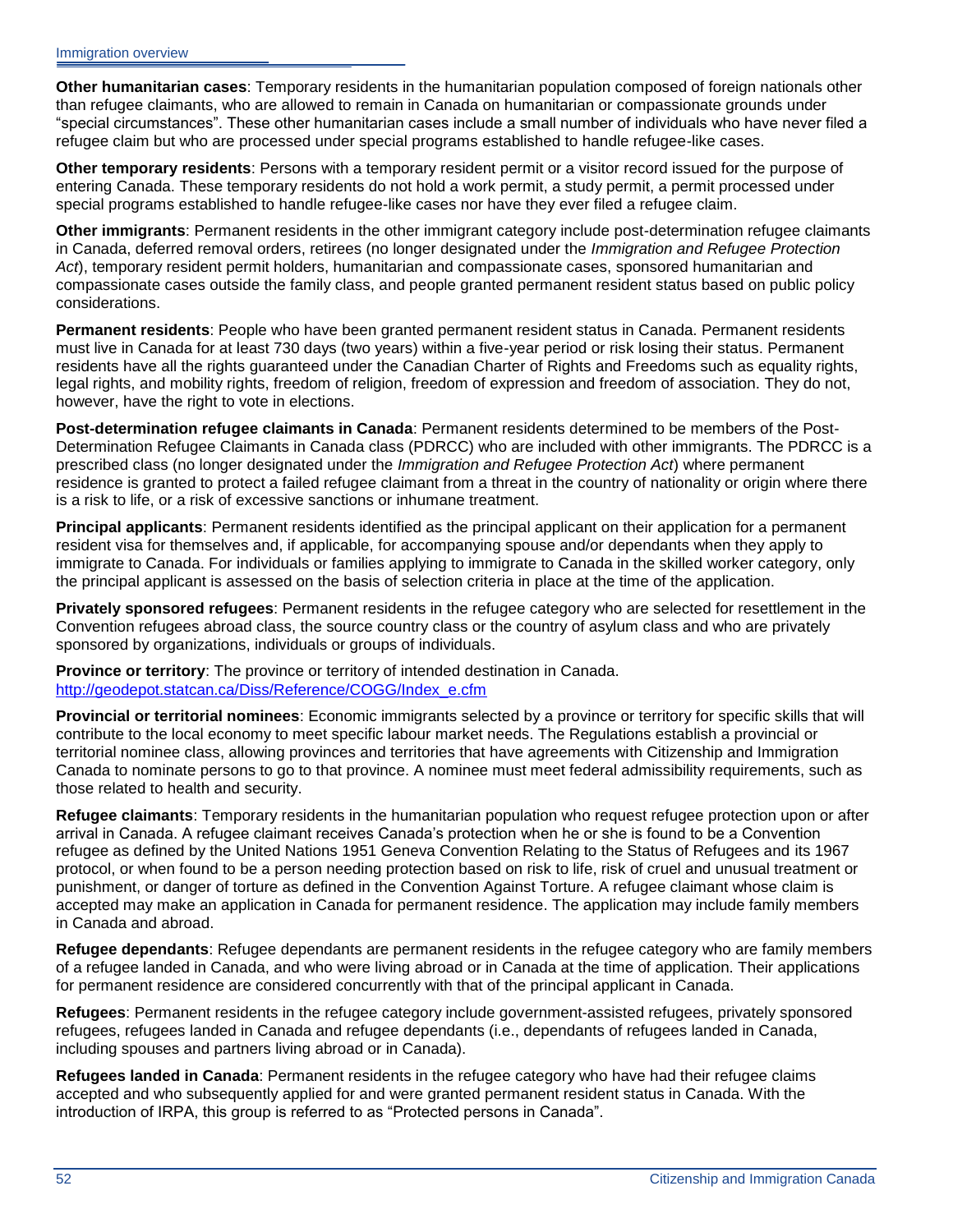Glossary of terms and concepts



**Self-employed**: Economic immigrants in the business immigrant category selected on the condition that they can, and intend to, create their own employment in Canada and contribute significantly either to the Canadian economy or to the cultural or athletic life of Canada (for example, as farmers, artists, actors, writers or professional athletes).

**Skilled workers**: Economic immigrants selected for their ability to participate in the labour market and to establish themselves economically in Canada. Skilled workers are assessed on the basis of selection criteria that stress, for example, education, language ability and skilled work experience.

**Source area**: Five major world regions are shown: Africa and the Middle East, Asia and Pacific, South America and Central America, the United States, and Europe and the United Kingdom.

#### *Africa and the Middle East*

Africa Middle East Iraq Israel Jordan *Asia and Pacific*

Asia Afghanistan Brunei Brunei Brunei Bangladesh Pacific Maldives, Republic of Nauru New Zealand Pacific Islands, US Trust Territory of the Papau New Guinea Samoa, Western Tonga Vanuatu

Algeria **Angola** Angola **Angola** Benin, Peoples Republic of Botswana, Republic of **Burkino-Faso** Burkino-Faso **Burkino-Faso** Burundi Cameroon, Federal Republic of Cape Verde Islands Central Africa Republic Chad, Republic of Comoros Congo, People's Republic of the Congo, Democratic Republic of Djibouti, Republic of Egypt Eritrea Ethiopia Gabon Republic Gambia Ghana Guinea, Equatorial Guinea, Republic of **IVory Coast, Republic** Menya Lesotho Liberia Libya Madagascar **Malawi** Malawi Malawi Malawi Malawi Mali, Republic of Mauritania Mauritius Morocco Mozambique **Namibia** Namibia **Namibia** New Caledonia Niger, Republic of the **Nigeria** Reunion Nigeria Reunion Rwanda **Senegal** Senegal Senegal Seychelles Sierra Leone **Somalia, Democratic Republic of** South Africa, Republic of South Africa, Republic of Tanzania, United Republic of Togo, Republic of Tunisia Uganda Zambia Zimbabwe Bahrain Cyprus Iran

Kuwait **Example 20 Transformation** Lebanon **Contract Palestinian Authority (Gaza/West Bank)** Qatar **Saudi Arabia** Saudi Arabia Syria Syria United Arab Emirates Yemen, People's Democratic Republic of Yemen, Republic of

Bhutan **Cambodia** Cambodia Cambodia China, People's Republic of Hong Kong **India** India **India** India Indonesia, Republic of Japan **Korea, People's Democratic Republic of** Korea, Republic of Korea, Republic of Laos Malaysia Macao Mongolia, People's Republic of Myanmar (Burma) Nepal Oman **Pakistan** Pakistan **Pakistan** Pakistan Philippines Singapore **Singapore** Sri Lanka **Taiwan** Taiwan Thailand Tibet Tibet Time The Vietnam, Socialist Republic of Antische Control of Tibet Antische Control of Tibet Australia **Film Film Community French Polynesia** French Polynesia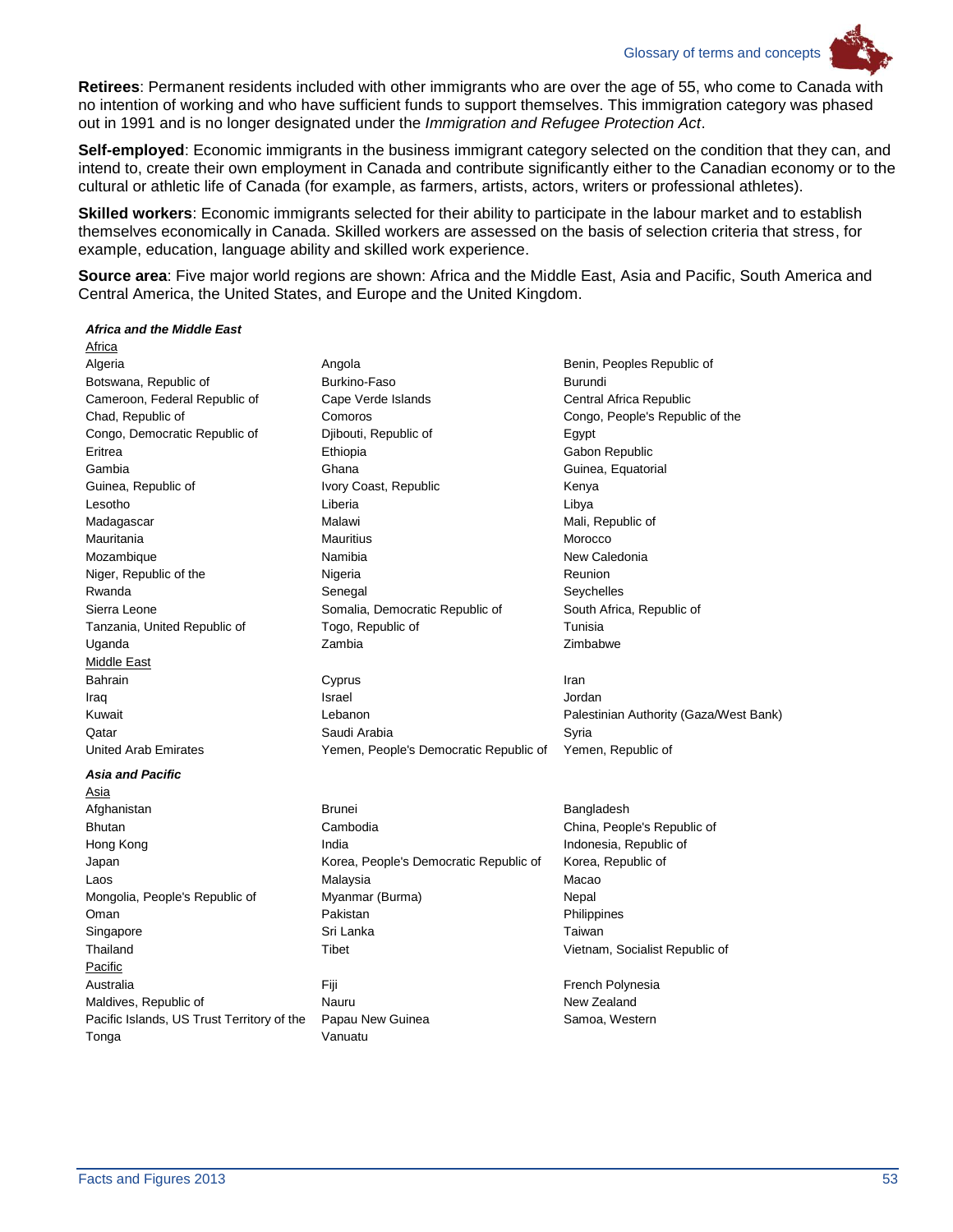#### *South America and Central America*

| Antigua And Barbuda                                | Argentina       | Aruba                   |  |
|----------------------------------------------------|-----------------|-------------------------|--|
| Bahama Islands, The                                | <b>Barbados</b> | <b>Belize</b>           |  |
| Bermuda                                            | <b>Bolivia</b>  | Brazil                  |  |
| Cayman Islands                                     | Chile           | Colombia                |  |
| Costa Rica                                         | Cuba            | Dominica                |  |
| Dominican Republic                                 | Ecuador         | El Salvador             |  |
| <b>Falkland Islands</b>                            | French Guiana   | Grenada                 |  |
| Guadeloupe                                         | Guatemala       | Guyana                  |  |
| Haiti                                              | Honduras        | Jamaica                 |  |
| Martinique                                         | Mexico          | Montserrat              |  |
| Netherlands Antilles, The                          | <b>Nevis</b>    | Nicaragua               |  |
| Panama, Republic of                                | Paraguay        | Peru                    |  |
| Puerto Rico                                        | St. Kitts-Nevis | St. Lucia               |  |
| St. Vincent and the Grenadines                     | Surinam         | Trinidad and Tobago     |  |
| Uruguay                                            | Venezuela       | Virgin Islands, British |  |
| Other America (Greenland, St. Pierre and Miquelon) |                 |                         |  |

#### *United States*

| <b>Europe and the United Kingdom</b> |                        |                                             |
|--------------------------------------|------------------------|---------------------------------------------|
| Albania                              | Andorra                | Armenia                                     |
| Austria                              | Azerbaijan             | Azores                                      |
| <b>Belarus</b>                       | Belgium                | Bosnia-Hercegovina                          |
| <b>Bulgaria</b>                      | Croatia                | Canary Islands                              |
| Czech Republic                       | Czechoslovakia, Former | <b>Denmark</b>                              |
| Estonia                              | Finland                | France                                      |
| Georgia                              | Germany                | Gibraltar                                   |
| Greece                               | Hungary                | Iceland                                     |
| Ireland, Republic of                 | Italy                  | Kazakhstan                                  |
| Kyrgyzstan                           | Latvia                 | Liechtenstein                               |
| Lithuania                            | Luxembourg             | Macedonia                                   |
| Madeira                              | Malta                  | Moldova                                     |
| Monaco                               | Netherlands, The       | Norway                                      |
| Poland                               | Portugal               | Romania                                     |
| Russia                               | San Marino             | Slovak Republic                             |
| Slovenia                             | Spain                  | Sweden                                      |
| Switzerland                          | Tajikistan             | Turkey                                      |
| Turkmenistan                         | Ukraine                | Union of Soviet Socialist Republics, Former |
| United Kingdom                       | Uzbekistan             | Yugoslavia                                  |
|                                      |                        |                                             |

**Source country**: Refers to the principal country of last permanent residence for all permanent residents and temporary residents, unless otherwise indicated. For refugee claimants, source country refers to the principal country of alleged persecution. In this publication, the top ten source countries appear in decreasing order of entry (or presence) from these countries in the most recent year.

**Spouse and dependants**: Permanent residents who are the spouse, common-law or conjugal partner, or dependent children of the principal applicant and listed as such on the application.

**Still Present**: Temporary residents subject to a refugee claim or who are in possession of a valid document (i.e., a work permit, study permit, temporary resident permit, or a visitor record) issued for the purpose of entering Canada in compliance with the *Immigration and Refugee Protection Act* (or with the *Immigration Act* of 1976 prior to 2002) for which the validity continues from the previous year to any point in time during the year of observation (calendar year). For a given year of observation, the sum of initial entries, re-entries and persons still present reflects the number of temporary residents deemed "ever present" in Canada at any point in time during that calendar year. This total number of persons differs from temporary residents present on December 1<sup>st</sup> shown in other tables of this report.

**Study permit**: A permit authorizing foreign nationals to enter and study in Canada on a temporary basis. The study permit identifies the level of study and the length of time the individual may study in Canada. Students do not need a study permit for courses shorter than six months.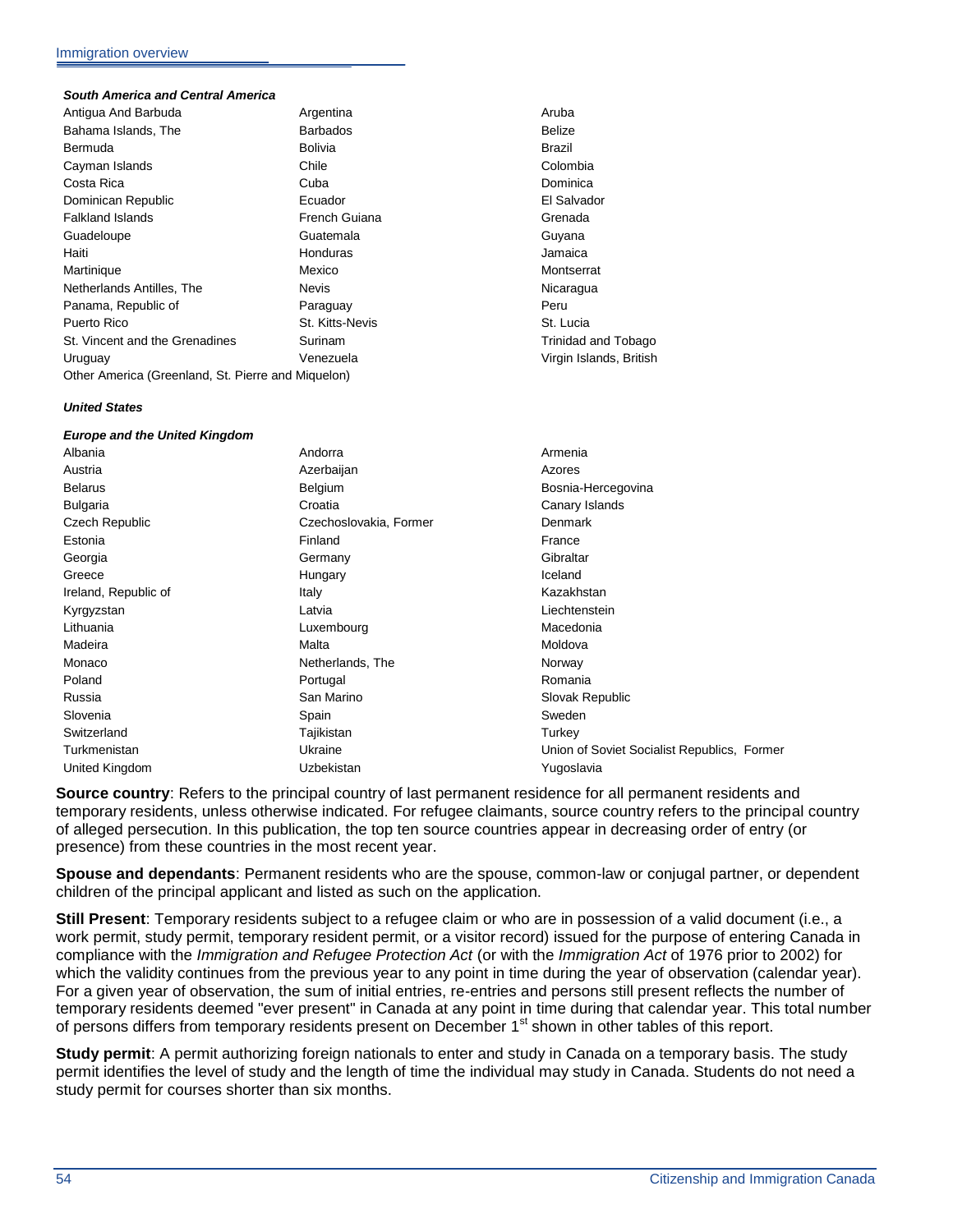Glossary of terms and concepts

![](_page_58_Picture_1.jpeg)

**Temporary residents**: Foreign nationals who are lawfully in Canada on a temporary basis under the authority of a valid document (i.e., a work permit, study permit, temporary resident permit, or a visitor record) issued for the purpose of entering Canada and individuals who seek asylum upon or after their arrival in Canada and remain in the country pending the outcome of processes relative to their claim. Temporary residents include foreign workers, foreign students, the humanitarian population and other temporary residents. The other category of temporary residents is not profiled in this publication.

**Temporary resident initial entries**: Temporary residents who enter Canada for the first time in the observed calendar year with a valid document (i.e., a work permit, study permit, refugee claim, temporary resident permit, or a visitor record). The sum of initial entries and re-entries reflects the total entries of temporary residents to Canada in any given year of observation.

**Temporary resident permit holders**: Persons included with other immigrants who have been granted permanent residence after having lived continuously in Canada for three to five years under the authority of a temporary resident permit.

**Temporary resident present on December 1st**: This statistic measures the number of temporary residents with a valid document (i.e., a refugee claim, a work permit, study permit, temporary resident permit, or a visitor record) on December 1<sup>st</sup> of the observation year. This measure excludes temporary residents granted permanent resident status on or before the observation date and those whose document validity has expired or is not yet in effect. The Temporary residents present December 1<sup>st</sup> is the measure normally used to report the size of the temporary resident population in Canada.

**Temporary resident re-entries**: Temporary residents returning to Canada in the observed calendar year with a new document (i.e., a work permit, study permit, temporary resident permit, or a visitor record) issued abroad or at a port of entry. The sum of initial entries and re-entries reflects the total entries of temporary residents to Canada in any given year of observation.

**Temporary resident total entries**: The sum of initial entries and re-entries of temporary residents.

**Transitions**: Changes from one temporary resident status to another (e.g., from foreign student to temporary foreign worker) or from a temporary resident status to permanent residence. Transitions from one temporary resident status to another refer to the number of temporary residents whose yearly status has changed from the previous year or from an earlier year if the individual is returning to Canada. Transitions from a temporary resident status to a permanent residence refer to the number of temporary residents who have acquired permanent residency during the year or from a previous year if the individual is returning to Canada. A transition is reported in the calendar year in which the event happened.

**Urban area**: Refers to selected urban areas in Canada that are the intended destination for permanent and temporary residents. A census metropolitan area (CMA) or a census agglomeration (CA) is formed by one or more adjacent neighbouring municipalities centred on a large urban area (known as the urban core). A CMA must have a total population of at least 100,000 of which 50,000 or more must live in the urban core. A CA must have an urban core population of at least 10,000. To be included in the CMA or CA, other adjacent municipalities must have a high degree of integration with the central urban area, as measured by commuting flows derived from census place of work data. [http://geodepot.statcan.ca/Diss/Reference/COGG/Index\\_e.cfm](http://geodepot.statcan.ca/Diss/Reference/COGG/Index_e.cfm)

The Census Metropolitan Areas (shown by province) are:

| Newfoundland and Labrador     | Ontario |
|-------------------------------|---------|
| St. John's                    | Har     |
| Nova Scotia                   | Kino    |
| Halifax                       | Kitc    |
| <b>New Brunswick</b>          | Lon     |
| Saint John                    | Gre     |
| Quebec                        | Osh     |
| Montréal                      | Otta    |
| Chicoutimi-Jonquière          | St. ۱   |
| Ottawa-Gatineau (Quebec part) | Thu     |
| Québec                        | Tor     |
| Sherbrooke                    | Win     |
| <b>Trois-Rivières</b>         |         |
|                               |         |

- Hamilton Kingston Kitchener London Greater Sudbury Oshawa Ottawa-Gatineau (*Ontario part*) St. Catharines-Niagara Thunder Bay Toronto Windsor
- Manitoba Winnipeg **Saskatchewan** Regina **Saskatoon** Alberta **Calgary Edmonton** British Columbia Abbotsford Vancouver Victoria